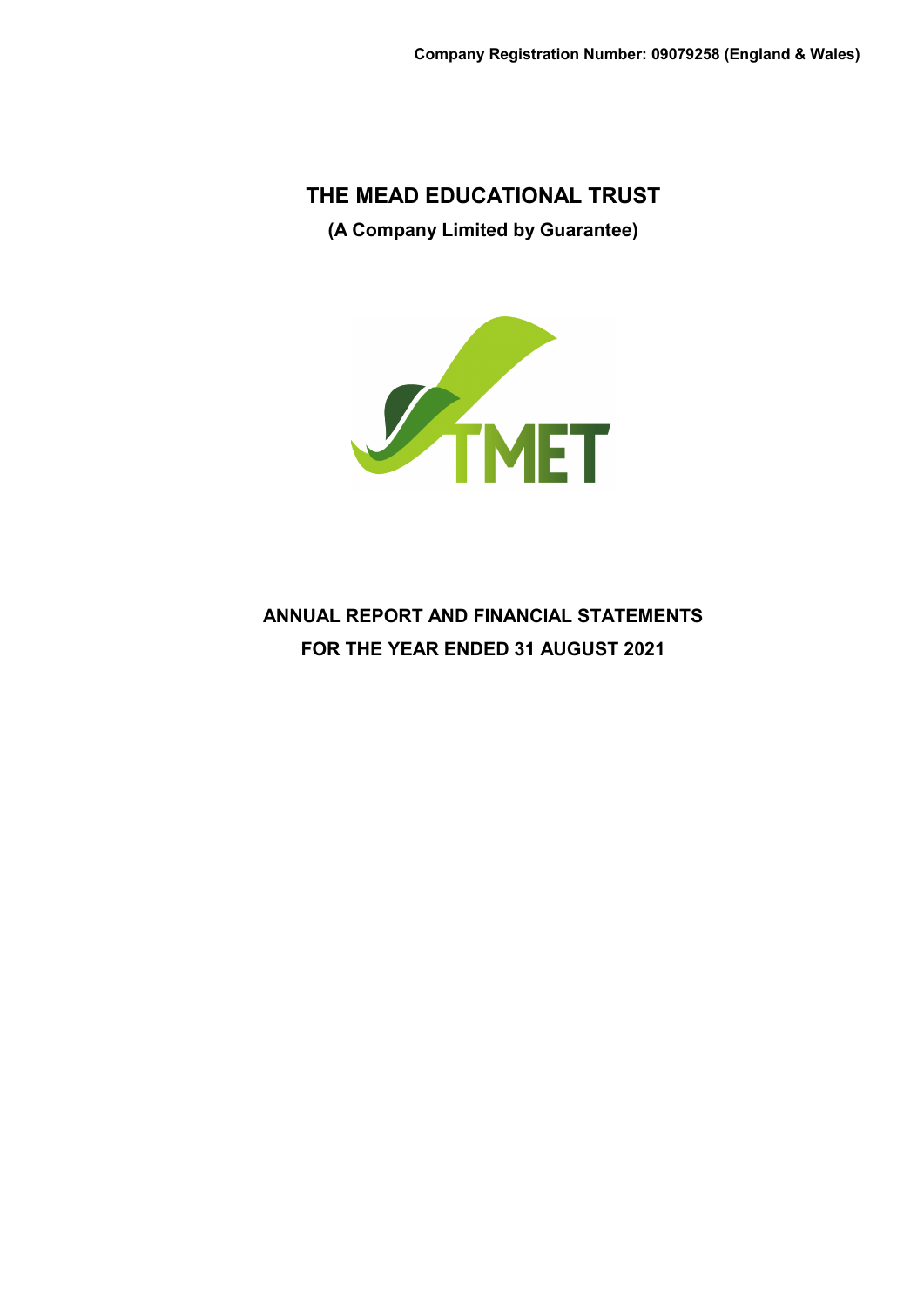**(A Company Limited by Guarantee)**

# **CONTENTS**

|                                                                                | Page      |
|--------------------------------------------------------------------------------|-----------|
| <b>Reference and Administrative Details</b>                                    | $1 - 2$   |
| <b>Trustees' Report</b>                                                        | $3 - 26$  |
| <b>Governance Statement</b>                                                    | $27 - 32$ |
| <b>Statement on Regularity, Propriety and Compliance</b>                       | 33        |
| <b>Statement of Trustees' Responsibilities</b>                                 | 34        |
| <b>Independent Auditors' Report on the Financial Statements</b>                | $35 - 38$ |
| <b>Independent Reporting Accountant's Report on Regularity</b>                 | $39 - 40$ |
| Statement of Financial Activities Incorporating Income and Expenditure Account | $41 - 42$ |
| <b>Balance Sheet</b>                                                           | $43 - 44$ |
| <b>Statement of Cash Flows</b>                                                 | 45        |
| <b>Notes to the Financial Statements</b>                                       | $46 - 85$ |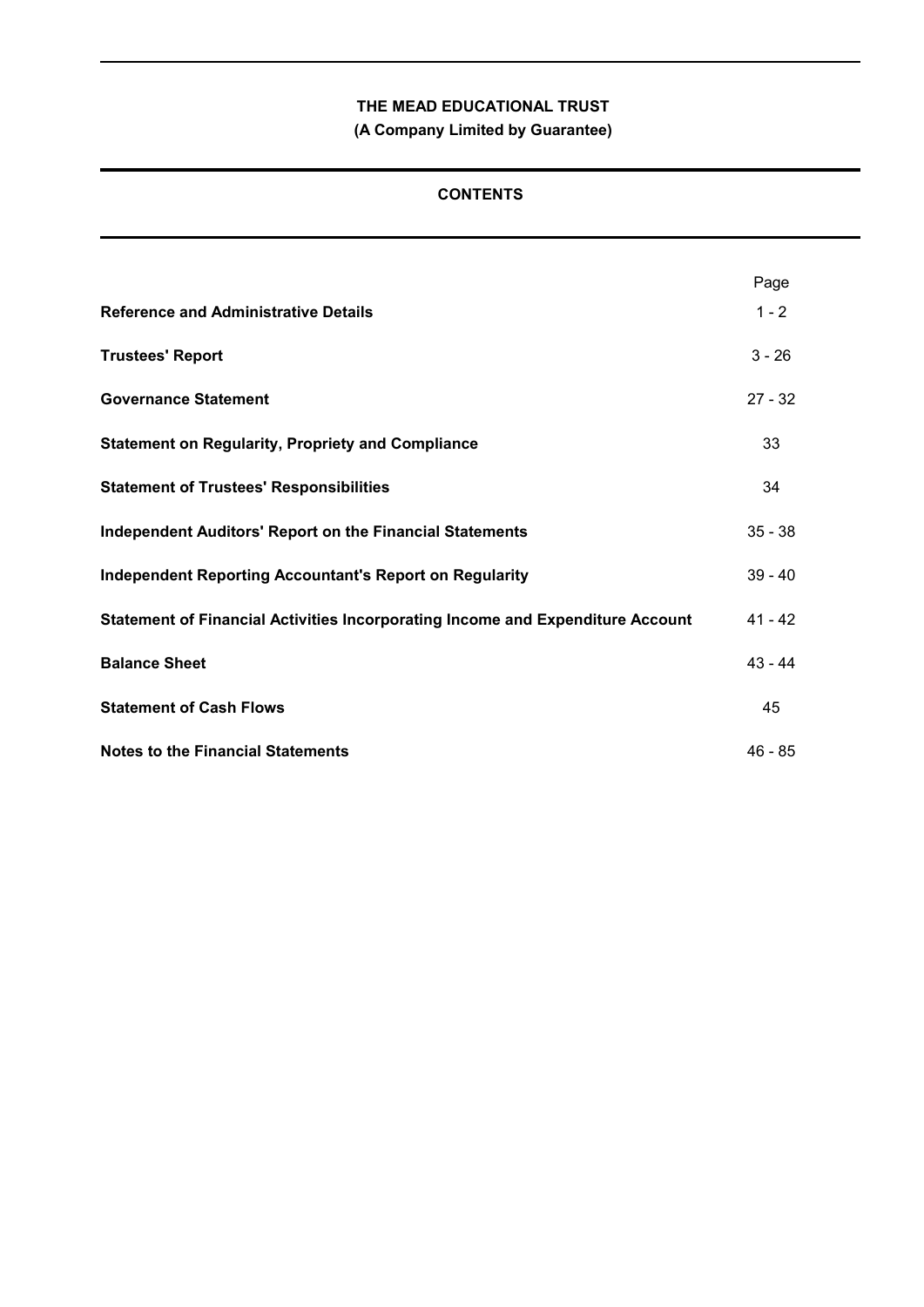**(A Company Limited by Guarantee)**

# **REFERENCE AND ADMINISTRATIVE DETAILS**

| <b>Members</b>                            | Azam Mamujee<br><b>Kishor Tailor</b><br>Chris Wilkinson<br>Sally Cox<br><b>Anthony Glover</b>                                                                                                                                                                                                                                                                                                                                                                                                                                                                                                                |
|-------------------------------------------|--------------------------------------------------------------------------------------------------------------------------------------------------------------------------------------------------------------------------------------------------------------------------------------------------------------------------------------------------------------------------------------------------------------------------------------------------------------------------------------------------------------------------------------------------------------------------------------------------------------|
| <b>Trustees</b>                           | Anthony Glover, Chair of Trustees2,3<br>Carolyn Robson, Chief Executive<br>Gemma Bhagalia3<br>Rachael Clarke (resigned 20 June 2021)1,2<br>Kate Foster (appointed 29 January 2021)1<br>Elaine Taylor (resigned 12 May 2021)2,3<br>Kirsty Holt2<br>Kasar Singh1<br>Deepak Karia (resigned 2 February 2021)1<br>Hetal Parmar, Vice-Chair of Trustees<br>Hiten Mehta1<br>Jeremy Robinson (appointed 22 March 2021)<br><sup>1</sup> Finance & Audit Committee<br><sup>2</sup> Remuneration Committee<br>3<br><b>Education Committee</b>                                                                          |
| <b>Company registered</b><br>number       | 09079258                                                                                                                                                                                                                                                                                                                                                                                                                                                                                                                                                                                                     |
| <b>Company name</b>                       | The Mead Educational Trust                                                                                                                                                                                                                                                                                                                                                                                                                                                                                                                                                                                   |
| <b>Principal and registered</b><br>office | The Mead Centre<br>343 Gipsy Lane<br>Leicester<br>LE4 9DD                                                                                                                                                                                                                                                                                                                                                                                                                                                                                                                                                    |
| <b>Company secretary</b>                  | Cathy Brown                                                                                                                                                                                                                                                                                                                                                                                                                                                                                                                                                                                                  |
| <b>Chief executive officer</b>            | Carolyn Robson                                                                                                                                                                                                                                                                                                                                                                                                                                                                                                                                                                                               |
| <b>Senior management</b><br>team          | Carolyn Robson, Chief Executive Officer (CEO)<br>Sarah Ridley, Deputy CEO and Director of Education - Primary<br>Cathy Brown, Director of Governance<br>Gulbanu Kader, Director of Education - Secondary (from 25 August 2021)<br>David Wyatt, Chief Financial Officer<br>Dave Roper, Director of the Leicester and Leicestershire Teaching School Hub<br>Mark Oldman, Director of Education - SEND and Inclusion<br>Milan Premdjy, Director of Trust Operations<br>Lisa Cochrane, Director of People and Organisational Development<br>Rita Hindocha, Director of Education - Secondary (to 25 August 2021) |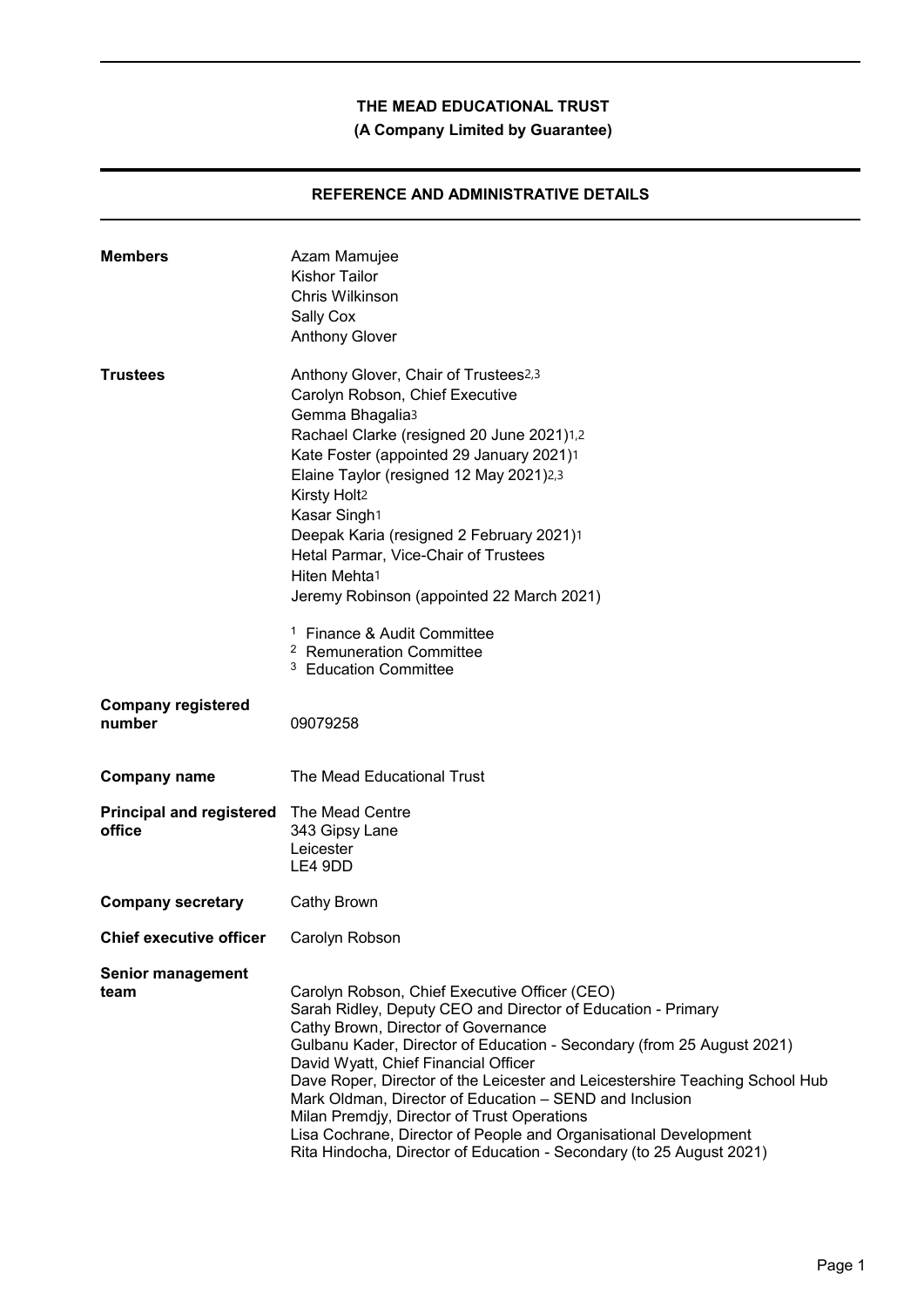**(A Company Limited by Guarantee)**

### **REFERENCE AND ADMINISTRATIVE DETAILS (CONTINUED) FOR THE YEAR ENDED 31 AUGUST 2021**

| <b>Independent auditors</b> | Magma Audit LLP<br><b>Chartered Accountants</b><br>Unit 2, Charnwood Edge Business Park<br><b>Syston Road</b><br>Cossington<br>Leicestershire<br>LE74UZ |
|-----------------------------|---------------------------------------------------------------------------------------------------------------------------------------------------------|
| <b>Bankers</b>              | Lloyds Bank<br><b>High Street</b><br>Leicester<br>LE14FP                                                                                                |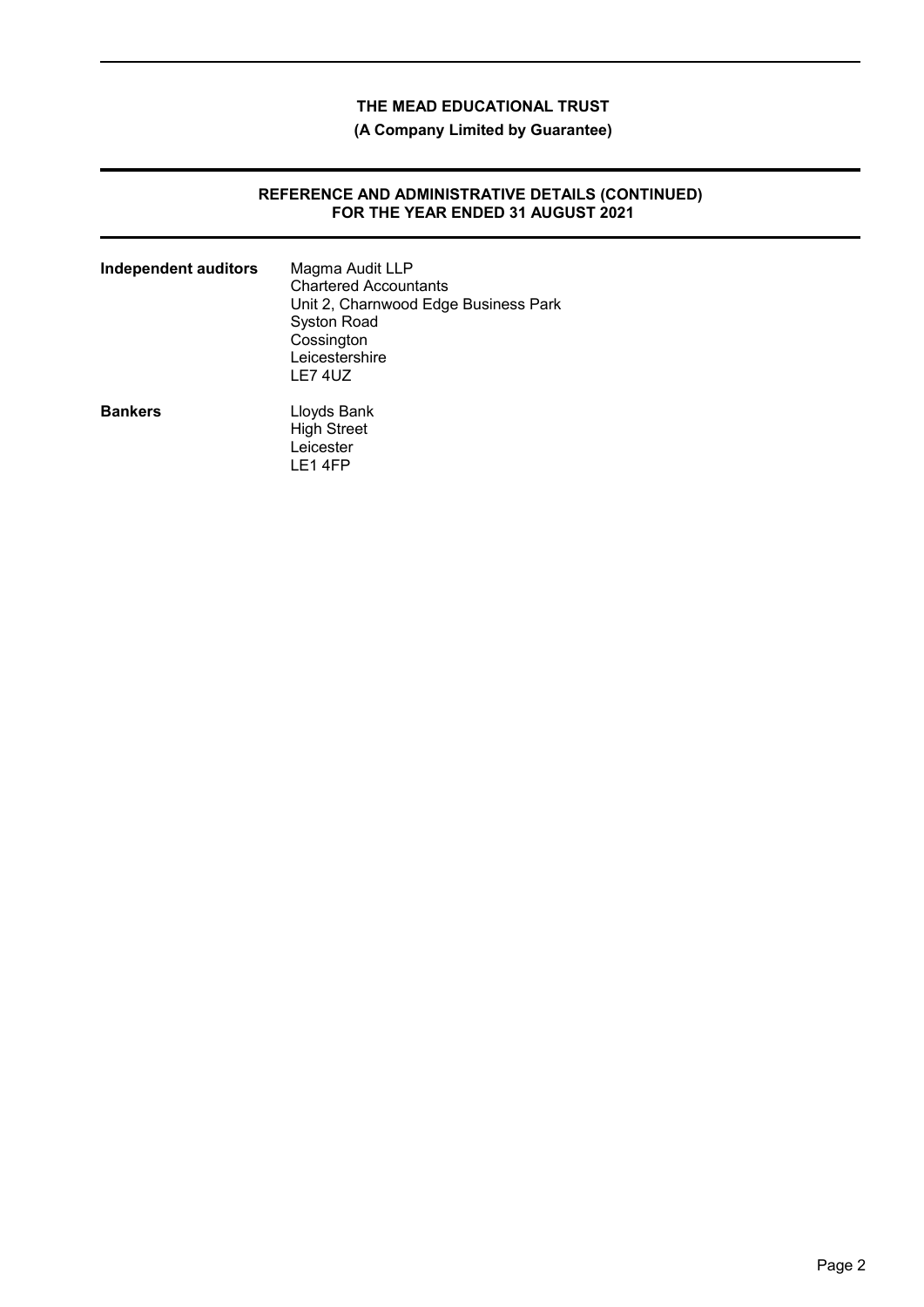#### **(A Company Limited by Guarantee)**

### **TRUSTEES' REPORT FOR THE YEAR ENDED 31 AUGUST 2021**

The Trustees present their annual report together with the financial statements and auditors' report of the charitable company for the year 1 September 2020 to 31 August 2021. The annual report serves the purposes of both a Trustees' report and a directors' report under company law.

By 31 August 2021, The Mead Educational Trust (TMET) comprised 12 schools (seven primary and five secondary), Leicester Teaching School and Leicestershire Secondary SCITT (School Centred Initial Teacher Training). 11 of the TMET schools are based in Leicester and one secondary school is in the Leicestershire County. TMET's schools have a total of nearly 8,000 pupils.

During the 2020-21 financial year, the Trust grew by two schools: Kibworth Mead Academy joined the Trust in April 2021 and Brook Mead Academy opened in August 2021. (A thirteenth school, Fosse Mead Primary Academy, joined the Trust on 1 September 2021).

TMET was established to provide a local sponsorship solution and became fully operational in November 2015 with its first two schools, Rushey Mead Academy and North Mead Primary Academy (previously Northfield House Primary Academy). By the end of the 2019-20 financial year, TMET has grown to an 'Established Trust' of 10 schools and, by the start of September 2021, to 13 schools. The Trust is deliberately a cross phase, believing that everyone has much to learn from each other and that primary colleagues in particular have a rich, holistic understanding of their learners.

TMET has always been underpinned by a strong moral purpose and commitment to improving life chances for all young people. There has been a long history of collaboration and system leadership through the National Support Schools at Rushey Mead Academy and Willowbrook Mead Primary Academy (previously Willowbrook Primary Academy) and through its Teaching School and Leicestershire Secondary SCITT. North Mead Primary Academy has become a National Support School since joining the Trust. The TMET Board of Trustees is determined to continue to develop a high performing Multi Academy Trust (MAT) that delivers the very best educational experience for pupils at both primary and secondary level.

As a school trust, TMET builds on reciprocity and partnership to develop excellent opportunities and ambitious, aspirational outcomes for all, whilst nurturing self-worth and resilience. Alongside this reciprocal partnership arrangement sits clear accountability measures facilitated by strong governance and quality assurance.

In its pursuit of delivering the best educational experience for its pupils, the Trust continues to develop a cost effective, sustainable organisation and a business model that delivers efficiency, effectiveness and economies of scale in order to free up more resources for pupils and school improvement.

The Trust has strategic plans for the next three years which support the core focus of delivery of outstanding education and school improvement. Alongside this TMET is carefully growing its number of schools and central team to create further capacity within the Trust.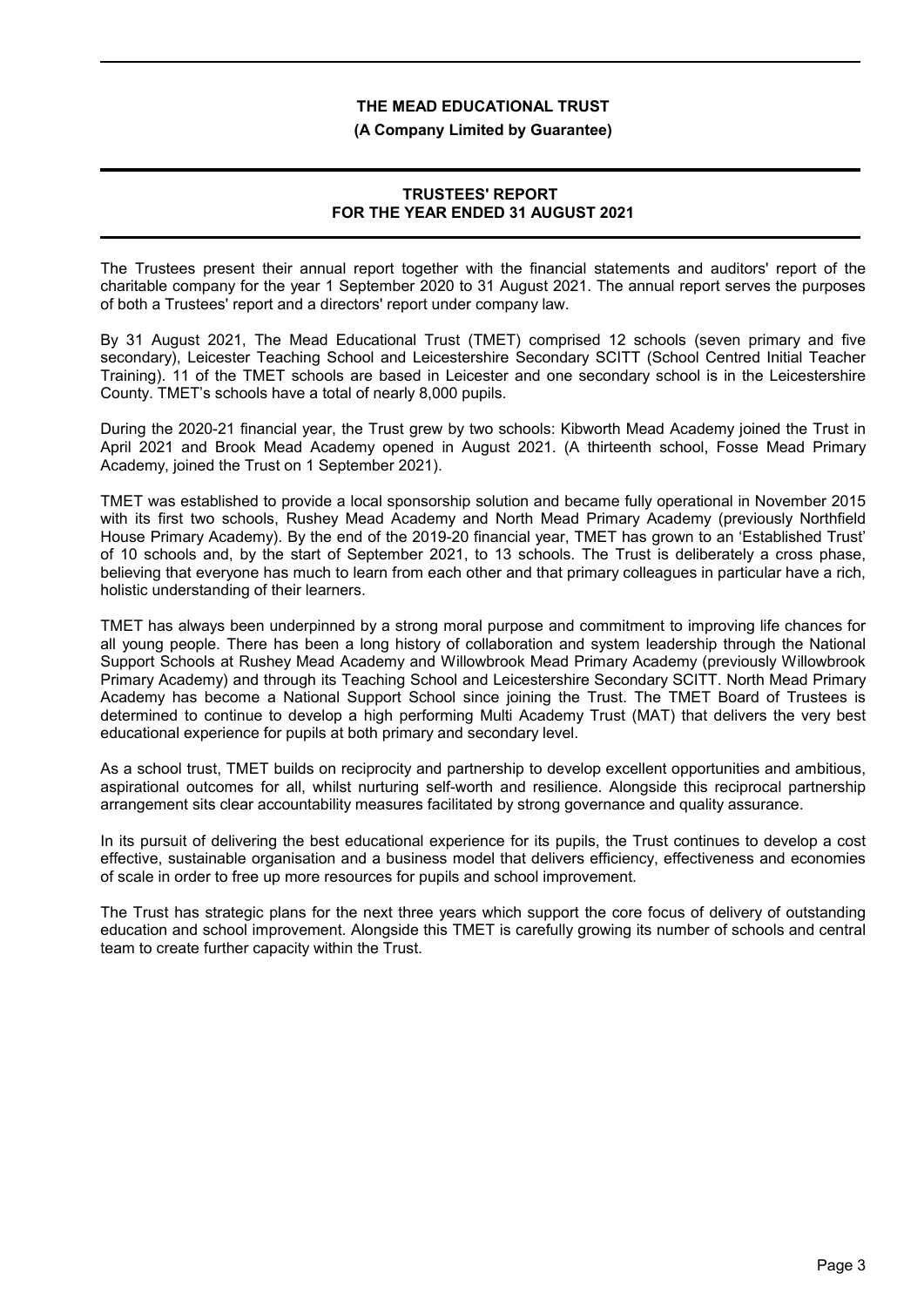#### **(A Company Limited by Guarantee)**

# **TRUSTEES' REPORT (CONTINUED) FOR THE YEAR ENDED 31 AUGUST 2021**

#### **Structure, governance and management**

### **Constitution**

The Mead Educational Trust is a company limited by guarantee (No. 09079258) and an exempt charity in accordance with the Academies Act 2010. The charitable company was incorporated on 10 June 2014.

The Mead Educational Trust changed its name from Rushey Mead Educational Trust on 19 July 2018.

The governance of the Trust is defined in the Memorandum and Articles of Association together with the funding agreements with the Department for Education (DfE). The Trustees of the Trust are the directors of the charitable company for the purposes of company law and the Trustees for the purposes of charity law.

The charitable company is known as The Mead Educational Trust.

Details of the Trustees who served during the year, and to the date these accounts are approved are included in the reference and administrative details on page 1.

### **Members' liability**

Each member of the charitable company undertakes to contribute to the assets of the charitable company in the event of it being wound up while they are a member, or within one year after they cease to be a member, such amount as may be required, not exceeding £10, for the debts and liabilities contracted before they ceased to be a member.

# **Trustees' indemnities**

TMET has opted out of the Department for Education's (DfE's) risk protection arrangement (RPA) scheme in favour of a comprehensive package of insurance with Zurich for all its converter and sponsored academies. The two new Free Schools (Brook Mead and Castle Mead Academies) are part of the DfE's risk protection arrangement (RPA) scheme as this is a requirement of the DfE. Trustees and officer indemnity is covered in the policies but it is not possible to quantify this element from the overall cost of the scheme as the insurance is costed on a per pupil basis.

#### **Method of recruitment and appointment or election of Trustees**

Trustees are appointed on the basis of skills, competencies and experiences following a skills audit and selfreview by the Board. Some Trustees have been recruited with support from Academy Ambassadors and Inspiring Governance and some from the networks of existing Trustees. As set out in the Trust's Articles of Association, six trustees are appointed by the Members and some are appointed by the Trustees.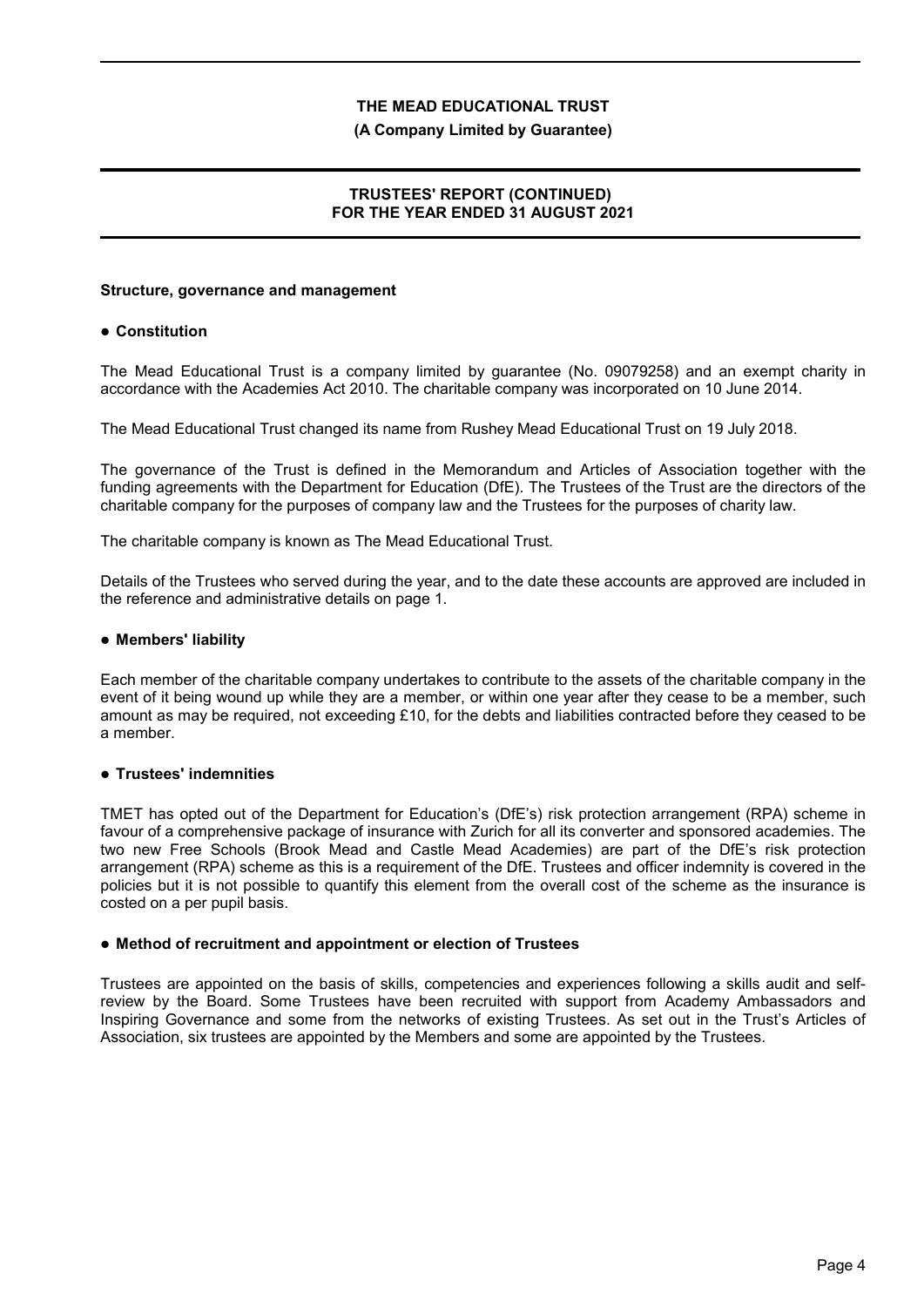#### **(A Company Limited by Guarantee)**

### **TRUSTEES' REPORT (CONTINUED) FOR THE YEAR ENDED 31 AUGUST 2021**

#### **Structure, governance and management (continued)**

#### **Policies adopted for the induction and training of Trustees**

Each new Trustee attends a face-to-face induction session (in person or virtually) with the Trust Director of Governance. Where a Trustee joins a committee or takes on a particular role (e.g. Safeguarding Trustee), they meet with an appropriate member of the Trust central team for a briefing on that area (e.g. with the Chief Financial Officer for a Trustee who will join the Finance Committee).

Trustees have access to the Trust bespoke training sessions and also to governance training provided by the Teaching School, Local Authority Governor Services and other providers (such as CST). They also have access to Learning Link online governance training. Any costs associated with governance training and development are met by the Trust central budget.

Support, advice and guidance is available to Trustees from the Trust Director of Governance and from the Clerk to the Board of Trustees. Additional information and guidance is available through the Board's membership of the National Governance Association and registration with The Key for School Governors.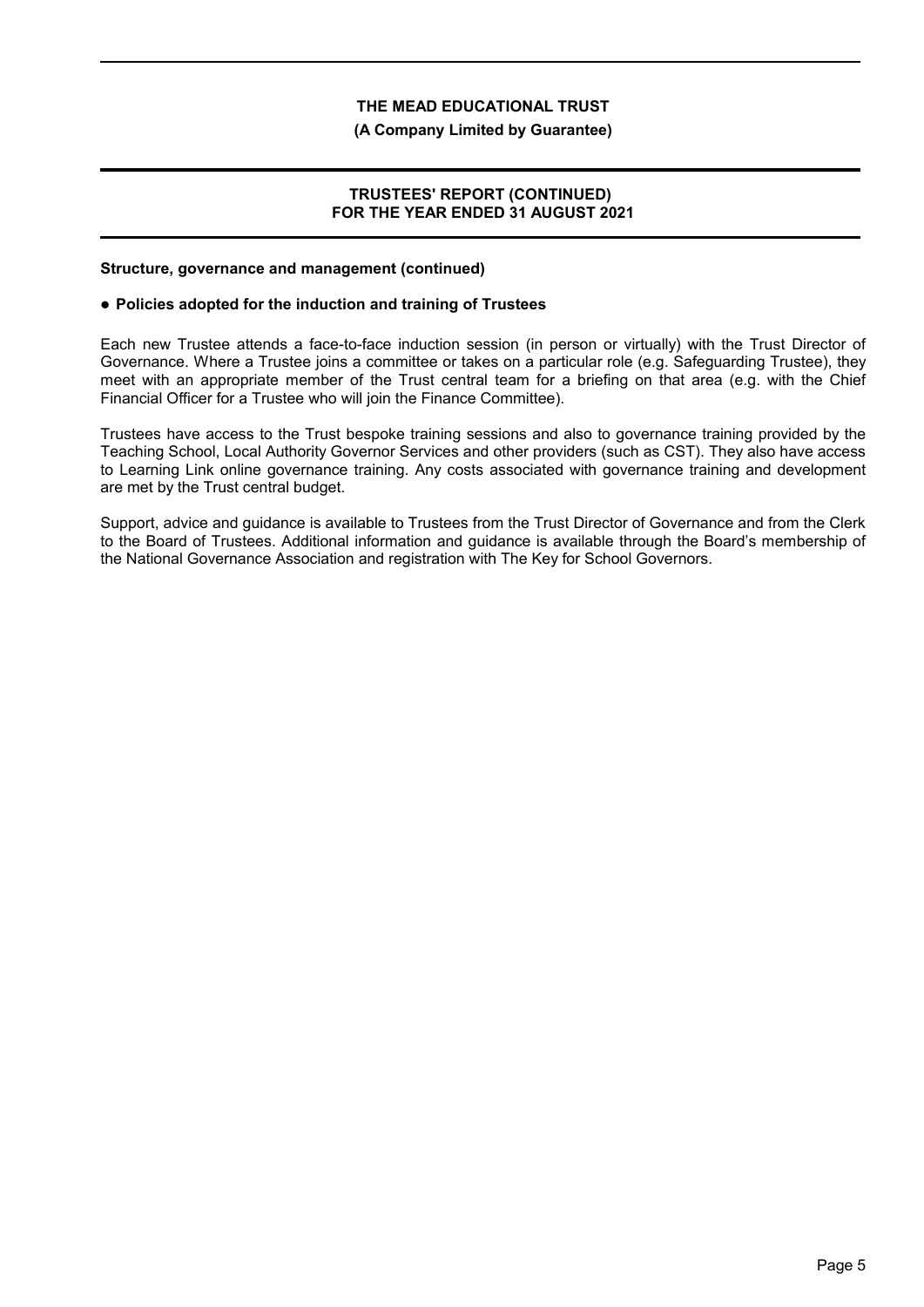**(A Company Limited by Guarantee)**

# **TRUSTEES' REPORT (CONTINUED) FOR THE YEAR ENDED 31 AUGUST 2021**

# **Structure, governance and management (continued)**

#### **Organisational structure**

The Trust Governance and Accountability Structure at 31 August 2021:



#### **Members**

The Members are the guardians of the Trust constitution, changing the Articles of Association if necessary and ensuring the charitable objects are fulfilled. The Members appoint some of the Trustees and can exercise powers to remove them. The Trust will ordinarily have five Members.

#### **Board of Trustees**

The Board of Trustees is responsible for conducting the affairs of the Trust to achieve its objectives, shaping the success of the Trust. The Board is responsible for the governance of the Trust and the Trustees have duties as company directors under company law and as Trustees under charity law. The Trustees establish the overall framework for governance of the Trust and determine membership, terms of reference and procedures of Board committees and Academy councils.

The Board of Trustees ordinarily meets four times per year. In 2020-21 academic year it met eight times due to the Trust's response to the COVID-19 pandemic. In 2022-21 Trustees have planned six Board meetings.

#### **Finance and Audit Committee**

This committee provides assurance to the Trust Board over the sustainability of, and compliance with, the Trust's financial systems and operational controls. The committee's role is to maintain an oversight of the Trust's financial governance, risk management, internal control and value for money framework.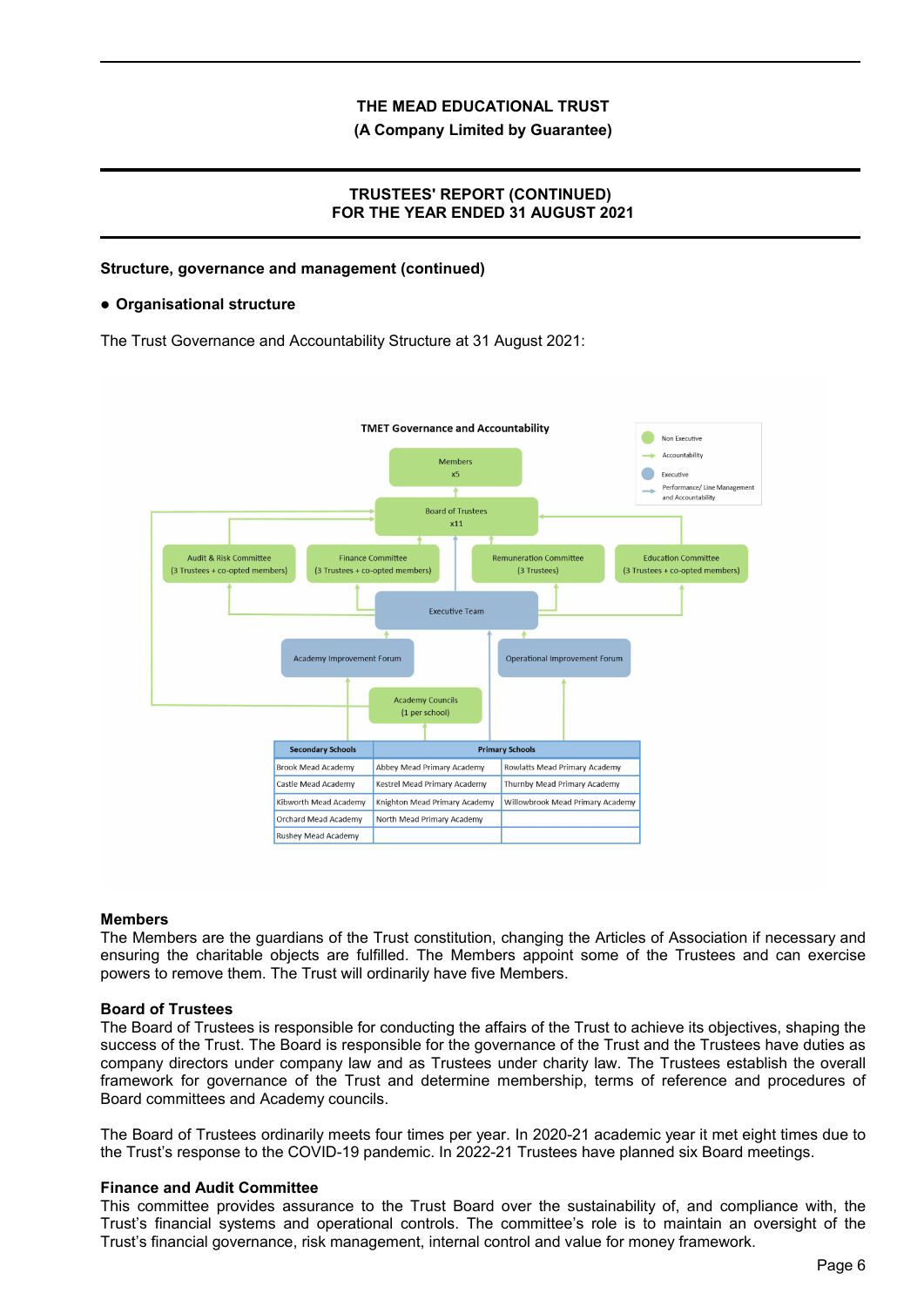#### **(A Company Limited by Guarantee)**

# **TRUSTEES' REPORT (CONTINUED) FOR THE YEAR ENDED 31 AUGUST 2021**

# **Structure, governance and management (continued)**

This committee meets at least four times per year.

#### **Education Committee**

This committee provides assurance to the Trust Board on the standards, performance and safeguarding of all schools within TMET. The committee monitors and evaluates pupil progress and attainment and the quality of teaching, ensuring the Trust provides a consistently high quality learning experience and delivers a broad and balanced curriculum in keeping with the Trust's aims and vision, all pupil needs and legal requirements.

This committee meets at least four times per year.

### **Remuneration Committee**

This committee considers, determines and keeps under review a framework for the remuneration and terms and conditions of the Trust CEO and senior staff, both in individual schools and in the Trust Executive Team. The committee uses benchmarking evidence of the remuneration, benefits and incentives paid to senior staff in comparable employment and ensures the remuneration or other sums paid to senior staff do not exceed amounts that are reasonable in all the circumstances.

This committee meets once per year.

#### **Academy Councils**

Each school has its own Academy council. Each Academy council is a committee of the Trust Board and is given responsibility for detailed oversight of its school.

An Academy council is comprised of members appointed by the Trust, elected parents and staff and the principal. A school in special measures or causing concern may have a smaller Academy council, e.g. Orchard Mead Academy has done so since it joined TMET in September 2017.

The responsibility and levels of authority of The Academy Trust councils are set down in the Trust Scheme of Delegation and in the Academy Council Constitution and Terms of Reference. Schools that are in special measures or causing concern may have fewer delegated powers, e.g. the Academy council of Orchard Mead Academy has not had financial responsibilities since the school joined TMET in September 2017 to enable the Academy council to focus on educational provision, behaviour and safeguarding.

The key responsibilities of an Academy council include to:

- provide robust challenge and positive support to the principal and senior leadership team of the school;
- determine the educational character, mission and ethos of the school;
- monitor progress against the school improvement plan;
- monitor pupils' progress and attainment;
- monitor the effectiveness of the school's SEND provision;
- monitor the use and impact of additional funding: Pupil Premium, COVID Catch-Up Premium, Sports Premium (primary);
- monitor the implementation of the school's behaviour policy;
- ensure the safeguarding, wellbeing and health and safety of pupils and staff;
- support the senior leadership team in planning the staffing structure and in management of staff;
- ensure good financial health and probity;
- develop appropriate risk management strategies;
- ensure effective health and safety practice; and
- establish and maintain relationship with the local community, including parents.

Trust Executive Team and Central Team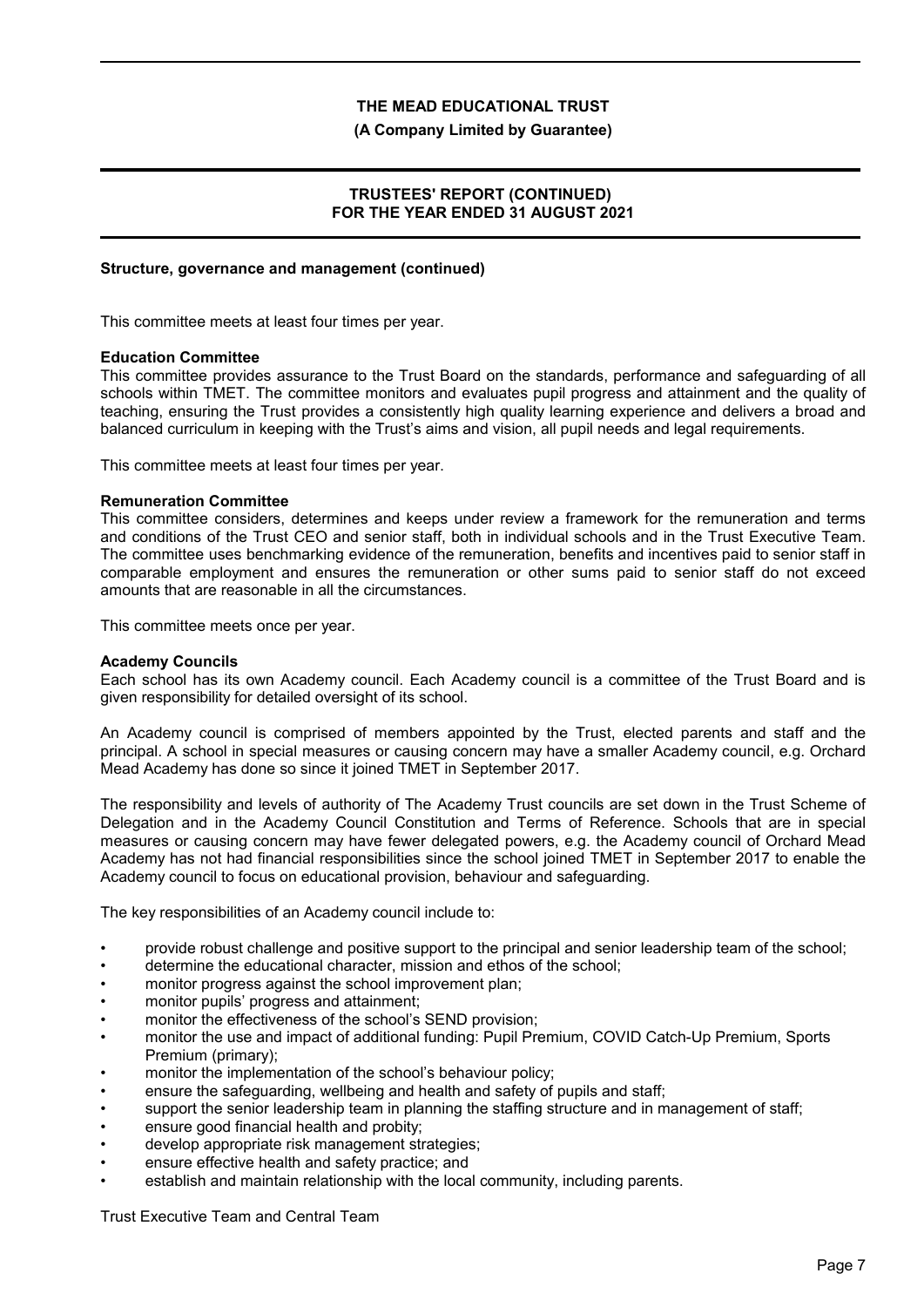#### **(A Company Limited by Guarantee)**

### **TRUSTEES' REPORT (CONTINUED) FOR THE YEAR ENDED 31 AUGUST 2021**

# **Structure, governance and management (continued)**

The Executive Team is the executive management arm of the Trust, focusing on operations and the educational performance of the Trust schools. The team operates under the leadership and direction of the Chief Executive Officer, who is also the Accounting Officer and, by virtue of their position, a Trustee. The Executive Team also includes the Deputy Chief Executive Officer (and Director of Education – Primary), Chief Financial Officer, Director of Education - Secondary, Director of Education – SEND and Inclusion, Executive Principal, Director of People and Organisational Development, Director of Trust Operations, Director of Governance, Director of the Leicester and Leicestershire Teaching School Hub and Director of SCITT.

During 2020-21 the Executive Team has been supported by other members of the Trust central team including the Executive Assistant, HR Adviser and Finance Team. In addition, consultants have been engaged over the year to provide additional, flexible capacity in HR and free school project management.

A centralised IT Team has been operating since September 2019 and a Trust Data Team was established during 2020-21.

The Executive Team and wider Trust central team work directly with the Academy Improvement Forum (principals), Operational Improvement Forum (business and Academy managers), staff in each school and the Academy councils to ensure that the required outcomes are achieved in accordance with the direction and vision of the Trust Board.

#### Academy Improvement Forum

The Trust school principals meet fortnightly in the Academy Improvement Forum (AIF). The meetings alternate between all principals together and the primary and secondary phases meeting separately. The Directors of Education for Primary and Secondary chair the separate meetings and the CEO chairs the joint ones. These meetings provide a very effective forum for professional dialogue and challenge, are integral to all school improvement activities and enable the principals to suggest developments to the Executive Team.

#### Operational Improvement Forum

All the Trust school business/Academy managers meet fortnightly with the Trust Chief Financial Officer, Director of Operations and other central staff as appropriate, in the Operational Improvement Forum. These meetings provide a very effective forum for professional dialogue and challenge, are integral to all school business activities and enable the business managers to suggest developments to the Executive Team.

#### **Arrangements for setting pay and remuneration of key management personnel**

The Trust's Pay Policy sets out the framework for making decisions on Trust employees' pay. It has been developed to comply with current legislation, the requirements of the School Teachers' Pay and Conditions Document (STPCD) and the National Joint Council for Local Government Services National Agreement on Pay and Conditions of Service ("Green Book") and in accordance with the principles of public life – objectivity, openness and accountability.

Pay decisions for Trust and Academy senior leadership posts are made by the Trust Remuneration Committee. The pay levels of the key management personnel are benchmarked against comparable positions at similar sized multi-Academy trusts.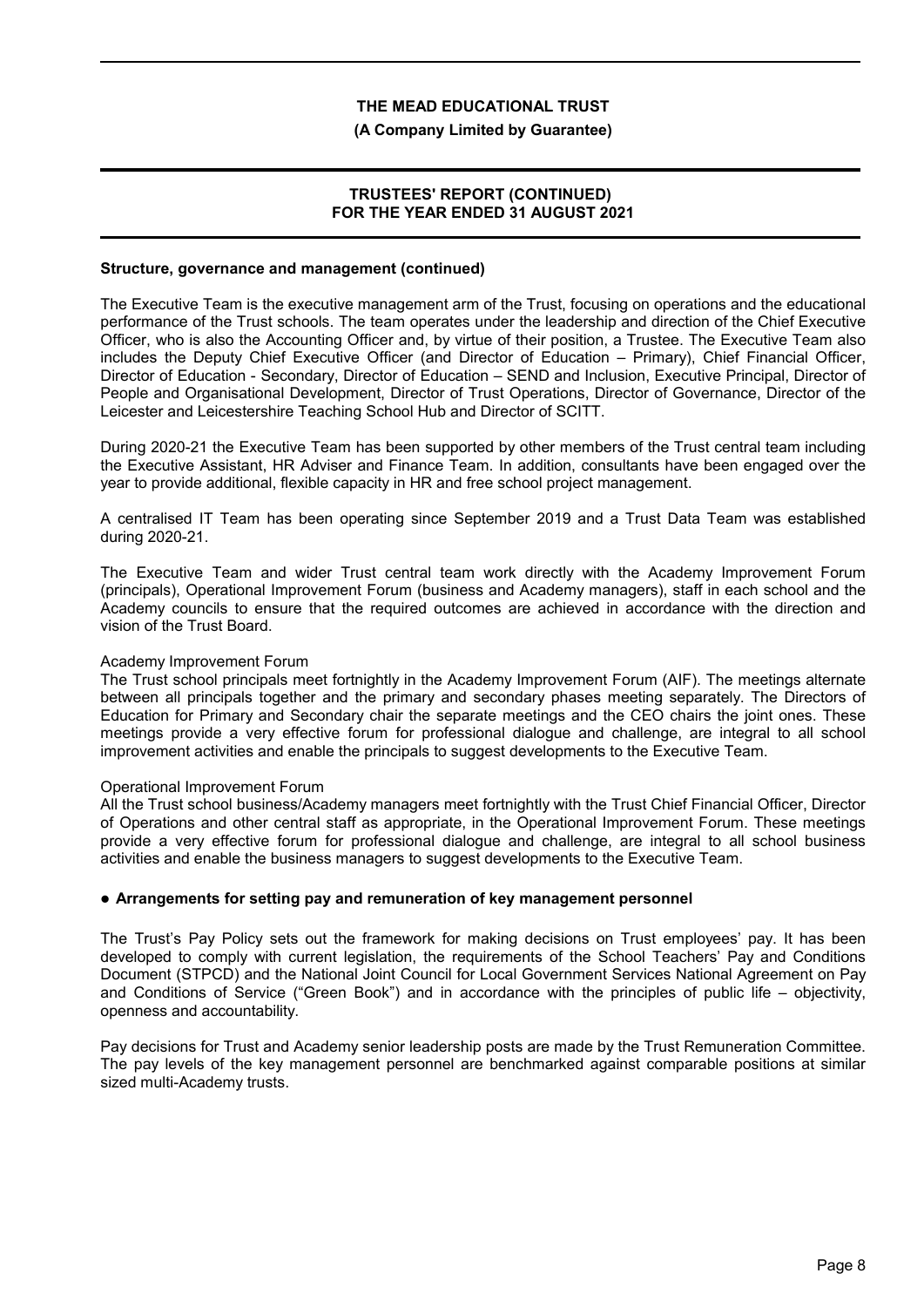# **(A Company Limited by Guarantee)**

# **TRUSTEES' REPORT (CONTINUED) FOR THE YEAR ENDED 31 AUGUST 2021**

# **Structure, governance and management (continued) Trade union facility time Relevant union officials** Number of employees who were relevant union officials during the year **6** Full-time equivalent employee number **6 Percentage of time spent on facility time Percentage of time Number of Number of Number of employees** 0% **1** 1%-50% **5** 51%-99% **-** 100% **- Percentage of pay bill spent on facility time £** Total cost of facility time **928** Total pay bill **34,016,571** Percentage of total pay bill spent on facility time **Fig. 2** and the set of the set of the set of the set of the set of the set of the set of the set of the set of the set of the set of the set of the set of the set of the **Paid trade union activities** Time spent on paid trade union activities as a percentage of total paid facility time hours **79** %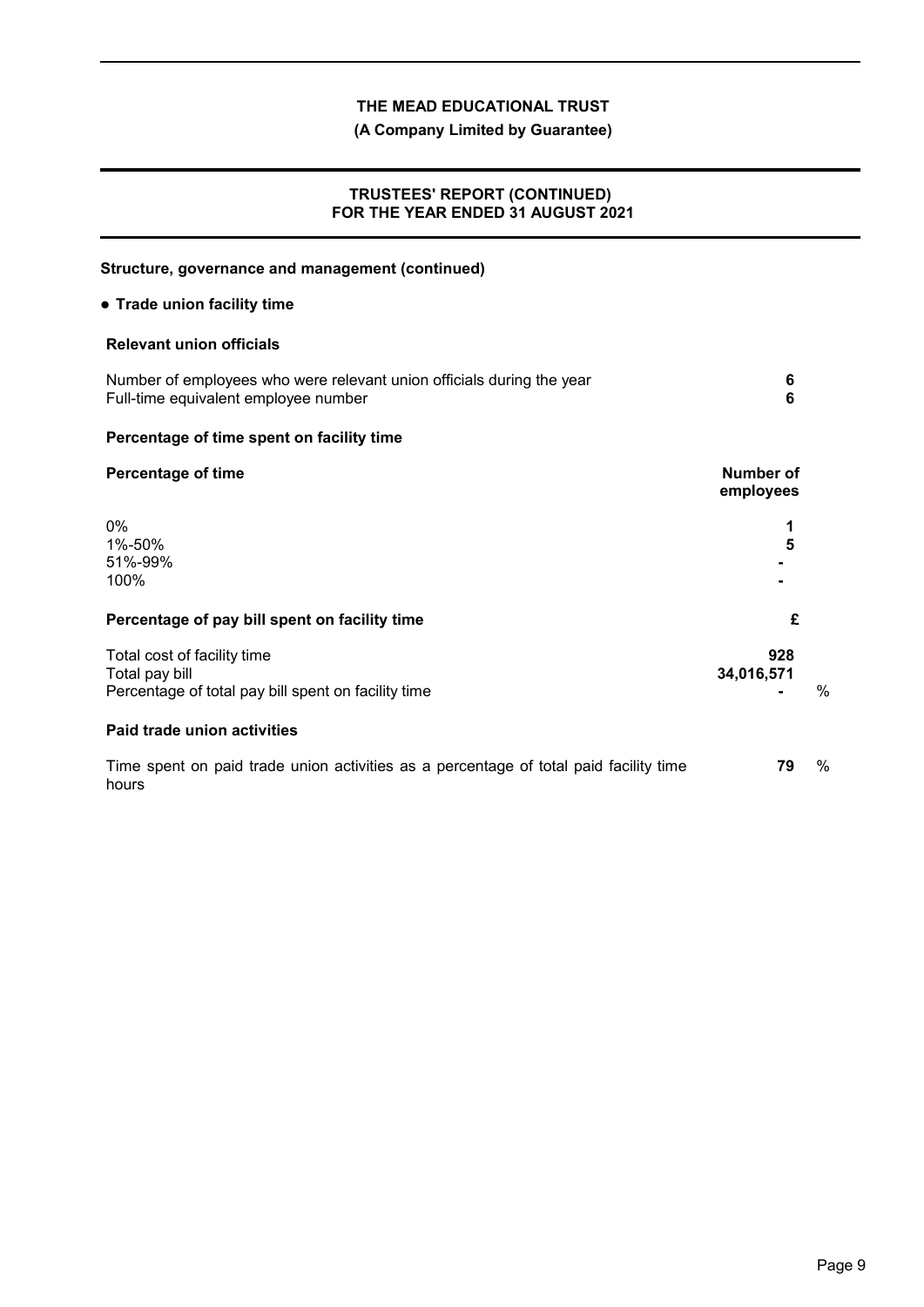#### **(A Company Limited by Guarantee)**

### **TRUSTEES' REPORT (CONTINUED) FOR THE YEAR ENDED 31 AUGUST 2021**

#### **Structure, governance and management (continued)**

#### **Engagement with employees (including disabled persons)**

#### **Communications**

The Mead Educational Trust has over 1,000 employees, the majority working in the 12 schools in the Trust. The principals and business managers of the schools attend separate fortnightly forum meetings with members of the Trust Executive Team where relevant information is shared and so they can cascade information as appropriate to their staff. Regular senior leadership team meetings and school staff meetings and briefings take place at school level.

The Trust provides a range of written communications with employees in the form of newsletters, bulletins and letters to staff from the CEO and Chair of Trust Board.

The Trust has a number of network groups which bring together those in the schools with particular roles and members of the Trust Central Team. These include: principals; business/Academy managers; special education needs co ordinators; attendance staff; and, designated safeguarding leads. In 2020-21, a key development was the establishment of secondary Subject Improvement Forums for the subjects taught across the five TMET secondary schools. These groups and forums enable staff to share ideas and challenges and to collaborate on solutions and new projects. It also enables relevant information to be communicated by the central team both to and from these groups.

#### **Consultation and seeking views**

A staff survey is carried out each year and results are considered at Trust and school level. Statutory consultations with appropriate staff are carried out on key changes such as staff restructures, staffing changes, length of the school day and planned pupil admission number.

The discussions at the Trust network groups inform Trust decisions.

Positive staff and trade union relationships are fundamental to the Trust's ethos of ensuring good employee relations. The Trust holds a Joint Consultative Committee meeting once per term for union representatives and members of the Trust executive team to discuss HR matters and policies. These meetings continued online through 2020-21.

#### **Sharing Trust's performance**

The schools engage staff in discussing information such as the educational performance of pupils at their school. Headline performance information such as Ofsted inspection outcomes are shared through staff newsletters and this information along with other key information is published online, e.g. end of key stage performance and Trust annual accounts.

#### **Equal Opportunities Policy**

This sets out the Trust's commitment to equality, diversity and inclusion in recruitment, selection and provision of training and employment in line with the Equality Act 2010. Disability is included as a protected characteristic. All HR policies, procedures and processes strongly reflect this ethos. Appropriate support is given to all (including potential) employees, as appropriate, to help them secure and remain in suitable positions within the Trust. This also includes securing promotion.

Managers are given appropriate training and guidance to enable them to support disabled applicants and employees, including seeking Occupational Health advice and implementing reasonable workplace adjustments.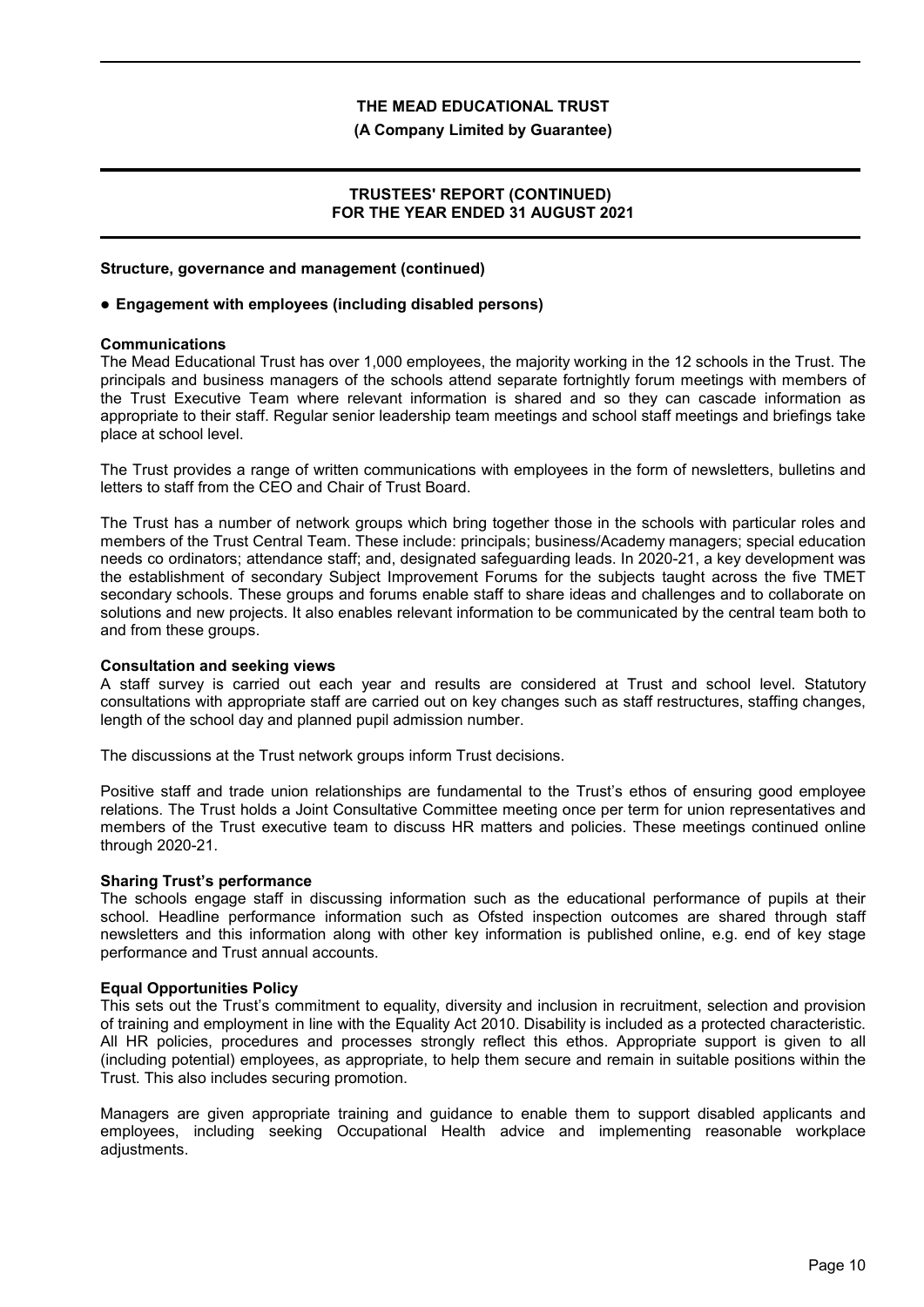#### **(A Company Limited by Guarantee)**

### **TRUSTEES' REPORT (CONTINUED) FOR THE YEAR ENDED 31 AUGUST 2021**

#### **Structure, governance and management (continued)**

#### **Engagement with suppliers, customers and others in a business relationship with the trust**

#### **Suppliers**

The Mead Educational Trust relies on external suppliers for a number of key services. As well as being important for our success, we believe that dealing with suppliers in the right way is the right thing to do.

The Trust actively engages with suppliers through the undertaking of appropriate procurement exercises, ongoing contract management processes and partnership engagement. The Board approved Procurement Policy sets out the procurement rules for the Trust which ensure that taxpayers' money is used in ways that are demonstrably open, fair, and good value. It requires that all suppliers are given an equal opportunity to seek business and to make competitive offers, and that spending choices and decisions are transparent and defensible.

The Procurement Policy expects good contract management with suppliers, building and maintaining a strong working relationship with the supplier and all with all relevant partners and stakeholders, checking that the scheduled goods, works or services are being delivered on time and to the required standards set out in the contract.

#### **Parents and carers**

The Trust actively engages with parents and carers of pupils via the individual schools' communications methods which include email, text and the use of online platforms such as Schoolcomms, Weduc and Dojo. These online platforms enable quick communication between staff and parents and one-to-one communications. They also provide translation options which is invaluable for many families in TMET schools. The communication apps really came into their own during the COVID lockdown from March 2020 when the majority of children were not attending school.

The Trust schools seek parent views via annual parent questionnaires and engage face to face (or online) with parents at parents' evenings and a wide range of other school events.

#### **Pupils**

Pupil views are gathered through a variety of routes such as pupil questionnaires, school councils and daily communications in class and in school in general.

#### **Others in a business relationship with the Trust**

11 of the 12 TMET schools are within Leicester City Local Authority (LA). The Trust purchases some services from the LA and has regular meetings with representatives from this LA. TMET considers itself and the LA to be strategic partners in that it works with the LA to develop solutions to meeting need in Leicester, for example the planning of three new DSPs (designated specialist provision units) during 2020-21.

The Trust has built a good relationship with the Regional Schools Commissioner to discuss performance of the Trust and of how it can work to support other schools in the area.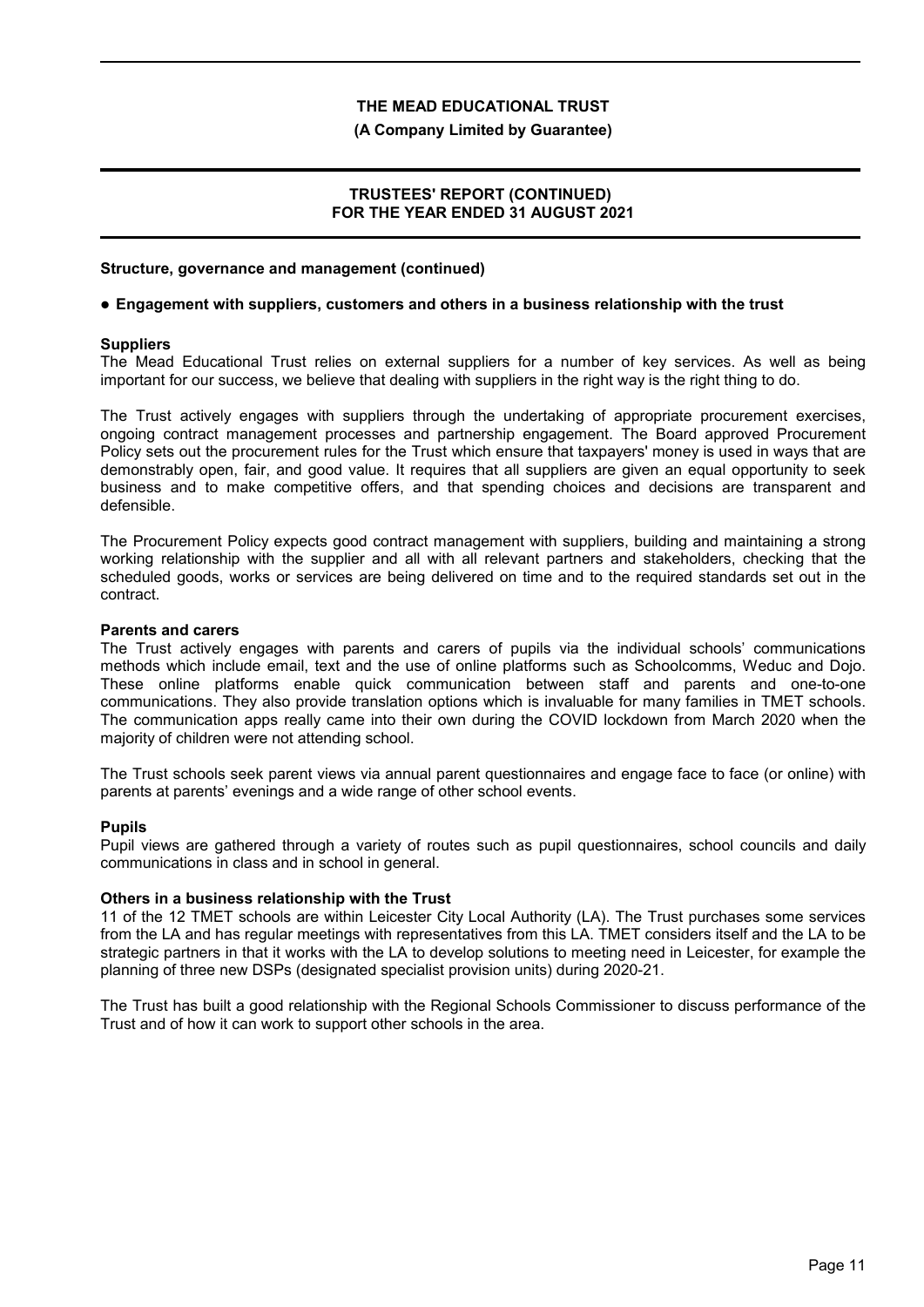#### **(A Company Limited by Guarantee)**

### **TRUSTEES' REPORT (CONTINUED) FOR THE YEAR ENDED 31 AUGUST 2021**

#### **Structure, governance and management (continued)**

#### **Related parties and other connected charities and organisations**

Although there are a number of professional links with other schools and third party organisations, the Trust is an independent company with no affiliation to outside bodies.

The Trust works closely with a wide variety of organisations in the field of education, including but not restricted to:

- Leicester City Council
- Leicester City Educational Improvement Partnership
- Leicestershire Secondary SCITT
- Challenge Partners
- **The British Council**
- Teaching Schools Council
- a number of Multi Academy Trusts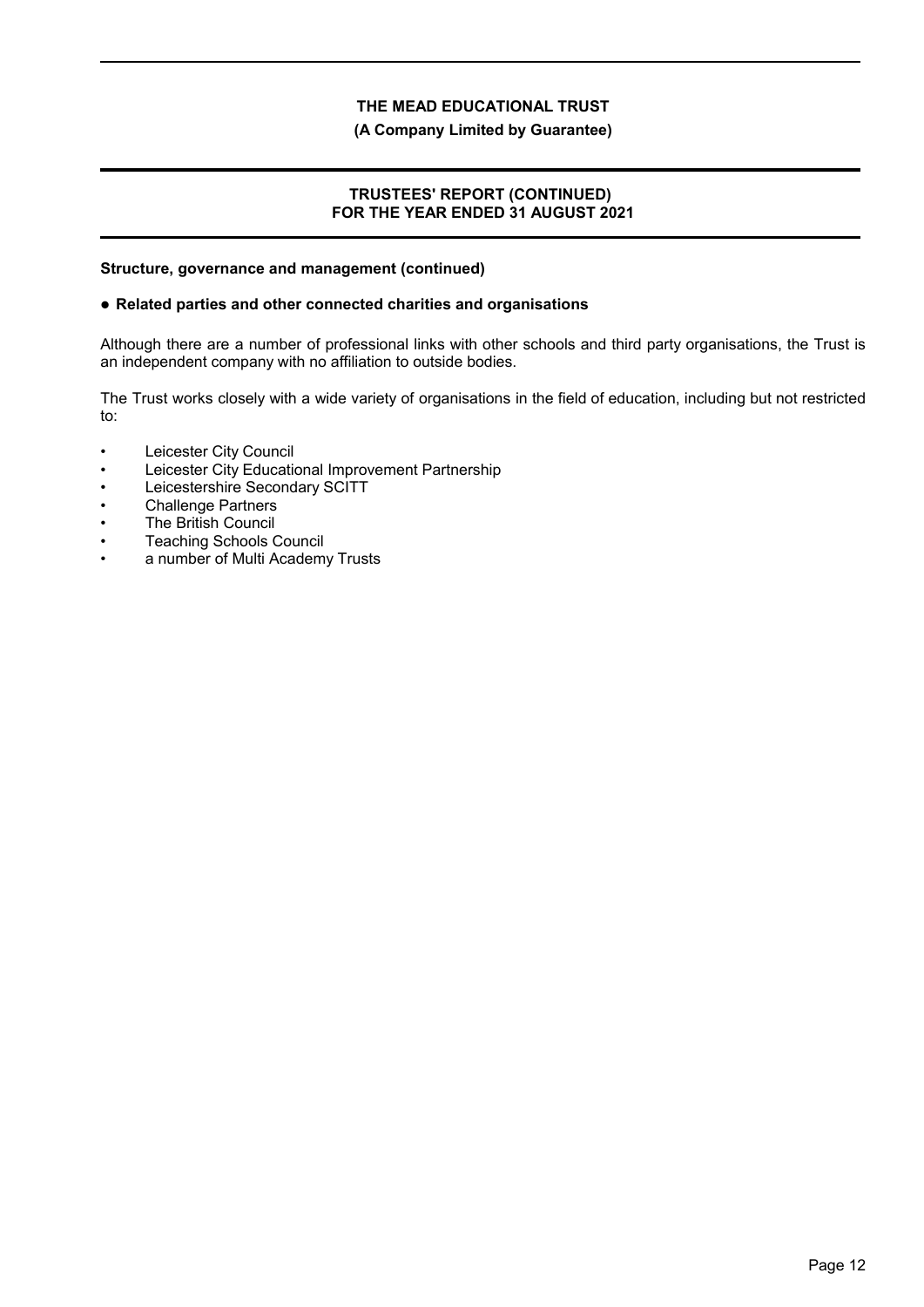#### **(A Company Limited by Guarantee)**

# **TRUSTEES' REPORT (CONTINUED) FOR THE YEAR ENDED 31 AUGUST 2021**

### **(continued)**

### **Objects and aims**

The Trust's mission statement is 'together we make a positive difference'.

Our mission statement demonstrates our fundamental belief that we can achieve more together than separately. We believe that we will be able to provide the best possible education for local young people where our schools create a climate within which young people will thrive. We will achieve this through strong collaboration, through strong executive leadership and management, through excellent learning, teaching and assessment, where our teachers are expert in their fields, and where we have effective local governance, a professional approach to our business, and sound financial management.

The Mead family of schools has developed a set of guiding principles (the 7Cs) that define who we are and help to guide us in all that we do. These are:

- Challenge: Providing an excellent education by having high aspirations for all. Providing a platform for pupils to challenge themselves and others, so they can become the best they can be and contribute actively to society.
- Creativity: Providing pioneering, vibrant and transformative learning experiences that are open to all. Offering a well-researched and evaluated curriculum, which acts as the catalyst for personal growth.
- Culture: Respecting and celebrating diversity, enriching the lives of our pupils. Providing inspiration to participate in, and respond to, artistic and cultural experiences.
- Collaboration: Working effectively and harmoniously together across phases, knowing our strengths will influence every step of our development, and celebrating our successes.
- Community: Building a sense of belonging in a reflective and stimulating environment. Celebrating care, kindness and difference, allowing positive relationships to flourish and ensuring communication is excellent.
- Character: Nurturing and developing personal attributes such as perseverance, resilience, confidence, optimism, tolerance, respect, community spirit, honesty, integrity and dignity.
- Courage: Committing to challenge racial and social injustice and to promote personal and societal change. Making decisions based on clear high moral values and delivered with compassion and integrity.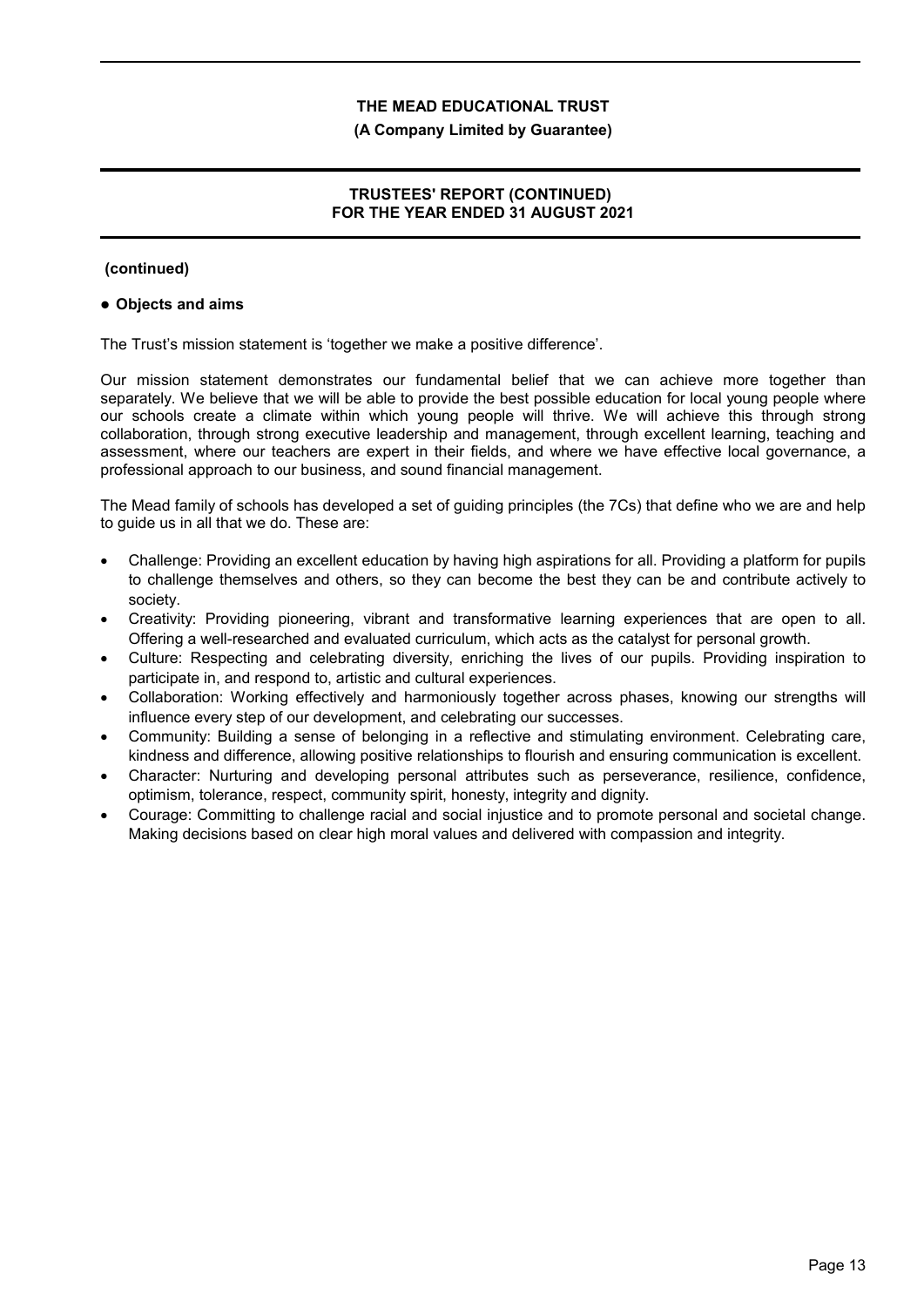#### **(A Company Limited by Guarantee)**

# **TRUSTEES' REPORT (CONTINUED) FOR THE YEAR ENDED 31 AUGUST 2021**

### **(continued)**

Each school develops its own unique ethos and character reflecting its community and context rather than the Trust imposing a predetermined solution. However, where schools require sponsored solutions or strong intervention, we will put in place a tight school improvement solution with much less flexibility and greater control.

The Trust ensures its values drive its key performance indicators and the school improvement strategy. In particular, it is committed to ensuring that all its young people, particularly the least advantaged, receive excellent teaching so that they can make progress that is outstanding. The Trust, as the employer of all staff within its schools, provides high quality, professional development for staff so they can develop their own learning and skills.

The Trust is fully committed to a school led system, as already demonstrated through its Teaching School, SCITT and Challenge Partners Hub. It believes that strong networks build capacity from within and a culture that is constantly reflective and outward focused.

Trust strategy begins from careful audits of each new school, understanding through due diligence processes the strengths and areas for development in each from the beginning. Each of our schools has a challenging improvement plan which is carefully monitored both by the Academy council and the Trust Executive Team, overseen by the Trust's Board of Trustees. The Trust also captures areas of expertise that can share capacity to support other schools as well as school specific requirements. Bespoke high quality packages of support are facilitated, using the Trust's network of system leadership and core services. The school improvement model ensures that schools needing full recovery have strong support and monitoring. The Trust builds leadership and management capacity internally and trains and deploys their own NLEs, LLEs and SLEs via the Teaching School.

A major benefit of the model is formalised school to school support, impacting directly on all young people. Leadership development and career opportunities within the Trust also directly impact on outcomes by providing secondment opportunities and breadth of experience to colleagues within the Trust. This school led system ensures the Trust schools have strong networks and a strong voice in their own future. Schools which join the Trust are able to help shape and develop its work and benefit both from the support they have received and the opportunities for school improvement they in turn are able to offer.

#### **Public benefit**

The Trustees confirm that they have complied with their duty to have due regard to the guidance on public benefit published by the Charity Commission in exercising their powers or duties.

The Trust supports schools, both inside and outside the Trust, through the National Support School status of two of its academies, delivery of professional development, through the Trust's Leicester Teaching School Alliance, and the sharing of effective practice and knowledge to ultimately benefit the wider community.

The Trust's public benefit is enshrined in its charitable objectives, which state "to play a role in the regeneration of communities that the academies serve by increasing the belief of parents and carers in the purpose and value of education and valuing the partnership with families and children".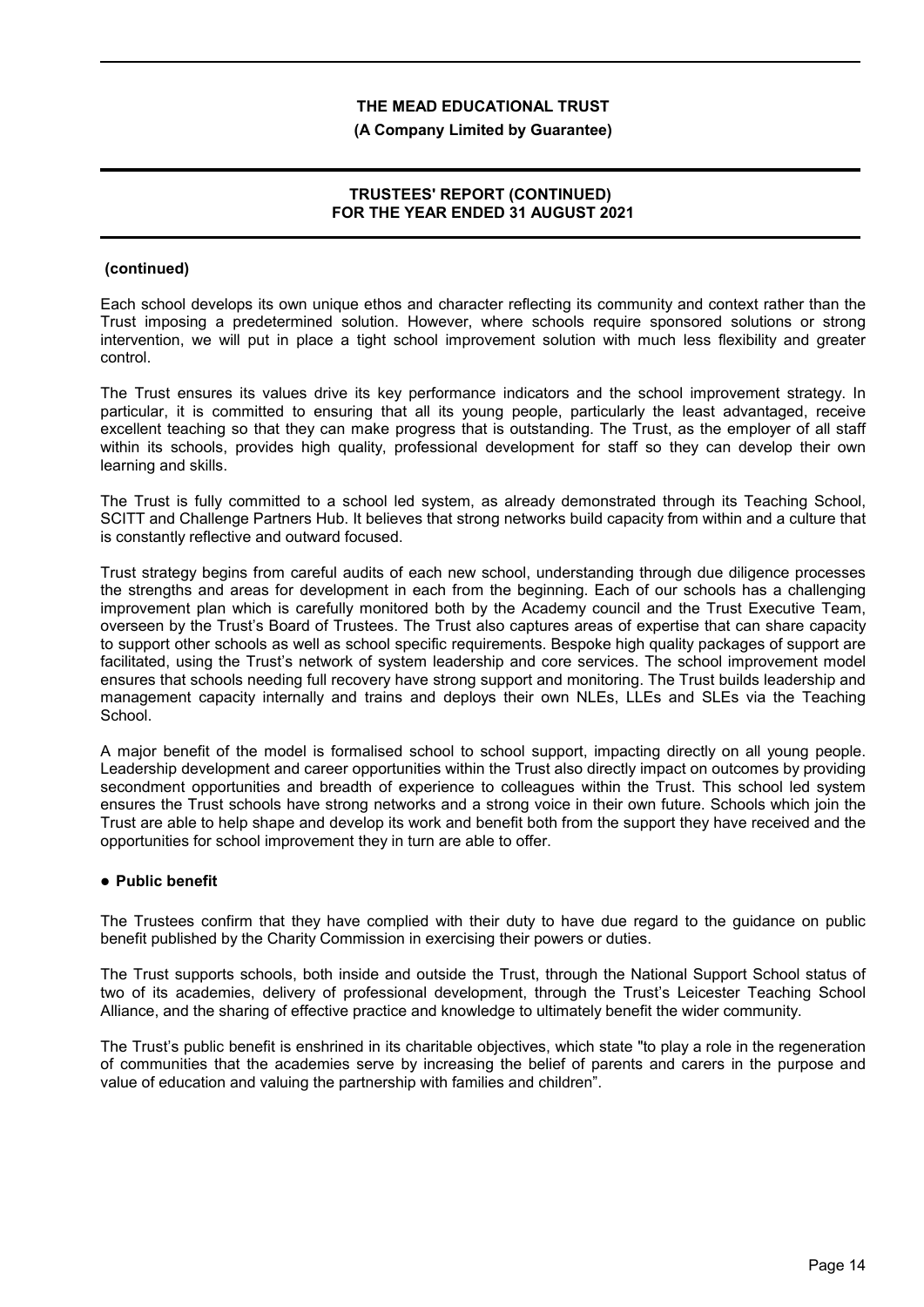#### **(A Company Limited by Guarantee)**

# **TRUSTEES' REPORT (CONTINUED) FOR THE YEAR ENDED 31 AUGUST 2021**

 **(continued)**

#### **Strategic report**

### **Achievements and performance**

#### **Key performance indicators**

By the end of 2020-21 the Trust is providing education for nearly 8,000 pupils in Leicester and Leicestershire in 12 schools, five of which are secondary (11-16 years) and seven of which are primary.

The Trust Board and Executive Team monitor a range of KPIs in all of the schools to ensure that issues are quickly identified and strategies are developed to address concerns. These include:

- pupil achievement
- outcomes of Ofsted inspections and Challenge Partner Reviews
- pupil attendance
- pupil behaviour (exclusions, bullying, racist incidents)
- staff training and development
- quality of teaching
- staff absence
- staff vacancies
- parents' evening attendance
- complaints

The quality of education provided by the Trust continues at a high standard. This is reflected in the results, the Challenge Partner Review of each school and the Ofsted inspections of the four TMET schools which have been inspected since joining the Trust.

#### School end of year results

Due to the impact of the COVID-19 pandemic, most exams and assessments did not take place in 2020-21 (and they did not in 2019-20). The Government announced that it would not publish school results data in autumn 2021 (and it did not in 2019-20).

The 2021 GCSE results for Rushey Mead, Orchard and Kibworth Mead Academies were based on Teacher Assessed Grades, i.e. in depth teacher assessments of what the students would have achieved if they had sat their GCSE exams. The 2020 and 2021 results have not been published by the DfE so the last national average data is for 2019. From the 2021 teacher assessed grades, Rushey and Kibworth Mead Academies exceeded 2019 national averages for attainment and progress. Orchard Mead Academy showed an improvement on 2019 in overall attainment and progress as part of the significant improvement journey this school is on.

### Leicestershire Secondary SCITT (School Centred Initial Teacher Training)

The SCITT works with a range of partnership schools in Leicester and Leicestershire and continues to achieve a high level of success. In 2020-21, it was successful in increasing the number of trainees to 80 trainees across 12 subjects, its biggest cohort yet. The cohort expanded from 59 in the previous year. Some of the growth was due to the partnership with Thomas Estley Teaching Alliance (TELA) who recruited 21 trainees. The SCITT has entered into a formal agreement with TELA which allows them to deliver elements of the SCITT's teacher training programme. The SCITT has overall responsibility in awarding Qualified Teacher Status (QTS).

The 2020-21 cohort included six Salaried School Trainees and one Researchers in Schools. Five trainees withdrew from the course and 71 achieved QTS. Those who withdrew had various reasons: teaching was not a career they wanted to pursue; ill health; or they were struggling with the demands of teaching. Due to the lockdown, two trainees were not able to demonstrate sufficient evidence across the Teachers' Standards and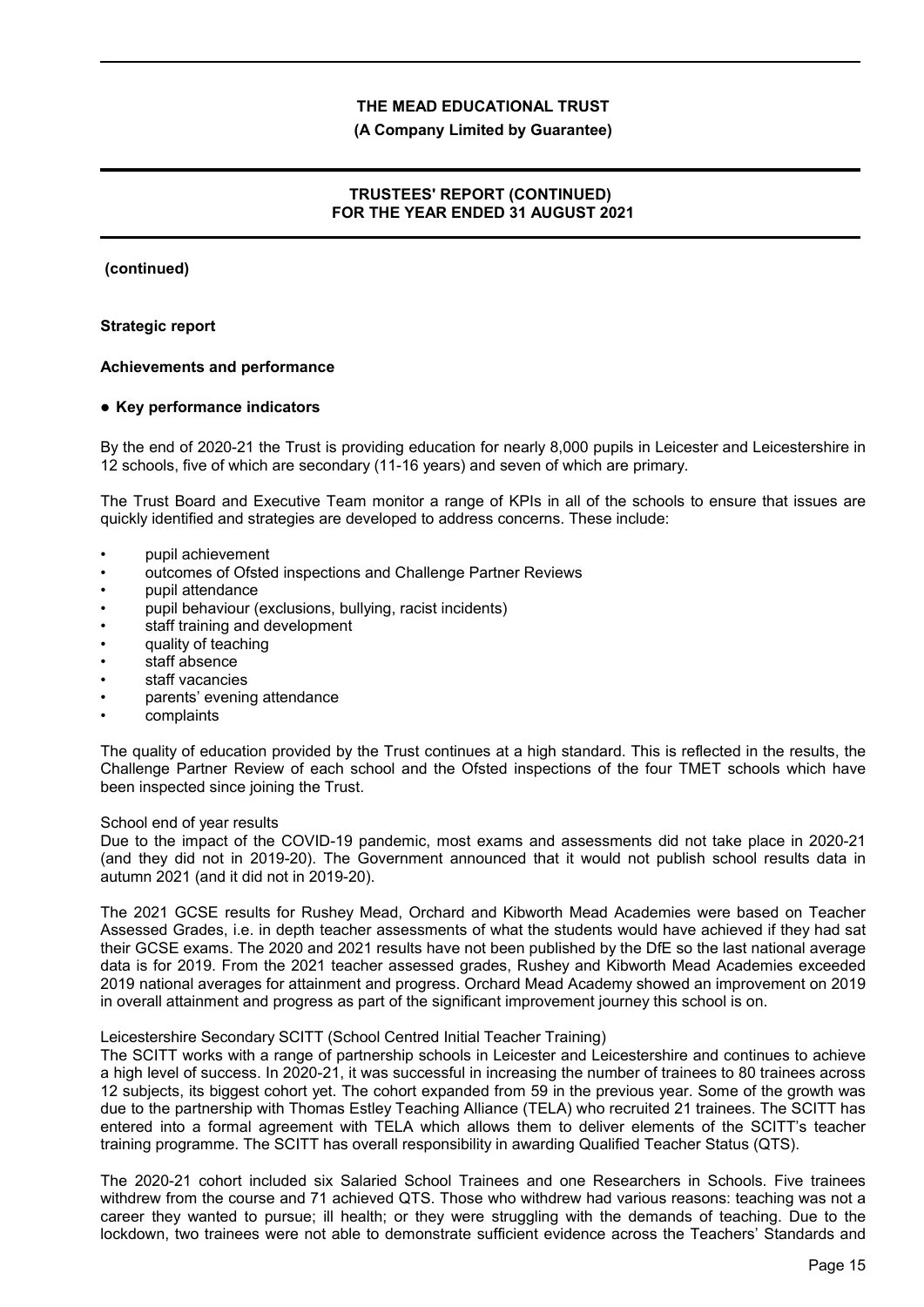#### **(A Company Limited by Guarantee)**

# **TRUSTEES' REPORT (CONTINUED) FOR THE YEAR ENDED 31 AUGUST 2021**

#### **Strategic report (continued)**

### **Achievements and performance (continued)**

they are extending their programme until the end of December 2021. The DfE recognised that a small proportion of trainees required additional time to obtain QTS and they have provided additional funding to trainees and providers. Two trainees requested a deferral due to difficult personal circumstances and will re-join the course in 2021-22.

Key achievements:

- 90% of the SCITT NQTs are now working in Leicester/Leicestershire schools. One local school employed seven trainees.
- Since 2013, the SCITT has trained 293 teachers.
- We appointed a Lead Teacher Educator one day a week, to focus on developing Instructional Coaching and using the Walkthrus resources with our mentors. The DfE Core Content is asking for a different set of skills and knowledge from our mentors. A really good start was made last year with webinars and newsletters.
- Notable achievements from trainees: an Art and Design trainee had an article published in SecEd online; and we had a few trainees whose PGCE assignments were worthy of publication.
- This was the first year of delivery of the eighteen Lead Subject Tutor sessions, an increase from nine. This has been a significant development to ensure our trainees have strong subject knowledge.
- Golden threads of SEND, Diversity, Inclusion and Equality have been key developments in the SCITT curriculum.
- The team have contributed to national events and training, such as: Diverse Educators; The National Association of School-Based Teacher Trainers annual conference; History Icons; and a national conference for science teacher educators on developments in ITT.
- The External Moderator's/Examiner's reports in June/July 2021 noted the following strengths: the curriculum design is broader than the DfE Core Content; wellbeing remains is highly regarded by trainees; and subject tutors were very experienced and knowledgeable practitioners.
- During COVID 19 and the lockdown from January 2021, the SCITT worked with schools on flexible placements. Some schools preferred to keep trainees for the whole year, the lesson observation was adapted to provide feedback for online teaching. During the first term, quality assurance visits happened online. Partner schools were exceptionally accommodating and supportive. Despite the challenges facing schools, placements were secured for all trainees so they could achieve QTS.

#### Teaching School

In addition to managing to run virtually all the Teaching School CPD programmes online last year due to COVID, arguably our biggest achievement was submitting a successful bid to become one of only 87 Teaching School Hubs across the country. These Teaching School Hubs will replace the previous infrastructure of nearly 800 Teaching Schools from the beginning of 2021-22. We are operating under the name of The Leicester and Leicestershire Teaching School Hub.

Allocated the region covering the 210 schools in Leicester, Harborough, Blaby and Oadby & Wigston, we have worked hard to build the appropriate infrastructure and partners from across the region to be able to deliver at scale against the KPIs set by the DfE in our delivery plan. Part of this was deciding upon a national provider to work with for the delivery of the new Early Career Framework Induction programme (ECF) and the new and reformed National Professional Qualifications (NPQs). Our decision was to work with Teach First for both and we are delighted with the way the relationship is developing.

Other local partners who have agreed to support in the delivery of our offer include: Thomas Estley Learning Alliance; Ash Field Academy; Beauchamp College Maths and Computing Hubs; Rhode Primary School English Hub; Forest Way School Science Learning Partnership; Keyham Lodge Behaviour Hub; Kyra and Church Langton Research Schools; and the EdTech Demonstrator School at Kibworth Primary School.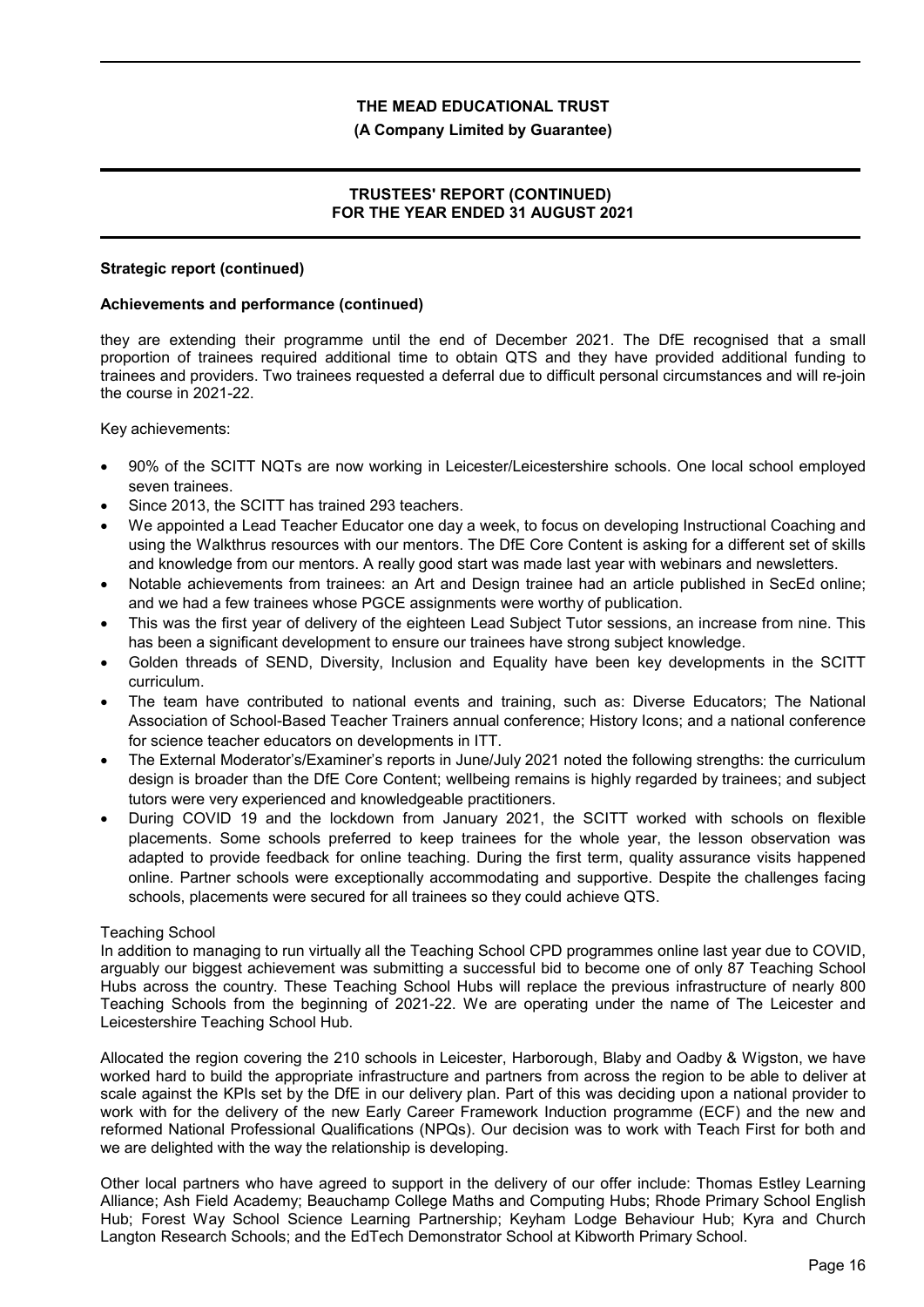#### **(A Company Limited by Guarantee)**

# **TRUSTEES' REPORT (CONTINUED) FOR THE YEAR ENDED 31 AUGUST 2021**

### **Strategic report (continued)**

### **Achievements and performance (continued)**

We have also developed a successful communication and marketing campaign to encourage the region's schools to engage in these new national programmes and in our wider offer including Initial Teacher Training (ITT) through our own SCITT, our Appropriate Body Service and a wider CPD offer.

As a measure of the success of our campaign, recruitment to our ECF induction programme has exceeded the target set in our KPIs and early expressions of interest for the NPQs are progressing well.

### **Going concern**

After making appropriate enquiries, the Board of Trustees has a reasonable expectation that the Trust has adequate resources to continue in operational existence for the foreseeable future. For this reason they continue to adopt the going concern basis in preparing the financial statements. Further details regarding the adoption of the going concern basis can be found in the accounting policies.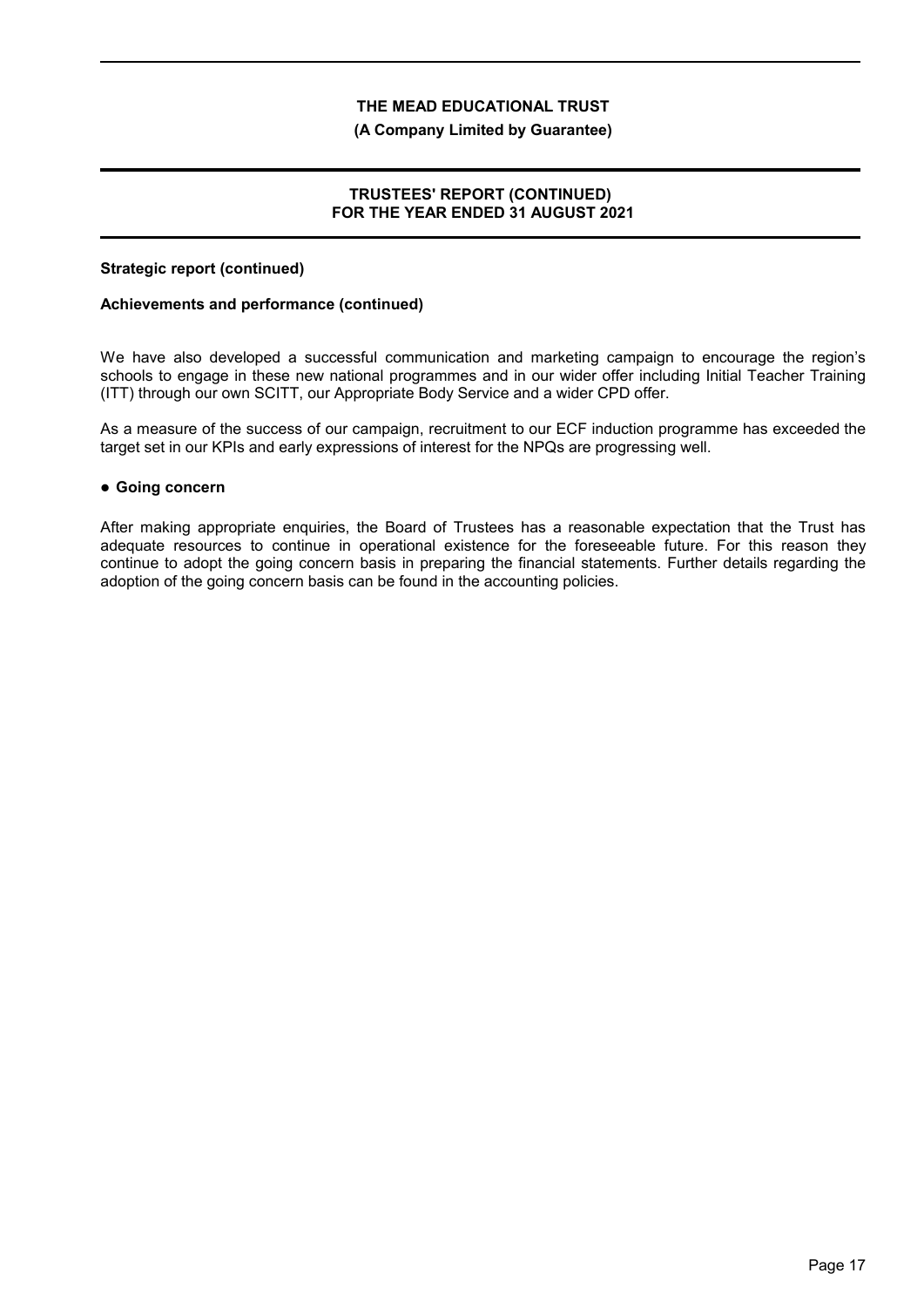#### **(A Company Limited by Guarantee)**

# **TRUSTEES' REPORT (CONTINUED) FOR THE YEAR ENDED 31 AUGUST 2021**

### **Strategic report (continued)**

### **Achievements and performance (continued)**

### **Promoting the success of the company**

'Together we make a positive difference' signifies our Trust's determination to leverage the strength and depth that we have across the Trust to ensure that all our schools provide an excellent education for all learners. The trustees are committed to improving the outcomes for all our pupils whatever their starting points and needs. This is driven by moral integrity and a mission to make a positive difference to the lives and life chances of our pupils, their families and communities.

The Trust provides the underpinning systems, structures and the internal and external networks to support the work in our schools, enabling them to prioritise their time on the teaching and learning strategies and outcomes at their schools. The central Trust team provides expertise to address issues and risks in a timely manner and to support school leaders to develop practice in their school.

Staff development is a key priority in the Trust. We deliver effective, progressive, professional development opportunities for all staff who work within our schools. Talent spotting and succession planning throughout the Trust is an essential contributor to staff recruitment, retention and development.

The Trustees are committed working for the benefit of the wider community. For example, working with the wider community of schools, our Teaching School provides professional development for schools outside the Trust and our SCITT works with a range of partnership schools across Leicester and Leicestershire. In 2019-20 TMET worked with Leicester City Council to develop plans to open a series of DSPs (Designated Specialist Provision units) in Trust schools in 2020-21 in order to expand special educational needs provision in Leicester, a very much needed development. The Trust continues to work with Leicester City Council to support pupil place planning and, in 2019-20, agreed to pull forward the opening date of its next free school, Brook Mead Academy, to 2021 to meet pupil place needs. During the COVID lockdown from March to June 2020, our schools stayed open for key worker and vulnerable children, including through the Easter and half term holidays. The schools were committed to helping families in need, distributing food parcels and referring families to food banks and appropriate charities.

We ensure our school environments are fit for purpose and consider the environmental impact when making decisions with regards to our infrastructure. Some of the recent building developments in our schools have improved energy efficiency such as installation of double glazing and LED lighting.

As a Trust, we place an important emphasis on the professional conduct of our staff, trustees and visitors and all abide by a clear framework and policy. This includes being aware of equality, impartiality and the need to act fairly.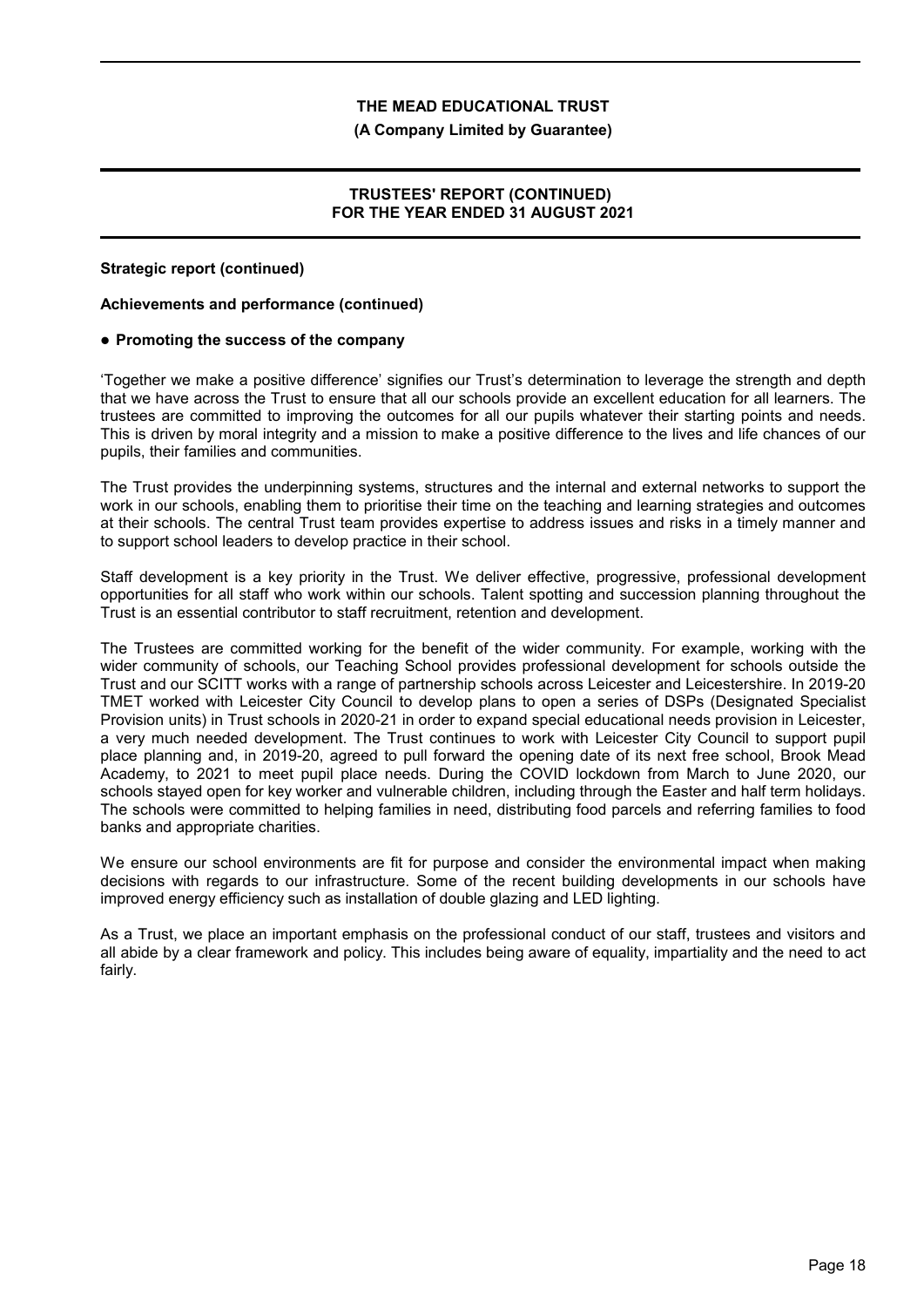#### **(A Company Limited by Guarantee)**

# **TRUSTEES' REPORT (CONTINUED) FOR THE YEAR ENDED 31 AUGUST 2021**

### **Strategic report (continued)**

### **Financial review**

### **Financial review**

The Academy Trust had a net increase in funds for the year ended 31 August 2021 of £9,139,260 including fixed assets movements but excluding pension reserve movements. As at 31 August 2021 the Trust held £2,164,785 of unrestricted reserves plus £5,344,863 of unspent (non fixed asset) restricted funds. The Trust therefore held combined unrestricted and non fixed asset restricted funds, being its available reserves of £7,509,648.

The Trust had a pension deficit on their Local Government Pension Scheme of £23,416,000 at 31 August 2021 and a fixed asset reserve of £71,453,173 (being the book value of past purchases £70,064,583 plus £1,388,590 of unspent capital grants.)

Despite the global pandemic, there are no significant factors going forward that are expected to impact on the normal continuing operation of the Trust, as core funding from both the Government and Local Authorities is currently expected to continue. The principal financial management policies adopted in the period are included in the Trust's internal financial policies and are typical for an Academy Trust of this size and type. There were no unusual significant events worthy of comment during the year other than the aforementioned pandemic.

The principal sources of funding for the Trust are the General Annual Grant (GAG) and other DfE Group grants, such as Pupil Premium. This funding has been used to support the key educational objectives of the Academy Trust, subject to any remaining reserves.

The Trust's investment policy is only to hold cash reserves on deposit with major holding banks so as to minimise risk.

# **Reserves policy**

The Trust Board review the actual reserve levels of the Academy Trust annually. This review encompasses the nature of income and expenditure streams, the need to match income with commitments and the nature of reserves. The target setting level of reserves will be considered annually by the Finance and Audit Committee and this target will be recorded in the minutes of the committee. The level of reserves held is set at the Trust level, however, it is the expectation that each individual Academy will achieve a similar position. The Academy Trust needs to hold reserves to allow for contingencies such as unfunded building repairs, unexpected staffing costs and to allow for some uncertainty in future government funding.

The Trustees have determined that the appropriate level of free reserves, which it considers to be unrestricted non designated funds, plus unspent General Annual Grant (GAG), should be a minimum of one month's salary costs for the Trust, being approximately £3,088,000 as a minimum.

Actual non designated unrestricted funds plus unspent GAG as at 31 August 2021 were £6,773,707, less the strategic development fund included within unspent GAG of £1,063,797 leaves a balance of £5,709,910. This is higher than the minimum target level set by the Trustees by £2,621,910. This figure compares the actual reserves to the position the Trust has set as an absolute minimum of one month salary cost in the reserves policy. There is no maximum reserve level currently quoted in this policy. Research shows that the identification of the minimum level for reserves varies significantly across Multi Academy Trusts and that there is little uniformity in this area. The strategic development fund is managed by the CEO and is available to support schools with major costs that are outside of any plans. As an example, the 2021-22 budgets for Brook Mead and North Mead have both been severely hit by pupil number issues. There is a loss of income for these two schools in excess of £200K. In the case of Brook Mead, this is likely to continue into the 2022-23 financial year. The remaining planned use of reserves comprise of a School Opportunity Pot and a Central Operations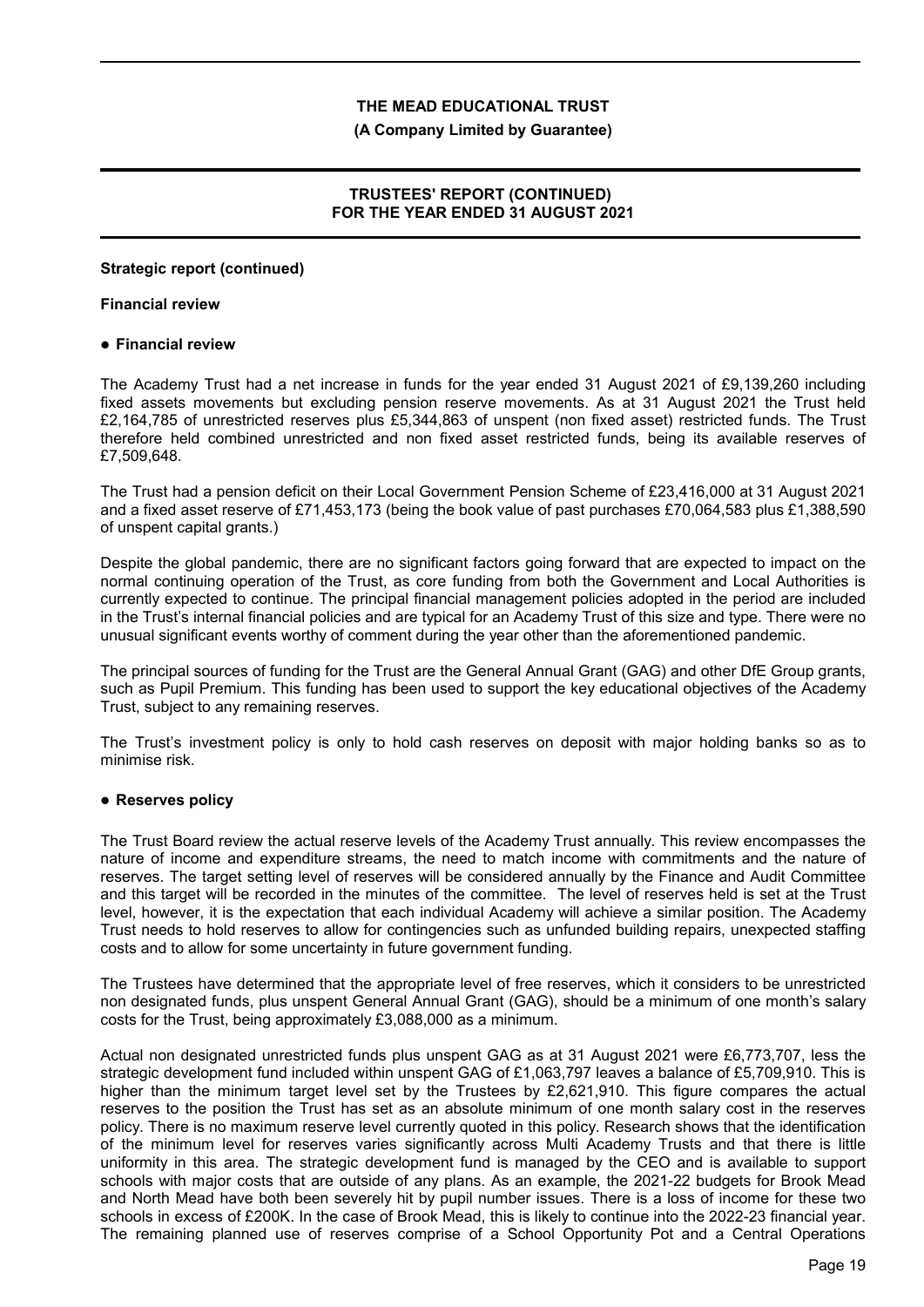#### **(A Company Limited by Guarantee)**

### **TRUSTEES' REPORT (CONTINUED) FOR THE YEAR ENDED 31 AUGUST 2021**

Reserve. These funds are available to schools and central operations to spend on projects that cannot be funded from the in-year income to fund unexpected costs outside of budget. There is no prescribed timeline for spending these reserves, with the schools being aware that it is a 'one-off' opportunity. Business cases have been approved in the first three months of this academic year to release £405k from the School Opportunity Pot. The Central Operations reserve is likely to be used to support additional staffing requirements driven by the additional workload from the Trust growth.

The Academy Trust also held other available restricted revenue funds at the year end of £601,6586 which are detailed further within note 21. Therefore, total available revenue reserves at 31 August 2021, including designated funds of £138,568 set aside for Teaching School use and future 3G pitch expenditure, were £7,509,647. Cash at bank and investments bank accounts at 31 August 2021 were £3,203,206 higher than total available reserves due principally to capital income received in advance of payment plus various other accruals timing differences.

Included within unrestricted funds above were designated funds of £138,568 at 31 August 2021. This consists of £18,568 in relation to Teaching School for which the Trustees have identified £14,900 as the minimum level of reserves to be held by the Teaching School as this represents one month's salary costs. The remainder of designated funds relates to £120,000 in relation to future costs anticipated for a 3G pitch at Kibworth Mead Academy.

At 31 August 2021 the Trust's fixed asset reserve of £71,453,173 represented £70,064,583 of funds which could only be realised if the assets were sold, plus £1,388,590 of unspent capital grants.

The only reserve in deficit at the year end was the pension reserve (deficit of £23,416,000) which will be addressed via contribution rates decided on from time to time by the pension scheme actuaries. This deficit has arisen, as with many other schemes of this type, mainly due to increased life expectancies and reduced investment returns.

# **Investment policy**

The Trust's Investment Policy ensures that funds which the Academy Trust does not immediately need to cover anticipated expenditure are invested in such a way as to maximise income but without risk. Our aim is to spend the public monies with which we are entrusted for the direct education benefit of pupils as soon as is prudent. The Trust does not consider the investment of surplus funds as a primary activity, rather it is the result of good practice as and when circumstances allow.

The purpose of the Trust Investment Policy is:

- To ensure adequate cash balances are maintained in the current account to cover day to day working capital requirements
- To ensure there is no risk of loss in capital value of any cash funds invested
- To protect the capital value of any invested funds against inflation
- To optimise returns on invested funds

Guidelines are strict and include:

- Regular cash balance reports are to be prepared and monitored to ensure there are adequate liquid funds to meet all payroll related commitments and outstanding creditors that are due for payment.
- Where the cash flow identifies a base level of cash funds that will be surplus to requirements these may be invested following approval from the Finance and Audit Committee. Approval must be signed off and recorded in the committee minutes.
- In making decisions regarding where and how any surplus funds should be invested, due regard will be given to risk. The Finance and Audit Committee will set a maximum level of investment with any single provider. This decision will be recorded in the minutes of this committee.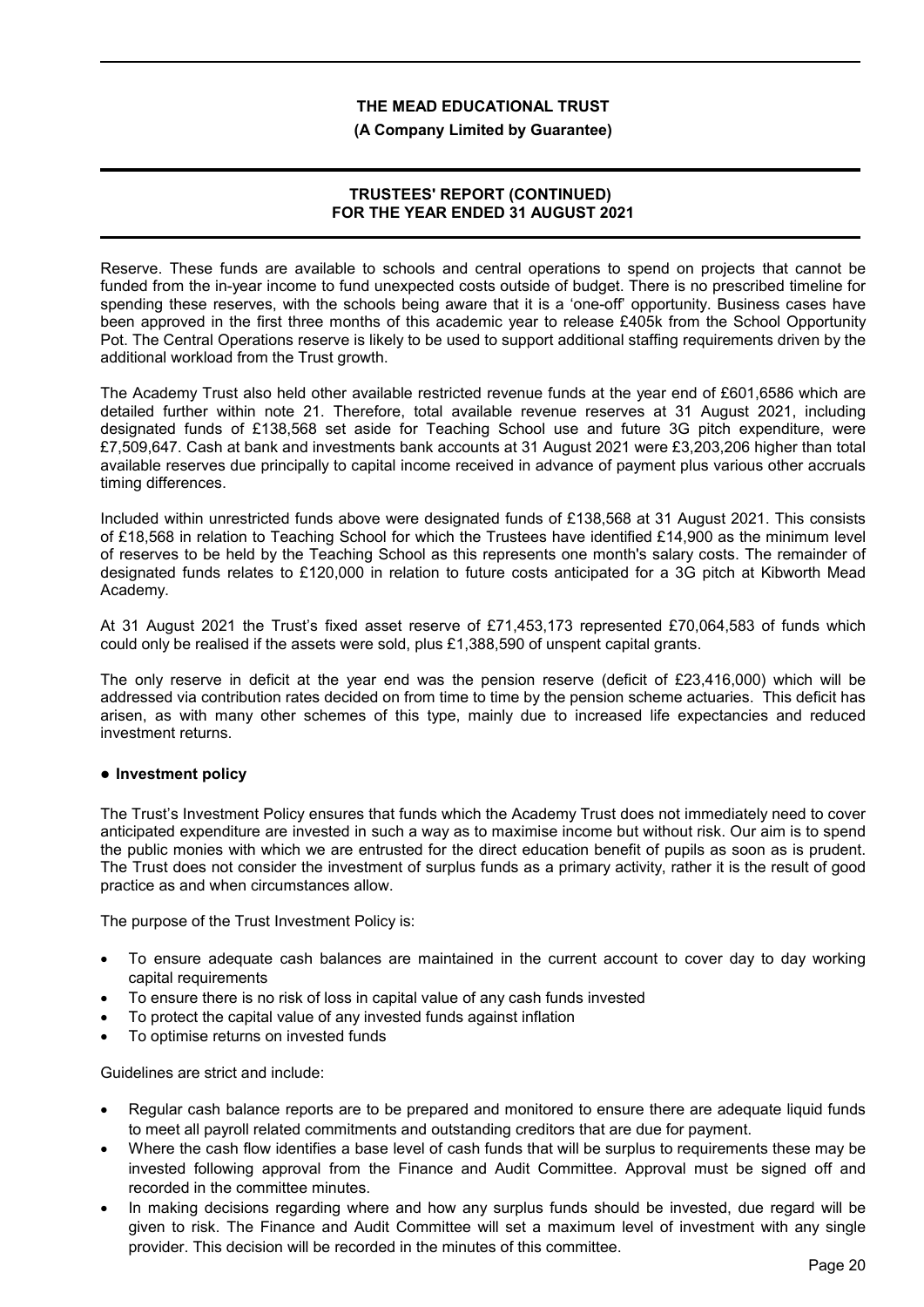### **(A Company Limited by Guarantee)**

# **TRUSTEES' REPORT (CONTINUED) FOR THE YEAR ENDED 31 AUGUST 2021**

- The main bank account for each school attracts interest at the current rate of 0.1% regardless of any separate investment. This interest is paid directly into the bank account of the individual schools and is a true reflection of the interest earned on their own balances.
- Currently, it is expected that surplus funds will be invested with the existing banker Lloyds Bank in an instant access deposit account. There is potential for a better rate of return from investing a single value that may be a contribution from any combination of schools. The interest accrued would then be distributed proportionally to each school.
- The Finance and Audit Committee will receive a report at each meeting as to the performance of the investment.
- The Chief Financial Officer will research alternative sources of investment return at least twice a year and will report to the Finance and Audit Committee the options available. Any decision to diversify the investments must be recorded in the minutes of this committee.
- The Finance and Audit Committee will consider the ethical and moral standing of any alternative investment provider and they will ensure that this potential investment partner meet the standards that will be expected by the Trust Board.

The aim is to reach an appropriate level of reserve to allow the management and the Finance and Audit Committee to explore alternative investment possibilities with criteria being:

- Investment with a different counterparty (in order to reduce counterparty risk);
- Consideration of whether there should be a maximum level of investment with a single approved counterparty; and
- A longer term investment with a higher return (but not high risk investments which are not in the best interests of the Academy Trust).

# **Principal risks and uncertainties**

The Trust has a risk register which lists potential risks and actions to mitigate the risk. The risk register is reviewed by the Trust senior leaders and the Trustees. Each school has its own risk register which is kept under review by that school's senior leadership team and Academy council.

The Trust identified key risks are:

- A failure to raise and maintain school standards. This is mitigated by rigorous monitoring of performance, early identification of under performance followed by quick response, continued focus on high quality teaching and deployment of Trust support and development opportunities.
- A failure to recruit pupil numbers and resulting drop in funding. This is mitigated by developing strong marketing, particularly for the secondary academies. Pupil numbers (current and projected) are monitored closely.
- Failure to manage finances effectively resulting in financial insecurity and instability. This is mitigated by the appointment of a suitably qualified and experienced Chief Financial Officer (CFO) who is supported by a finance team, appropriate financial management processes and systems implemented Trust wide, frequent meetings of Academy business managers with CFO, training and support for school business managers and rigorous addressing of recommendations from internal and external financial audits.
- The future financial viability of the LGPS pension scheme and increases in employer payroll on costs.
- Failure to achieve planned growth and capacity of Trust. This is being addressed by developing relationships and partnerships with other schools, by continuing to improve performance to develop the Trust track record and by ensuring that staff and pupils in Trust schools have a good experience and become ambassadors for the Trust.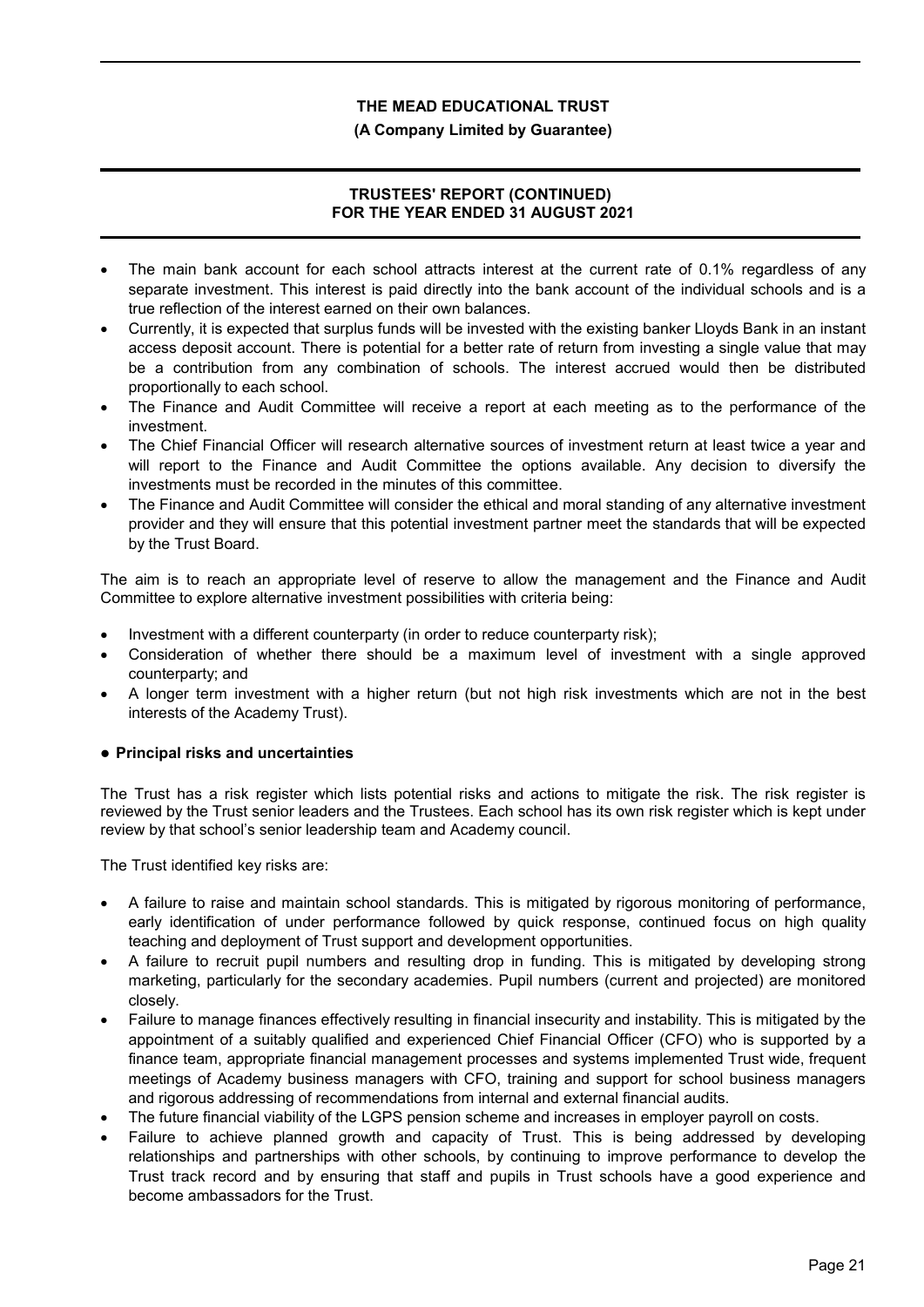#### **(A Company Limited by Guarantee)**

# **TRUSTEES' REPORT (CONTINUED) FOR THE YEAR ENDED 31 AUGUST 2021**

- The Trust lacks the capacity and infrastructure to support its schools. This is mitigated by the appointment of a Trust central team which is supported by staff from schools who also have a Trust role, e.g. executive principals. The Teaching School plays a large part in supporting school improvement. Additional external support is commissioned as required and the workload and impact of central staff is kept under review as the Trust expands.
- Failure of the due diligence process resulting in the Trust taking in a school with significantly higher needs than expected and the resulting detrimental effect on the Trust and its existing Academies. This is being mitigated by the development of a rigorous and in-depth due diligence process.
- Loss of key staff. This is mitigated by the appointment of a number of senior staff in the Trust, by the creation of the Trust Executive Team which meets frequently and by succession planning. It is also supported by a high priority on staff well being and CPD to support retention.

# **Fundraising**

Fundraising is very limited throughout the Trust. It is primarily related to pre planned non uniform days for students/pupils. These events were mostly connected to annual national charity appeals such as Children in Need and Red Nose Day.

The impact of COVID over the last two years has significantly reduced opportunities to expand our charitable ambitions. A total of £11,926 was raised across the Trust and paid across in full within the year end or post year end.

The Trust maintains separate nominal codes for charity income and expenditure and these accounts are reconciled to ensure all funds are paid out in full.

# **Streamlined energy and carbon reporting**

The Trust's greenhouse gas emissions and energy consumption for the year are detailed below.

The Companies (Directors' Report) and Limited Liability Partnerships (Energy and Carbon Report) Regulations 2018 (the 2018 Regulations) implement the government's policy on Streamlined Energy and Carbon Reporting (SECR). The 2018 Regulations require large unquoted companies that have consumed more than 40,000 kWh of energy in the reporting period to include energy and carbon information within their trustees' report. For Academy trusts, disclosures were required for the first time in the 2019/20 accounts. TMET fits the definition of a large company.

www.gov.uk/government/publications/Academy trust financial management good practice guides/streamlined energy and carbon reporting

The following report summarises the energy and carbon use for The Mead Educational Trust for the period 1 September 2020 to 31 August 2021, with a comparison with the data for the previous year. During 2020-21 the Trust comprised of eleven academies, employed 611 staff members (full-time equivalent) and had 6,207 pupils registered.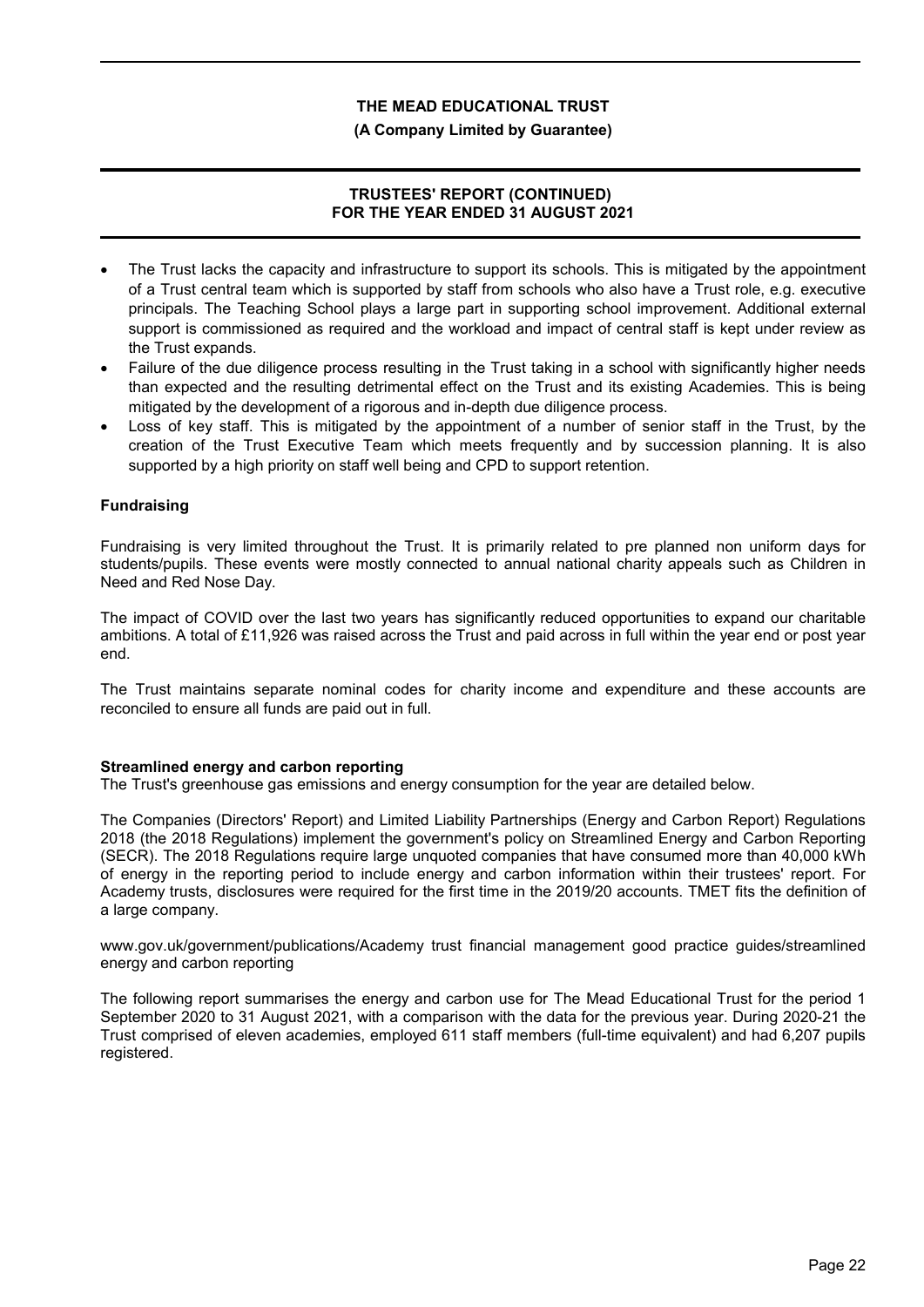### **(A Company Limited by Guarantee)**

# **TRUSTEES' REPORT (CONTINUED) FOR THE YEAR ENDED 31 AUGUST 2021**

# **(continued)**

| UK Greenhouse gas emissions and energy use data          |                                             |                                         |
|----------------------------------------------------------|---------------------------------------------|-----------------------------------------|
|                                                          | <b>Current</b><br>reporting year<br>2020/21 | Comparison<br>reporting year<br>2019/20 |
| Energy consumption used to calculate emissions (kWh)     | 9,349,111                                   | 8,189,426                               |
| <b>Energy consumption break down:</b>                    |                                             |                                         |
| Gas (kWh)<br>$\bullet$                                   | 6,549,428                                   | 5,395,987                               |
| Electricity (kWh)<br>$\bullet$                           | 2,798,492                                   | 2,711,579                               |
| Transport fuel (kWh)<br>$\bullet$                        | 1,191                                       | 81,064                                  |
| Business use / rental vehicles (kWh)                     | $\Omega$                                    | 796                                     |
| Scope 1 emissions in metric tonnes CO <sub>2</sub> e     |                                             |                                         |
| Gas consumption                                          | 1,204.24                                    | 992.16                                  |
| Owned transport - mini-buses                             | 0.30                                        | 21.16                                   |
| <b>Total Scope 1</b>                                     | 1,204.54                                    | 1,013.32                                |
| Scope 2 emissions in metric tonnes CO <sub>2</sub> e     |                                             |                                         |
| <b>Purchased electricity</b>                             | 652.44                                      | 632.18                                  |
| <b>Total Scope 2</b>                                     | 652.44                                      | 632.18                                  |
| Scope 3 emissions in metric tonnes CO <sub>2</sub> e     |                                             |                                         |
| Business travel in employee-owned vehicles               | $\mathbf 0$                                 | 0.19                                    |
| <b>Total Scope 3</b>                                     | 0                                           | 0.19                                    |
| Total gross emissions in metric tonnes CO <sub>2</sub> e | 1,856.98                                    | 1,645.69                                |
| Intensity ratio tonnes CO <sub>2</sub> e per pupil       | 0.25                                        | 0.27                                    |

# **Energy Efficiency Action**

The following describes the energy efficiency action carried out by The Mead Educational Trust in the period covered by the report:

- Abbey Mead Primary Academy upgraded internal and external lighting to LEDs. The school has registered with the Eco-Schools programme and currently holds a Green Flag.
- Castle Mead Academy have not undertaken energy efficiency measures however, the school has registered with the Eco-Schools programme.
- Kestrel Mead Primary Academy have not undertaken energy efficiency measures however, the school has registered with the Eco-Schools programme and currently holds a Green Flag Award.
- Knighton Mead Primary Academy have not undertaken energy efficiency measures however, the school has registered with the Eco-Schools programme and currently holds a Silver Award.
- Kibworth Mead Academy have not undertaken energy efficiency measures.
- North Mead Primary Academy have not undertaken energy efficiency measures however, the school has registered with the Eco-Schools programme and currently holds a Bronze Award.
- Orchard Mead Academy has replaced some internal lights with LEDs. The school has also registered with the Eco-Schools programme and currently holds a Green Flag.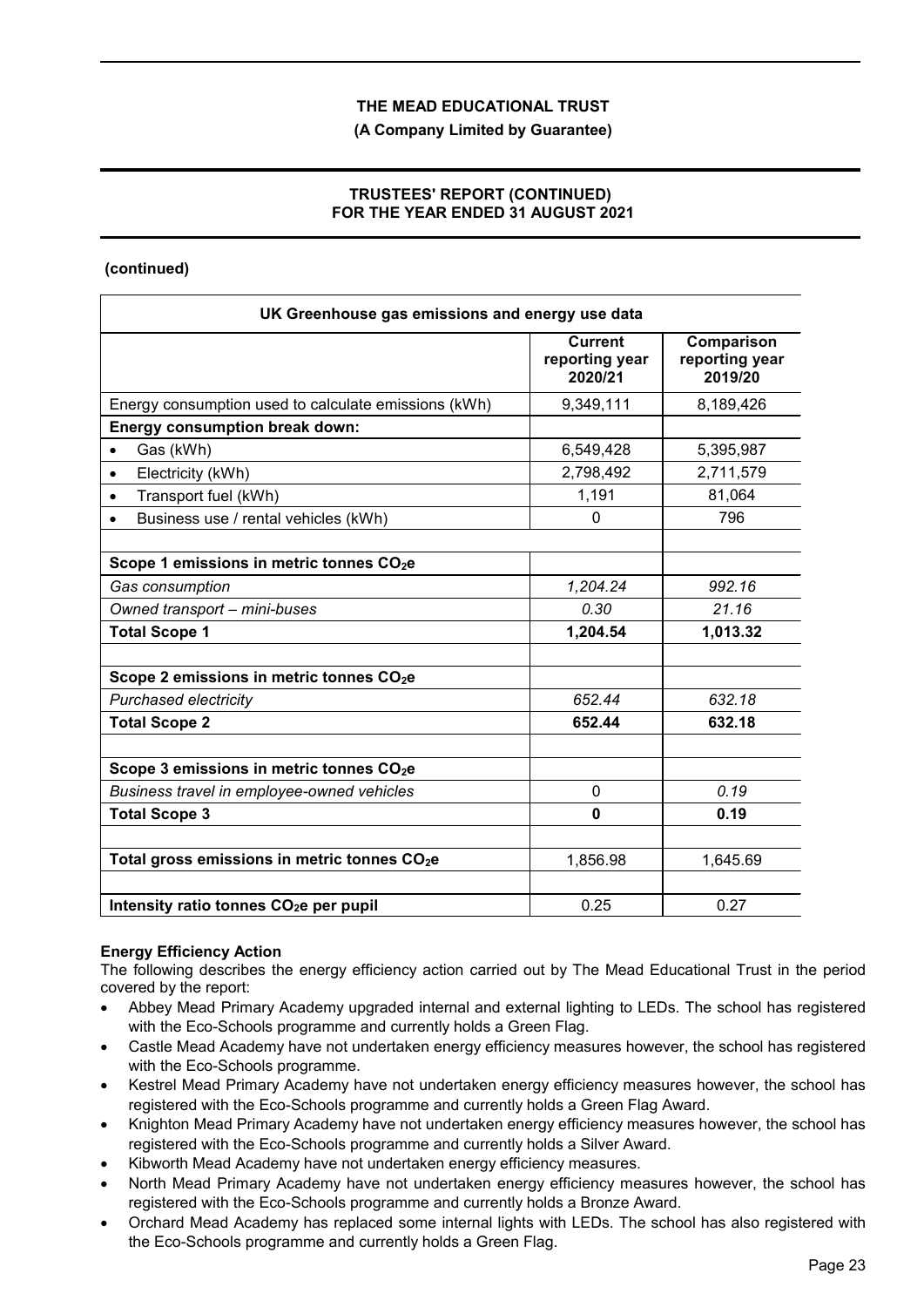### **(A Company Limited by Guarantee)**

# **TRUSTEES' REPORT (CONTINUED) FOR THE YEAR ENDED 31 AUGUST 2021**

- Rowlatts Mead Primary Academy have replaced internal and external lights with LEDs. The school has also registered with the Eco-Schools programme and currently holds a Green Flag.
- Rushey Mead Academy replaced some internal lighting with LEDs. The school has also registered with the Eco-Schools programme and currently holds a Green Flag.
- Thurnby Mead Primary Academy replaced internal and external lighting with LED bulbs. The school is also signed up to the Eco-Schools programme and currently holds a Silver Award.
- Willowbrook Mead Primary Academy have replaced internal and external lighting with LEDs. The school has also registered with the Eco-Schools programme and currently holds a Green Flag.
- Following on from developments due to COVID, staff across the Trust continue to use video conferencing technology for meetings and training both inside and outside the Trust. This is expected to continue in the longer term.

### **Renewable Energy**

Of all schools in The Mead Educational Trust, Kestrel Mead Primary Academy is the only site to generate renewable energy through a 167.6m2 solar photovoltaic (PV) array which produces an estimated energy output of 23,578 kWh per year.

### **Methodology**

This report was compiled by Leicester City Council as part of Built Environment School Service (BESS) Energy for Academies. This data is compiled by the BESS Energy team following the 2020 HM Government Environmental Reporting Guidelines. Associated greenhouse gas emissions are calculated using the GHG Reporting Protocol – Corporate Standard and have used the 2019 UK Government's Conversion Factors for Company Reporting provided by the Department for Business, Energy and Industrial Strategy (BEIS), available at: www.gov.uk/government/collections/government-conversion-factors-for-company-reporting

#### **Intensity measurement**

The chosen intensity measurement ratio is total gross emissions in metric tonnes CO2e per pupil, the recommended ratio for the sector.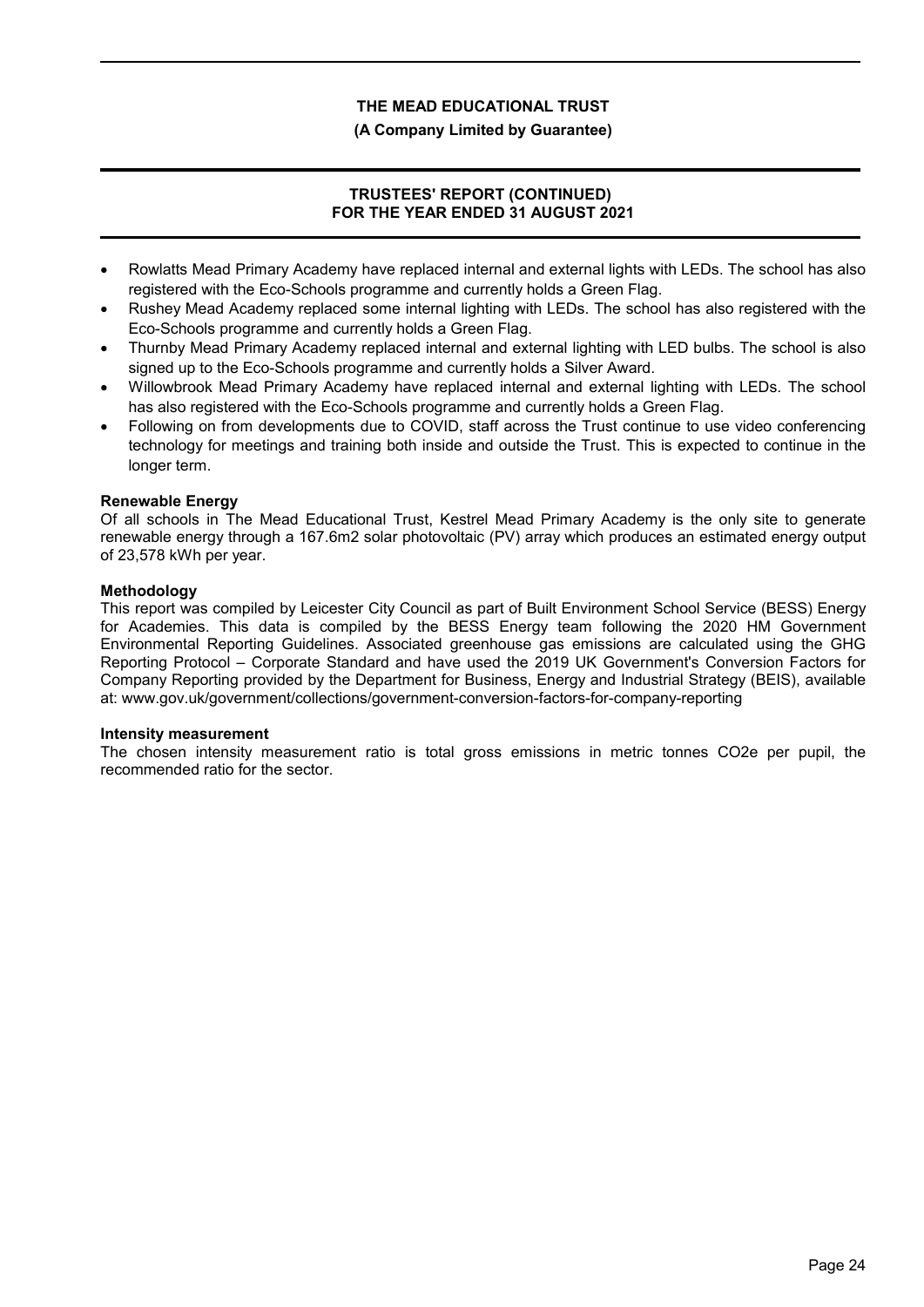#### **(A Company Limited by Guarantee)**

# **TRUSTEES' REPORT (CONTINUED) FOR THE YEAR ENDED 31 AUGUST 2021**

#### **Plans for future periods**

The Trust has clear strategic ambitions built on its vision and values, at the core of which is the determination that 'together we make a positive difference'.

During 2020-21, the Trust Strategy for 2021-24 was developed and agreed by the Board. This is underpinned by six strategic priorities:

- Quality of Education to provide learners with the best possible educational opportunities in order to meet their full potential
- Governance to have highly effective governance
- Operational Effectiveness to ensure that finance and operations promote effective school improvement
- Civic Responsibility to make a significant difference to the educational landscape
- People and Culture to deliver our vision through a high-performing, skilled and engaged workforce
- Brand to position TMET as one of the leading educational providers in the East Midlands

The Trust Strategy and the plans that sit behind it set out how we will plan, guide and improve our Trust, ensuring there is a clear focus on raising standards and on improving leadership, governance, teaching and learning. We will also continue to develop a cost effective, sustainable organisation and a business model that delivers efficiency, effectiveness and economies of scale in order to free up more resources for pupils and school improvement. Our first phase of development concentrated on building capacity in order to realise our ambition to assist schools with greater needs, including full recovery where required. The Trust Strategy is taking us through our next phase of growth.

#### Growth

By 31 August 2021, the Trust was a well established, respected, cross phase school trust comprising 12 schools, the Teaching School Hub, SCITT, nearly 8,000 pupils and a combined income of nearly £50 million. A thirteenth school joined the Trust on 1 September 2021.

The ambition of the Trust is to grow further in membership in order to create both value for money central services and a highly responsive school improvement model. A key aim of the Trust is to have a balance of schools at different starting points in their journey of improvement, therefore creating effective capacity for sponsorship. The Trust intends to grow its membership in a carefully controlled way to extend its reach and impact in its local communities.

In June 2021, the Trust was granted permission by the DfE to open new DSPs (designated specialist provision units) in three of its schools. TMET intends to further develop its DSP provision.

The central Trust team is developing alongside the growth in the number of schools to provide capacity to support sustainable improvement. In 2020-21, the Trust developed an expanded School Improvement Team which is able to rapidly identify needs and deploy appropriate support. The Trust also recruited to the new posts of Director of People and Organisational Development, Management Accountant, Data Manager and Estates Manager. The Trust Growth Strategy includes for further development of the central Trust services to achieve more effective provision and value for money, including in HR, management accountancy, estates and marketing.

# **Funds held as custodian on behalf of others**

The Academy Trust does not hold funds on behalf of any other organisations.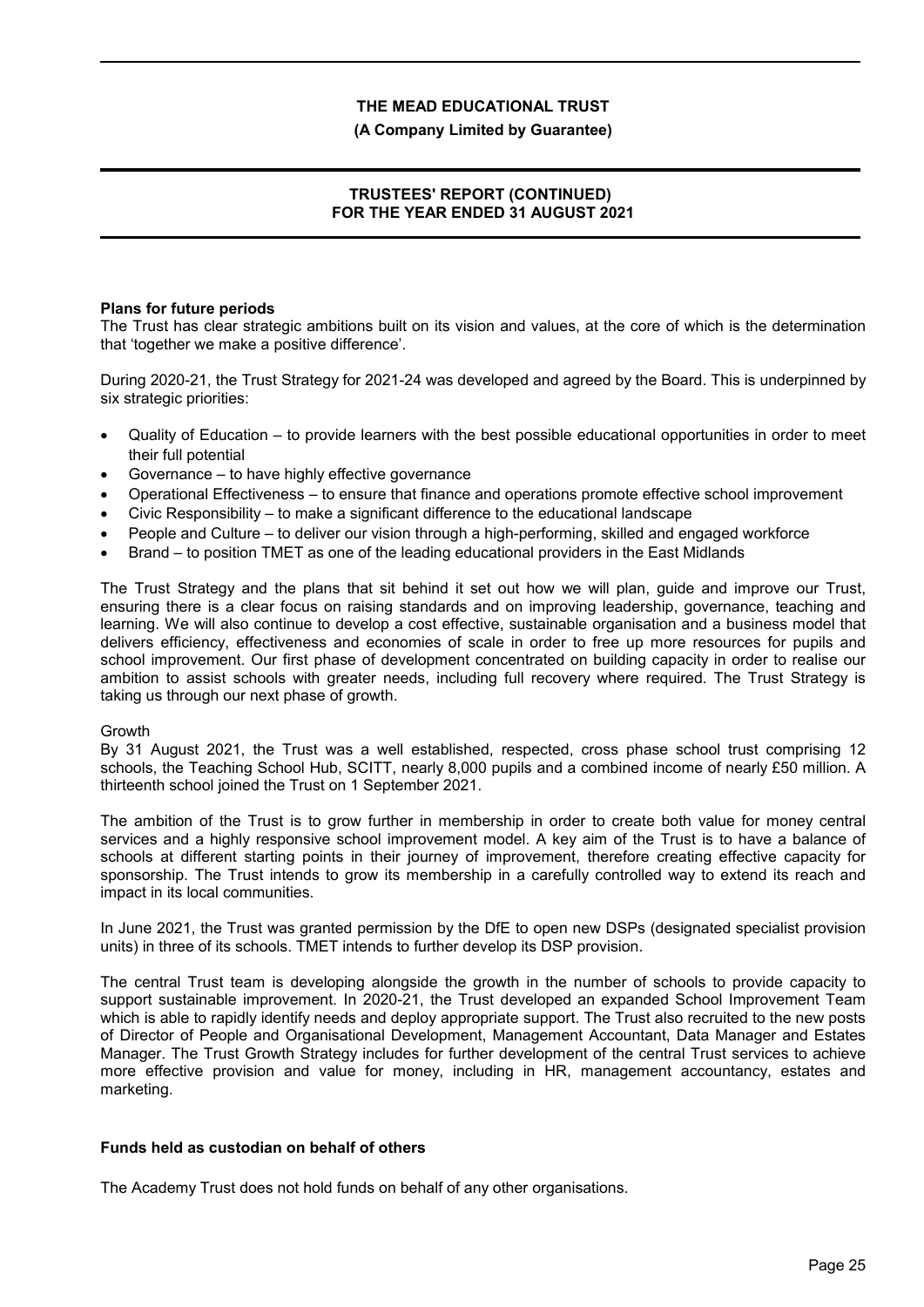#### **(A Company Limited by Guarantee)**

### **TRUSTEES' REPORT (CONTINUED) FOR THE YEAR ENDED 31 AUGUST 2021**

#### **Disclosure of information to auditors**

Insofar as the Trustees are aware:

- there is no relevant audit information of which the charitable company's auditors are unaware, and
- that Trustees have taken all steps that they ought to have taken to make themselves aware of any relevant audit information and to establish that the auditors are aware of that information.

### **Auditors**

The auditors, Magma Audit LLP, have indicated their willingness to continue in office. The designated Trustees will propose a motion reappointing the auditors at a meeting of the Trustees.

The Trustees' Report, incorporating a strategic report, was approved by order of the Board of Trustees, as the company directors, on 14 December 2021 and signed on its behalf by:

**Anthony Glover** Chair of Trustees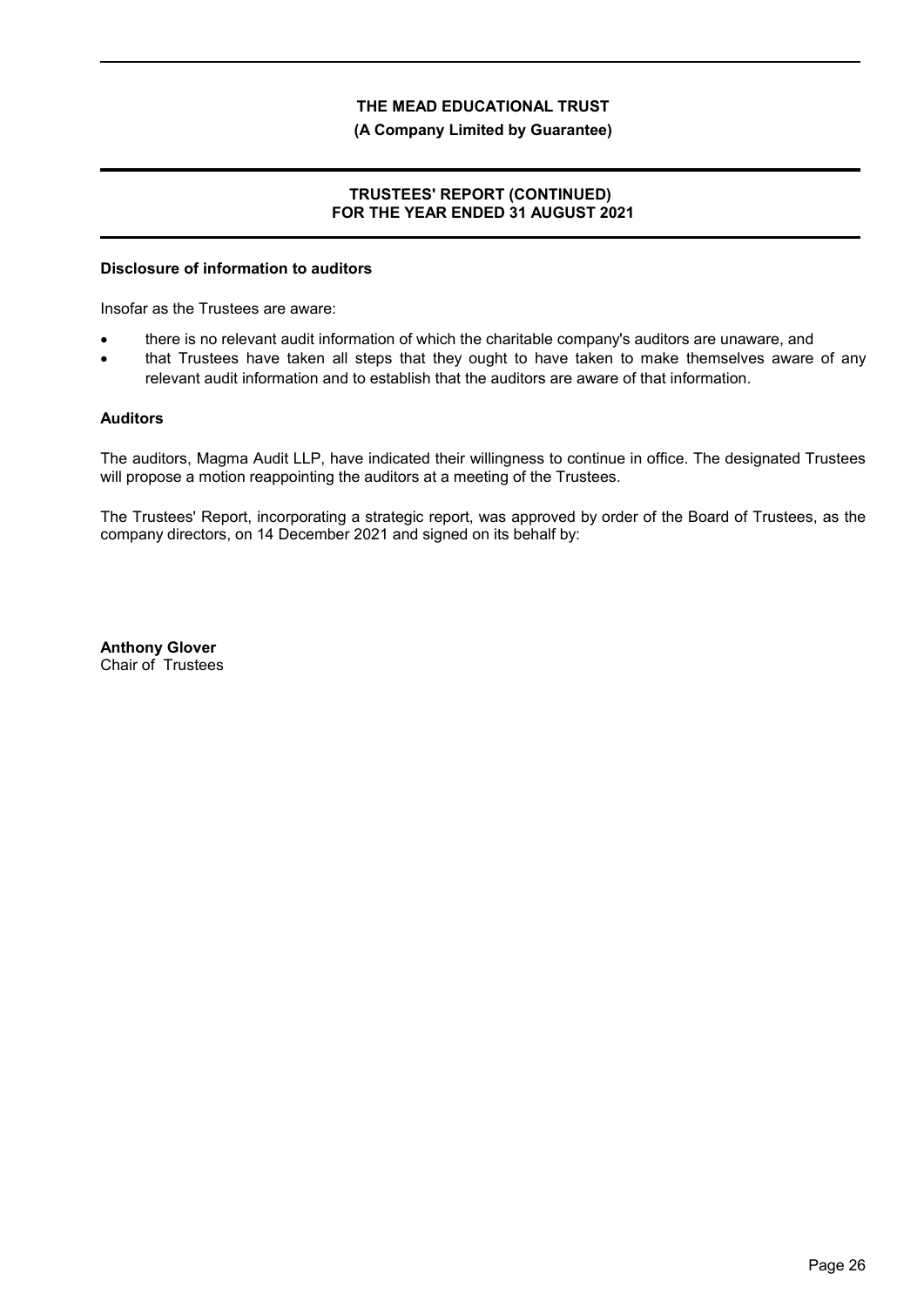#### **(A Company Limited by Guarantee)**

# **GOVERNANCE STATEMENT**

### **Scope of responsibility**

As Trustees, we acknowledge we have overall responsibility for ensuring that The Mead Educational Trust has an effective and appropriate system of control, financial and otherwise. However, such a system is designed to manage rather than eliminate the risk of failure to achieve business objectives, and can provide only reasonable and not absolute assurance against material misstatement or loss.

As Trustees, we have reviewed and taken account of the guidance in DfE's Governance Handbook and competency framework for governance.

The Board of Trustees has delegated the day-to-day responsibility to the Chief Executive Officer, as accounting officer, for ensuring financial controls conform with the requirements of both propriety and good financial management and in accordance with the requirements and responsibilities assigned to it in the funding agreement between The Mead Educational Trust and the Secretary of State for Education. They are also responsible for reporting to the Board of Trustees any material weaknesses or breakdowns in internal control.

### **Governance**

The information on governance included here supplements that described in the Trustees' Report and in the Statement of Trustees' Responsibilities.

Attendance during the year at meetings of the Board of Trustees is presented in the following table.

| Trustee                              | Meetings attended | Out of a possible |
|--------------------------------------|-------------------|-------------------|
| Anthony Glover, Chair of Trustees    |                   |                   |
| Carolyn Robson, Chief Executive      |                   | 8                 |
| Gemma Bhagalia                       |                   |                   |
| <b>Rachael Clarke</b>                |                   |                   |
| Kate Foster                          |                   |                   |
| Elaine Taylor                        |                   |                   |
| <b>Kirsty Holt</b>                   |                   |                   |
| Kasar Singh                          |                   |                   |
| Deepak Karia                         |                   |                   |
| Hetal Parmar, Vice-Chair of Trustees |                   |                   |
| Hiten Mehta                          |                   |                   |
| Jeremy Robinson                      |                   |                   |

The information on governance included here supplements that described in the Trustees' Report and in the Statement of Trustees' Responsibilities.

During the year there have been three Trustee resignation: Deepak Karia (2 February 2021), Elaine Taylor (12 May 2021) and Rachael Clarke (20 June 2021). There have been two Trustee appointments: Kate Foster (29 January 2021) and Jerry Robinson (22 March 2021).

The Board of Trustees had planned six meetings during 2020-21 but arranged additional meetings in September 2020 and July 2021 to approve the budgets for 2020-21 and 2021-22 respectively. Therefore, the Board met eight times during the year.

Effective oversight of funds is maintained through the year via:

- 6 scheduled Board meetings (8 in 2020-21)
- 4 Finance and Audit Committee meetings (5 in 2020-21)
- Monthly budget management reports which are sent to the Trust CEO, Chair of Trustees and Chair of Finance and Audit Committee and are shared with all Trustees on GovernorHub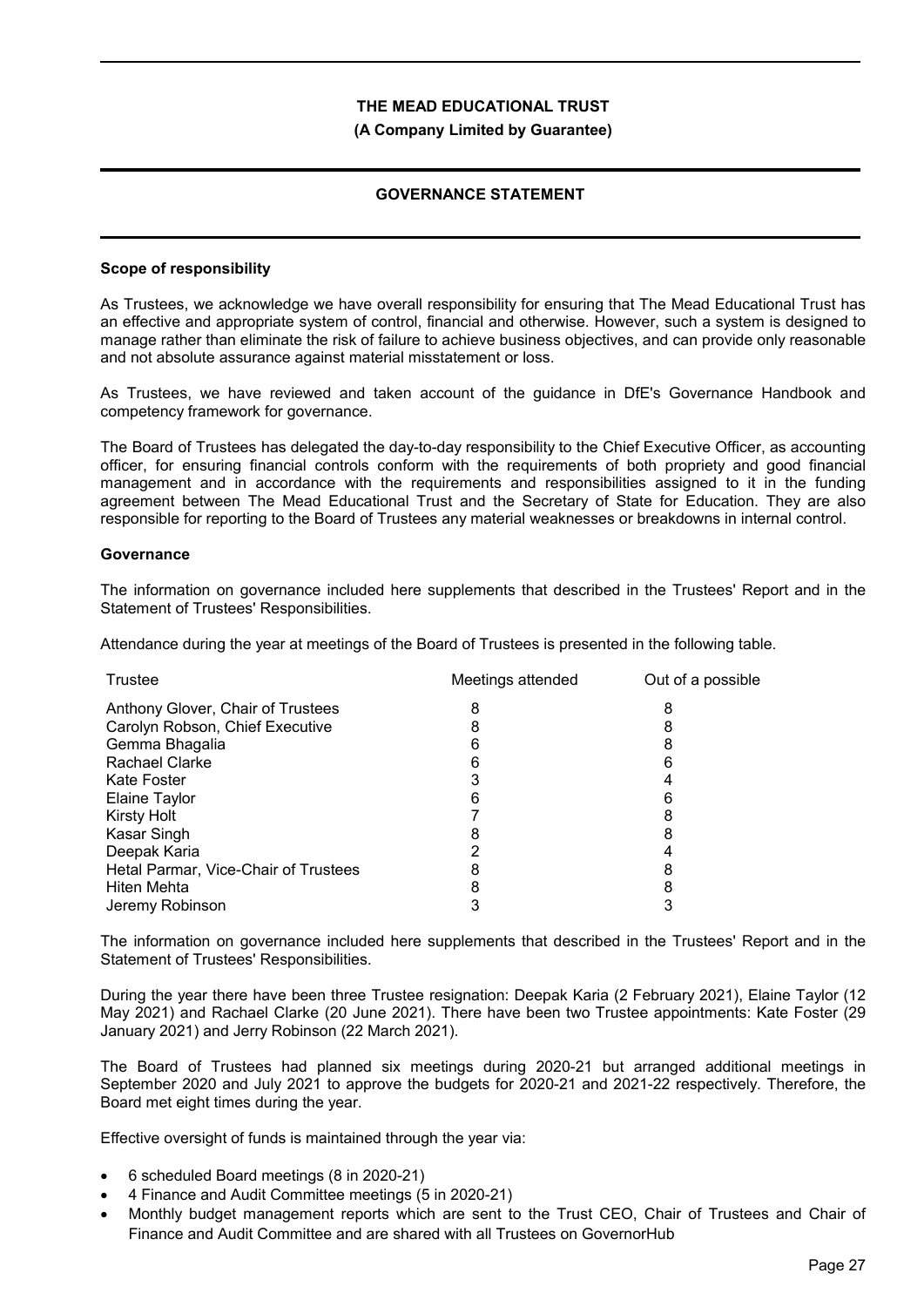### **(A Company Limited by Guarantee)**

# **GOVERNANCE STATEMENT (CONTINUED)**

#### **Governance (continued)**

 Twice yearly meetings of the CFO with the Chair of the Finance and Audit Committee to provide the opportunity for that Chair to interrogate financial management across the Trust.

The Finance and Audit Committee is a committee of the Board of Trustees. Its purpose is to provide assurance over the sustainability of, and compliance with, the Trust's financial systems and operational controls. The committee's role is to maintain an oversight of the Trust's financial governance, risk management, internal control and value for money framework. This committee incorporates the role of an Audit Committee. Whilst Academy councils draft their annual budget and set their own staffing levels, the Board of Trustees has overall responsibility of approving or not approving these recommendations prior to submission to the ESFA by the deadline (usually 31 July each year).

During 2020-21, the Board identified that it was the right time to set up a separate Audit and Risk Committee. During the year the terms of reference and work plan were developed and a new Trustee (Jerry Robinson) was recruited to be the chair of this committee. The separation into the Finance and Audit & Risk Committees commences from September 2021.

Attendance at Finance and Audit Committee meetings in 2020-21 was as follows:

| Trustee        | Meetings attended | Out of a possible |
|----------------|-------------------|-------------------|
| Rachael Clarke |                   | 4                 |
| Deepak Karia   | າ                 |                   |
| Hiten Mehta    | 5                 | 5                 |
| Kasar Singh    | 5                 | г.                |

The Education Committee provides assurance to the Trust Board on the standards, performance and safeguarding of all schools and education providers within TMET. The committee monitors and evaluates pupil progress and attainment and the quality of teaching, ensuring the Trust provides a consistently high quality learning experience and delivers a broad and balanced curriculum in keeping with the Trust's aims and vision, all pupil needs and legal requirements.

Attendance at Education Committee meetings in 2020-21 was as follows:

| Trustee              | Meetings attended | Out of a possible |
|----------------------|-------------------|-------------------|
| Gemma Bhagalia       |                   |                   |
| Anthony Glover       |                   |                   |
| <b>Elaine Taylor</b> |                   |                   |

#### **Governance reviews**

The Board of Trustees has driven significant development in the Trust this year, and these are grouped under the six key features of effective governance as set out in the DfE Governance Handbook.

Strategic leadership:

- Discussions and decisions on school reopening after COVID-19 closures.
- Discussions on Trust growth new schools and the development of the central team.
- Development of the Trust Strategy 2021-24.
- Risk management.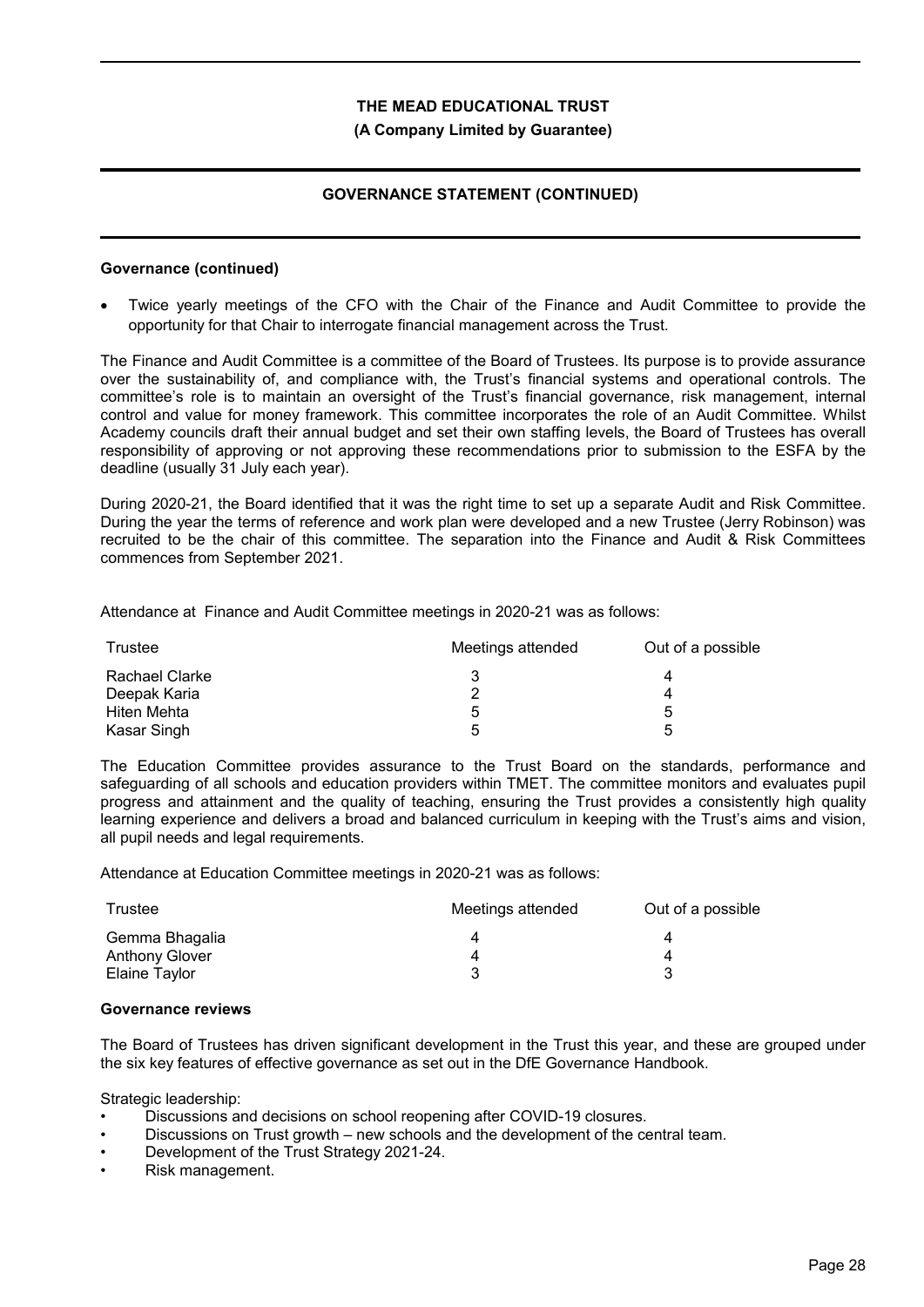# **(A Company Limited by Guarantee)**

# **GOVERNANCE STATEMENT (CONTINUED)**

### **Governance (continued)**

Accountability:

- Review and challenge of school educational performance and improvement information, including scrutiny of data.
- Review and challenge of financial performance, including approval of budget, monitoring of Trust budget and oversight of outcomes of financial audits.
- Scrutiny of pay recommendations of Trust senior leaders' salary levels and independent benchmarking report (through Board Remuneration Committee).
- Consideration of the impact the Trust has had on its schools.
- Attendance of Trustees at the Members' meeting in February 2021 where they were questioned about the effectiveness of governance in the Trust.

### People:

- Development of the Trust central team, including recruitment of the Trust Director of People and Organisational Development.
- Significant development of the Trust's capacity to support school improvement through the establishment of an expanded School Improvement Team.
- Attendance of the Board Chair and Vice Chair at the termly Chairs' and Vice Chairs' Forum to meet with the Director of Governance and all the Academy council chairs and vice chairs.
- All new Trustees and Academy councillors attend Trust induction.
- Good engagement with governance training provided by TMET and Teaching School.
- Recruitment of new clerks for a number of TMET schools.

#### Structures:

- The Board committees effectively fulfilled their roles.
- A new Audit and Risk Committee was developed with a Trustee recruited to chair this committee.

#### Compliance:

- Review of the Academies Financial Handbook 2020 and updating of practices and relevant policies to bring them in line.
- A comprehensive QA system is carried out with reviews and audits of Trust and schools, including financial audits, Challenge Partner Reviews, Safeguarding reviews and website reviews.

#### Evaluation:

- In 2021 the Board carried out a self-review of governance and engaged in a peer review of Trust governance with a school trust from the south of England. The outcomes from these evaluations has informed actions in the remainder of the 2020-21 year and have been used to develop the Governance Development Plan for 2021-22.
- A review of local governance in the Trust was started in 2021 and has continued into the autumn term 2021. This review has involved the Trust Board, Executive Team, principals and Academy councils.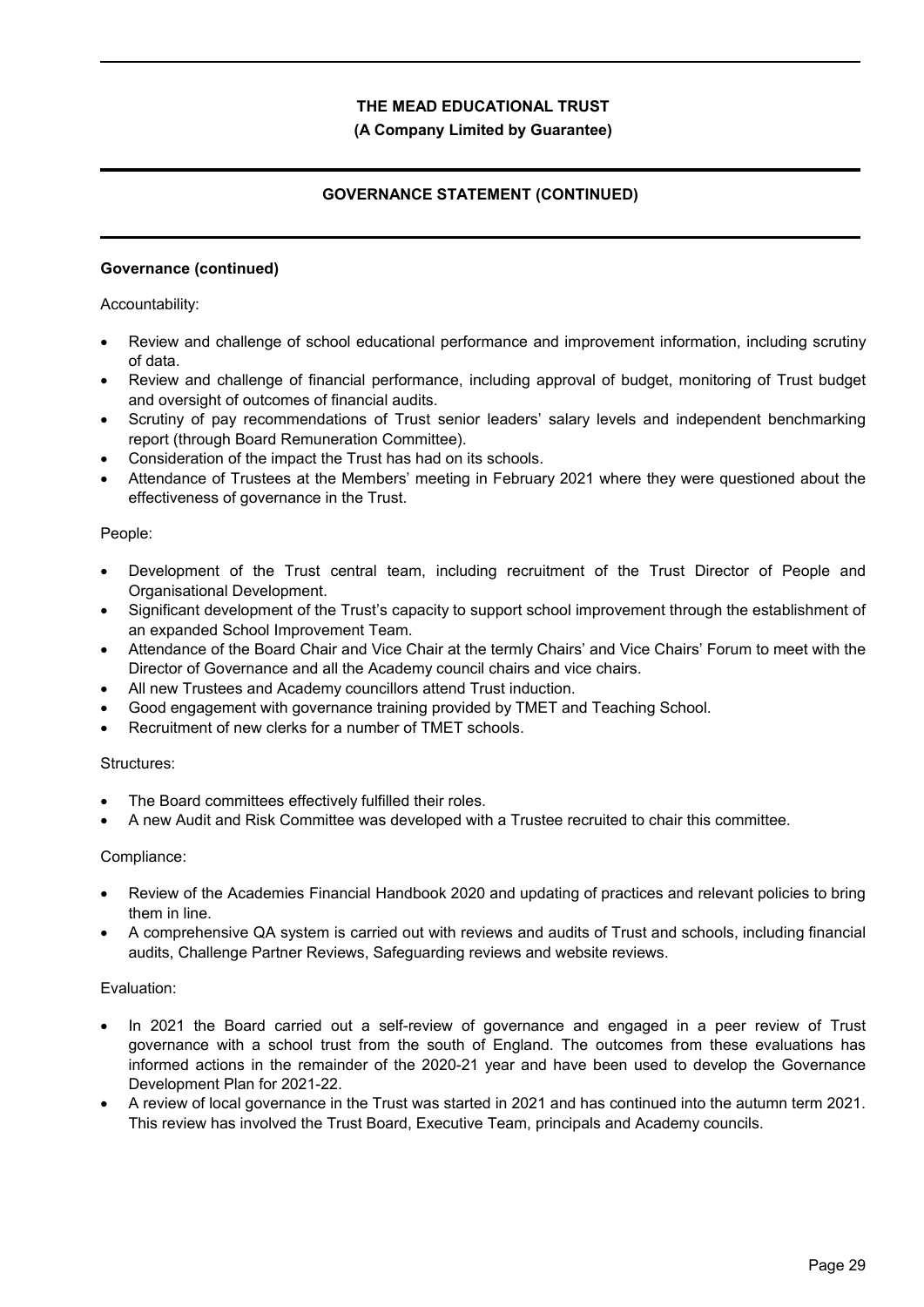### **(A Company Limited by Guarantee)**

# **GOVERNANCE STATEMENT (CONTINUED)**

#### **Review of value for money**

As accounting officer, the Chief Executive Officer has responsibility for ensuring that the Academy Trust delivers good value in the use of public resources. The accounting officer understands that value for money refers to the educational and wider societal outcomes achieved in return for the taxpayer resources received.

The accounting officer considers how the Academy Trust's use of its resources has provided good value for money during each academic year, and reports to the Board of Trustees where value for money can be improved, including the use of benchmarking data where appropriate.

Centralisation of 'bespoke' business and management support with individual schools. The objective of any change has been to enable the school principals to fully focus on the core business of teaching and learning, raising standards, and achieving improved outcomes for pupils.

The following are examples of actions in 2020-21 to achieve better value for money across the Trust:

- Continued centralisation of the individual school bank accounts to improve the efficiency of operations and to enhance the controls around cash flow.
- Continued engagement of internal audit through Leicestershire County Council.
- Employment of Trust Director of People and Organisations Development overseeing HR functions and continued provision of external professional HR support.
- Ensuring the Trust business management arrangements are effective and efficient and enable the Trust to deliver its commitments, and to grow and prosper.
- Appointment of a management accountant to lead on the finance for secondary schools to bring a new level of consistency and expertise.
- Further development of the forums for principals, vice-principals, chairs and vice chairs and business/finance staff throughout the Trust to discuss and develop best practice.
- Providing appropriate training for finance staff to ensure that all academies within the Trust can utilise the benefits of a single finance system through PS Financials.
- Providing appropriate training for finance staff to ensure that all academies within the Trust can utilise the benefits of a single budget system through Orovia.
- Enabling each Trust school participating in central contracts to openly and transparently share the financial savings that these efficiencies bring.
- Negotiating Trust wide contracts such as catering and payroll. Reviewing all contracts held across the Trust, identifying opportunities to improve value for money.
- Central IT Team delivering a more effective and consistent IT support across all TMET schools, including the setup of the Teams remote learning platform.
- Merger of all Trust schools within one cloud central domain to achieve greater efficiencies and more opportunities to collaborate
- Development of plans for the merger of the management information system from SIMS to Bromcom for all TMET schools in 2021-22.
- Employment of a Central Trust Data Manager and Trust Data Analyst for a consistent Data reporting for all secondaries and primaries.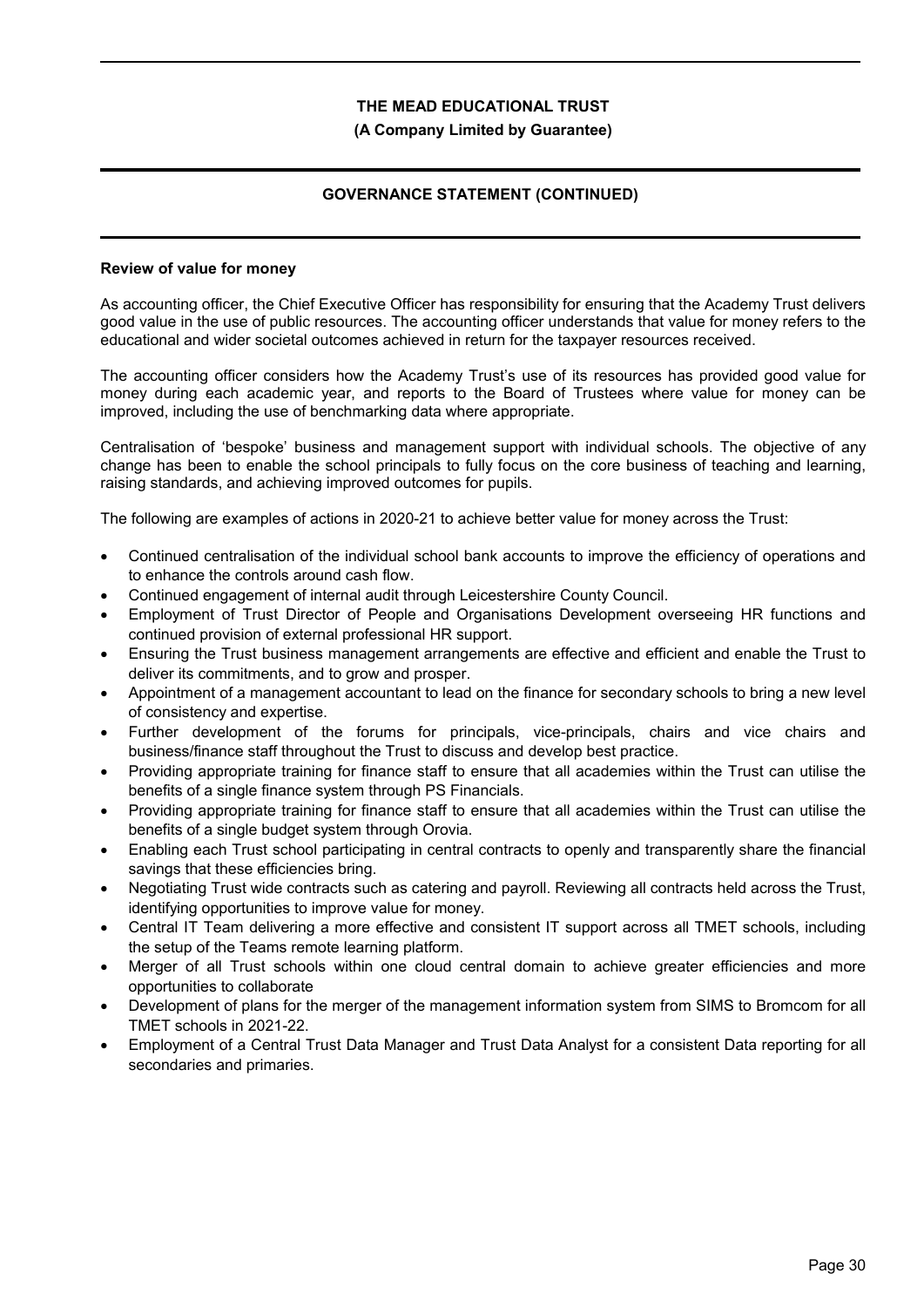### **(A Company Limited by Guarantee)**

# **GOVERNANCE STATEMENT (CONTINUED)**

### **The purpose of the system of internal control**

The system of internal control is designed to manage risk to a reasonable level rather than to eliminate all risk of failure to achieve policies, aims and objectives. It can, therefore, only provide reasonable and not absolute assurance of effectiveness. The system of internal control is based on an on-going process designed to identify and prioritise the risks to the achievement of Academy Trust policies, aims and objectives, to evaluate the likelihood of those risks being realised and the impact should they be realised, and to manage them efficiently, effectively and economically. The system of internal control has been in place in The Mead Educational Trust for the year 1 September 2020 to 31 August 2021 and up to the date of approval of the annual report and financial statements.

### **Capacity to handle risk**

The Board of Trustees has reviewed the key risks to which the Academy Trust is exposed together with the operating, financial and compliance controls that have been implemented to mitigate those risks. The Board of Trustees is of the view that there is a formal ongoing process for identifying, evaluating and managing the Academy Trust's significant risks that has been in place for the year 1 September 2020 to 31 August 2021 and up to the date of approval of the annual report and financial statements. This process is regularly reviewed by the Board of Trustees.

### **The risk and control framework**

The Academy Trust's system of internal financial control is based on a framework of regular management information and administrative procedures including the segregation of duties and a system of delegation and accountability. In particular, it includes:

- comprehensive budgeting and monitoring systems with an annual budget and periodic financial reports which are reviewed and agreed by the Board of Trustees
- regular reviews by the Finance and Audit Committee of reports which indicate financial performance against the forecasts and of major purchase plans, capital works and expenditure programmes
- setting targets to measure financial and other performance
- clearly defined purchasing (asset purchase or capital investment) guidelines
- identification and management of risks

The Board of Trustees has decided to employ Leicestershire County Council as internal auditor.

The internal auditor's role includes giving advice on financial and other matters and performing a range of checks on the Academy Trust's financial systems. In particular, the checks carried out in the current period included:

- testing on payroll systems
- testing of purchase systems
- testing of control accounts and bank reconciliation's

On an annual basis, the internal auditor reports to the Board of Trustees through the Finance and Audit Committee on the operation of the systems of control and on the discharge of the Board of Trustees financial responsibilities and annually prepares a short annual summary report to the committee outlining the areas reviewed, key findings, recommendations and conclusions to help the committee consider actions and assess year on year progress.

The 2020-21 internal audits for the ten schools and the central Trust function were completed in May and June 2021 by Leicestershire County Council. In all cases, there were no significant or concerning issues.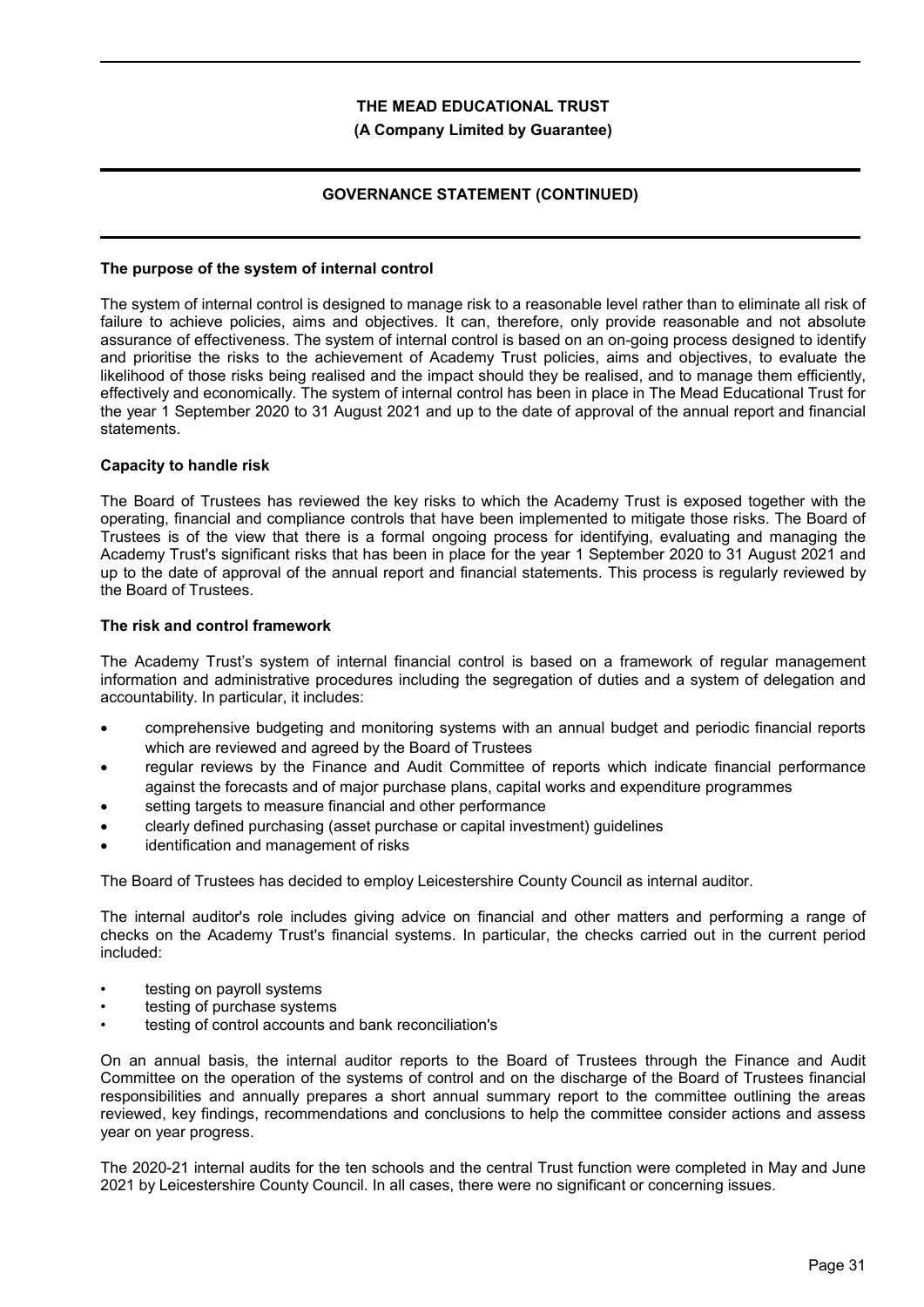### **(A Company Limited by Guarantee)**

# **GOVERNANCE STATEMENT (CONTINUED)**

### **Review of effectiveness**

As accounting officer, the Chief Executive Officer has responsibility for reviewing the effectiveness of the system of internal control. During the year in question the review has been informed by:

- the work of the external auditors;
- on discharge of the Board of Trustees financial decisions to help the committee consider actions and assess year on year progress
- the work of the executive managers within the Academy Trust who have responsibility for the development and maintenance of the internal control framework.

The accounting officer has been advised of the implications of the result of their review of the system of internal control by the committee and a plan to address weaknesses and ensure continuous improvement of the system is in place.

Approved by order of the members of the Board of Trustees on 14 December 2021 and signed on their behalf by:

**Anthony Glover** Chair of Trustees **Carolyn Robson** Accounting Officer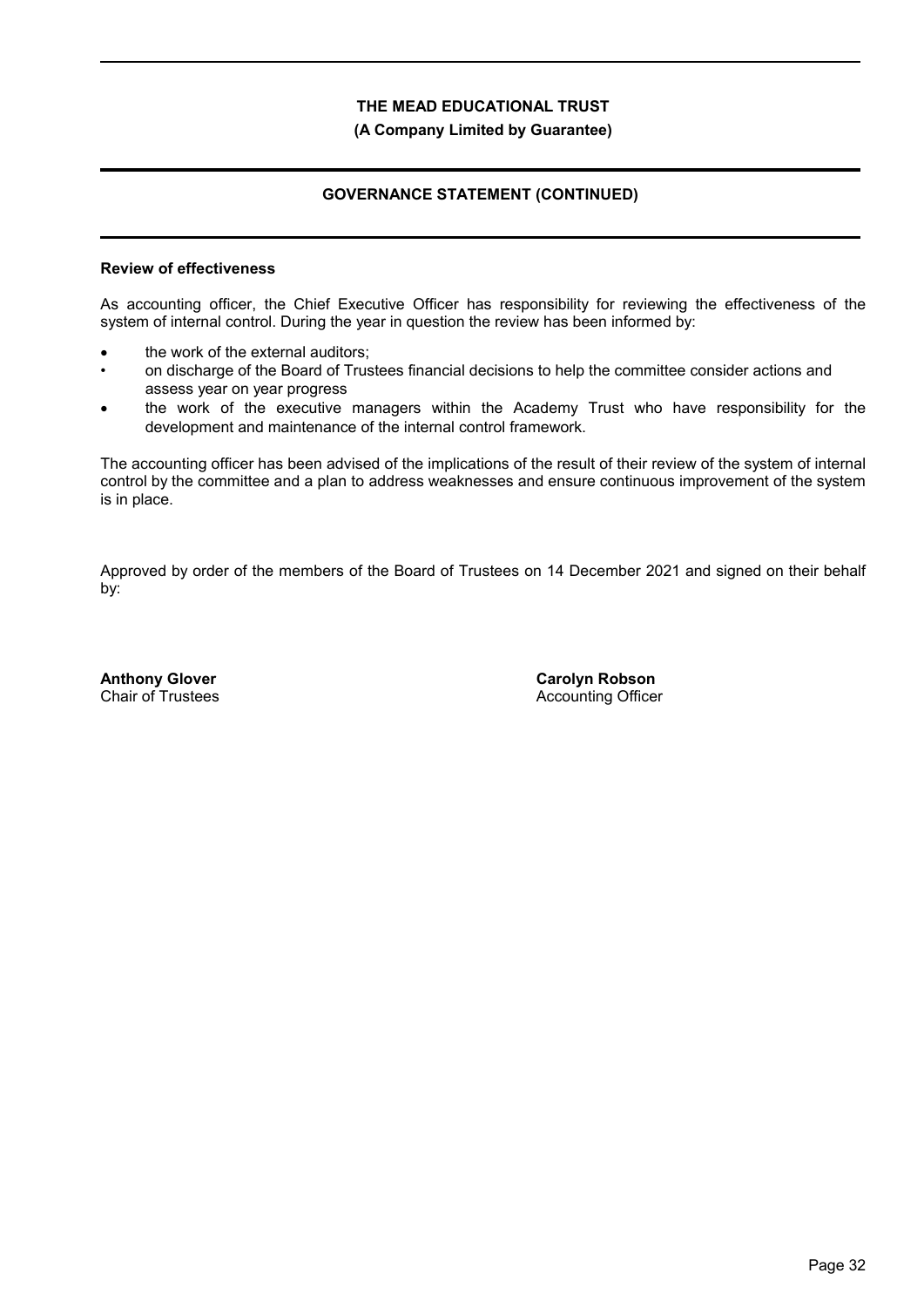#### **(A Company Limited by Guarantee)**

# **STATEMENT ON REGULARITY, PROPRIETY AND COMPLIANCE**

As accounting officer of The Mead Educational Trust I have considered my responsibility to notify the Academy Trust Board of Trustees and the Education and Skills Funding Agency (ESFA) of material irregularity, impropriety and non-compliance with terms and conditions of all funding received by the Academy Trust, under the funding agreement in place between the Academy Trust and the Secretary of State for Education. As part of my consideration I have had due regard to the requirements of the Academies Financial Handbook 2020.

I confirm that I and the Academy Trust Board of Trustees are able to identify any material irregular or improper use of all funds by the Academy Trust, or material non-compliance with the terms and conditions of funding under the Academy Trust's funding agreement and the Academies Financial Handbook 2020.

I confirm that no instances of material irregularity, impropriety or funding non-compliance have been discovered to date. If any instances are identified after the date of this statement, these will be notified to the Board of Trustees and ESFA.

**Carolyn Robson** Accounting Officer Date: 14 December 2021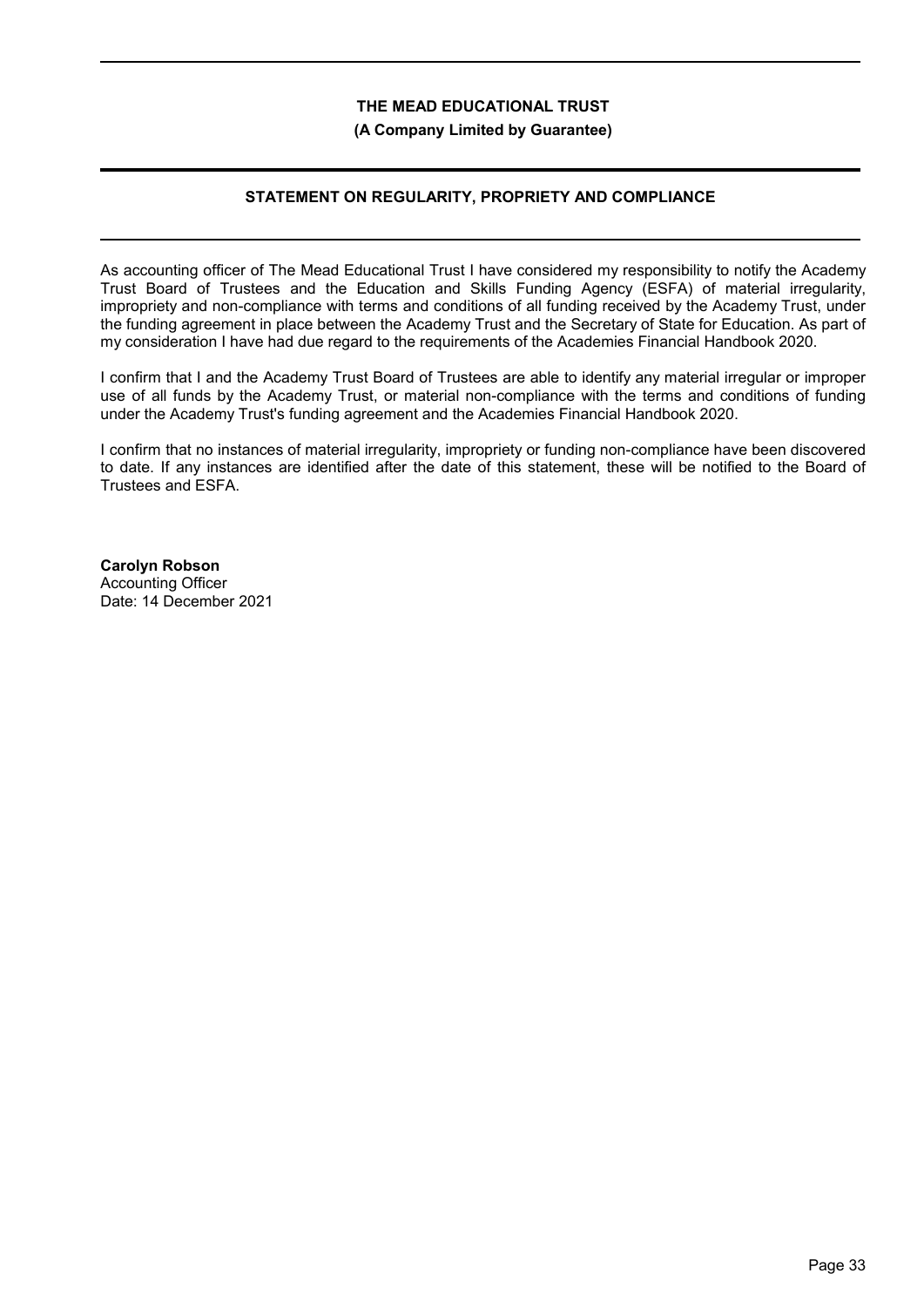#### **(A Company Limited by Guarantee)**

# **STATEMENT OF TRUSTEES' RESPONSIBILITIES FOR THE YEAR ENDED 31 AUGUST 2021**

The Trustees (who are also the directors of the charitable company for the purposes of company law) are responsible for preparing the Trustees' Report and the financial statements in accordance with the Academies Accounts Direction published by the Education and Skills Funding Agency, United Kingdom Accounting Standards (United Kingdom Generally Accepted Accounting Practice) and applicable law and regulations.

Company law requires the Trustees to prepare financial statements for each financial . Under company law, the Trustees must not approve the financial statements unless they are satisfied that they give a true and fair view of the state of affairs of the charitable company and of its incoming resources and application of resources, including its income and expenditure, for that period. In preparing these financial statements, the Trustees are required to:

- select suitable accounting policies and then apply them consistently;
- observe the methods and principles of the Charities SORP 2019 and the Academies Accounts Direction 2020 to 2021;
- make judgments and accounting estimates that are reasonable and prudent;
- state whether applicable UK Accounting Standards have been followed, subject to any material departures disclosed and explained in the financial statements;
- prepare the financial statements on the going concern basis unless it is inappropriate to presume that the charitable company will continue in business.

The Trustees are responsible for keeping adequate accounting records that are sufficient to show and explain the charitable company's transactions and disclose with reasonable accuracy at any time the financial position of the charitable company and enable them to ensure that the financial statements comply with the Companies Act 2006. They are also responsible for safeguarding the assets of the charitable company and hence for taking reasonable steps for the prevention and detection of fraud and other irregularities.

The Trustees are responsible for ensuring that in its conduct and operation the charitable company applies financial and other controls, which conform with the requirements both of propriety and of good financial management. They are also responsible for ensuring grants received from ESFA/DfE have been applied for the purposes intended.

The Trustees are responsible for the maintenance and integrity of the corporate and financial information included on the charitable company's website. Legislation in the United Kingdom governing the preparation and dissemination of financial statements may differ from legislation in other jurisdictions.

Approved by order of the members of the Board of Trustees on 14 December 2021 and signed on its behalf by:

**Anthony Glover** Chair of Trustees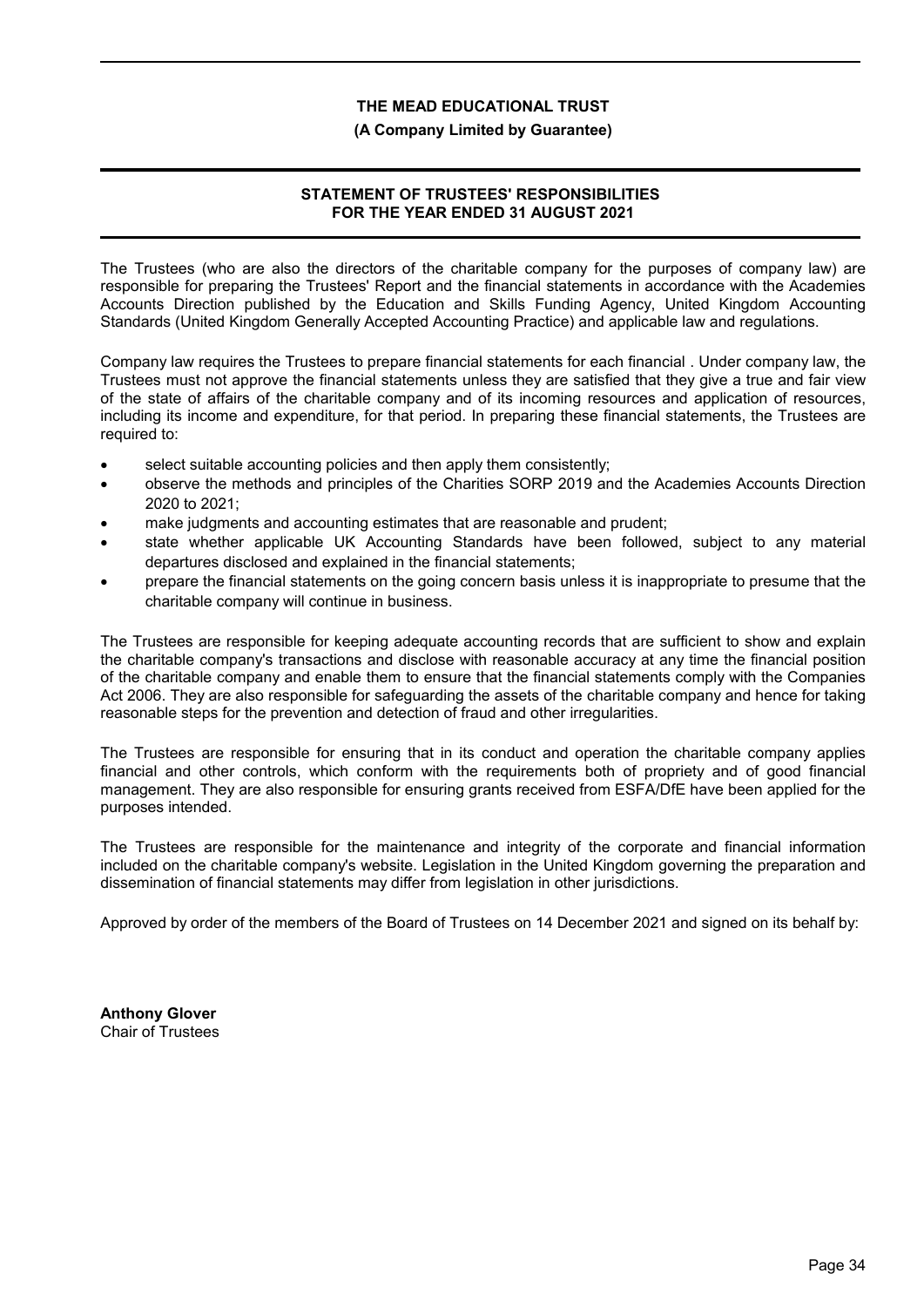## **(A Company Limited by Guarantee)**

## **INDEPENDENT AUDITORS' REPORT ON THE FINANCIAL STATEMENTS TO THE MEMBERS OF THE MEAD EDUCATIONAL TRUST**

### **Opinion**

We have audited the financial statements of The Mead Educational Trust (the 'academy') for the year ended 31 August 2021 which comprise the Statement of Financial Activities, the Balance Sheet, the Statement of Cash Flows and the related notes, including a summary of significant accounting policies. The financial reporting framework that has been applied in their preparation is applicable law, United Kingdom Accounting Standards (United Kingdom Generally Accepted Accounting Practice), including Financial Reporting Standard 102 'The Financial Reporting Standard applicable in the UK and Republic of Ireland', the Charities SORP 2019 and the Academies Accounts Direction 2020 to 2021 issued by the Education and Skills Funding Agency.

In our opinion, except for the possible effects of the matter described in the basis for qualified opinion section of our report, the financial statements:

- give a true and fair view of the state of the Academy Trust's affairs as at 31 August 2021 and of its incoming resources and application of resources, including its income and expenditure for the year then ended;
- have been properly prepared in accordance with United Kingdom Generally Accepted Accounting Practice; and
- have been prepared in accordance with the requirements of the Companies Act 2006, the Charities SORP 2019 and the Academies Accounts Direction 2020 to 2021 issued by the Education and Skills Funding Agency.

#### **Basis for opinion**

We conducted our audit in accordance with International Standards on Auditing (UK) (ISAs (UK)) and applicable law. Our responsibilities under those standards are further described in the Auditors' responsibilities for the audit of the financial statements section of our report. We are independent of the Academy Trust in accordance with the ethical requirements that are relevant to our audit of the financial statements in the United Kingdom, including the Financial Reporting Council's Ethical Standard, and we have fulfilled our other ethical responsibilities in accordance with these requirements. We believe that the audit evidence we have obtained is sufficient and appropriate to provide a basis for our opinion.

#### **Conclusions relating to going concern**

In auditing the financial statements, we have concluded that the Trustees' use of the going concern basis of accounting in the preparation of the financial statements is appropriate.

Based on the work we have performed, we have not identified any material uncertainties relating to events or conditions that, individually or collectively, may cast significant doubt on the Academy's ability to continue as a going concern for a period of at least twelve months from when the financial statements are authorised for issue.

Our responsibilities and the responsibilities of the Trustees with respect to going concern are described in the relevant sections of this report.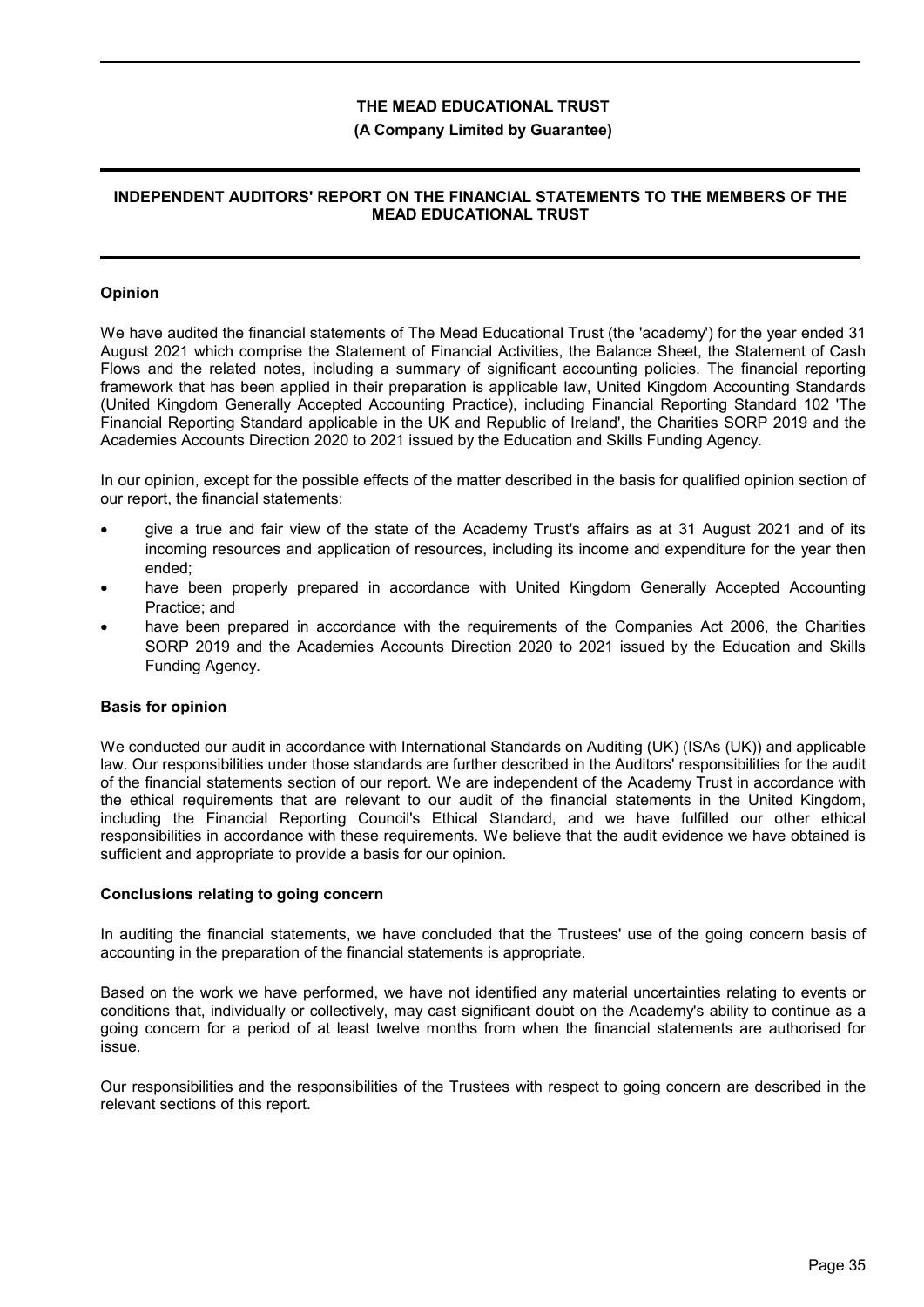## **(A Company Limited by Guarantee)**

## **INDEPENDENT AUDITORS' REPORT ON THE FINANCIAL STATEMENTS TO THE MEMBERS OF THE MEAD EDUCATIONAL TRUST (CONTINUED)**

#### **Other information**

The other information comprises the information included in the Annual Report other than the financial statements and our Auditors' Report thereon. The Trustees are responsible for the other information contained within the Annual Report. Our opinion on the financial statements does not cover the other information and, except to the extent otherwise explicitly stated in our report, we do not express any form of assurance conclusion thereon. Our responsibility is to read the other information and, in doing so, consider whether the other information is materially inconsistent with the financial statements or our knowledge obtained in the course of the audit, or otherwise appears to be materially misstated. If we identify such material inconsistencies or apparent material misstatements, we are required to determine whether this gives rise to a material misstatement in the financial statements themselves. If, based on the work we have performed, we conclude that there is a material misstatement of this other information, we are required to report that fact.

We have nothing to report in this regard.

#### **Opinion on other matters prescribed by the Companies Act 2006**

In our opinion, based on the work undertaken in the course of the audit:

- the information given in the Trustees' Report including the Strategic Report for the financial year for which the financial statements are prepared is consistent with the financial statements.
- the Trustees' Report and the Strategic Report have been prepared in accordance with applicable legal requirements.

#### **Matters on which we are required to report by exception**

In the light of our knowledge and understanding of the Academy Trust and its environment obtained in the course of the audit, we have not identified material misstatements in the Trustees' Report including the Strategic Report.

We have nothing to report in respect of the following matters in relation to which the Companies Act 2006 requires us to report to you if, in our opinion:

- adequate accounting records have not been kept, or returns adequate for our audit have not been received from branches not visited by us; or
- the financial statements are not in agreement with the accounting records and returns; or
- certain disclosures of Trustees' remuneration specified by law are not made; or
- we have not received all the information and explanations we require for our audit.

#### **Responsibilities of trustees**

As explained more fully in the Trustees' Responsibilities Statement, the Trustees (who are also the directors of the Academy Trust for the purposes of company law) are responsible for the preparation of the financial statements and for being satisfied that they give a true and fair view, and for such internal control as the Trustees determine is necessary to enable the preparation of financial statements that are free from material misstatement, whether due to fraud or error.

In preparing the financial statements, the Trustees are responsible for assessing the Academy Trust's ability to continue as a going concern, disclosing, as applicable, matters related to going concern and using the going concern basis of accounting unless the Trustees either intend to liquidate the Academy Trust or to cease operations, or have no realistic alternative but to do so.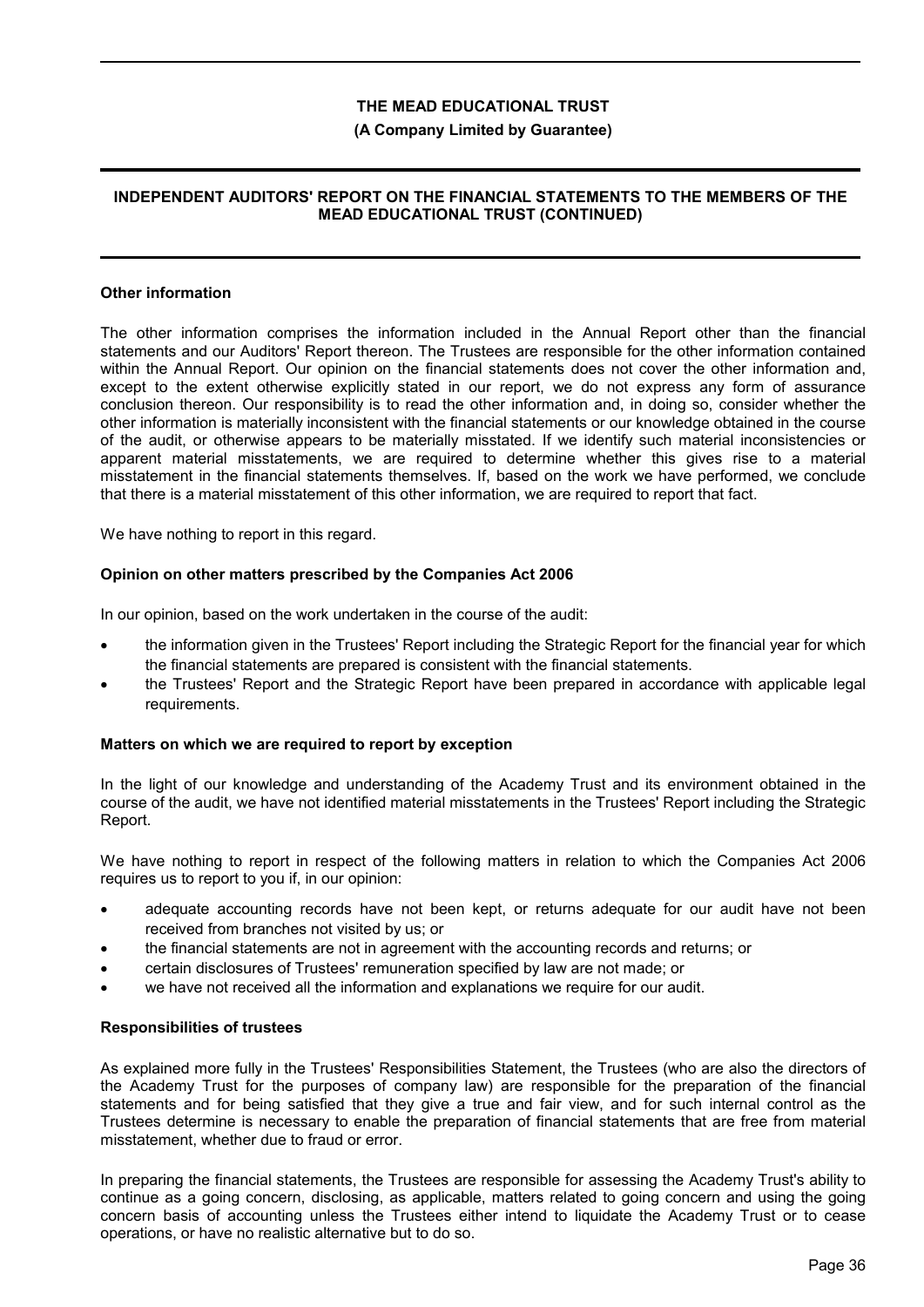## **(A Company Limited by Guarantee)**

## **INDEPENDENT AUDITORS' REPORT ON THE FINANCIAL STATEMENTS TO THE MEMBERS OF THE MEAD EDUCATIONAL TRUST (CONTINUED)**

#### **Auditors' responsibilities for the audit of the financial statements**

Our objectives are to obtain reasonable assurance about whether the financial statements as a whole are free from material misstatement, whether due to fraud or error, and to issue an Auditors' Report that includes our opinion. Reasonable assurance is a high level of assurance, but is not a guarantee that an audit conducted in accordance with ISAs (UK) will always detect a material misstatement when it exists. Misstatements can arise from fraud or error and are considered material if, individually or in the aggregate, they could reasonably be expected to influence the economic decisions of users taken on the basis of these financial statements.

Irregularities, including fraud, are instances of non-compliance with laws and regulations. We design procedures in line with our responsibilities, outlined above, to detect material misstatements in respect of irregularities, including fraud. The extent to which our procedures are capable of detecting irregularities, including fraud is detailed below:

Based on our understanding of the Academy Trust and the industry, we have identified that the principal risks of non-compliance with laws and regulations related to UK Tax and legislation and breaches of the Academy Trust's funding agreement with the Secretary of State for Education, the Academies Financial Handbook, and we have considered the extent to which non-compliance might have a material effect on the financial statements. We also considered those laws and regulations that have a direct impact on the preparation of the financial statements such as the, Companies Act 2006 and the Charities SORP. We evaluated management's incentives and opportunities for fraudulent manipulation of the financial statements (including the risk of override of controls) and determined that the principal risks were related to posting inappropriate journal entries, and management bias in accounting estimates. Audit procedures performed included:

- Enquiries with management for consideration of known or suspected instances of non-compliance with laws and regulations and fraud;
- Challenging assumptions made by management in their accounting estimates, in particular in relation to accruals provisions;
- Identifying and testing journal entries, in particular any journal entries posted with unusual account combinations, journal entries crediting revenue, journal entries crediting cash and journal entries with specific defined descriptions.

There are inherent limitations in the audit procedures described above. The more removed non-compliance with laws and regulations is, from the events and transactions reflected in the financial statements, the less likely we would become aware of it. Also, the risk of not detecting a material misstatement due to fraud is higher than the risk of not detecting one resulting from error, as fraud may involve deliberate concealment by forgery or intentional misrepresentation, for example, or through collusion.

A further description of our responsibilities for the audit of the financial statements is located on the Financial Reporting Council's website at: www.frc.org.uk/auditorsresponsibilities. This description forms part of our Auditors' Report.

#### **Use of our report**

This report is made solely to the Academy Trust's members, as a body, in accordance with Chapter 3 of Part 16 of the Companies Act 2006. Our audit work has been undertaken so that we might state to the Academy Trust's members those matters we are required to state to them in an Auditors' Report and for no other purpose. To the fullest extent permitted by law, we do not accept or assume responsibility to anyone other than the Academy Trust and its members, as a body, for our audit work, for this report, or for the opinions we have formed.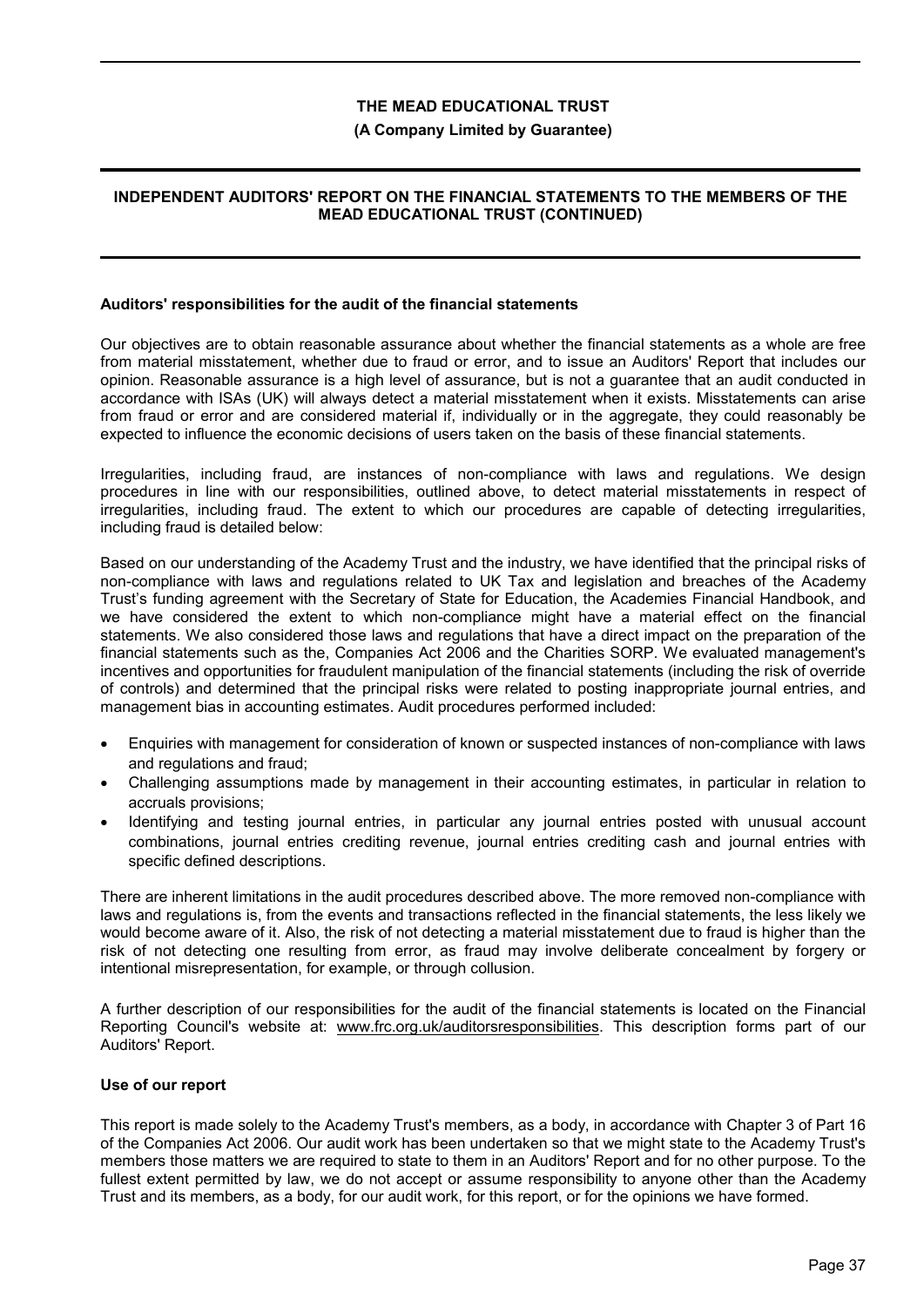**(A Company Limited by Guarantee)**

## **INDEPENDENT AUDITORS' REPORT ON THE FINANCIAL STATEMENTS TO THE MEMBERS OF THE MEAD EDUCATIONAL TRUST (CONTINUED)**

**Luke Turner ACA FCCA (Senior Statutory Auditor)** for and on behalf of **Magma Audit LLP** Chartered Accountants Statutory Auditors Unit 2, Charnwood Edge Business Park Syston Road **Cossington** Leicestershire LE7 4UZ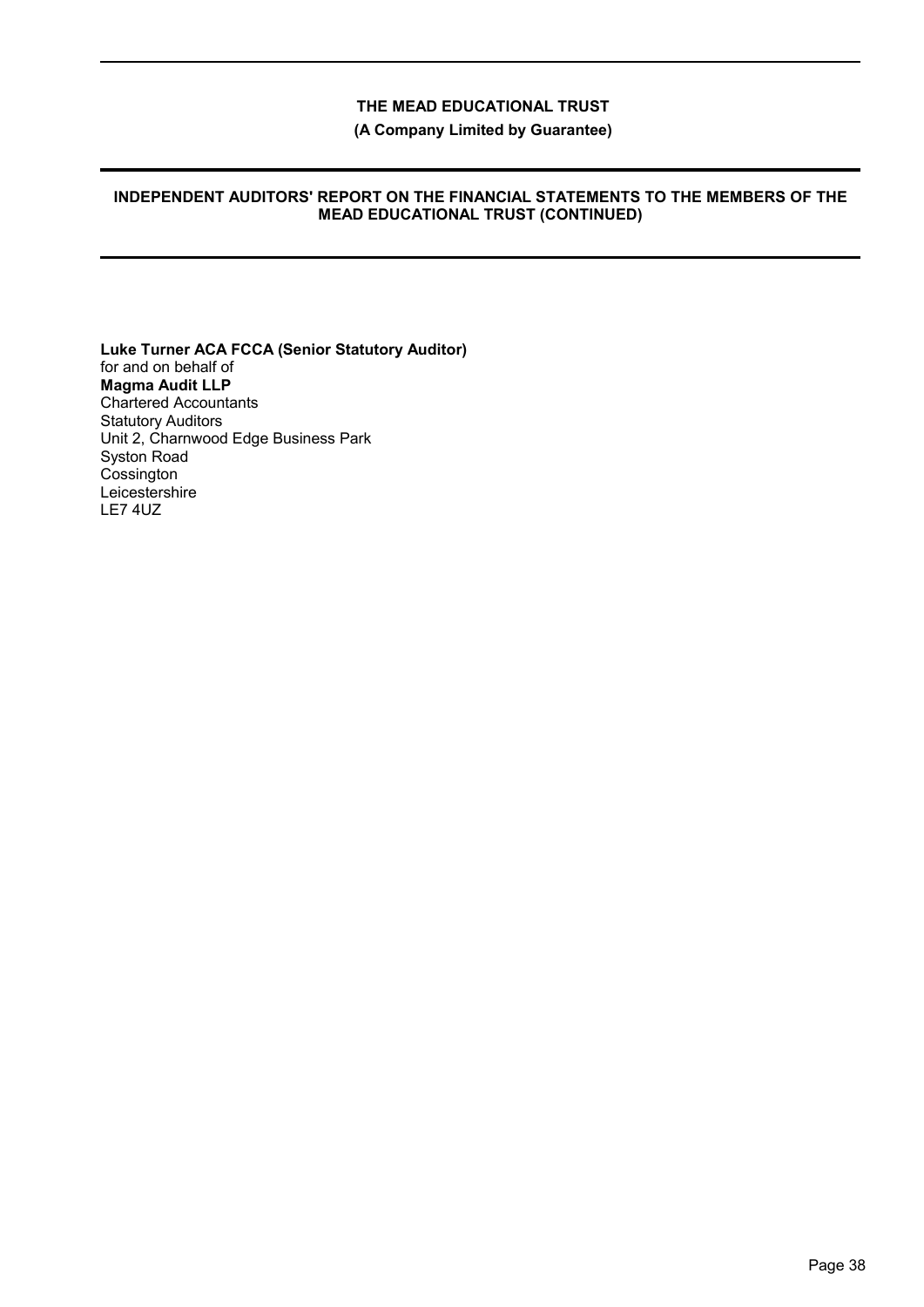### **(A Company Limited by Guarantee)**

## **INDEPENDENT REPORTING ACCOUNTANT'S ASSURANCE REPORT ON REGULARITY TO THE MEAD EDUCATIONAL TRUST AND THE EDUCATION AND SKILLS FUNDING AGENCY**

In accordance with the terms of our engagement letter dated 20 September 2021 and further to the requirements of the Education and Skills Funding Agency (ESFA) as included in the Academies Accounts Direction 2020 to 2021, we have carried out an engagement to obtain limited assurance about whether the expenditure disbursed and income received by The Mead Educational Trust during the year 1 September 2020 to 31 August 2021 have been applied to the purposes identified by Parliament and the financial transactions conform to the authorities which govern them.

This report is made solely to The Mead Educational Trust and ESFA in accordance with the terms of our engagement letter. Our work has been undertaken so that we might state to The Mead Educational Trust and ESFA those matters we are required to state in a report and for no other purpose. To the fullest extent permitted by law, we do not accept or assume responsibility to anyone other than The Mead Educational Trust and ESFA, for our work, for this report, or for the conclusion we have formed.

#### **Respective responsibilities of The Mead Educational Trust's accounting officer and the reporting accountant**

The accounting officer is responsible, under the requirements of The Mead Educational Trust's funding agreement with the Secretary of State for Education dated 10 June 2014 and the Academies Financial Handbook, extant from 1 September 2020, for ensuring that expenditure disbursed and income received is applied for the purposes intended by Parliament and the financial transactions conform to the authorities which govern them.

Our responsibilities for this engagement are established in the United Kingdom by our profession's ethical guidance and are to obtain limited assurance and report in accordance with our engagement letter and the requirements of the Academies Accounts Direction 2020 to 2021. We report to you whether anything has come to our attention in carrying out our work which suggests that in all material respects, expenditure disbursed and income received during the year 1 September 2020 to 31 August 2021 have not been applied to purposes intended by Parliament or that the financial transactions do not conform to the authorities which govern them.

## **Approach**

We conducted our engagement in accordance with the Framework and Guide for External Auditors and Reporting Accountant of Academy Trusts issued by ESFA. We performed a limited assurance engagement as defined in our engagement letter.

The objective of a limited assurance engagement is to perform such procedures as to obtain information and explanations in order to provide us with sufficient appropriate evidence to express a negative conclusion on regularity.

A limited assurance engagement is more limited in scope than a reasonable assurance engagement and consequently does not enable us to obtain assurance that we would become aware of all significant matters that might be identified in a reasonable assurance engagement. Accordingly, we do not express a positive opinion.

Our engagement includes examination, on a test basis, of evidence relevant to the regularity and propriety of the Academy Trust's income and expenditure.

The work undertaken to draw our conclusion includes:

- On a sample basis testing transactions and balances.
- Making enquiries of the academy regarding systems and controls in place that are relevant to our regularity conclusion.
- On a sample basis reviewing records for evidence of those systems and controls in operation.own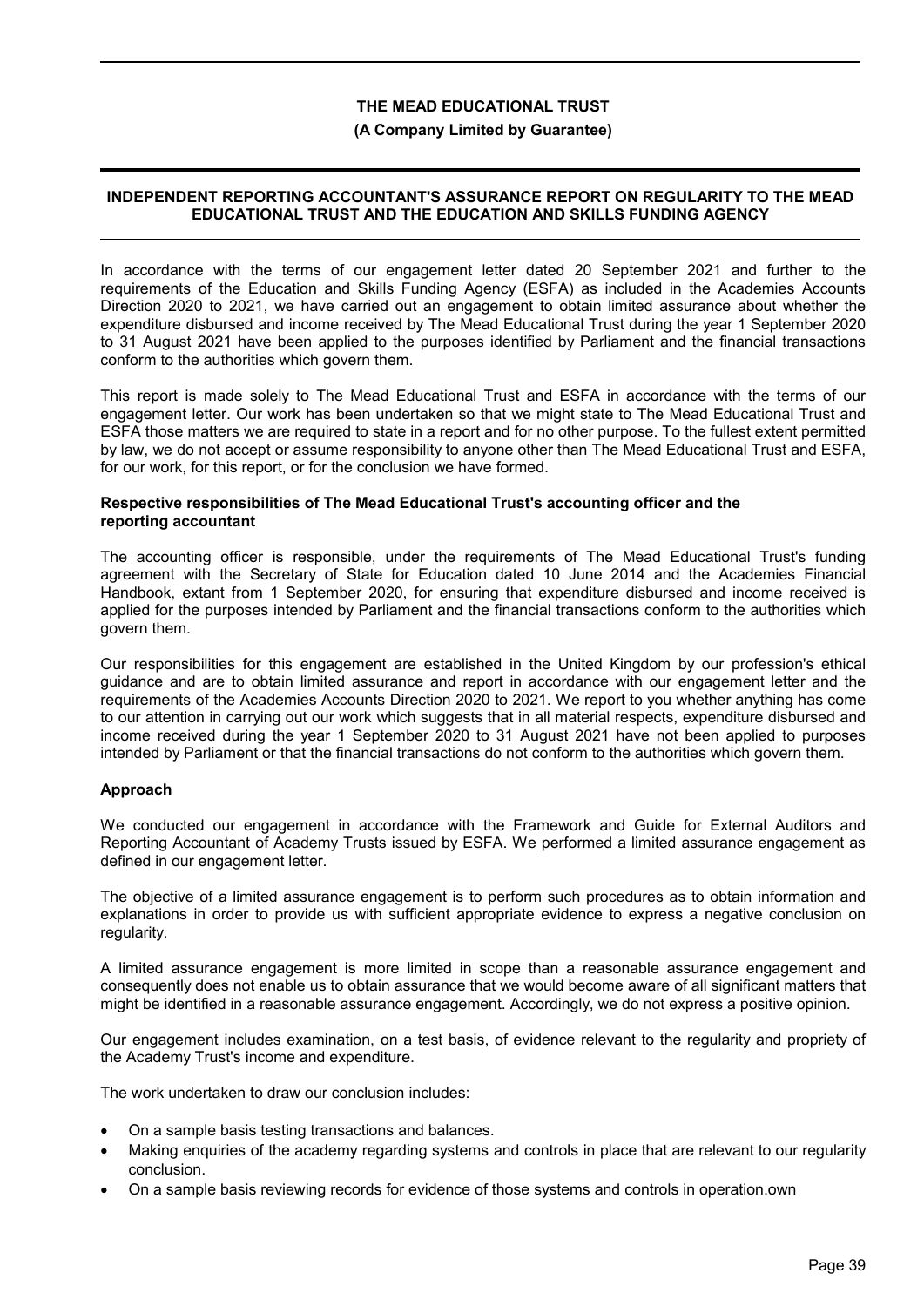### **(A Company Limited by Guarantee)**

## **INDEPENDENT REPORTING ACCOUNTANT'S ASSURANCE REPORT ON REGULARITY TO THE MEAD EDUCATIONAL TRUST AND THE EDUCATION & SKILLS FUNDING AGENCY (CONTINUED)**

# **Conclusion**

In the course of our work, nothing has come to our attention which suggest in all material respects the expenditure disbursed and income received during the year 1 September 2020 to 31 August 2021 has not been applied to purposes intended by Parliament and the financial transactions do not conform to the authorities which govern them.

**Reporting Accountant Magma Audit LLP** Unit 2, Charnwood Edge Business Park Syston Road **Cossington Leicestershire** LE7 4UZ

Date: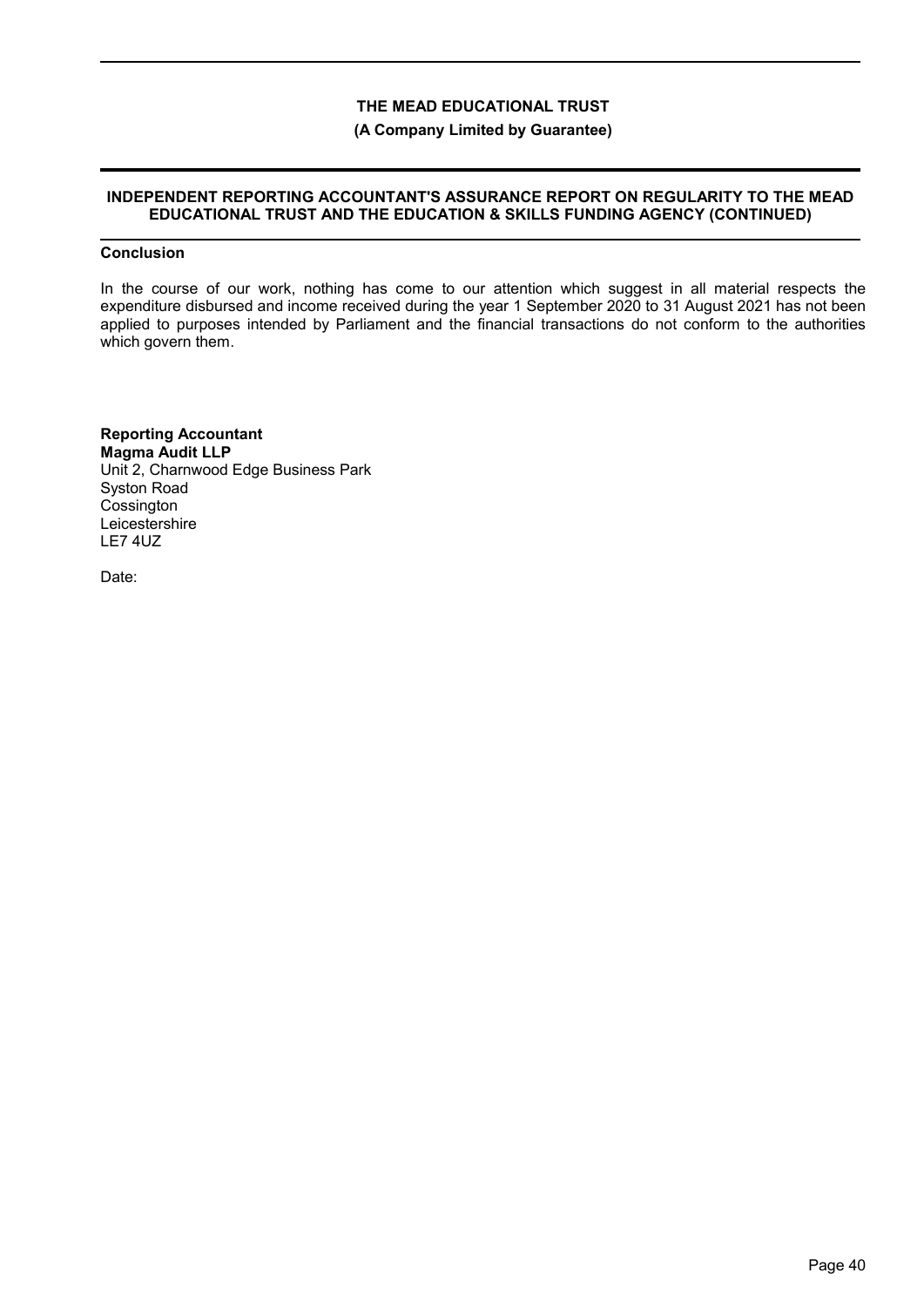# **(A Company Limited by Guarantee)**

| <b>Note</b>                                                                   |    | <b>Unrestricted funds</b><br>2021<br>£ | <b>Restricted</b><br>funds<br>2021<br>£ | <b>Restricted</b><br>fixed asset<br>funds<br>2021<br>£ | <b>Total</b><br>funds<br>2021<br>£ | As restated<br>Total<br>funds<br>2020<br>£ |
|-------------------------------------------------------------------------------|----|----------------------------------------|-----------------------------------------|--------------------------------------------------------|------------------------------------|--------------------------------------------|
| Income from:                                                                  |    |                                        |                                         |                                                        |                                    |                                            |
| Donations and capital<br>grants:                                              | 3  |                                        |                                         |                                                        |                                    |                                            |
| <b>Transfer from Local</b><br>Authority on conversion                         |    |                                        |                                         |                                                        |                                    | 9,738,886                                  |
| Transfer from existing<br>Academy joining Trust                               |    | 159,243                                | (1,847,915)                             | 6,380,980                                              | 4,692,308                          |                                            |
| Other donations and                                                           |    |                                        |                                         |                                                        |                                    |                                            |
| capital grants                                                                |    | 1,639                                  | 432,696                                 | 1,791,844                                              | 2,226,179                          | 1,329,327                                  |
| Other trading activities                                                      | 5  | 332,770                                |                                         |                                                        | 332,770                            | 254,127                                    |
| Investments                                                                   | 6  | 30,921                                 |                                         |                                                        | 30,921                             | 24,799                                     |
| Charitable activities:                                                        | 4  |                                        |                                         |                                                        |                                    |                                            |
| Funding for the<br><b>Academy Trust's</b><br>educational operations           |    |                                        | 41,342,120                              |                                                        | 41,342,120                         | 33,936,863                                 |
| Teaching school                                                               |    | 155,537                                | 46,068                                  |                                                        | 201,605                            | 240,265                                    |
| <b>SCITT</b>                                                                  |    |                                        | 984,223                                 |                                                        | 984,223                            | 919,465                                    |
| <b>Total income</b>                                                           |    | 680,110                                | 40,957,192                              | 8,172,824                                              | 49,810,126                         | 46, 443, 732                               |
| <b>Expenditure on:</b>                                                        |    |                                        |                                         |                                                        |                                    |                                            |
| Raising funds                                                                 |    | 209,151                                |                                         |                                                        | 209,151                            | 104,638                                    |
| Charitable activities:                                                        |    |                                        |                                         |                                                        |                                    |                                            |
| Academy Trust's                                                               |    |                                        |                                         |                                                        |                                    |                                            |
| educational operations                                                        |    |                                        | 40,284,045                              | 2,945,409                                              | 43,229,454                         | 36,699,353                                 |
| Teaching school                                                               |    | 167,651                                | 67,702                                  |                                                        | 235,353                            | 208,125                                    |
| <b>SCITT</b>                                                                  |    |                                        | 967,908                                 |                                                        | 967,908                            | 894,515                                    |
| <b>Total expenditure</b>                                                      |    | 376,802                                | 41,319,655                              | 2,945,409                                              | 44,641,866                         | 37,906,631                                 |
| <b>Net</b>                                                                    |    |                                        |                                         |                                                        |                                    |                                            |
| income/(expenditure)                                                          |    | 303,308                                | (362, 463)                              | 5,227,415                                              | 5,168,260                          | 8,537,101                                  |
| Transfers between<br>funds                                                    | 21 | (138, 209)                             | (1,685,961)                             | 1,824,170                                              |                                    |                                            |
| Net movement in<br>funds before other<br>recognised<br>gains/(losses) carried |    |                                        |                                         |                                                        |                                    |                                            |
| forward                                                                       |    | 165,099                                | (2,048,424)                             | 7,051,585                                              | 5,168,260                          | 8,537,101                                  |

### **STATEMENT OF FINANCIAL ACTIVITIES (INCORPORATING INCOME AND EXPENDITURE ACCOUNT) FOR THE YEAR ENDED 31 AUGUST 2021**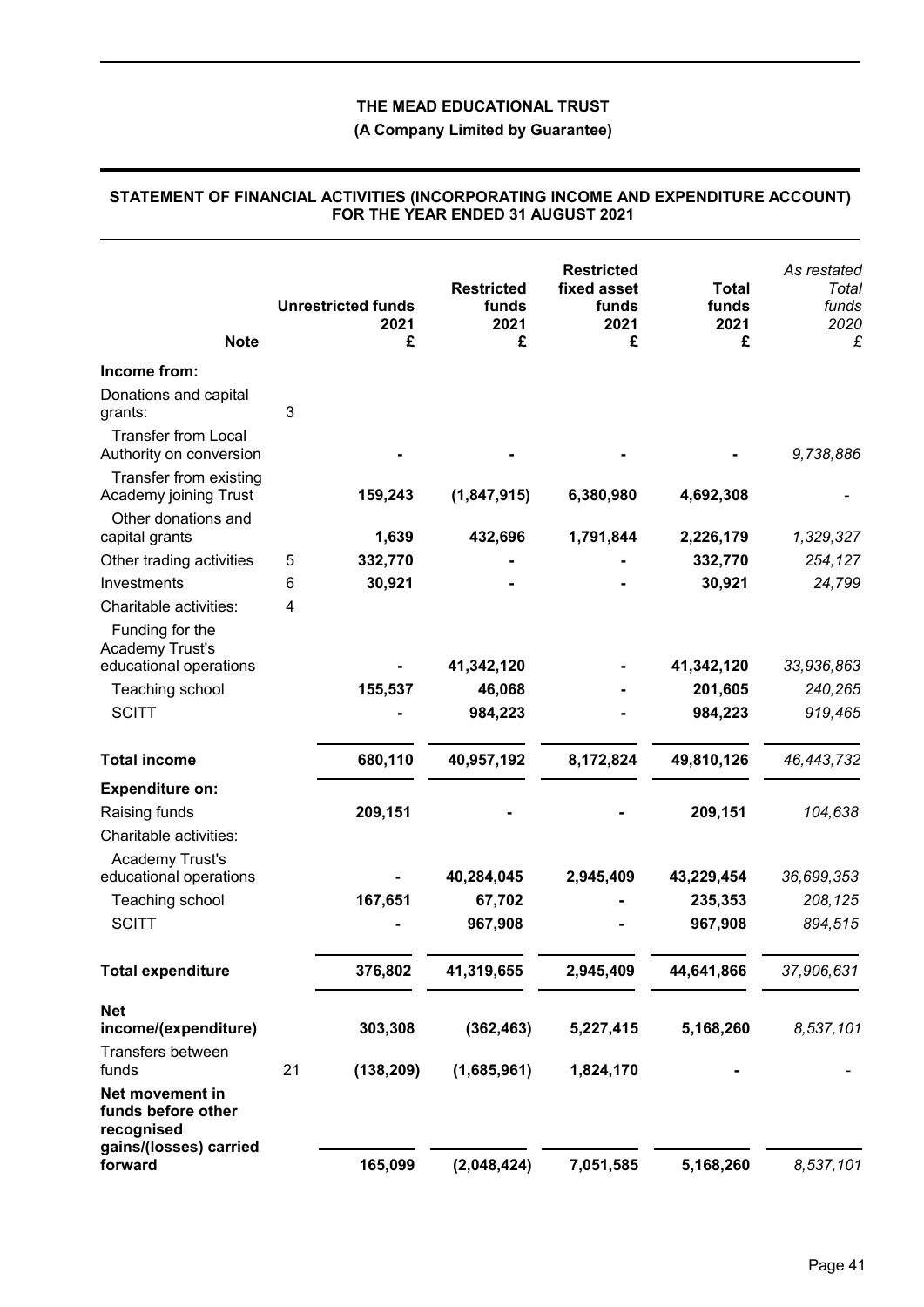**(A Company Limited by Guarantee)**

## **STATEMENT OF FINANCIAL ACTIVITIES (INCORPORATING INCOME AND EXPENDITURE ACCOUNT) (CONTINUED) FOR THE YEAR ENDED 31 AUGUST 2021**

|                                                                                          | <b>Note</b> | <b>Unrestricted</b><br>funds<br>2021<br>£ | <b>Restricted</b><br>funds<br>2021<br>£ | <b>Restricted</b><br>fixed asset<br>funds<br>2021<br>£ | <b>Total</b><br>funds<br>2021<br>£ | As restated<br>Total<br>funds<br>2020<br>£ |
|------------------------------------------------------------------------------------------|-------------|-------------------------------------------|-----------------------------------------|--------------------------------------------------------|------------------------------------|--------------------------------------------|
| Net movement in<br>funds before other<br>recognised<br>gains/(losses)<br>brought forward |             | 165,099                                   | (2,048,424)                             | 7,051,585                                              | 5,168,260                          | 8,537,101                                  |
| Other recognised<br>gains/(losses):                                                      |             |                                           |                                         |                                                        |                                    |                                            |
| Actuarial losses on<br>defined benefit pension<br>schemes                                | 29          |                                           | (4,613,000)                             |                                                        | (4,613,000)                        | (170,000)                                  |
| Net movement in<br>funds                                                                 |             | 165,099                                   | (6,661,424)                             | 7,051,585                                              | 555,260                            | 8,367,101                                  |
| <b>Reconciliation of</b><br>funds:                                                       |             |                                           |                                         |                                                        |                                    |                                            |
| Total funds brought<br>forward                                                           |             | 1,999,686                                 | (11, 409, 713)                          | 64,401,588                                             | 54,991,561                         | 46,624,460                                 |
| Net movement in funds                                                                    |             | 165,099                                   | (6,661,424)                             | 7,051,585                                              | 555,260                            | 8,367,101                                  |
| <b>Total funds carried</b><br>forward                                                    |             | 2,164,785                                 | (18,071,137)                            | 71,453,173                                             | 55,546,821                         | 54,991,561                                 |

The Statement of Financial Activities includes all gains and losses recognised in the year.

The notes on pages 46 to 85 form part of these financial statements.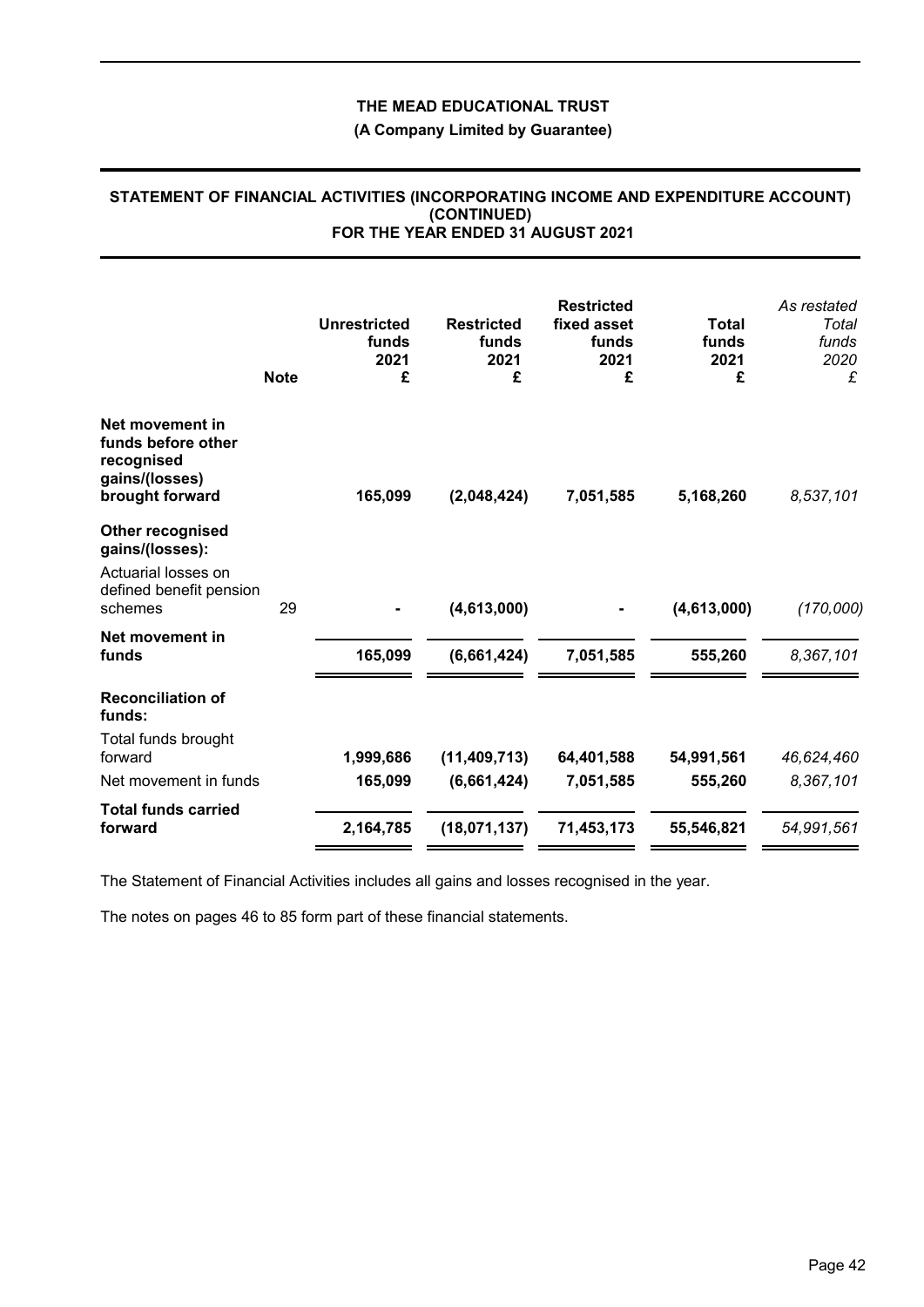#### **(A Company Limited by Guarantee) REGISTERED NUMBER: 09079258**

| <b>BALANCE SHEET</b><br>AS AT 31 AUGUST 2021               |             |             |                |             |                          |  |
|------------------------------------------------------------|-------------|-------------|----------------|-------------|--------------------------|--|
|                                                            | <b>Note</b> |             | 2021<br>£      |             | As restated<br>2020<br>£ |  |
| <b>Fixed assets</b>                                        |             |             |                |             |                          |  |
| Tangible assets                                            | 14          |             | 70,064,583     |             | 63,665,051               |  |
|                                                            |             |             | 70,064,583     |             | 63,665,051               |  |
| <b>Current assets</b>                                      |             |             |                |             |                          |  |
| <b>Stocks</b>                                              | 15          | 131,025     |                | 116,251     |                          |  |
| <b>Debtors</b>                                             | 16          | 2,777,474   |                | 1,560,320   |                          |  |
| Investments                                                | 17          | 4,509,339   |                | 4,508,562   |                          |  |
| Cash at bank and in hand                                   |             | 6,230,514   |                | 2,769,707   |                          |  |
|                                                            | 18          | 13,648,352  |                | 8,954,840   |                          |  |
| Creditors: amounts falling due within one<br>year          | 18          | (4,051,087) |                | (2,673,884) |                          |  |
| <b>Net current assets</b>                                  |             |             | 9,597,265      |             | 6,280,956                |  |
| <b>Total assets less current liabilities</b>               |             |             | 79,661,848     |             | 69,946,007               |  |
| Creditors: amounts falling due after more<br>than one year | 19          |             | (699, 027)     |             | (122, 446)               |  |
| Net assets excluding pension liability                     |             |             | 78,962,821     |             | 69,823,561               |  |
| Defined benefit pension scheme liability                   | 29          |             | (23, 416, 000) |             | (14, 832, 000)           |  |
| <b>Total net assets</b>                                    |             |             | 55,546,821     |             | 54,991,561               |  |
|                                                            |             |             |                |             |                          |  |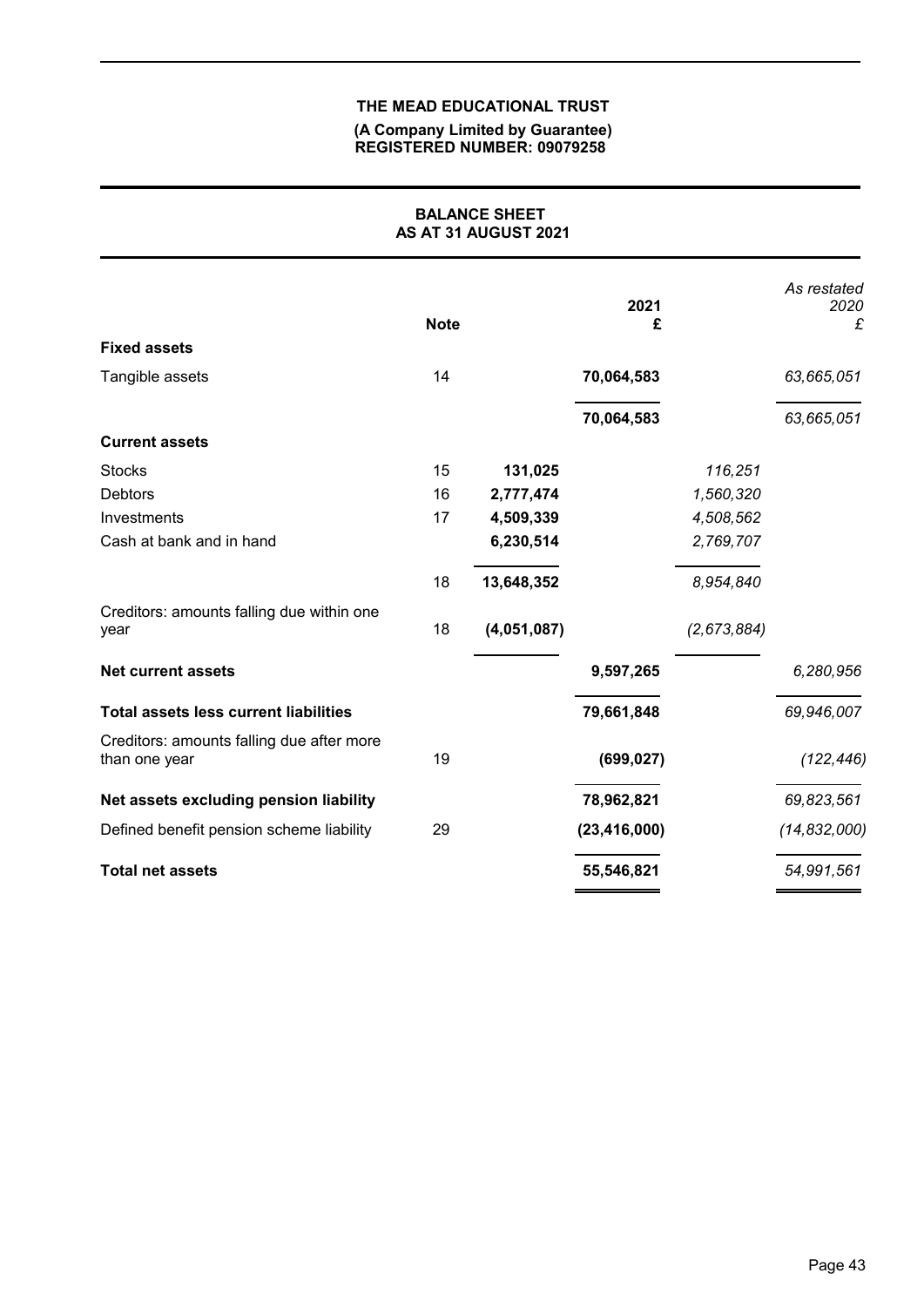# **(A Company Limited by Guarantee)**

| <b>Funds of the Academy Trust</b>                          | <b>Note</b> |                | 2021<br>£  |                | As restated<br>2020<br>£ |
|------------------------------------------------------------|-------------|----------------|------------|----------------|--------------------------|
| <b>Restricted funds:</b>                                   |             |                |            |                |                          |
| Fixed asset fund                                           | 21          | 71,453,173     |            | 64,401,588     |                          |
| Restricted income fund                                     | 21          | 5,344,863      |            | 3,422,287      |                          |
| Restricted funds excluding pension liability               | 21          | 76,798,036     |            | 67,823,875     |                          |
| Pension reserve                                            | 21          | (23, 416, 000) |            | (14, 832, 000) |                          |
| <b>Total restricted funds</b><br>Unrestricted income funds | 21          |                | 53,382,036 |                | 52,991,875               |
| Designated funds                                           | 21          | 138,568        |            | 30,682         |                          |
| General funds                                              | 21          | 2,026,217      |            | 1,969,004      |                          |
| <b>Total unrestricted income funds</b>                     | 21          |                | 2,164,785  |                | 1,999,686                |
| <b>Total funds</b>                                         |             |                | 55,546,821 |                | 54,991,561               |

## **BALANCE SHEET (CONTINUED) AS AT 31 AUGUST 2021**

The financial statements on pages 41 to 85 were approved by the Trustees, and authorised for issue on 14 December 2021 and are signed on their behalf, by:

**Anthony Glover**

Chair of Trustees

The notes on pages 46 to 85 form part of these financial statements.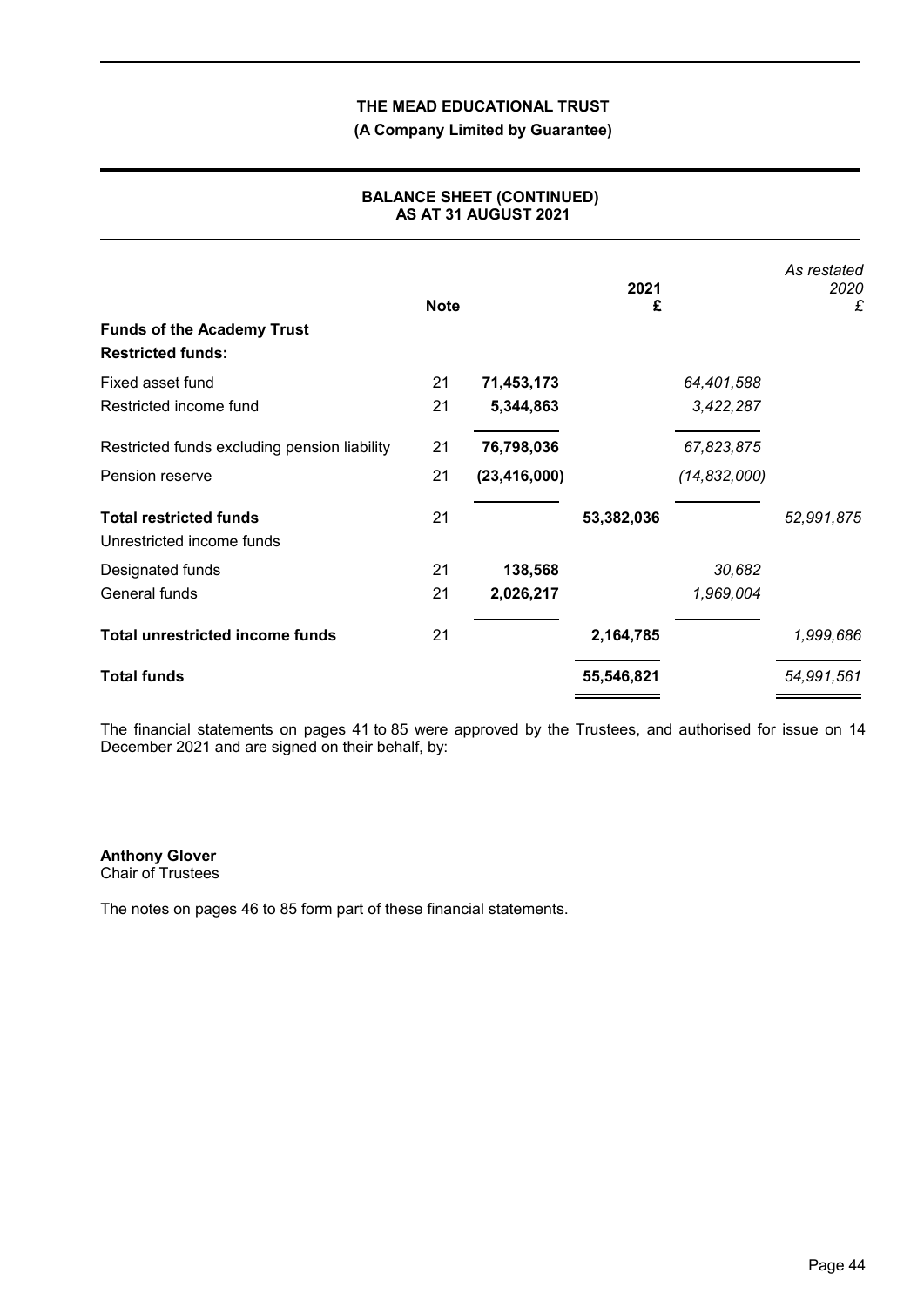**(A Company Limited by Guarantee)**

## **STATEMENT OF CASH FLOWS FOR THE YEAR ENDED 31 AUGUST 2021**

|                                                        | <b>Note</b> | 2021<br>£  | 2020<br>£                    |
|--------------------------------------------------------|-------------|------------|------------------------------|
| Cash flows from operating activities                   |             |            |                              |
| Net cash provided by operating activities              | 23          | 3,960,890  | 13,804,163                   |
| Cash flows from investing activities                   | 25          |            | $(1,141,196)$ $(12,578,584)$ |
| <b>Cash flows from financing activities</b>            | 24          | 641,890    | (16, 100)                    |
| Change in cash and cash equivalents in the year        |             | 3,461,584  | 1,209,479                    |
| Cash and cash equivalents at the beginning of the year |             | 7,278,269  | 6,068,790                    |
| Cash and cash equivalents at the end of the year       | 26, 27      | 10,739,853 | 7,278,269                    |

The notes on pages 46 to 85 form part of these financial statements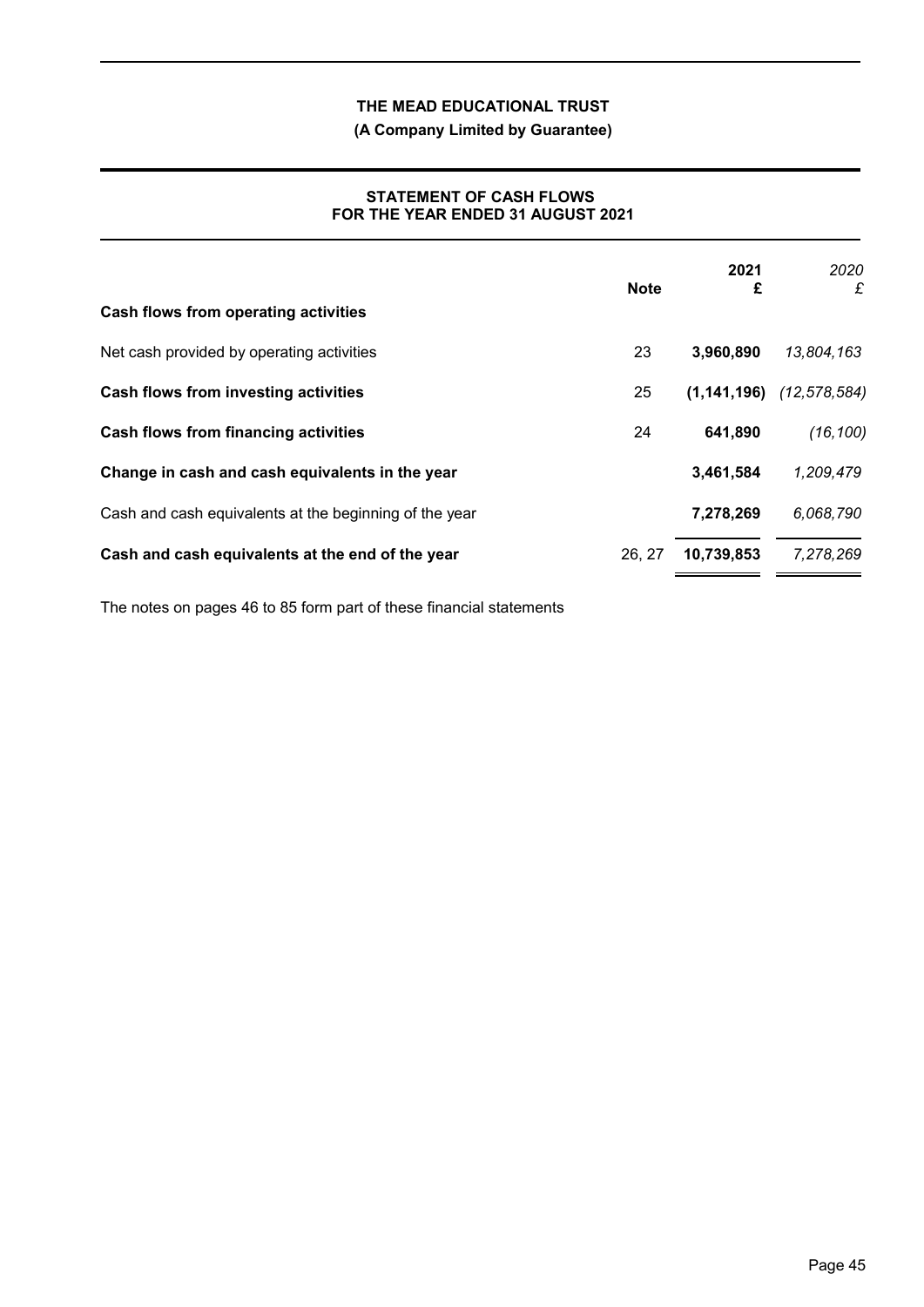### **(A Company Limited by Guarantee)**

## **NOTES TO THE FINANCIAL STATEMENTS FOR THE YEAR ENDED 31 AUGUST 2021**

#### **1. Accounting policies**

A summary of the principal accounting policies adopted (which have been applied consistently, except where noted), judgments and key sources of estimation uncertainty, is set out below.

#### **1.1 Basis of preparation of financial statements**

The financial statements of the Academy Trust, which is a public benefit entity under FRS 102, have been prepared under the historic cost convention in accordance with the Financial Reporting Standard Applicable in the UK and Republic of Ireland (FRS 102), the Accounting and Reporting by Charities: Statement of Recommended Practice applicable to charities preparing their accounts in accordance with the Financial Reporting Standard applicable in the UK and Republic of Ireland (FRS 102) (Charities SORP (FRS 102)), the Academies Accounts Direction *2020* to 2021 issued by ESFA, the Charities Act 2011 and the Companies Act 2006.

The Mead Educational Trust meets the definition of a public benefit entity under FRS 102.

#### **1.2 Going concern**

The Trustees assess whether the use of going concern is appropriate i.e. whether there are any material uncertainties related to events or conditions that may cast significant doubt on the ability of the Academy Trust to continue as a going concern. The Trustees make this assessment in respect of a period of at least one year from the date of authorisation for issue of the financial statements and have concluded that the Academy Trust has adequate resources to continue in operational existence for the foreseeable future. Despite the global pandemic which was ongoing at the balance sheet date and subsequently, there are no material uncertainties over the Academy Trust's ability to continue as a going concern. Thus the Trustees continue to adopt the going concern basis of accounting in preparing the financial statements.

#### **1.3 Income**

All incoming resources are recognised when the Academy Trust has entitlement to the funds, the receipt is probable and the amount can be measured reliably.

#### **Grants**

Grants are included in the Statement of Financial Activities on a receivable basis. The balance of income received for specific purposes but not expended during the period is shown in the relevant funds on the Balance Sheet. Where income is received in advance of meeting any performancerelated conditions there is not unconditional entitlement to the income and its recognition is deferred and included in creditors as deferred income until the performance-related conditions are met. Where entitlement occurs before income is received, the income is accrued.

General Annual Grant is recognised in full in the Statement of Financial Activities in the year for which it is receivable and any abatement in respect of the year is deducted from income and recognised as a liability.

Capital grants are recognised in full when there is an unconditional entitlement to the grant. Unspent amounts of capital grants are reflected in the Balance Sheet in the restricted fixed asset fund. Capital grants are recognised when there is entitlement and are not deferred over the life of the asset on which they are expended.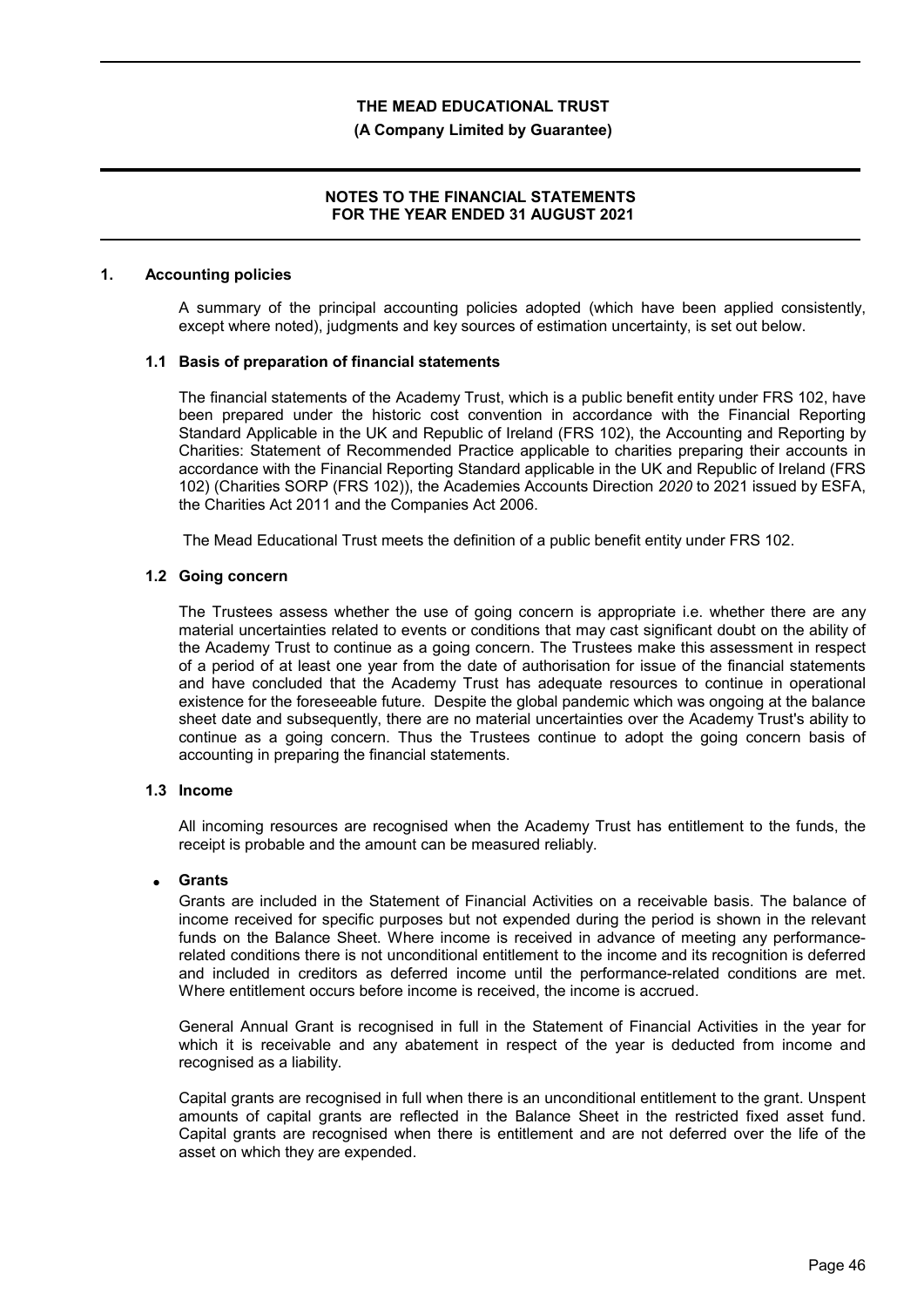### **(A Company Limited by Guarantee)**

## **NOTES TO THE FINANCIAL STATEMENTS FOR THE YEAR ENDED 31 AUGUST 2021**

### **1. Accounting policies (continued)**

## **1.3 Income (continued)**

The Academy Trust is benefiting from the ESFA's Free School Building Programme. The funding for the programme is not recognised as a capital grant until there is unconditional entitlement from costs being incurred, and the development occurring on a site where the Academy Trust controls through lease the site where a development is occurring. The expenditure is capitalised in assets under construction until the project is complete.

## **Donations**

Donations are recognised on a receivable basis (where there are no performance-related conditions) where the receipt is probable and the amount can be reliably measured.

### **Other income**

Other income, including the hire of facilities, is recognised in the year it is receivable and to the extent the Academy Trust has provided the goods or services.

Notional income and notional expenditure have been recognised in the Statement of Financial Activities incorporating income and expenditure account in relation to the apprenticeship levy in line with the provision of training received.

## **Donated goods, facilities and services**

Goods donated for resale are included at fair value, being the expected proceeds from sale less the expected costs of sale. If it is practical to assess the fair value at receipt, it is recognised in 'Stocks' and 'Income from Other Trading Activities'. Upon sale, the value of the stock is charged against 'Income from Other Trading Activities' and the proceeds are recognised as 'Income from Other Trading Activities'. Where it is impractical to fair value the items due to the volume of low value items they are not recognised in the financial statements until they are sold. This income is recognised within 'Income from Other Trading Activities'.

Donations for facilities and services are included in incoming resources when the benefit to the Academy Trust is reasonably quantifiable and measurable. The rental value of facilities being used by Rushey Mead Academy are included in donations at a value the Academy Trust would have to pay at an open market value.

## **Transfer on conversion**

Where assets are received by the Academy Trust on conversion to an Academy, the transferred assets are measured at fair value and recognised in the balance sheet at the point when the risk and rewards of ownership pass to the Academy Trust. An equal amount of income is recognised as a transfer on conversion within income from donations and capital grants. The land and buildings are held on a 125 year lease with the Local Authority (LA). The cost of the land and buildings was arrived at using either the ESFA or Leicestershire County Council standard valuation on a depreciated replacement cost basis provided to the Academy Trust. This provided a value for the land and buildings as at the date of conversion.

#### **Transfer of existing academies into the Academy Trust**

Where assets and liabilities are received on the transfer of an existing Academy into the Academy Trust, the transferred assets are measured at fair value and recognised in the Balance Sheet at the point when the risks and rewards of ownership pass to the Academy Trust. An equal amount of income is recognised for the transfer of an existing Academy into the Academy Trust within 'Income from Donations and Capital Grants' to the net assets acquired.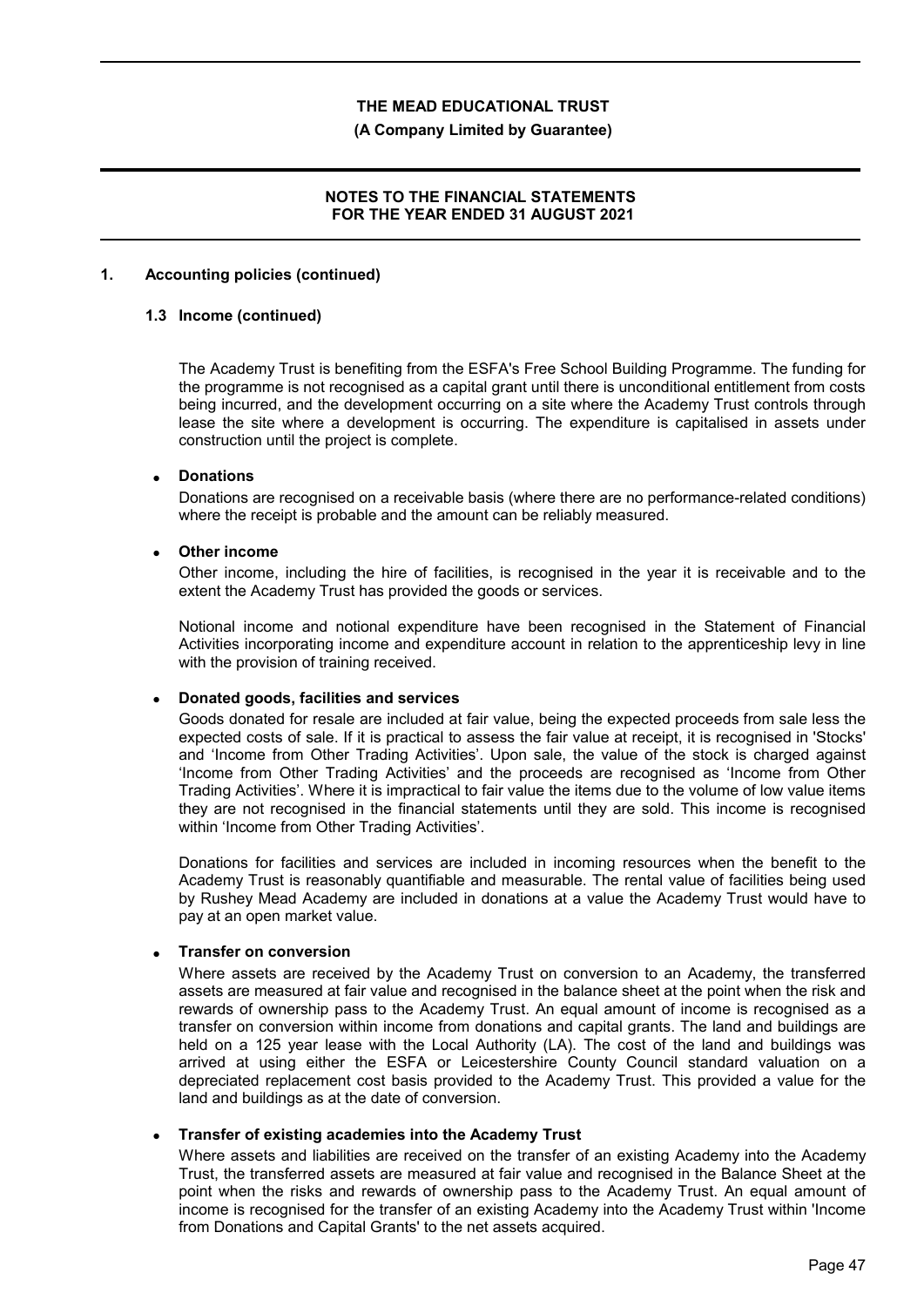### **(A Company Limited by Guarantee)**

## **NOTES TO THE FINANCIAL STATEMENTS FOR THE YEAR ENDED 31 AUGUST 2021**

## **1. Accounting policies (continued)**

#### **1.3 Income (continued)**

## **Donated fixed assets (excluding transfers on conversion or into the Academy Trust)**

Where the donated good is a fixed asset it is measured at fair value, unless it is impractical to measure this reliably, in which case the cost of the item to the donor should be used. The gain is recognised as 'Income from Donations and Capital Grants' and a corresponding amount is included in the appropriate fixed asset category and depreciated over the useful economic life in accordance with the Academy Trust's accounting policies.

## **1.4 Expenditure**

Expenditure is recognised once there is a legal or constructive obligation to transfer economic benefit to a third party, it is probable that a transfer of economic benefits will be required in settlement and the amount of the obligation can be measured reliably. Expenditure is classified by activity. The costs of each activity are made up of the total of direct costs and shared costs, including support costs involved in undertaking each activity. Direct costs attributable to a single activity are allocated directly to that activity. Shared costs which contribute to more than one activity and support costs which are not attributable to a single activity are apportioned between those activities on a basis consistent with the use of resources. Central staff costs are allocated on the basis of time spent, and depreciation charges allocated on the portion of the asset's use.

#### **Expenditure on raising funds**

This includes all expenditure incurred by the Academy Trust to raise funds for its charitable purposes and includes costs of all fundraising activities events and non-charitable trading.

#### **Charitable activities**

These are costs incurred on the Academy Trust's educational operations, including support costs and costs relating to the governance of the Academy Trust apportioned to charitable activities.

#### **Grants payable**

These are charged in the year when the offer is made except in those cases where the offer is conditional, such grants being recognised as expenditure when the conditions attaching are fulfilled. Grants offered subject to conditions which have not been met at the year end are noted as a commitment, but not accrued as expenditure.

All resources expended are inclusive of irrecoverable VAT.

#### **1.5 Government grants**

Government grants relating to tangible fixed assets are treated as deferred income and released to the Statement of Financial Activities over the expected useful lives of the assets concerned. Other grants are credited to the Statement of Financial Activities as the related expenditure is incurred.

#### **1.6 Interest receivable**

Interest on funds held on deposit is included when receivable and the amount can be measured reliably by the Academy Trust; this is normally upon notification of the interest paid or payable by the institution with whom the funds are deposited.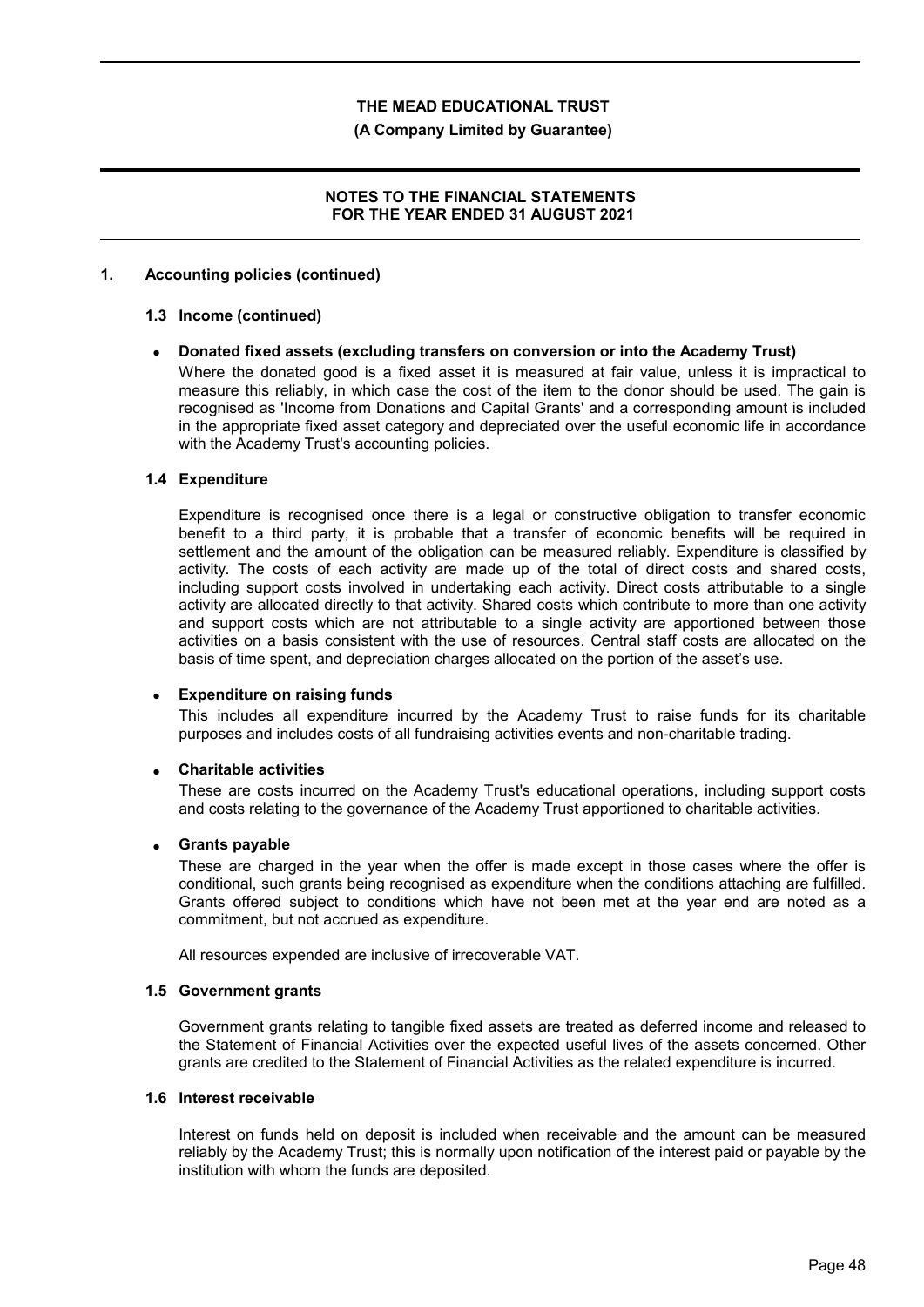### **(A Company Limited by Guarantee)**

## **NOTES TO THE FINANCIAL STATEMENTS FOR THE YEAR ENDED 31 AUGUST 2021**

## **1. Accounting policies (continued)**

# **1.7 Taxation**

The Academy Trust is considered to pass the tests set out in Paragraph 1 Schedule 6 of the Finance Act 2010 and therefore it meets the definition of a charitable company for UK corporation tax purposes.

Accordingly, the Academy Trust is potentially exempt from taxation in respect of income or capital gains received within categories covered by Part 11, chapter 3 of the Corporation Tax Act 2010 or Section 256 of the Taxation of Chargeable Gains Act 1992, to the extent that such income or gains are applied exclusively to charitable purposes.

## **1.8 Tangible fixed assets**

Assets costing £500 or more are capitalised as tangible fixed assets and are carried at cost, net of depreciation and any provision for impairment.

Where tangible fixed assets have been acquired with the aid of specific grants, either from the government or from the private sector, they are included in the Balance Sheet at cost and depreciated over their expected useful economic life. Where there are specific conditions attached to the funding requiring the continued use of the asset, the related grants are credited to a restricted fixed asset fund in the Statement of Financial Activities and carried forward in the Balance Sheet. Depreciation on the relevant assets is charged directly to the restricted fixed asset fund in the Statement of Financial Activities.

Depreciation is provided on all tangible fixed assets other than freehold land and assets under construction, at rates calculated to write off the cost of each asset on a straight line basis over its expected useful life, as follows:

| Leasehold buildings                              | - 2-5% straight line |
|--------------------------------------------------|----------------------|
| Leasehold land (125 year lease) - over 125 years |                      |
| Furniture and fixtures                           | - 15% straight line  |
| Computer equipment                               | - 25% straight line  |
| Motor vehicles                                   | - 20% straight line  |

A review for impairment of a fixed asset is carried out if events or changes in circumstances indicate that the carrying value of any fixed asset may not be recoverable. Shortfalls between the carrying value of fixed assets and their recoverable amounts are recognised as impairments. Impairment losses are recognised in the Statement of Financial Activities.

#### **1.9 Current asset investments**

Current asset investments are cash or cash equivalents with a maturity date of less than one year valued at fair value.

#### **1.10 Stocks**

Classroom consumables, unsold uniforms and catering stocks are valued at the lower of cost or net realisable value.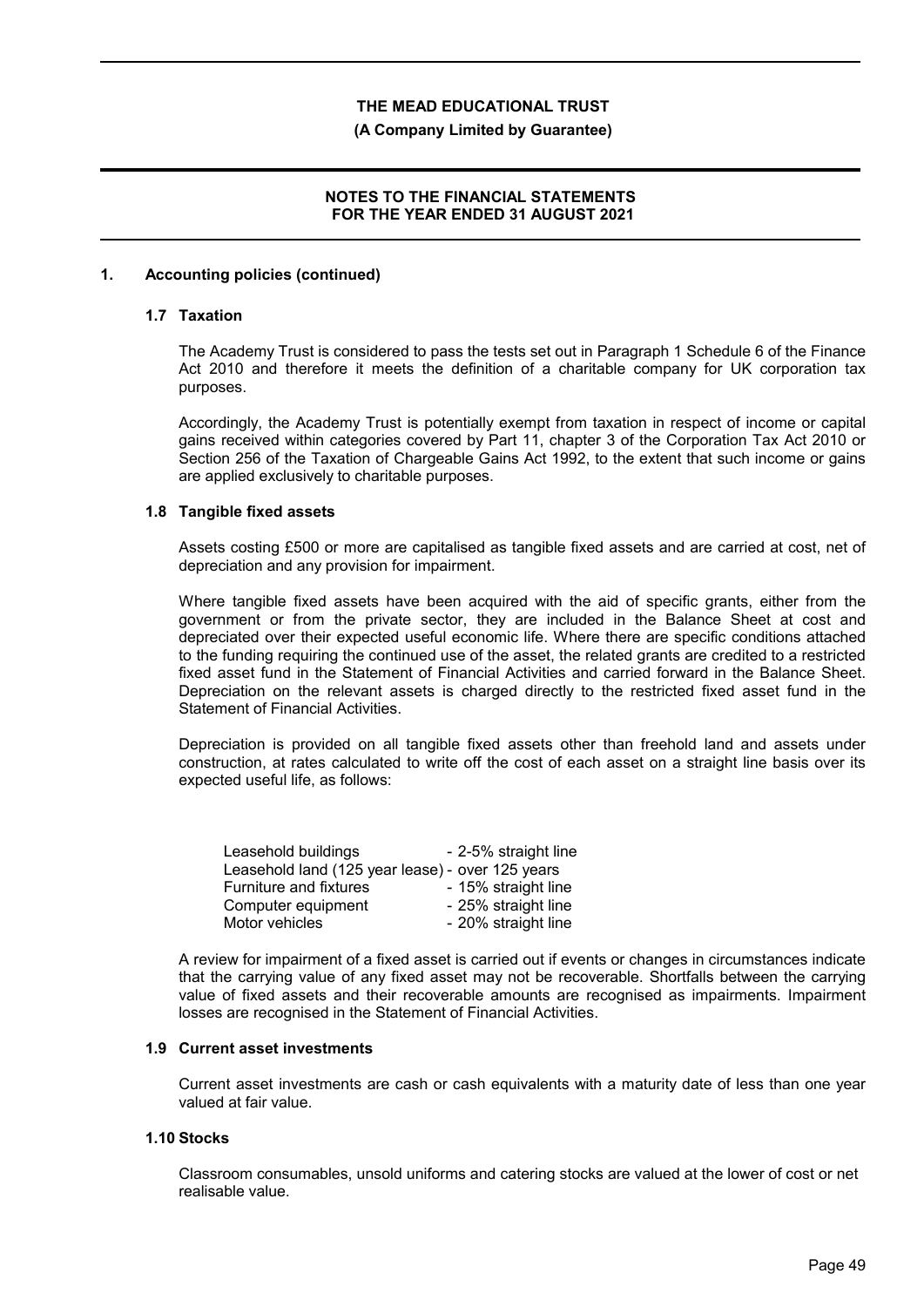### **(A Company Limited by Guarantee)**

## **NOTES TO THE FINANCIAL STATEMENTS FOR THE YEAR ENDED 31 AUGUST 2021**

### **1. Accounting policies (continued)**

# **1.11 Debtors**

Trade and other debtors are recognised at the settlement amount after any trade discount offered. Prepayments are valued at the amount prepaid net of any trade discounts due.

#### **1.12 Cash at bank and in hand**

Cash at bank and in hand includes cash and short-term highly liquid investments with a short maturity of three months or less from the date of acquisition or opening of the deposit or similar account.

Current asset investments are cash or cash equivalents with a maturity date of less than one year valued at fair value.

#### **1.13 Liabilities**

Liabilities are recognised when there is an obligation at the Balance Sheet date as a result of a past event, it is probable that a transfer of economic benefit will be required in settlement, and the amount of the settlement can be estimated reliably. Liabilities are recognised at the amount that the Academy Trust anticipates it will pay to settle the debt or the amount it has received as advanced payments for the goods or services it must provide.

## **1.14 Provisions**

Provisions are recognised when the Academy Trust has an obligation at the reporting date as a result of a past event which it is probable will result in the transfer of economic benefits and the obligation can be estimated reliably.

Provisions are measured at the best estimate of the amounts required to settle the obligation. Where the effect of the time value of money is material, the provision is based on the present value of those amounts, discounted at the pre-tax discount rate that reflects the risks specific to the liability. The unwinding of the discount is recognised within interest payable and similar charges.

#### **1.15 Financial instruments**

The Academy Trust only holds basic financial instruments as defined in FRS 102. The financial assets and financial liabilities of the Academy Trust and their measurement bases are as follows:

*Financial assets* - trade and other debtors are basic financial instruments and are debt instruments measured at amortised cost as detailed in note 16. Prepayments are not financial instruments.

Cash at bank is classified as a basic financial instrument and is measured at face value.

*Financial liabilities* - trade creditors, accruals and other creditors are financial instruments, and are measured at amortised cost as detailed in notes 18 and 19. Taxation and social security are not included in the financial instruments disclosure definition. Deferred income is not deemed to be a financial liability, as the cash settlement has already taken place and there is an obligation to deliver services rather than cash or another financial instrument.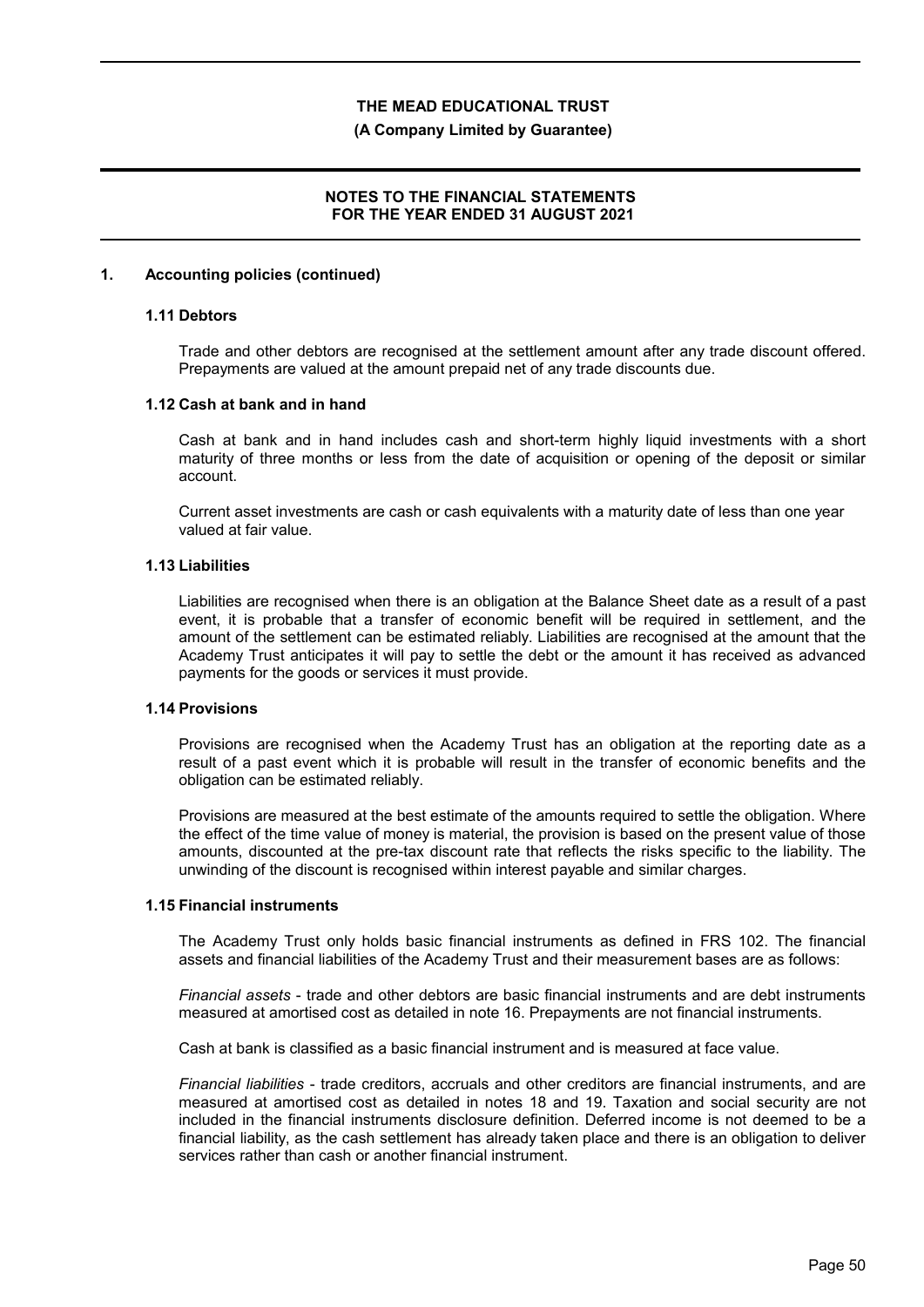### **(A Company Limited by Guarantee)**

## **NOTES TO THE FINANCIAL STATEMENTS FOR THE YEAR ENDED 31 AUGUST 2021**

## **1. Accounting policies (continued)**

### **1.16 Operating leases**

Rentals paid under operating leases are charged to the Statement of Financial Activities on a straight line basis over the lease term.

## **1.17 Pensions**

Retirement benefits to employees of the Academy Trust are provided by the Teachers' Pension Scheme ("TPS") and the Local Government Pension Scheme ("LGPS"). These are defined benefit schemes.

The TPS is an unfunded scheme and contributions are calculated so as to spread the cost of pensions over employees' working lives with the Academy Trust in such a way that the pension cost is a substantially level percentage of current and future pensionable payroll. The contributions are determined by the Government Actuary on the basis of quadrennial valuations using a prospective unit credit method. TPS is an unfunded multi-employer scheme with no underlying assets to assign between employers. Consequently, the TPS is treated as a defined contribution scheme for accounting purposes and the contributions recognised in the period to which they relate.

The LGPS is a funded multi-employer scheme and the assets are held separately from those of the Academy Trust in separate trustee administered funds. Pension scheme assets are measured at fair value and liabilities are measured on an actuarial basis using the projected unit credit method and discounted at a rate equivalent to the current rate of return on a high quality corporate bond of equivalent term and currency to the liabilities. The actuarial valuations are obtained at least triennially and are updated at each Balance Sheet date. The amounts charged to operating surplus are the current service costs and the costs of scheme introductions, benefit changes, settlements and curtailments. They are included as part of staff costs as incurred. Net interest on the net defined benefit liability/asset is also recognised in the Statement of Financial Activities and comprises the interest cost on the defined benefit obligation and interest income on the scheme assets, calculated by multiplying the fair value of the scheme assets at the beginning of the period by the rate used to discount the benefit obligations. The difference between the interest income on the scheme assets and the actual return on the scheme assets is recognised in other recognised gains and losses.

Actuarial gains and losses are recognised immediately in other recognised gains and losses.

### **1.18 Fund accounting**

Unrestricted income funds represent those resources which may be used towards meeting any of the charitable objects of the Academy Trust at the discretion of the Trustees.

Designated funds comprise unrestricted funds that have been set aside by the Trustees for particular purposes. The aim and use of each designated fund is set out in the notes to the financial statements.

Restricted fixed asset funds are resources which are to be applied to specific capital purposes imposed by the funders where the asset acquired or created is held for a specific purpose.

Restricted general funds comprise all other restricted funds received with restrictions imposed by the funder/donor and include grants from the Department for Education Group.

Investment income, gains and losses are allocated to the appropriate fund.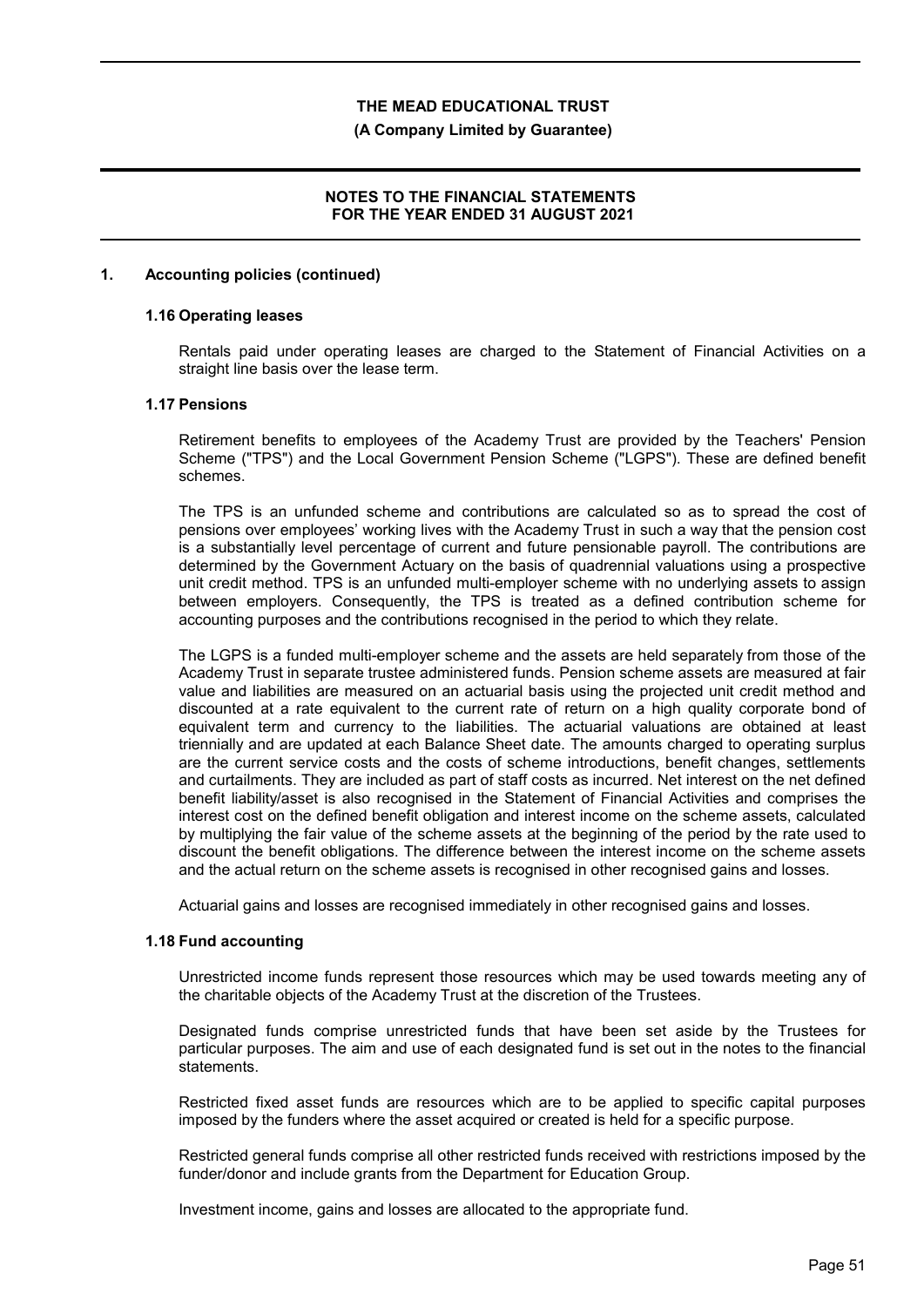### **(A Company Limited by Guarantee)**

## **NOTES TO THE FINANCIAL STATEMENTS FOR THE YEAR ENDED 31 AUGUST 2021**

### **2. Critical accounting estimates and areas of judgment**

Estimates and judgments are continually evaluated and are based on historical experience and other factors, including expectations of future events that are believed to be reasonable under the circumstances.

The Academy Trust makes estimates and assumptions concerning the future. The resulting accounting estimates and assumptions will, by definition, seldom equal the related actual results. The estimates and assumptions that have a significant risk of causing a material adjustment to the carrying amounts of assets and liabilities within the next financial year are discussed below.

## **Defined benefit pension scheme**

The present value of the Local Government Pension Scheme defined benefit liability depends on a number of factors that are determined on an actuarial basis using a variety of assumptions. The assumptions used in determining the net cost or income for pensions include the discount rate. Any changes in these assumptions, which are disclosed in note 29, will impact the carrying amount of the pension liability. Furthermore a roll forward approach which projects results from the latest full actuarial valuation performed at 31 March 2019 has been used by the actuary in valuing the pensions liability at 31 August 2021. Any differences between the figures derived from the roll forward approach and a full actuarial valuation would impact on the carrying amount of the pension liability.

## **Tangible assets**

The annual depreciation charge for tangible assets is sensitive to changes in the estimated useful economic lives and residual values of the assets. The useful economic lives and residual values are reassessed annually. They are amended when necessary to reflect current estimates, based on technological advancement, future investments, economic utilisation and the physical condition of the assets. See note 14 for the carrying amount of the property plant and equipment, and note 1.8 for the useful economic lives for each class of assets.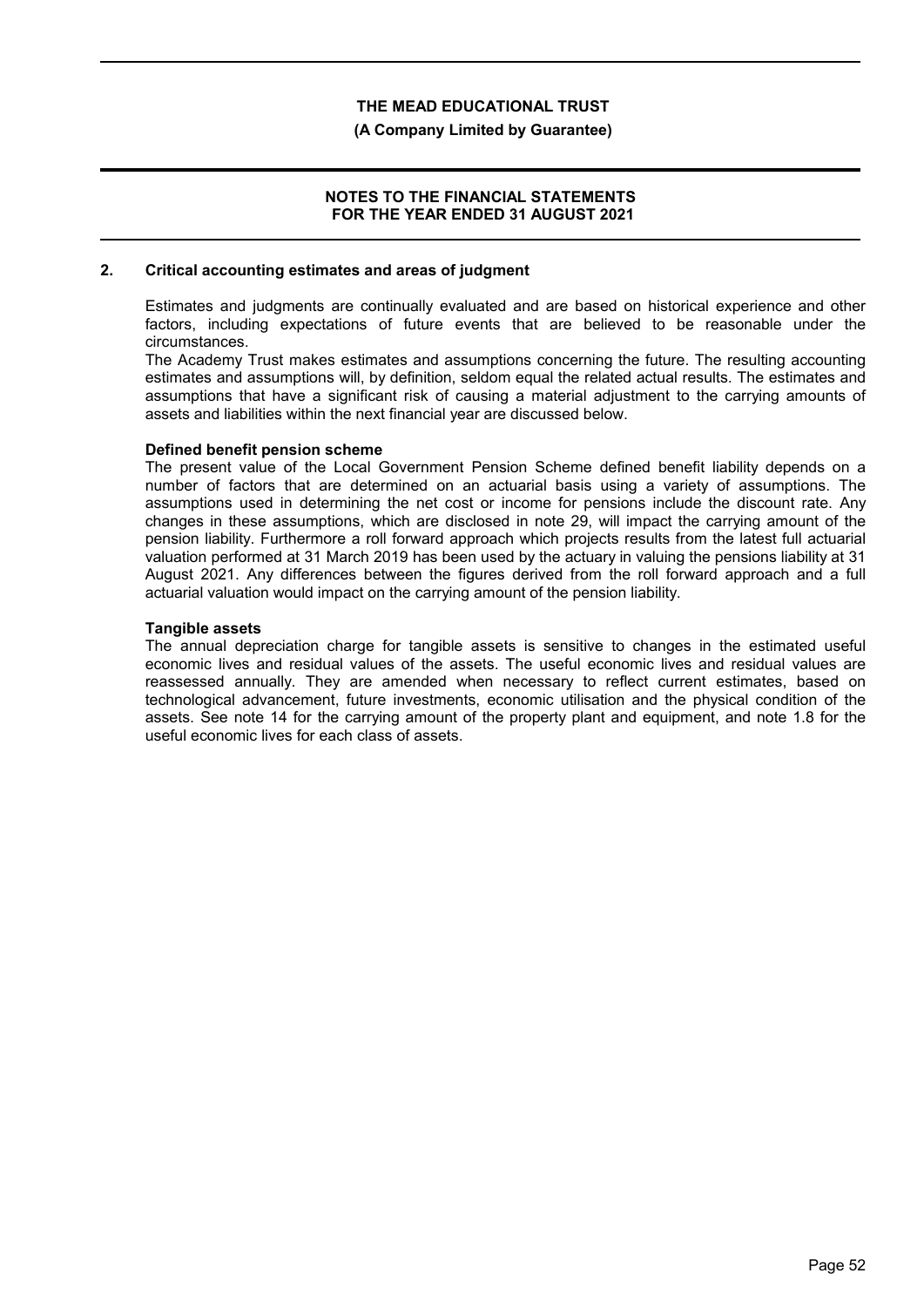# **(A Company Limited by Guarantee)**

# **NOTES TO THE FINANCIAL STATEMENTS FOR THE YEAR ENDED 31 AUGUST 2021**

# **3. Income from donations and capital grants**

|                                                     | Unrestricted<br>funds<br>2021<br>£ | <b>Restricted</b><br>funds<br>2021<br>£ | <b>Restricted</b><br>fixed asset<br>funds<br>2021<br>£ | Total<br>funds<br>2021<br>£ | As restated<br>Total<br>funds<br>2020<br>£ |
|-----------------------------------------------------|------------------------------------|-----------------------------------------|--------------------------------------------------------|-----------------------------|--------------------------------------------|
| Transfer from Local Authority on                    |                                    |                                         |                                                        |                             |                                            |
| conversion                                          |                                    |                                         |                                                        |                             | (1, 556, 114)                              |
| Capital grants                                      |                                    |                                         | 1,785,364                                              | 1,785,364                   | 883,387                                    |
| Donations                                           | 1,639                              |                                         | 6,480                                                  | 8,119                       | 11,308,244                                 |
| Donated use of asset                                |                                    | 432,696                                 |                                                        | 432,696                     | 432,696                                    |
| Transfer from existing Academy<br>joining the Trust | 159,243                            | (1,847,915)                             | 6,380,980                                              | 4,692,308                   |                                            |
| <b>Total 2021</b>                                   | 160,882                            | (1,415,219)                             | 8,172,824                                              | 6,918,487                   | 11,068,213                                 |
| Total 2020 as restated                              | 232,921                            | (1,438,811)                             | 12,274,103                                             | 11,068,213                  |                                            |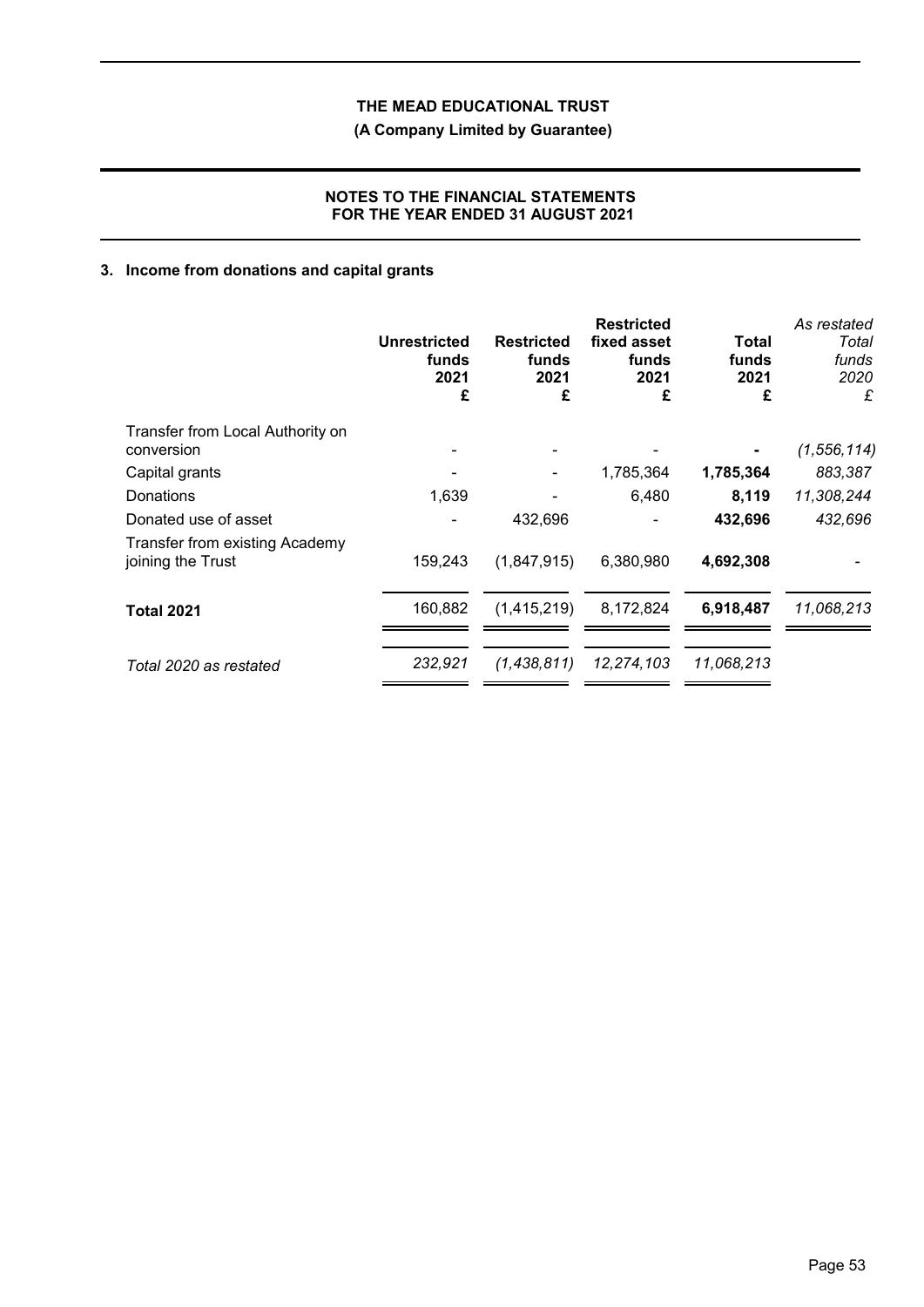**(A Company Limited by Guarantee)**

# **NOTES TO THE FINANCIAL STATEMENTS FOR THE YEAR ENDED 31 AUGUST 2021**

# **4. Funding for the Academy's charitable activities**

|                                                | <b>Unrestricted</b><br>funds<br>2021<br>£ | <b>Restricted</b><br>funds<br>2021<br>£ | <b>Total</b><br>funds<br>2021<br>£ | Total<br>funds<br>2020<br>£ |
|------------------------------------------------|-------------------------------------------|-----------------------------------------|------------------------------------|-----------------------------|
| DfE/ESFA grants                                |                                           |                                         |                                    |                             |
| General Annual Grant (GAG)                     |                                           | 33,003,142                              | 33,003,142                         | 28,009,246                  |
| Other DfE/ESFA grants                          |                                           |                                         |                                    |                             |
| <b>Pupil Premium</b>                           |                                           | 2,089,584                               | 2,089,584                          | 1,975,278                   |
| Teaching school                                |                                           | 40,000                                  | 40,000                             | 59,203                      |
| <b>Teachers Pension grant</b>                  |                                           | 1,146,881                               | 1,146,881                          | 1,025,546                   |
| Others                                         |                                           | 2,171,078                               | 2,171,078                          | 1,207,483                   |
|                                                |                                           | 38,450,685                              | 38,450,685                         | 32,276,756                  |
| <b>Other Government grants</b>                 |                                           |                                         |                                    |                             |
| Early Years Single Funding Formula<br>(EYSFF)  |                                           | 681,070                                 | 681,070                            | 699,338                     |
| Special Educational Needs (SEN)                |                                           | 943,042                                 | 943,042                            | 680,268                     |
| Other grants                                   |                                           | 499,863                                 | 499,863                            | 194,386                     |
|                                                |                                           | 2,123,975                               | 2,123,975                          | 1,573,992                   |
| <b>COVID-19 additional funding (DfE/ESFA)</b>  |                                           |                                         |                                    |                             |
| Catch-up Premium                               |                                           | 525,338                                 | 525,338                            | 96,782                      |
| Other DfE/ESFA COVID-19 funding                |                                           | 82,377                                  | 82,377                             |                             |
|                                                |                                           | 607,715                                 | 607,715                            | 96,782                      |
| COVID-19 additional funding (non-<br>DfE/ESFA) |                                           |                                         |                                    |                             |
| School Centred Initial Teacher Training        |                                           | 984,224                                 | 984,224                            | 919,244                     |
| <b>Teaching School</b>                         | 155,537                                   | 6,068                                   | 161,605                            | 181,062                     |
| Apprenticeship levy                            |                                           | 63,137                                  | 63,137                             | 22,647                      |
| Other funding                                  |                                           | 27,800                                  | 27,800                             | 26,110                      |
| Other COVID-19 funding (non DfE/ESFA)          |                                           | 108,807                                 | 108,807                            | $\overline{\phantom{a}}$    |
|                                                | 155,537                                   | 1,190,036                               | 1,345,573                          | 1,149,063                   |
| <b>Total 2021</b>                              | 155,537                                   | 42,372,411                              | 42,527,948                         | 35,096,593                  |
| <b>Total 2020</b>                              | 134,489                                   | 34,962,104                              | 35,096,593                         |                             |
|                                                |                                           |                                         |                                    |                             |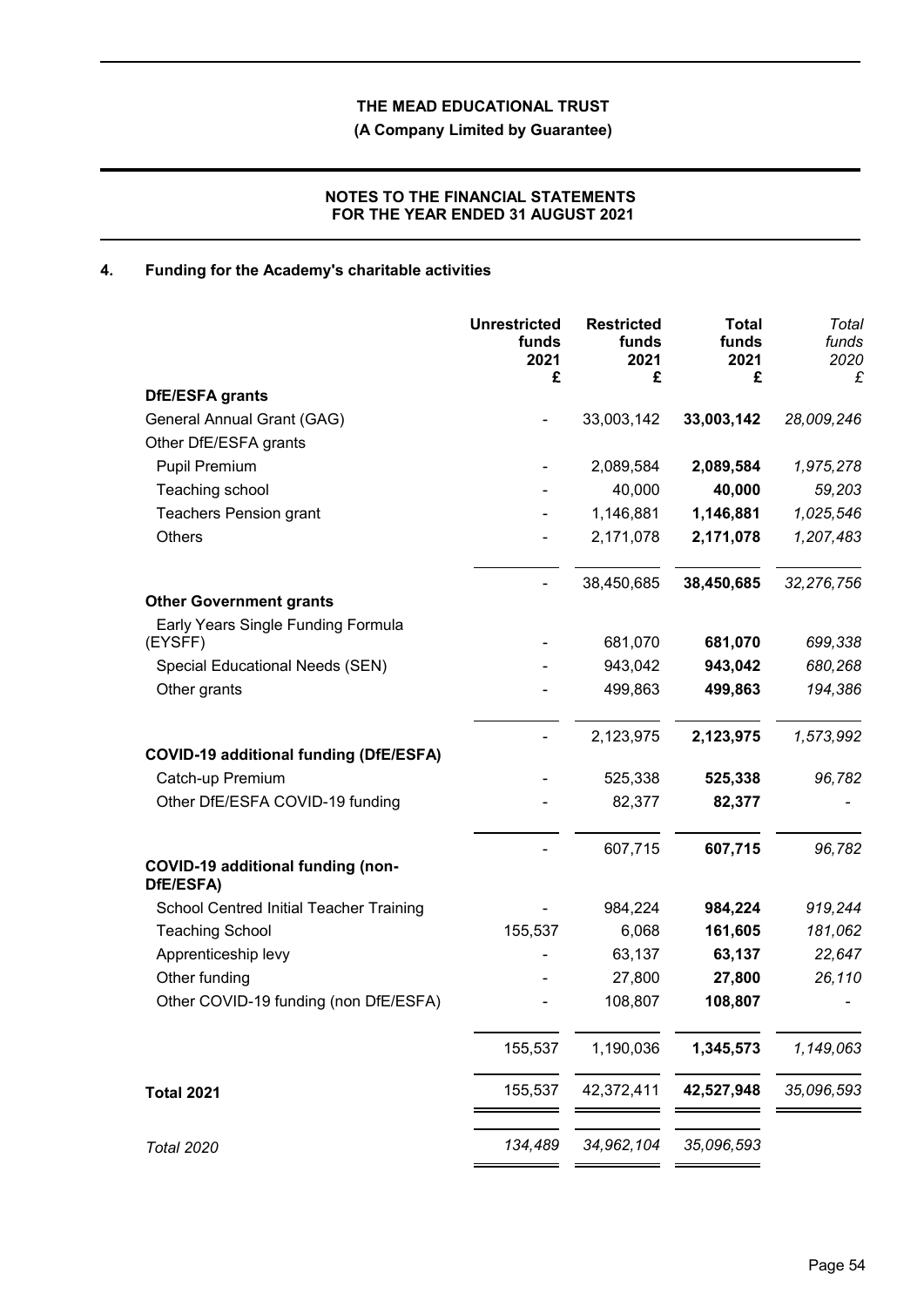### **(A Company Limited by Guarantee)**

## **NOTES TO THE FINANCIAL STATEMENTS FOR THE YEAR ENDED 31 AUGUST 2021**

## **4. Funding for the Academy's charitable activities (continued)**

Following the reclassification in the Academies Accounts Direction 2020/21 of some grants received from the Department of Education and ESFA, the academy's funding for Universal Infant Free School Meals and Pupil Premium is no longer reported under the Other DfE Group grants heading, but as separate lines under the Other DfE/ESFA grants heading. The prior year numbers have been reclassified.

The Academy Trust received £525k of funding for catch-up premium and costs incurred in respect of this funding totalled £449k, a reallocation of funds of £12k, leaving the remaining £88k to be spent in 2021/22 academic year.

# **5. Income from other trading activities**

|                    | <b>Unrestricted</b><br>funds<br>2021<br>£ | <b>Total</b><br>funds<br>2021<br>£ | Total<br>funds<br>2020<br>£ |
|--------------------|-------------------------------------------|------------------------------------|-----------------------------|
| Lettings income    | 3,066                                     | 3,066                              | 47,455                      |
| Consultancy income | 86,471                                    | 86,471                             | 10,884                      |
| Insurance claims   | 33,828                                    | 33,828                             | 99,824                      |
| Other income       | 209,405                                   | 209,405                            | 95,964                      |
| <b>Total 2021</b>  | 332,770                                   | 332,770                            | 254,127                     |
| <b>Total 2020</b>  | 254,127                                   | 254,127                            |                             |

#### **6. Investment income**

|                      | <b>Unrestricted</b><br>funds<br>2021<br>£ | <b>Total</b><br>funds<br>2021<br>£ | Total<br>funds<br>2020<br>£ |
|----------------------|-------------------------------------------|------------------------------------|-----------------------------|
| <b>Bank interest</b> | 30,921                                    | 30,921                             | 24,799                      |
| <b>Total 2020</b>    | 24,799                                    | 24,799                             |                             |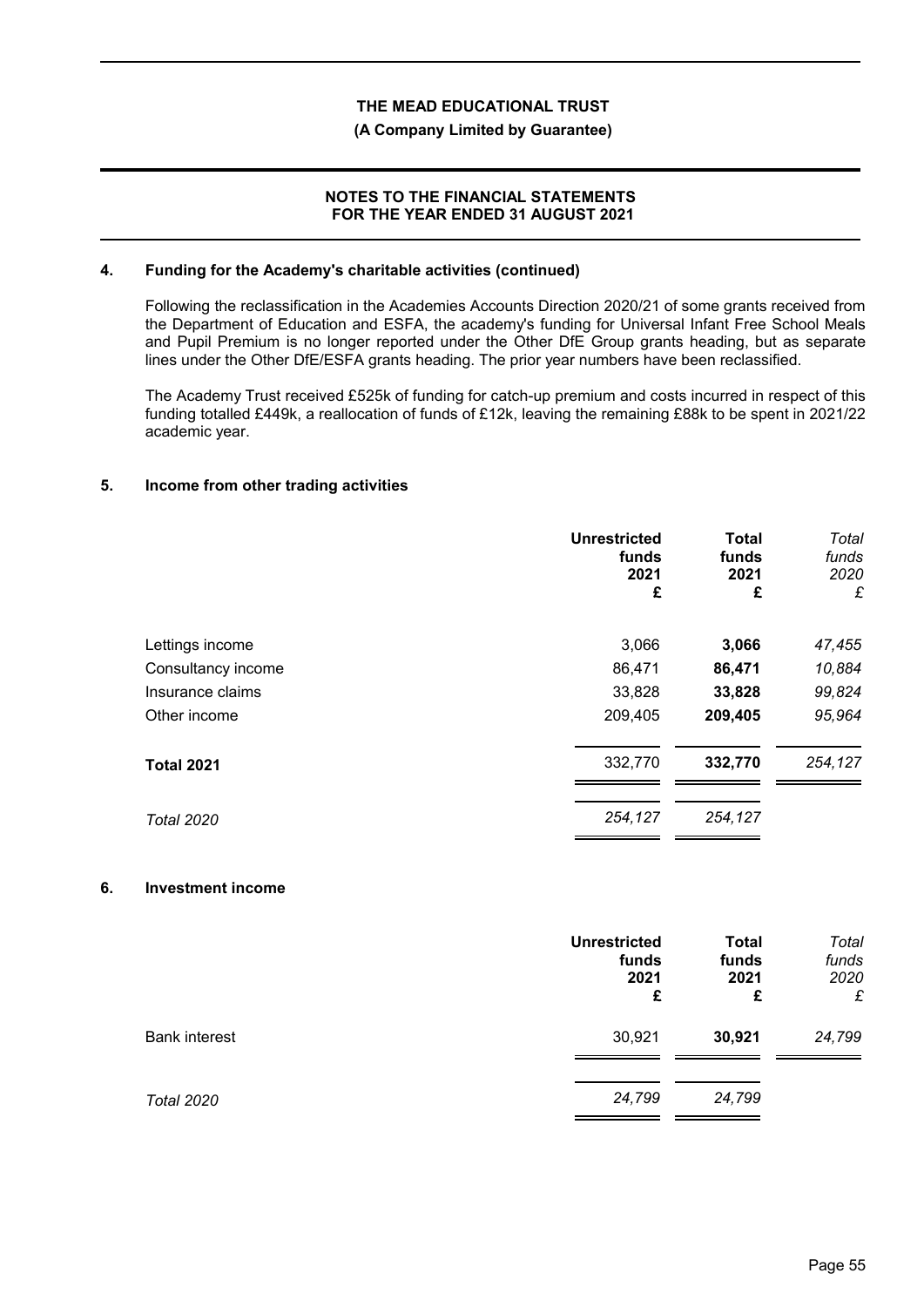**(A Company Limited by Guarantee)**

# **NOTES TO THE FINANCIAL STATEMENTS FOR THE YEAR ENDED 31 AUGUST 2021**

# **7. Expenditure**

|                                                          | <b>Staff Costs</b><br>2021<br>£ | <b>Premises</b><br>2021<br>£ | Other<br>2021<br>£ | Total<br>2021<br>£ | Total<br>2020<br>£ |
|----------------------------------------------------------|---------------------------------|------------------------------|--------------------|--------------------|--------------------|
| Expenditure on fundraising<br>trading activities:        |                                 |                              |                    |                    |                    |
| Direct costs                                             |                                 |                              |                    |                    | 14,071             |
| Allocated support costs<br><b>Charitable Activities:</b> | 86,471                          |                              | 122,680            | 209,151            | 90,567             |
| Direct costs                                             | 24,522,612                      | 2,209,057                    | 2,629,027          | 29,360,696         | 24,780,944         |
| Allocated support costs                                  | 9,407,488                       | 3,146,189                    | 2,518,342          | 15,072,019         | 13,021,049         |
| <b>Total 2021</b>                                        | 34,016,571                      | 5,355,246                    | 5,270,049          | 44,641,866         | 37,906,631         |
| <b>Total 2020</b>                                        | 29,039,289                      | 4,409,124                    | 4,458,218          | 37,906,631         |                    |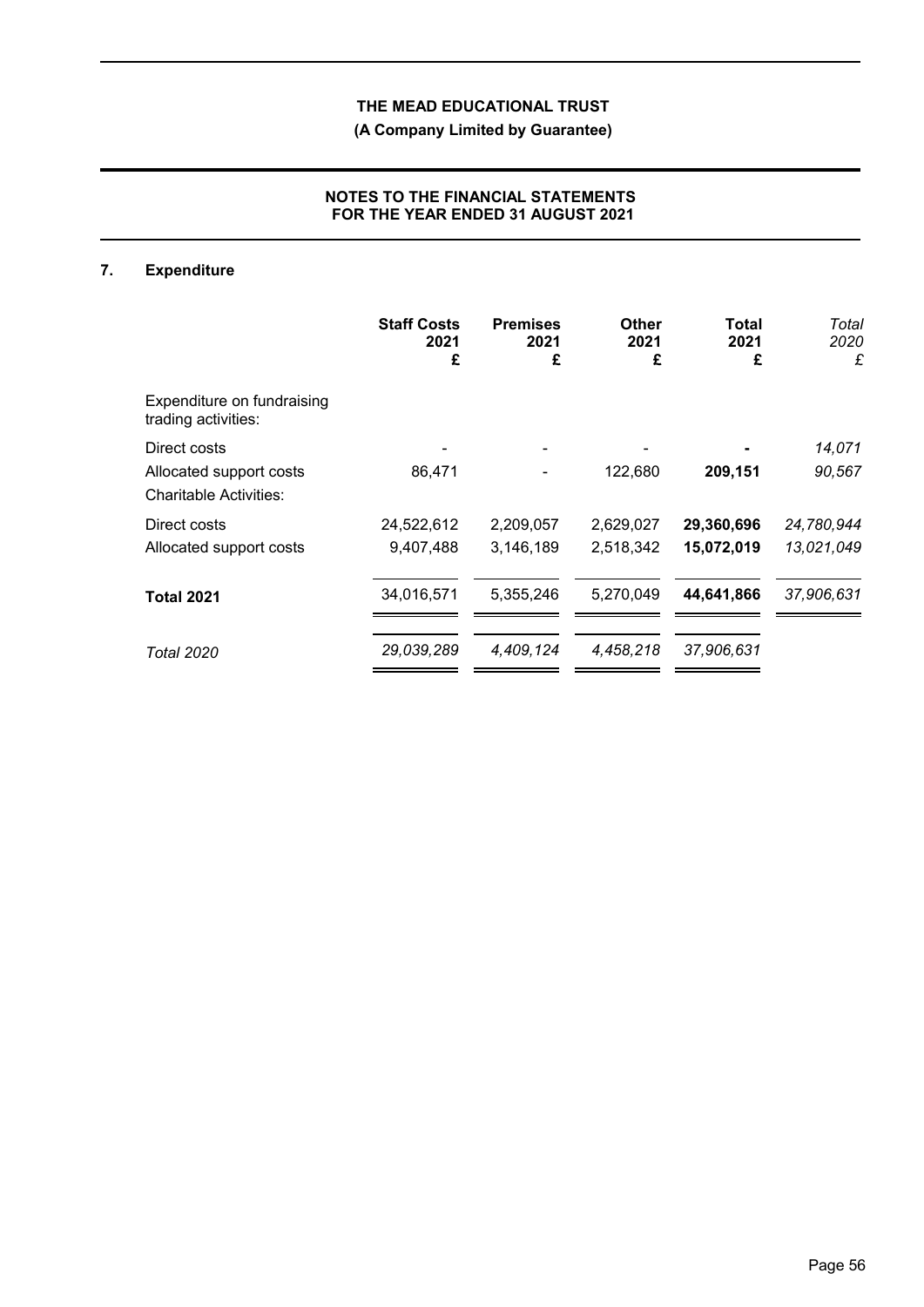# **(A Company Limited by Guarantee)**

# **NOTES TO THE FINANCIAL STATEMENTS FOR THE YEAR ENDED 31 AUGUST 2021**

# **8. Analysis of expenditure by activities**

|                               | <b>Activities</b><br>undertaken<br>directly<br>2021<br>£ | <b>Support</b><br>costs<br>2021<br>£ | Total<br>funds<br>2021<br>£ | Total<br>funds<br>2020<br>£ |
|-------------------------------|----------------------------------------------------------|--------------------------------------|-----------------------------|-----------------------------|
| <b>Educational operations</b> | 29,360,696                                               | 15,072,019                           | 44,432,715                  | 37,801,993                  |
| Total 2020                    | 24,780,944                                               | 13,021,049                           | 37,801,993                  |                             |

# **Analysis of direct costs**

|                                    | Total<br>funds<br>2021<br>£ | Total<br>funds<br>2020<br>£ |
|------------------------------------|-----------------------------|-----------------------------|
| Pension finance costs              | 280,000                     | 259,000                     |
| Staff costs                        | 24,092,322                  | 20,400,831                  |
| Depreciation                       | 2,209,057                   | 1,696,825                   |
| <b>Educational supplies</b>        | 969,759                     | 813,499                     |
| <b>Examination fees</b>            | 254,279                     | 190,433                     |
| Staff development                  | 156,065                     | 164,696                     |
| Other direct costs                 | 462,290                     | 433,387                     |
| Teaching school and SCITT expenses | 773,258                     | 681,958                     |
| Technology costs                   | 163,666                     | 140,315                     |
| <b>Total 2021</b>                  | 29,360,696                  | 24,780,944                  |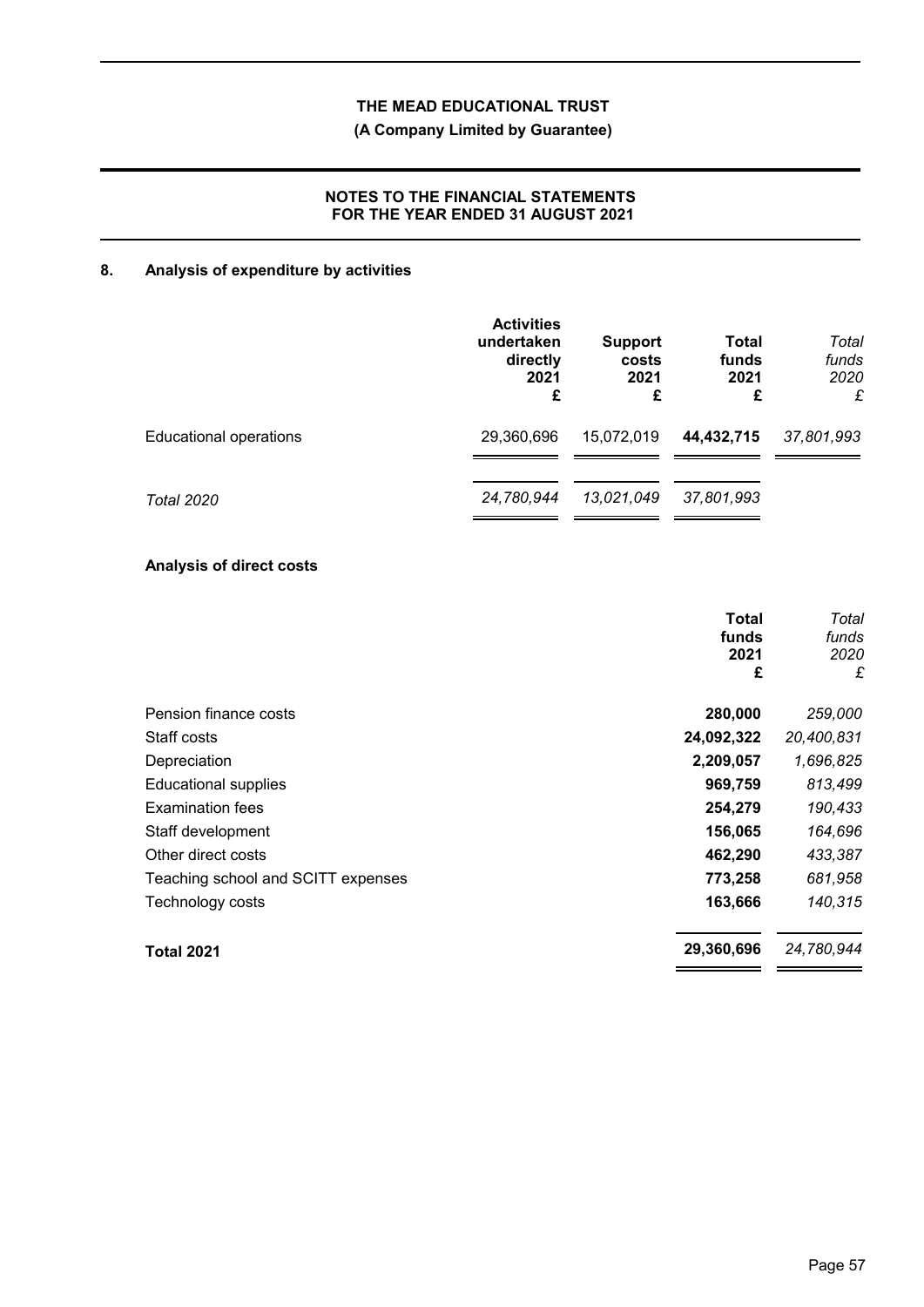**(A Company Limited by Guarantee)**

# **NOTES TO THE FINANCIAL STATEMENTS FOR THE YEAR ENDED 31 AUGUST 2021**

# **8. Analysis of expenditure by activities (continued)**

## **Analysis of support costs**

|                                                 | <b>Total</b> | Total                   |
|-------------------------------------------------|--------------|-------------------------|
|                                                 |              | funds                   |
|                                                 |              | 2020<br>£               |
|                                                 |              |                         |
| Staff costs                                     | 9,407,488    | 8,243,864               |
| Depreciation                                    | 736,352      | 565,608                 |
| Recruitment                                     | 105,667      | 63,150                  |
| Maintenance of premises and equipment           | 492,720      | 437,237                 |
| Cleaning                                        | 200,622      | 138,510                 |
| Rent & rates                                    | 917,765      | 867,023                 |
| Insurance                                       | 370,052      | 337,251                 |
| Catering                                        | 780,474      | 704,497                 |
| Legal and professional fees                     | 341,499      | 96,771                  |
| Other support costs                             | 511,074      | 486,326                 |
| Security and transport                          | 63,347       | 79,454                  |
| Technology costs                                | 584,428      | 457,888                 |
| Energy costs                                    | 477,752      | 465,213                 |
| Governance costs                                | 82,779       | 78,257                  |
| <b>Total 2021</b>                               | 15,072,019   | 13,021,049              |
| Net income/(expenditure)                        |              |                         |
| Net income/(expenditure) for the year includes: |              |                         |
|                                                 | 2021         | 2020                    |
|                                                 |              | £                       |
| Operating lease rentals                         | 65,347       | 45,781                  |
| Depreciation of tangible fixed assets           | 2,945,409    | 2,262,433               |
| Fees paid to auditors for:                      |              |                         |
| - audit                                         | 37,500       | 34,500                  |
| - other services                                | 27,000       | 27,100                  |
|                                                 |              | funds<br>2021<br>£<br>£ |

- -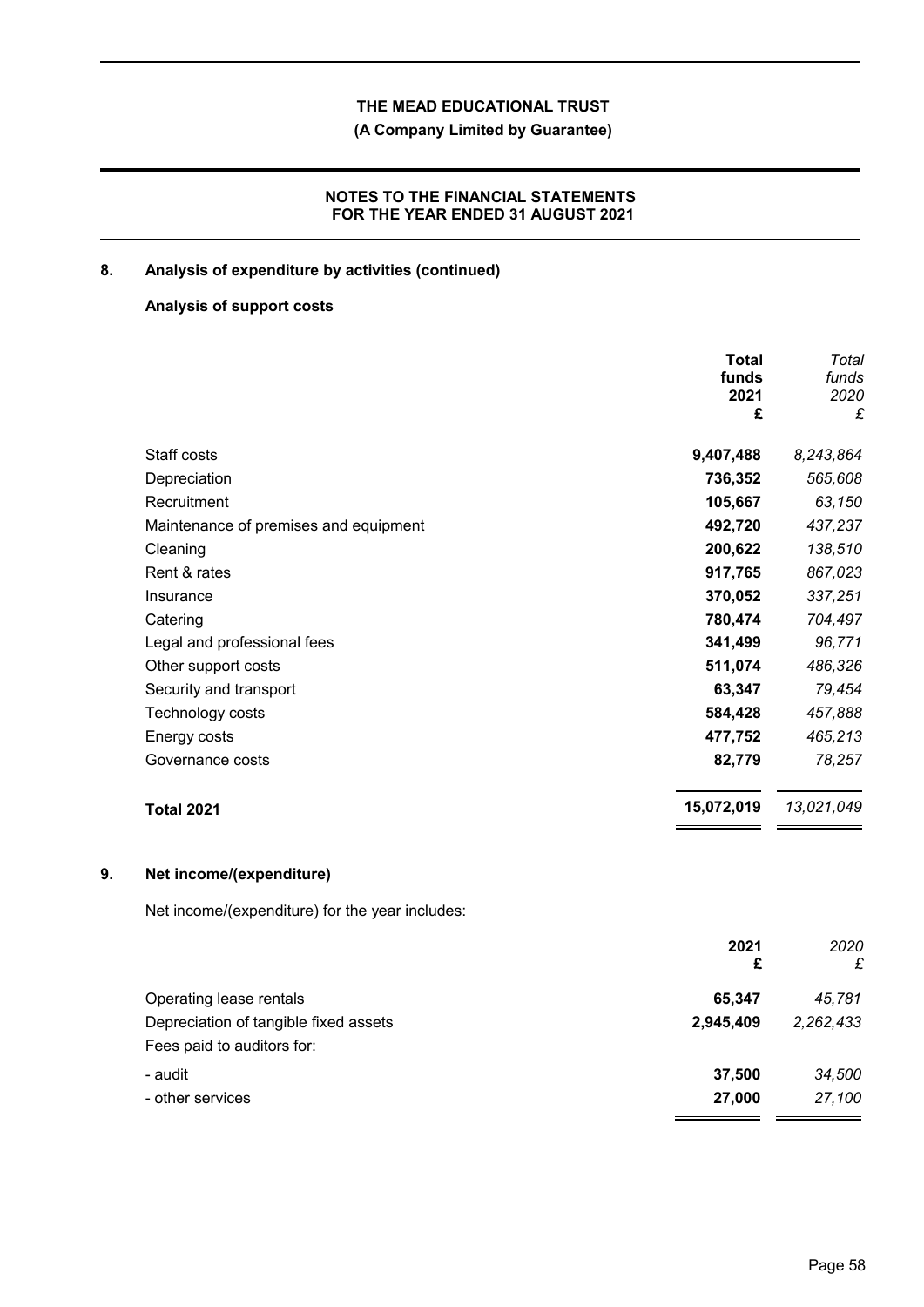# **(A Company Limited by Guarantee)**

# **NOTES TO THE FINANCIAL STATEMENTS FOR THE YEAR ENDED 31 AUGUST 2021**

## **10. Staff**

## **a. Staff costs**

Staff costs during the year were as follows:

| 24,146,604<br>Wages and salaries              | 20,647,374 |
|-----------------------------------------------|------------|
|                                               |            |
| 2,357,379<br>Social security costs            | 2,006,925  |
| Pension costs<br>7,082,298                    | 6,046,531  |
| 33,586,281                                    | 28,700,830 |
| 329,022<br>Agency staff costs                 | 307,323    |
| 101,268<br>Staff restructuring costs          | 31,136     |
| 34,016,571                                    | 29,039,289 |
| Staff restructuring costs comprise:           |            |
| 2021                                          | 2020       |
| £                                             | £          |
| 27,000<br>Redundancy payments                 |            |
| Severance and compensation payments<br>74,268 | 31,136     |
| 101,268                                       | 31,136     |

## **b. Staff numbers**

The average number of persons employed by the Academy Trust during the year was as follows:

|                            | 2021<br>No. | 2020<br>No. |
|----------------------------|-------------|-------------|
| Teachers                   | 419         | 311         |
| Administration and support | 558         | 533         |
| Management                 | 19          | 16          |
|                            | 996         | 860         |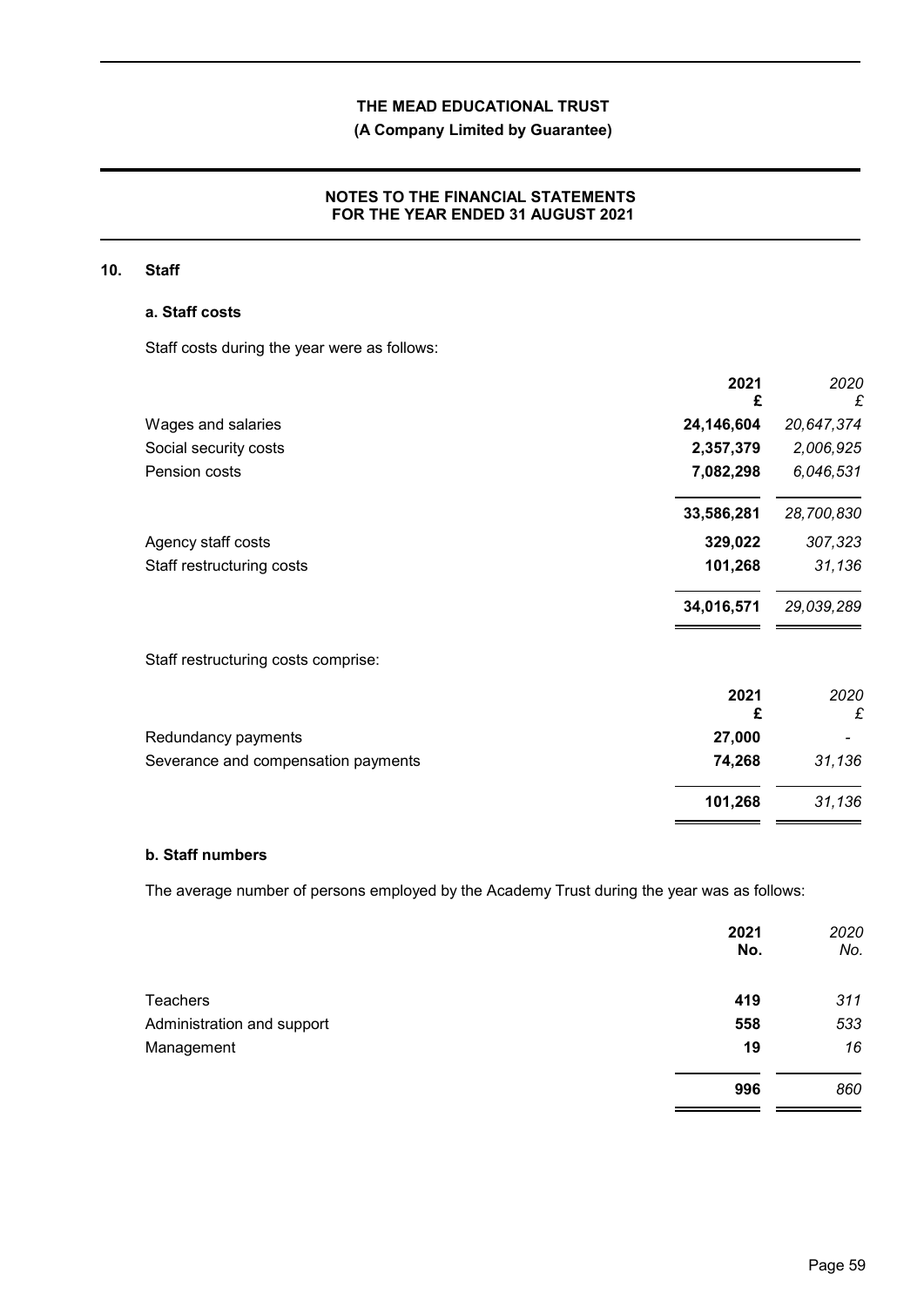## **(A Company Limited by Guarantee)**

## **NOTES TO THE FINANCIAL STATEMENTS FOR THE YEAR ENDED 31 AUGUST 2021**

### **10. Staff (continued)**

## **c. Higher paid staff**

The number of employees whose employee benefits (excluding employer pension costs) exceeded £60,000 was:

|                                 | 2021<br>No. | 2020<br>No. |
|---------------------------------|-------------|-------------|
| In the band £60,001 - £70,000   | 9           | 11          |
| In the band £70,001 - £80,000   |             | 5           |
| In the band £80,001 - £90,000   | 5           | 3           |
| In the band £90,001 - £100,000  | 4           | 3           |
| In the band £100,001 - £110,000 |             | 1           |
| In the band £110,001 - £120,000 |             |             |
| In the band £120,001 - £130,000 |             |             |

## **d. Key management personnel**

The key management personnel of the Academy Trust comprise the Trustees and the senior management team as listed on page 1. The total amount of employee benefits (including employer pension contributions and employer national insurance contributions) received by key management personnel for their services to the Academy Trust was £965,453 *(2020 - £773,166)*. These figures include salary costs of all Trustees employed by the Academy Trust, even where they have no management role within their employment.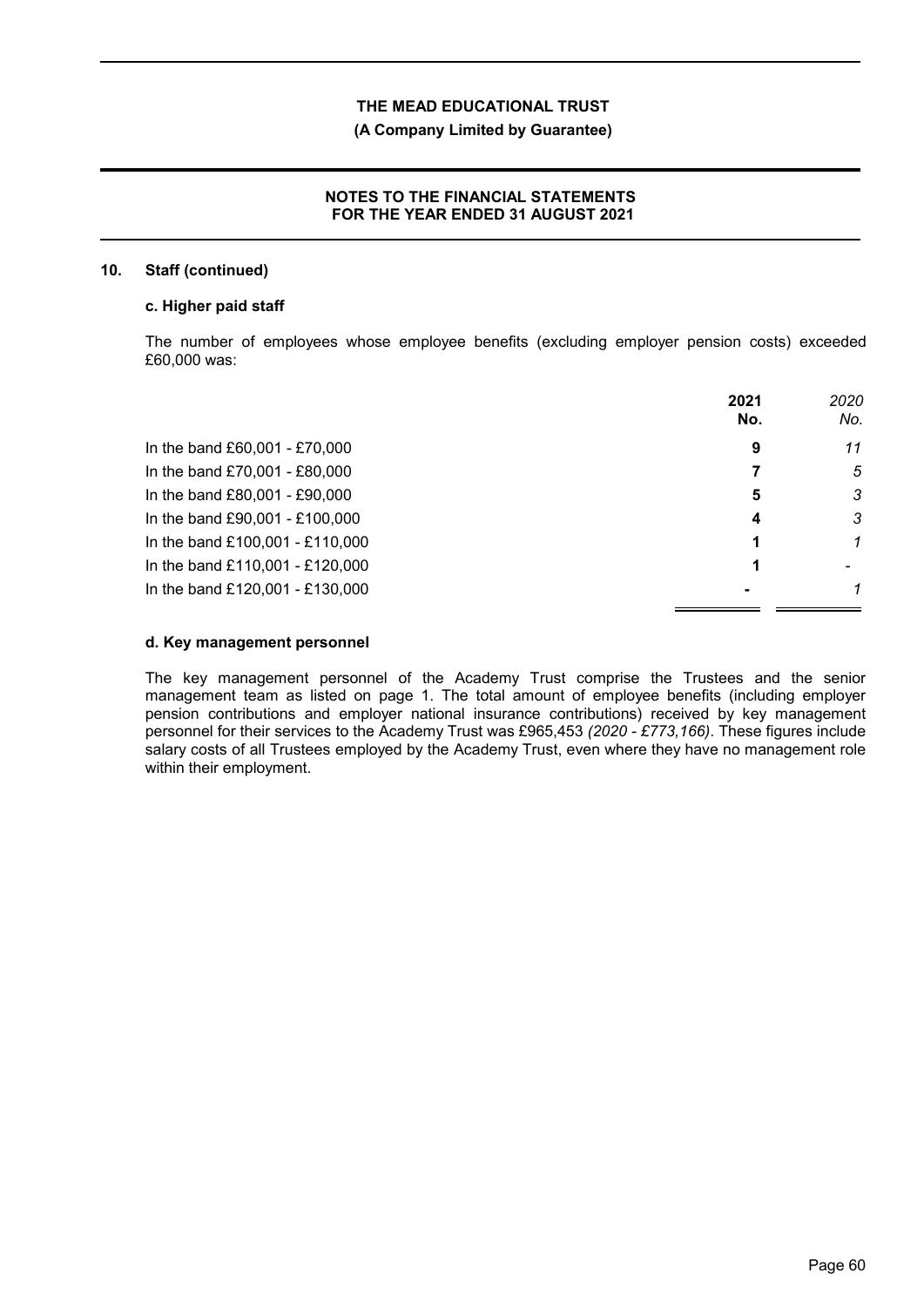**(A Company Limited by Guarantee)**

## **NOTES TO THE FINANCIAL STATEMENTS FOR THE YEAR ENDED 31 AUGUST 2021**

## **11. Central services**

The Academy has provided the following central services to its academies during the year:

- human resources
- financial services
- legal services
- educational support services
- others as arising

The Academy charges for these services on the following basis:

5% of GAG funding.

The actual amounts charged during the year were as follows:

|                                         | 2021<br>£ | 2020<br>£ |
|-----------------------------------------|-----------|-----------|
| Abbey Mead Primary Academy              | 132,357   | 144,440   |
| Castle Mead Academy                     | 142,501   | 82,368    |
| Kestrel Mead Primary Academy            | 131,458   | 121,861   |
| Kibworth Mead Academy                   | 44,583    |           |
| Knighton Mead Primary Academy           | 53,301    | 58,783    |
| North Mead Primary Academy              | 91,483    | 95,644    |
| Orchard Mead Academy                    | 345,362   | 339,806   |
| Rowlatts Mead Primary Academy           | 74,292    | 80,842    |
| <b>Rushey Mead Academy</b>              | 449,497   | 422,645   |
| Thurnby Mead Academy                    | 57,691    | 61,881    |
| <b>Willowbrook Mead Primary Academy</b> | 92,280    | 97,515    |
| The Mead Educational Trust Central      | 27,015    |           |
| Total                                   | 1,641,820 | 1,505,785 |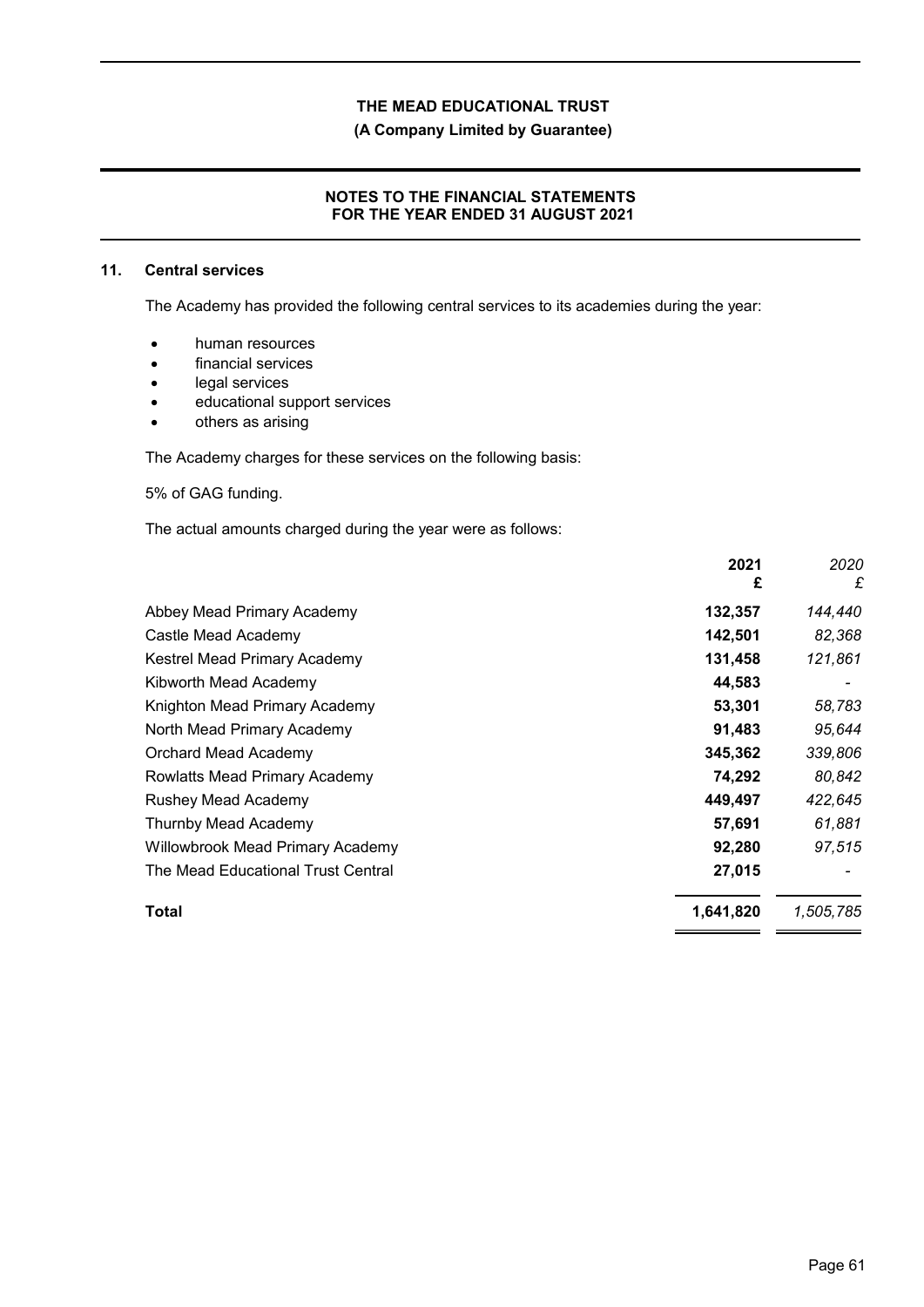### **(A Company Limited by Guarantee)**

## **NOTES TO THE FINANCIAL STATEMENTS FOR THE YEAR ENDED 31 AUGUST 2021**

#### **12. Trustees' remuneration and expenses**

The Chief Executive Officer (CEO) has been paid remuneration or has received other benefits from an employment with the Academy Trust. The CEO only receives remuneration in respect of services they provide undertaking the role of a CEO under their contract of employment.

The value of Trustees' remuneration and other benefits was as follows:

Carolyn Robson (Chief Executive Officer and Trustee)

Remuneration £95,000 - £100,000 (2020: £90,000 - £95,000) Employer's pension contributions £NIL (2020: £NIL)

During the year ended 31 August 2021, no Trustee expenses have been incurred *(2020 - £NIL)*.

## **13. Trustees' and Officers' insurance**

In accordance with normal commercial practice, the Academy Trust has purchased insurance to protect Trustees and officers from claims arising from negligent acts, errors or omissions occurring whilst on Academy business. The insurance provides cover up to £2,000,000 on any one claim. The cost of this insurance is included in the total insurance cost, it is not possible to quantify this element from the overall cost of the total scheme as the insurance is costed on a per pupil basis.

Castle Mead Academy and Kibworth Mead Academy have opted into the Department for Education's risk protection arrangement (RPA), an alternative to insurance where UK government funds cover losses that arise. This scheme protects Trustees and officers from claims arising from negligent acts, errors or omissions occurring whilst on Academy business, and provides unlimited cover. It is not possible to quantify the Trustees and officers indemnity element from the overall cost of the RPA scheme membership.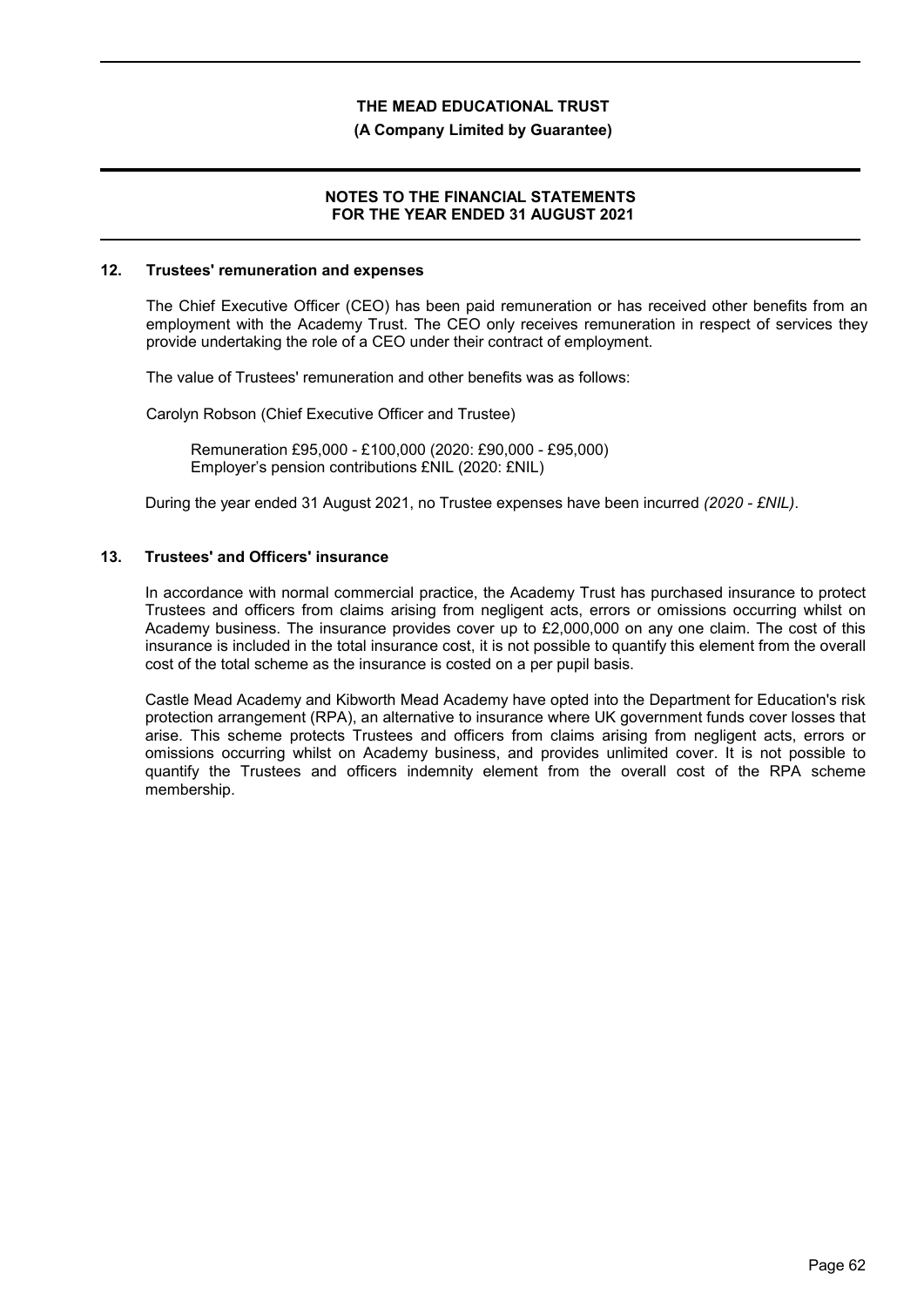**(A Company Limited by Guarantee)**

## **NOTES TO THE FINANCIAL STATEMENTS FOR THE YEAR ENDED 31 AUGUST 2021**

#### **14. Tangible fixed assets**

|                                               | Leasehold<br>land and<br>buildings<br>£ | <b>Furniture</b><br>and fixtures<br>£ | Computer<br>equipment<br>£ | <b>Motor</b><br>vehicles<br>£ | <b>Total</b><br>£ |
|-----------------------------------------------|-----------------------------------------|---------------------------------------|----------------------------|-------------------------------|-------------------|
| <b>Cost or valuation</b>                      |                                         |                                       |                            |                               |                   |
| At 1 September 2020 (as<br>previously stated) | 54,189,623                              | 2,712,774                             | 2,248,234                  | 36,050                        | 59,186,681        |
| <b>Prior Year Adjustment</b>                  | 11,295,000                              |                                       |                            |                               | 11,295,000        |
| At 1 September 2020 (as                       |                                         |                                       |                            |                               |                   |
| restated)                                     | 65,484,623                              | 2,712,774                             | 2,248,234                  | 36,050                        | 70,481,681        |
| <b>Additions</b>                              | 1,370,179                               | 512,215                               | 1,048,077                  | 33,490                        | 2,963,961         |
| On acquisition of<br>subsidiaries             | 6,321,724                               | 20,183                                | 39,073                     |                               | 6,380,980         |
| At 31 August 2021                             | 73,176,526                              | 3,245,172                             | 3,335,384                  | 69,540                        | 79,826,622        |
| <b>Depreciation</b>                           |                                         |                                       |                            |                               |                   |
| At 1 September 2020                           | 4,433,501                               | 1,172,092                             | 1,202,025                  | 9,013                         | 6,816,631         |
| Charge for the year                           | 1,732,077                               | 482,733                               | 713,214                    | 17,385                        | 2,945,409         |
| At 31 August 2021                             | 6,165,578                               | 1,654,825                             | 1,915,239                  | 26,398                        | 9,762,040         |
| Net book value                                |                                         |                                       |                            |                               |                   |
| At 31 August 2021                             | 67,010,948                              | 1,590,347                             | 1,420,145                  | 43,142                        | 70,064,582        |
| At 31 August 2020 (as<br>restated)            | 61,051,122                              | 1,540,682                             | 1,046,209                  | 27,038                        | 63,665,051        |

See note 1.3 regarding assets transferred on conversion.

The Multi-Academy Trust were unable to obtain the property valuations at conversion for Abbey Mead Primary Academy and Kestrel Mead Primary Academy at the time of approval of the 2020 accounts. The land and buildings valuation has been brought into the accounts as a prior year adjustment within the 31 August 2021 financial statements.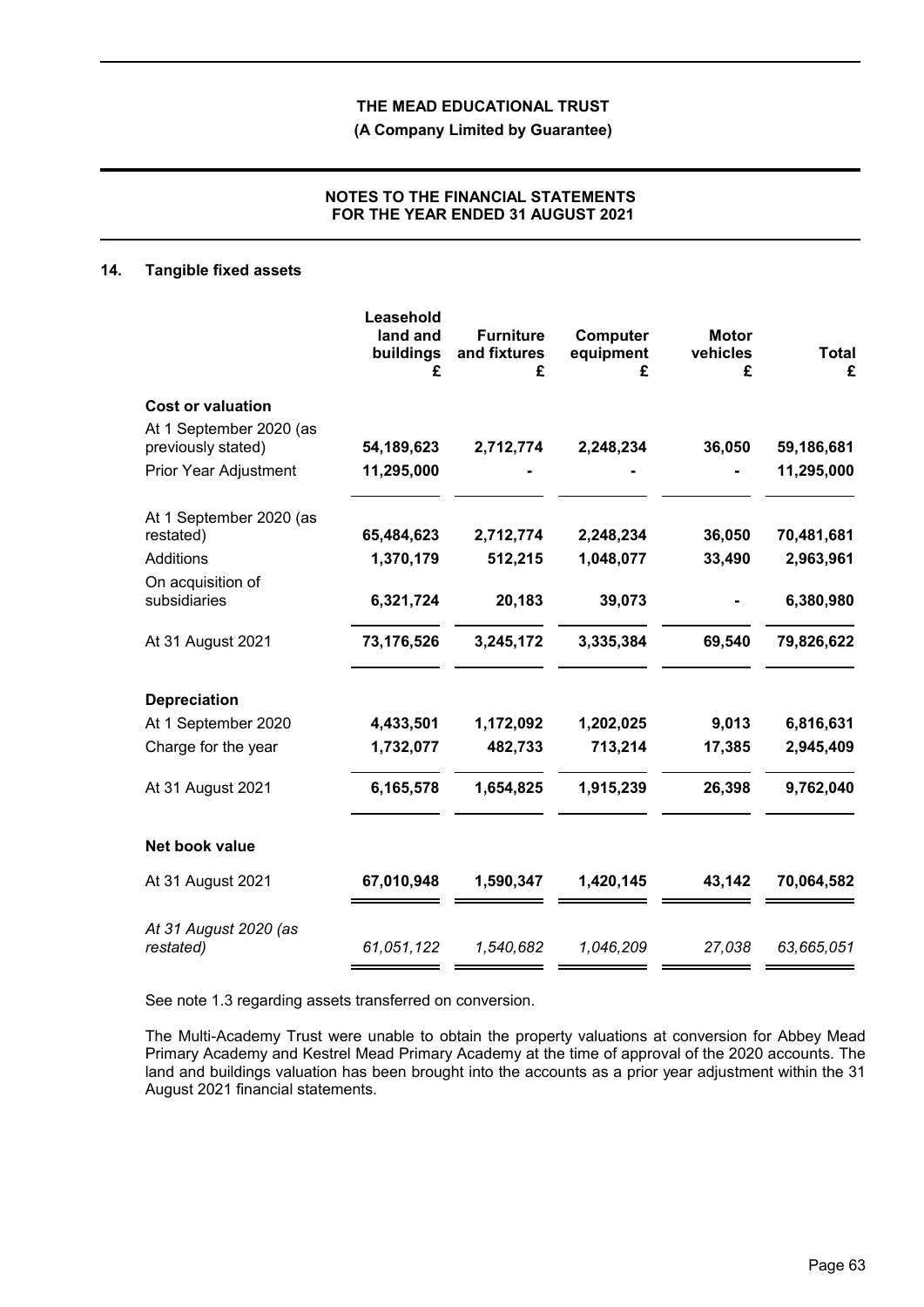# **(A Company Limited by Guarantee)**

## **NOTES TO THE FINANCIAL STATEMENTS FOR THE YEAR ENDED 31 AUGUST 2021**

#### **15. Stocks**

|     |                                         | 2021<br>£ | 2020<br>£ |
|-----|-----------------------------------------|-----------|-----------|
|     | Classroom and other materials           | 131,025   | 116,251   |
| 16. | <b>Debtors</b>                          |           |           |
|     |                                         | 2021<br>£ | 2020<br>£ |
|     | Due within one year                     |           |           |
|     | Trade debtors                           | 204,341   | 77,544    |
|     | VAT recoverable                         | 675,244   | 495,149   |
|     | Prepayments and accrued income          | 1,883,589 | 977,152   |
|     | Other debtors                           | 14,300    | 10,475    |
|     |                                         | 2,777,474 | 1,560,320 |
| 17. | <b>Current asset investments</b>        |           |           |
|     |                                         | 2021<br>£ | 2020<br>£ |
|     | Current asset investments - Lloyds Bank | 4,509,339 | 4,508,562 |

Current asset investments consists of fixed interest rate deposit accounts with Lloyds Bank, being a 32 day notice investment of £1,509,339 at 0.1% and an investment of £3,000,000 at 0.5% maturing on 22 February 2022.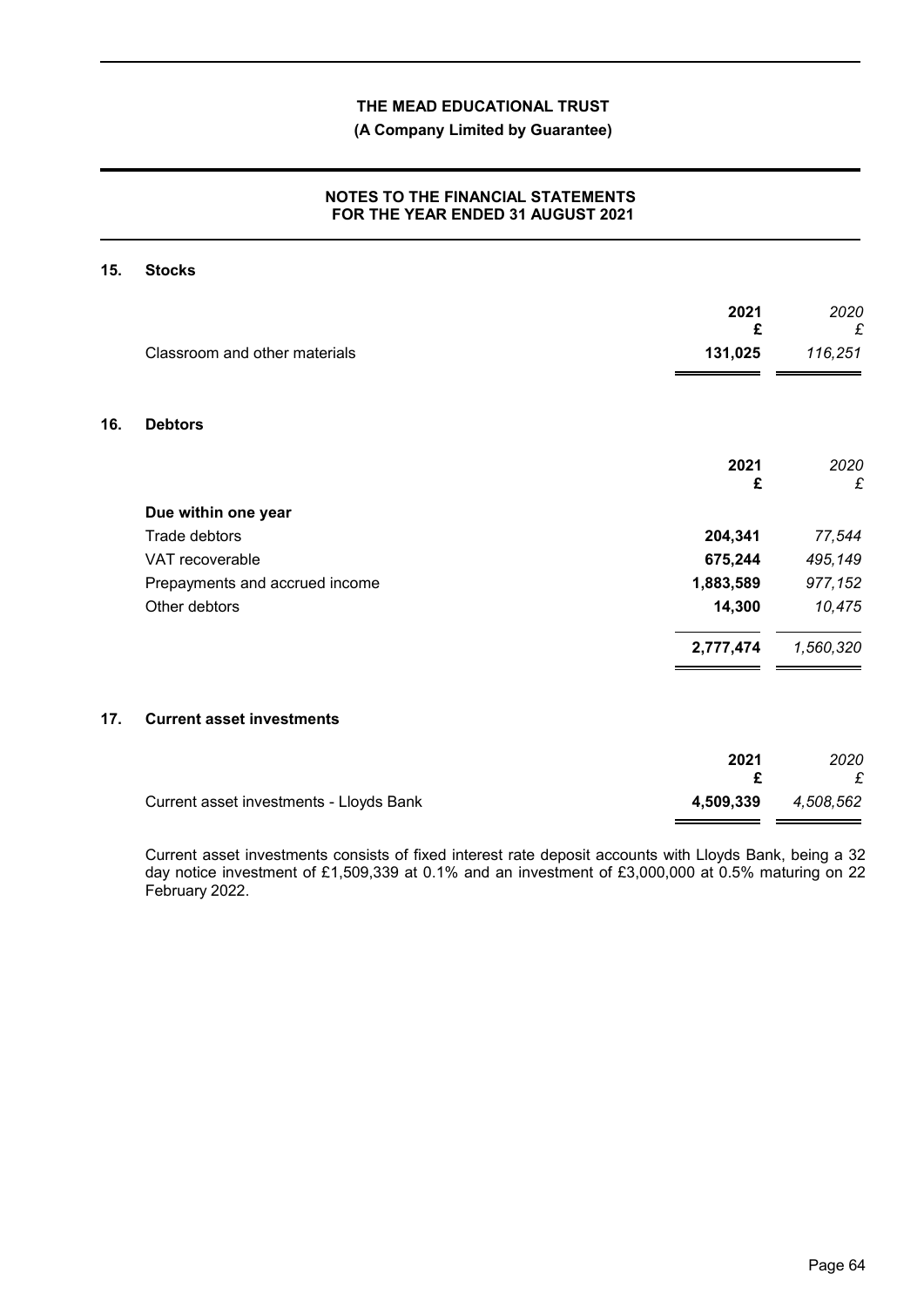# **(A Company Limited by Guarantee)**

## **NOTES TO THE FINANCIAL STATEMENTS FOR THE YEAR ENDED 31 AUGUST 2021**

## **18. Creditors: Amounts falling due within one year**

|                                        | 2021<br>£  | 2020<br>£  |
|----------------------------------------|------------|------------|
| Other loans                            | 102,467    | 37,158     |
| Trade creditors                        | 1,223,296  | 497,470    |
| Other taxation and social security     | 602,728    | 481,679    |
| Other creditors                        | 704,244    | 647,872    |
| Accruals and deferred income           | 1,418,352  | 1,009,705  |
|                                        | 4,051,087  | 2,673,884  |
|                                        | 2021<br>£  | 2020<br>£  |
| Deferred income                        |            |            |
| Deferred income at 1 September 2020    | 525,845    | 393,833    |
| Resources deferred during the year     | 626,312    | 525,845    |
| Amounts released from previous periods | (525, 845) | (393, 833) |
|                                        | 626,312    | 525,845    |

The closing balance of deferred income mainly relates to funding for the Universal Infant Free School Meals, growth funding, trips income and SCITT income received in advance of the 2021/22 academic year.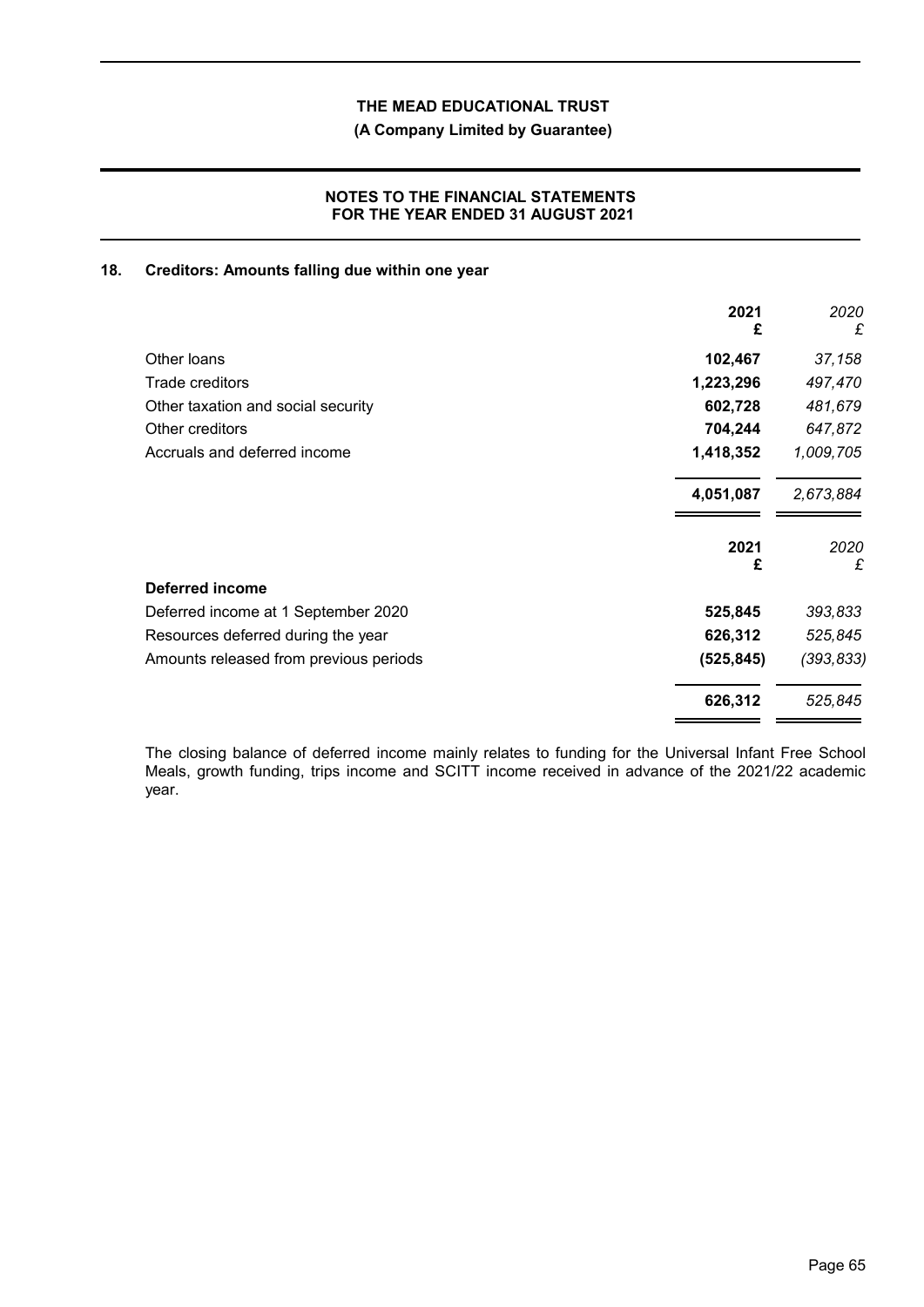### **(A Company Limited by Guarantee)**

## **NOTES TO THE FINANCIAL STATEMENTS FOR THE YEAR ENDED 31 AUGUST 2021**

## **19. Creditors: Amounts falling due after more than one year**

|                                                               | 2021<br>£ | 2020<br>£ |
|---------------------------------------------------------------|-----------|-----------|
| Other loans                                                   | 699,027   | 122,446   |
| Included within the above are amounts falling due as follows: |           |           |
|                                                               | 2021<br>£ | 2020<br>£ |
| Between one and two years                                     |           |           |
| Other loans                                                   | 167,780   | 37,158    |
| Between two and five years                                    |           |           |
| Other loans                                                   | 303,879   | 68,819    |
| Over five years                                               |           |           |
| Other loans                                                   | 227,368   | 16,469    |

The aggregate amount of liabilities payable or repayable wholly or in part more than five years after the reporting date is:

|                                     | 2021    | 2020<br>£ |
|-------------------------------------|---------|-----------|
| Payable or repayable by instalments | 227,369 | 16,469    |
|                                     | 227,369 | 16,469    |

The above creditor relates to the early termination of the Building Schools for the Future (BSF) contract, Condition Improvement Fund (CIF) loans and a Salix loans.

The CIF loans consists of loans for a roofing project, a windows project, a heating project, and water system improvements as approved by the Education and Skills Funding Agency.

The loans are repayable over a 5 to 8 year period and are to be repaid via deductions from General Annual Grant.

The Salix loans include a balance which was entered into prior to Kestrel Mead Primary Academy joining the Trust and an additional 8 loans entered into this year across the Academy Trust. The loans were taken out as part of an energy efficiency programme and are repayable over a 5 to 7 year period.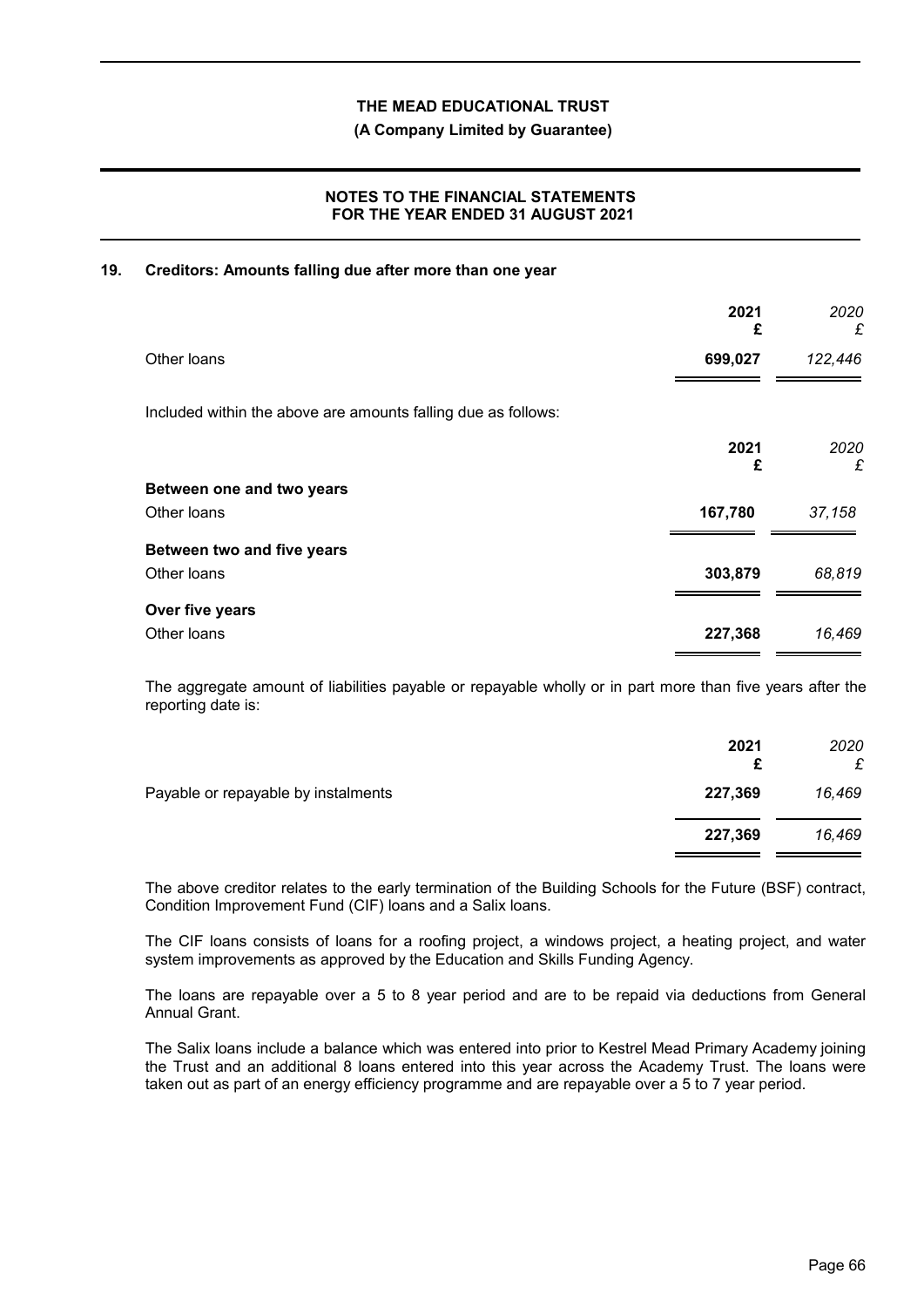### **(A Company Limited by Guarantee)**

## **NOTES TO THE FINANCIAL STATEMENTS FOR THE YEAR ENDED 31 AUGUST 2021**

## **20. Prior year adjustments**

The Multi-Academy Trust was unable to obtain the property valuations at conversion for Abbey Mead Primary Academy and Kestrel Mead Primary Academy at the time of approval of the 31 August 2020 financial statements. The land and buildings valuations have been brought into the accounts as a prior year adjustment within the 31 August 2021 financial statements. The 2020 figures have been restated for the donation from the Local Authority and the fixed asset addition of £11,295,000 respectively.

#### **21. Statement of funds**

|                                    | <b>Balance at 1</b><br><b>September</b><br>2020<br>£ | £       | Income Expenditure<br>£ | <b>Transfers</b><br>in/out<br>£ | Gains/<br>(Losses)<br>£ | <b>Balance at</b><br>31 August<br>2021<br>£ |
|------------------------------------|------------------------------------------------------|---------|-------------------------|---------------------------------|-------------------------|---------------------------------------------|
| <b>Designated funds</b>            |                                                      |         |                         |                                 |                         |                                             |
| <b>Teaching School</b>             | 30,682                                               | 155,537 | (167, 651)              |                                 |                         | 18,568                                      |
| 3G pitch fund                      |                                                      | 80,000  |                         | 40,000                          | $\blacksquare$          | 120,000                                     |
|                                    | 30,682                                               | 235,537 | (167, 651)              | 40,000                          |                         | 138,568                                     |
| <b>Unrestricted funds</b>          |                                                      |         |                         |                                 |                         |                                             |
| General funds                      | 1,969,004                                            | 444,573 | (209, 151)              | (178, 209)                      |                         | 2,026,217                                   |
| <b>Total Unrestricted</b><br>funds | 1,999,686                                            | 680,110 | (376, 802)              | (138, 209)                      |                         | 2,164,785                                   |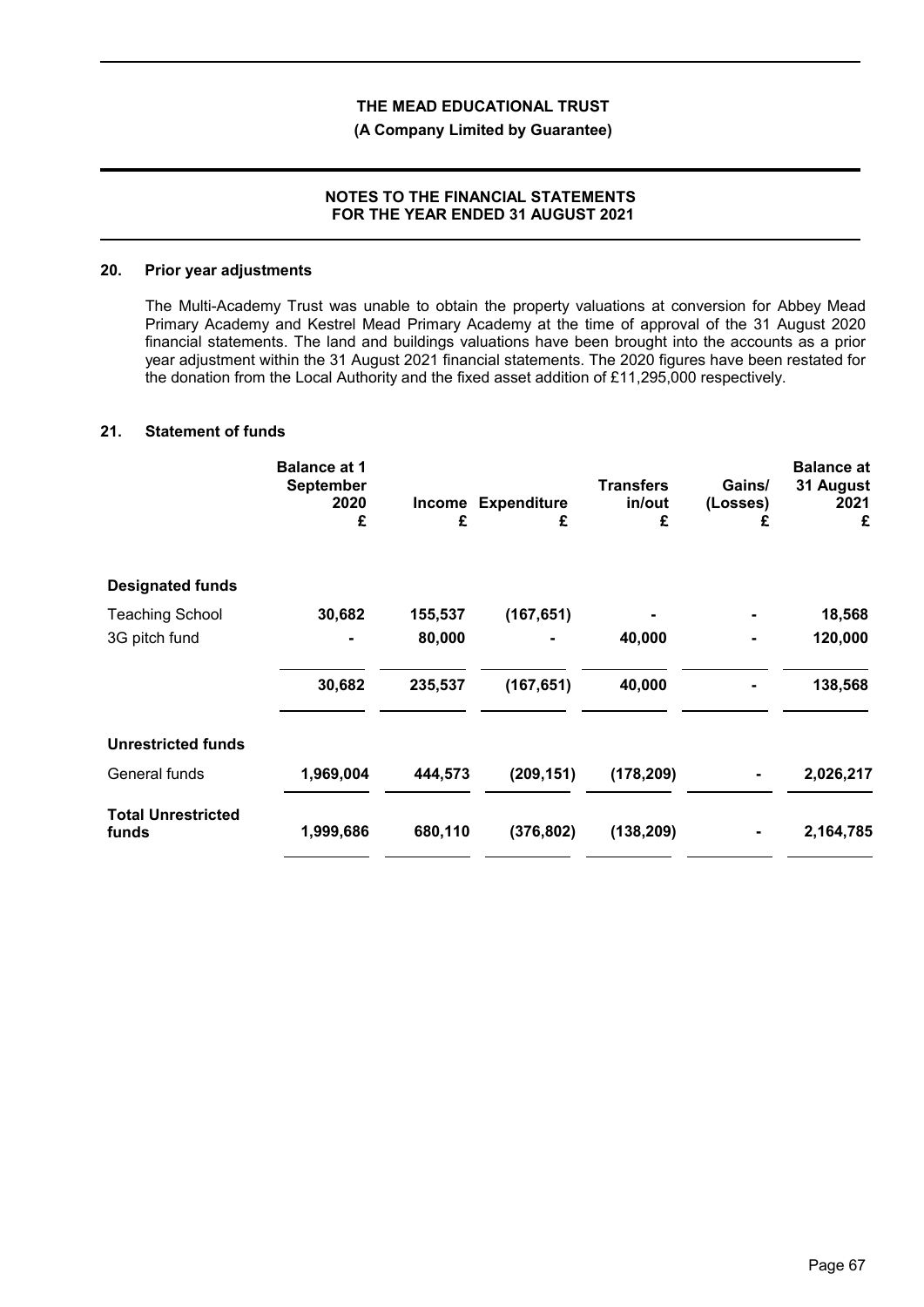**(A Company Limited by Guarantee)**

# **NOTES TO THE FINANCIAL STATEMENTS FOR THE YEAR ENDED 31 AUGUST 2021**

# **21. Statement of funds (continued)**

|                                           | <b>Balance at 1</b><br><b>September</b><br>2020<br>£ | £           | Income Expenditure<br>£ | <b>Transfers</b><br>in/out<br>£ | Gains/<br>(Losses)<br>£ | <b>Balance at</b><br>31 August<br>2021<br>£ |
|-------------------------------------------|------------------------------------------------------|-------------|-------------------------|---------------------------------|-------------------------|---------------------------------------------|
| <b>Restricted general</b><br>funds        |                                                      |             |                         |                                 |                         |                                             |
| <b>General Annual Grant</b>               | 3,040,461                                            | 33,103,870  | (29, 744, 405)          | (1,652,436)                     |                         | 4,747,490                                   |
| <b>Pupil Premium</b>                      | 165,509                                              | 2,089,584   | (1,949,819)             | (40, 899)                       |                         | 264,375                                     |
| Teachers' pension grant                   |                                                      | 1,146,881   | (1, 146, 881)           |                                 |                         |                                             |
| Other DfE/ESFA grants                     | 91,959                                               | 2,181,910   | (2, 128, 476)           |                                 |                         | 145,393                                     |
| Catch-up premium                          |                                                      | 525,338     | (449, 255)              | 12,243                          |                         | 88,326                                      |
| COVID-19 additional<br>funding (DfE/ESFA) |                                                      | 82,377      | (82, 377)               |                                 |                         |                                             |
| Other COVID-19<br>funding (non DfE/ESFA)  |                                                      | 108,807     | (106, 807)              |                                 |                         | 2,000                                       |
| Other government<br>grants                | 2,100                                                | 346,251     | (346, 551)              |                                 |                         | 1,800                                       |
| Other funding                             | 44,215                                               | 92,463      | (109, 046)              |                                 |                         | 27,632                                      |
| <b>Teaching School</b>                    | 40,972                                               | 46,068      | (67, 702)               |                                 |                         | 19,338                                      |
| <b>SCITT</b>                              | 57,578                                               | 984,223     | (967, 916)              | (4,869)                         |                         | 69,016                                      |
| Deficit inherited on<br>conversion        | (20, 507)                                            |             |                         |                                 |                         | (20, 507)                                   |
| Notional rent and rent<br>reimbursement   |                                                      | 586,308     | (586, 308)              |                                 |                         |                                             |
| <b>SEN</b> income                         |                                                      | 943,042     | (943, 042)              |                                 |                         |                                             |
| <b>EYSFF</b> income                       |                                                      | 681,070     | (681,070)               |                                 |                         |                                             |
| Pension reserve                           | (14,832,000)                                         | (1,961,000) | (2,010,000)             |                                 | (4,613,000)             | (23, 416, 000)                              |
|                                           | (11, 409, 713)                                       | 40,957,192  | (41, 319, 655)          | (1,685,961)                     | (4,613,000)             | (18,071,137)                                |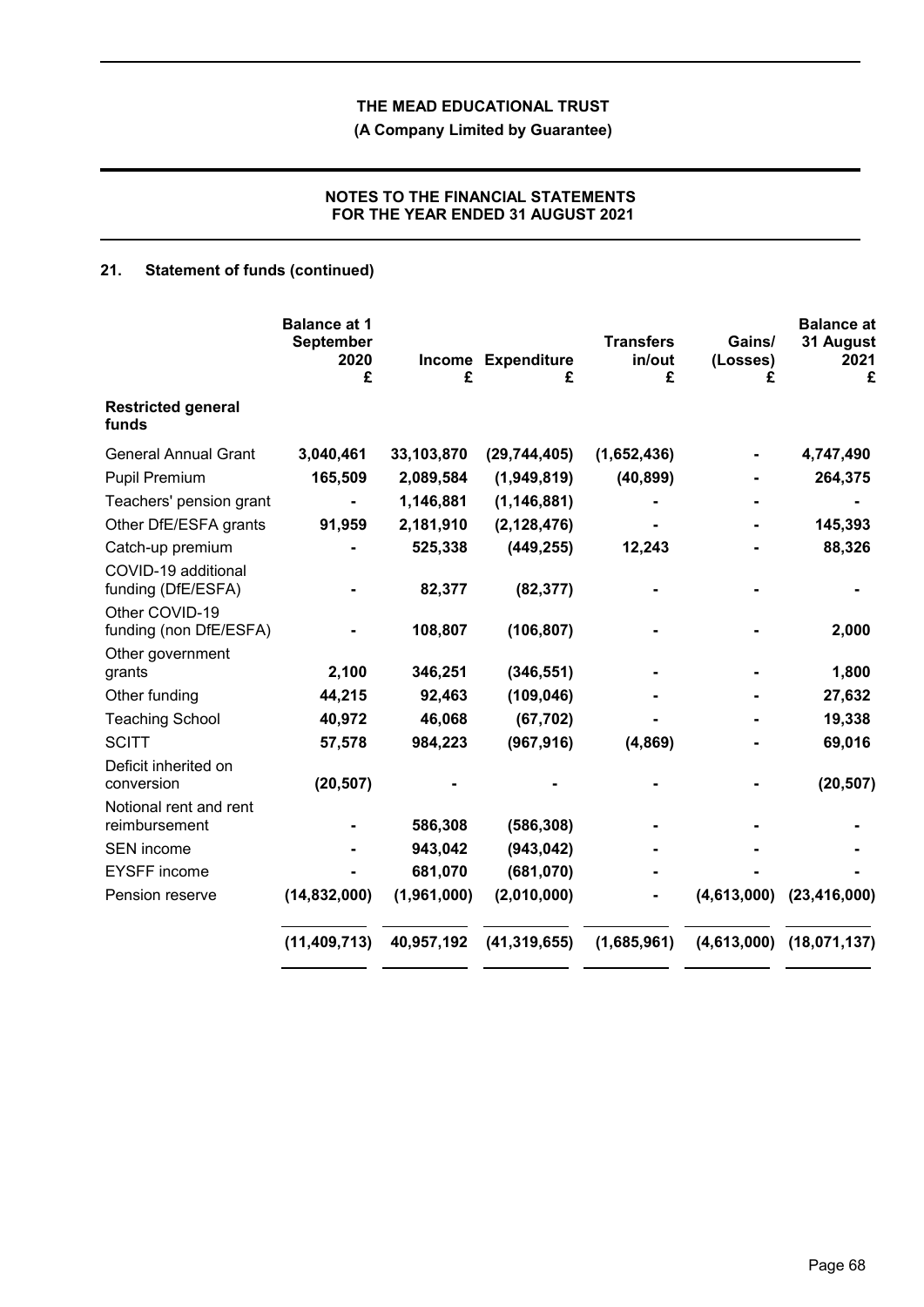**(A Company Limited by Guarantee)**

## **NOTES TO THE FINANCIAL STATEMENTS FOR THE YEAR ENDED 31 AUGUST 2021**

## **21. Statement of funds (continued)**

|                                                        | <b>Balance at 1</b><br><b>September</b><br>2020<br>£ | £          | Income Expenditure<br>£ | <b>Transfers</b><br>in/out<br>£ | Gains/<br>(Losses)<br>£ | <b>Balance</b> at<br>31 August<br>2021<br>£ |
|--------------------------------------------------------|------------------------------------------------------|------------|-------------------------|---------------------------------|-------------------------|---------------------------------------------|
| <b>Restricted fixed asset</b><br>funds                 |                                                      |            |                         |                                 |                         |                                             |
| DfE Group capital<br>grants<br>Other government        | 4,326,989                                            | 1,468,985  | (433, 582)              | (17,909)                        |                         | 5,344,483                                   |
| grants                                                 | 122,429                                              | 288,377    | (62, 858)               | (350)                           |                         | 347,598                                     |
| Capital refresh                                        | 323,740                                              |            | (126, 433)              |                                 |                         | 197,307                                     |
| Other capital income                                   | 13,097                                               | 34,482     | (6, 313)                | 2,735                           |                         | 44,001                                      |
| <b>Transfer from Local</b><br>Authority                | 58,194,581                                           |            | (1,656,222)             |                                 |                         | 56,538,359                                  |
| Capital expenditure<br>from GAG                        | 1,420,752                                            |            | (604, 295)              | 1,839,694                       |                         | 2,656,151                                   |
| Transfer from existing<br>Academy joining the<br>Trust |                                                      | 6,380,980  | (55, 706)               |                                 |                         | 6,325,274                                   |
|                                                        | 64,401,588                                           | 8,172,824  | (2,945,409)             | 1,824,170                       |                         | 71,453,173                                  |
| <b>Total Restricted funds</b>                          | 52,991,875                                           | 49,130,016 | (44, 265, 064)          | 138,209                         | (4,613,000)             | 53,382,036                                  |
| <b>Total funds</b>                                     | 54,991,561                                           | 49,810,126 | (44, 641, 866)          |                                 | (4,613,000)             | 55,546,821                                  |

The specific purposes for which the funds are to be applied are as follows:

#### **Designated funds**

The Teaching School fund relates to historic surpluses which have been built up prior to conversion to an Academy Trust plus any subsequent surpluses generated.

The 3G pitch relates to funds set aside for the future potential resurfacing works that will be required at Kibworth Mead Academy Trust.

#### **Restricted funds**

The General Annual Grant (GAG) relates to the Academy Trust's development and operational activities. The transfer from GAG relates to funding towards fixed asset additions purchased in the year.

Pupil Premium relates to additional funding received to raise the attainment of disadvantaged pupils of all abilities and to close the gaps between them and their peers. The closing balance has been spent in the Autumn 2021 term.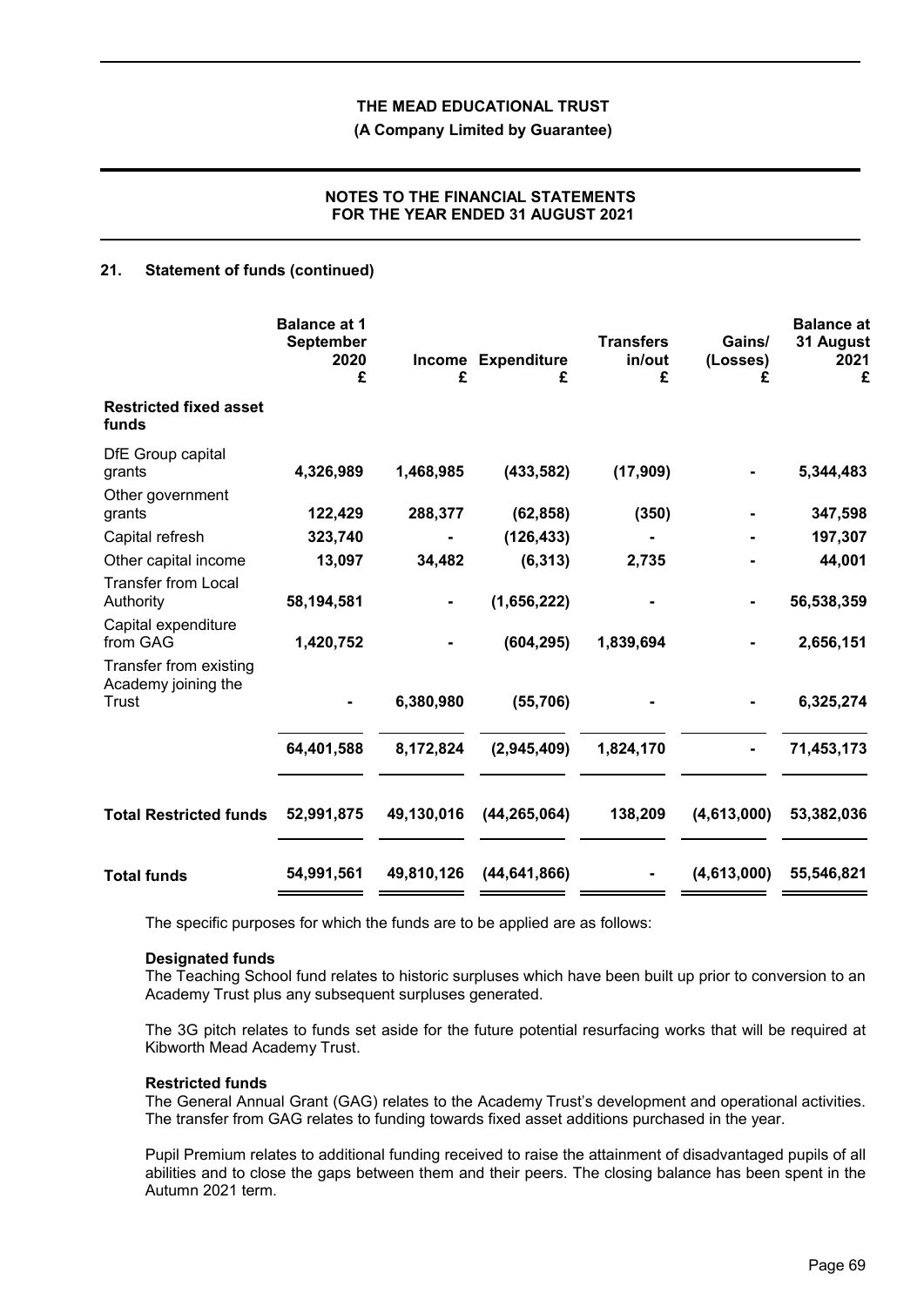### **(A Company Limited by Guarantee)**

## **NOTES TO THE FINANCIAL STATEMENTS FOR THE YEAR ENDED 31 AUGUST 2021**

#### **21. Statement of funds (continued)**

The Teachers' pension grant supports schools and local authorities with the cost of the increase in employer contributions to the teachers' pension scheme. All funds were fully spent during the year.

The other DfE/ESFA grants consist of PE sports grant, universal infant free schools meal income, Trust capacity grant, school improvement funding, National Support School bursary, year 7 catch up grant, teachers pay grant, National College for Teaching Leadership school salaried direct income, opening grants, growth funding, phonics grant and teaching school hub grant. The closing balance relates to PE sports grant of £21,570, year 7 catch up grant of £10,833, free school income of £30,000, teaching school hub of £4,305 and opening grants of £78,686.

Catch-up premium supports children to catch up on missed learning caused by COVID-19. The closing balance relates to funds not spent.

COVID-19 additional funding (DfE/ESFA) consists of catch-up premium summer school income and exceptional costs income to cover additional costs as a result of the coronavirus outbreak. support children and young people catch up lost time after school closure. All funds were fully spent during the year.

Other COVID-19 funding (non-DfE/ESFA) consists of mass testing income allocated under the National Testing Programme to support Trust's with the costs incurred conducting on-site testing and national tutoring program income. The balance outstanding relates to the mass testing grant.

Other government grants consists of Local Authority grants, Pupil Premium looked after children and other small grants. The closing balance relates to the Local Authority income of £1,800 for expenditure planned in the Autumn 2021 term.

Other funding consists of various grants including, Loughborough College income, groundwork grant, teach first mentor grant, milk income, Ernest Cook Trust grant apprentice incentives income, family action income, magic breakfast funding, apprenticeship levy notional top up income, maths hub income, recharges for ICT services and Kibworth Foundation Trust income. The closing balance relates to the income from recharges of £9,841 Ernest Cook Trust grant of £360, Kibworth Foundation Trust Income of £1,525 and Science Hub and Spoke balance brought forward of £15,906.

Teaching School relates to income from National College for Teaching and Leadership (NCTL) which includes the Teaching School Core Grant and various other project income. The closing balance relates to Special Leaders of Education online community fund £5,000, SSIF grant of £12,671 and Education Improvement Funding of £1,667.

School Centred Initial Teacher Training (SCITT) income relates to bursaries, tuition fees and programme fees funded by the DfE and other educational institutions. The closing balance relates to SCITT of £69,016.

The deficit inherited on conversion is the amount transferred from Local Authority in relation to Abbey Mead Primary School and is due to be paid back in 2021.

Notional rent relates to the notional income and expenditure recognised in relation to the mobile classrooms donated for use from the Local Authority.

Special Educational Needs (SEN) income and Early Years Single Funding Formula (EYSFF) income have been fully spent.

The pension reserve relates to the school's share of the deficit of the Leicestershire County Council's Local Government Pension Scheme.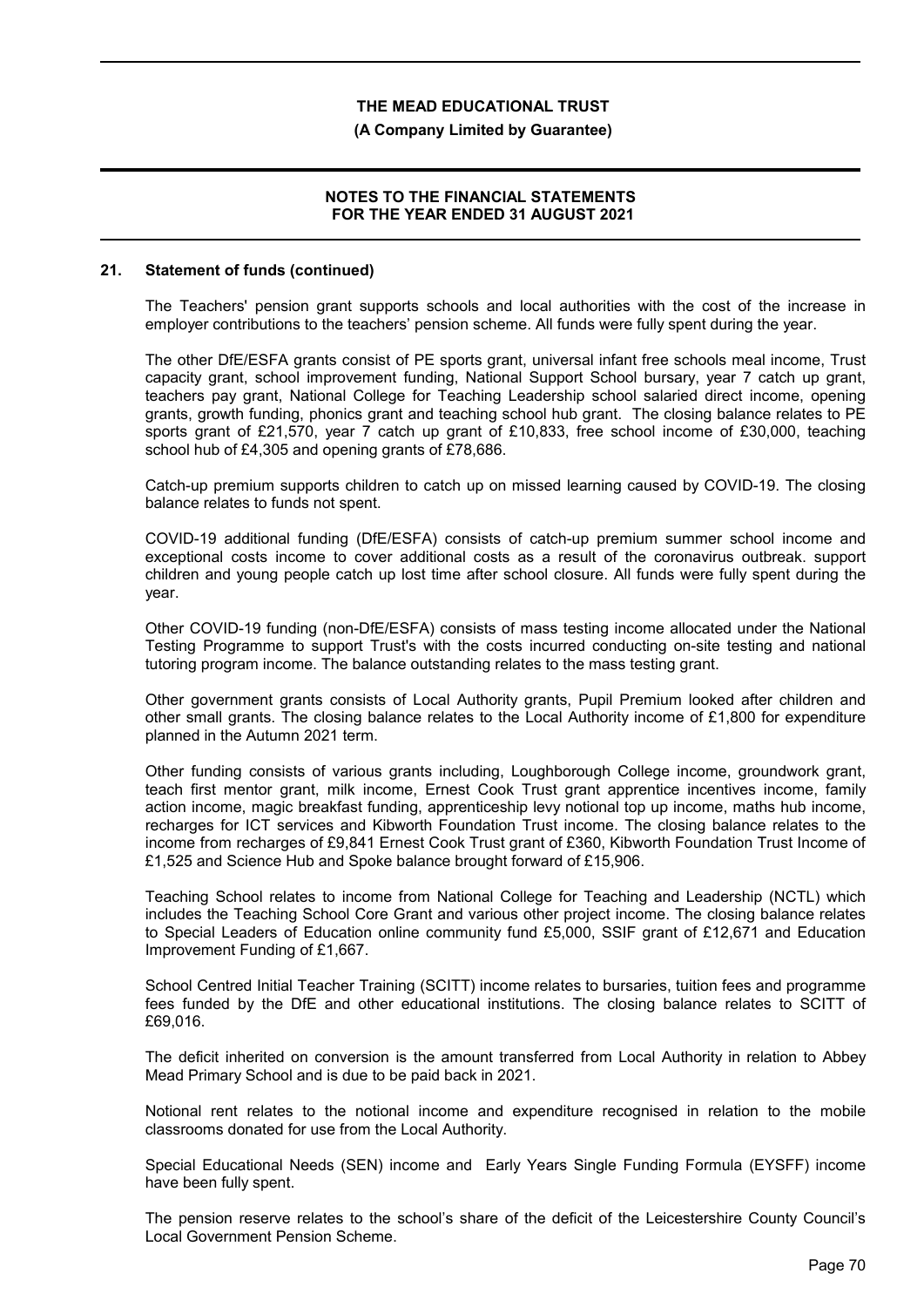#### **(A Company Limited by Guarantee)**

### **NOTES TO THE FINANCIAL STATEMENTS FOR THE YEAR ENDED 31 AUGUST 2021**

#### **21. Statement of funds (continued)**

#### **Restricted fixed asset funds**

DfE Group capital grants relate to funding received from these sources to purchase fixed assets. The closing balance relates to the net book value of the assets concerned plus unspent funds of £1,357,159.

Other government grants relate to Big Lottery Grant's and Local Authority money received for fixtures and fittings, IT equipment and an outdoor gym. The closing balance relates to the net book value of the assets concerned plus unspent Local Authority sports grant of £11,615.

The capital refresh money is an amount which has been reserved for ICT capital expenditure which stems from when Rushey Mead School was under Local Authority control. The closing balance relates to the net book value of the assets plus unspent funds of £19,816. The closing balance can only be used towards capital expenditure in Rushey Mead Academy, rather than in other Trust academies within The Mead Educational Trust.

Other capital income relate to funding received from various sources to purchase fixed assets. The closing balance relates to the net book value of the assets.

The transfer from Local Authority relates to the value of £63,214,276 (leasehold land and buildings plus moveable assets) transferred from the Local Authority to the Academy Trust on conversion. The closing balance relates to the net book value of the assets concerned.

Capital expenditure from GAG relates to capitalised expenditure allocated to the GAG within this grant's terms. The income element is shown as a transfer from restricted funds, where the GAG is received, to the restricted fixed assets fund where it has been spent.

The transfer from existing Academy joining the Academy Trust to the value of £6,380,980 (leasehold land and buildings plus moveable assets) transferred from the Kibworth Mead Academy to the Academy Trust on joining the Trust. The closing balance relates to the net book value of the assets concerned.

Under the funding agreement with the Secretary of State, the Academy Trust was not subject to a limit on the amount of GAG it could carry forward at 31 August 2021.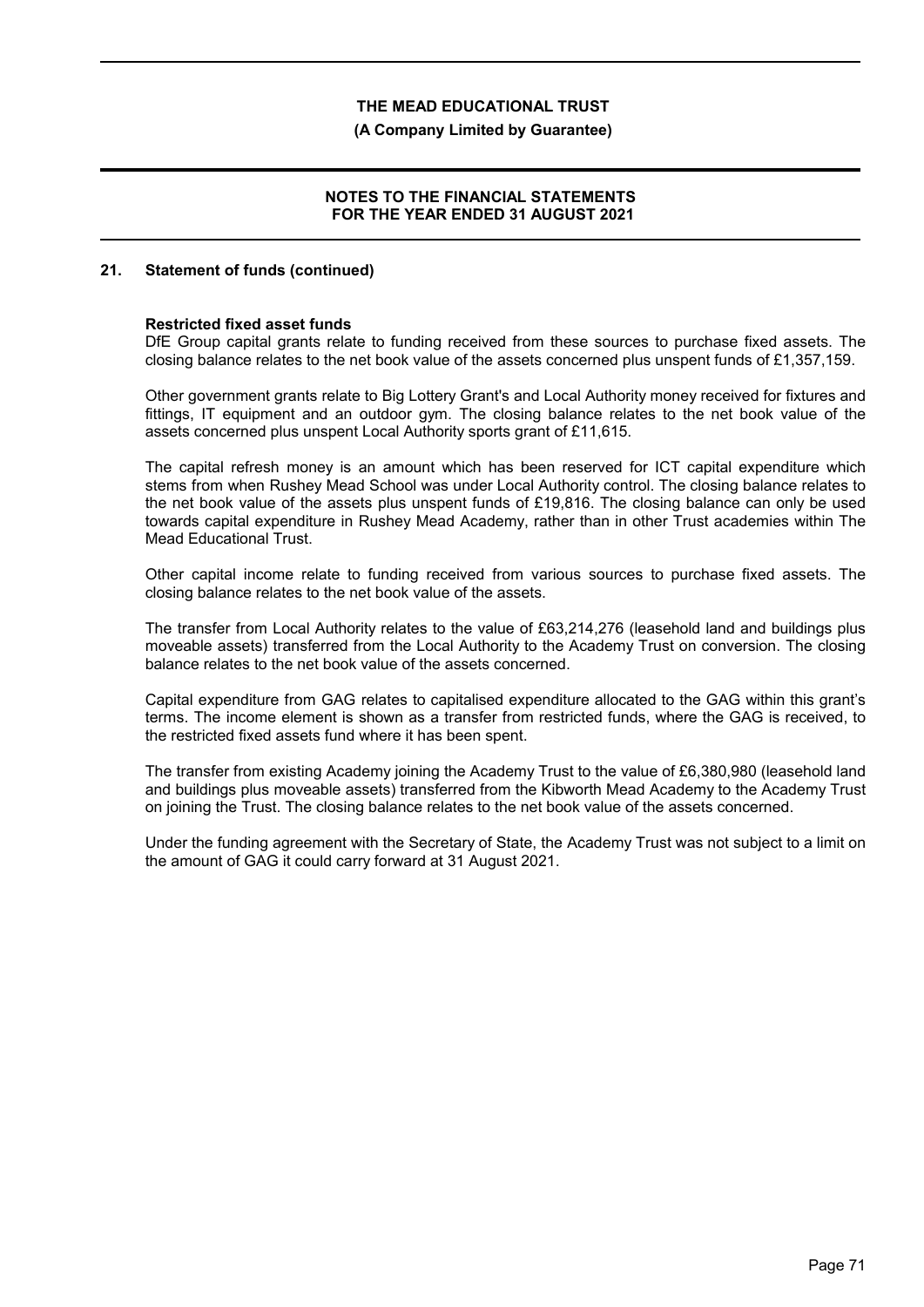**(A Company Limited by Guarantee)**

## **NOTES TO THE FINANCIAL STATEMENTS FOR THE YEAR ENDED 31 AUGUST 2021**

# **21. Statement of funds (continued)**

Comparative information in respect of the preceding year is as follows:

|                                              | <b>Balance</b> at<br>1 September<br>2019<br>£ | Income<br>£ | Expenditure<br>£                                        | <b>Transfers</b><br>in/out<br>£ | Gains/<br>(Losses)<br>£ | <b>Balance</b> at<br>31 August<br>2020<br>£ |
|----------------------------------------------|-----------------------------------------------|-------------|---------------------------------------------------------|---------------------------------|-------------------------|---------------------------------------------|
| <b>Designated</b><br>funds                   |                                               |             |                                                         |                                 |                         |                                             |
| Teaching<br>School                           | 24,143                                        | 134,489     | (127, 950)                                              |                                 |                         | 30,682                                      |
| <b>Unrestricted</b><br>funds                 |                                               |             |                                                         |                                 |                         |                                             |
| General funds                                | 1,695,837                                     | 412,491     | (104, 638)                                              | (34, 686)                       |                         | 1,969,004                                   |
| <b>Total</b><br><b>Unrestricted</b><br>funds | 1,719,980                                     | 546,980     | (232, 588)                                              | (34, 686)                       |                         | 1,999,686                                   |
| <b>Restricted</b><br>general funds           |                                               |             |                                                         |                                 |                         |                                             |
| <b>General Annual</b><br>Grant               | 2,496,523                                     | 28,009,246  | (26, 392, 076)                                          | (1,073,232)                     |                         | 3,040,461                                   |
| <b>Pupil Premium</b>                         | 725                                           | 1,998,722   | (1, 833, 938)                                           |                                 |                         | 165,509                                     |
| Other DfE<br>Group grants<br>Other           | 62,872                                        | 2,214,135   | (2, 185, 048)                                           |                                 |                         | 91,959                                      |
| government<br>grants                         | 31,154                                        | 1,666,224   | (1,695,278)                                             |                                 |                         | 2,100                                       |
| Other funding                                | 18,546                                        | 48,289      | (13, 730)                                               | (8, 890)                        |                         | 44,215                                      |
| Teaching<br>School                           | 15,371                                        | 105,776     | (80, 175)                                               |                                 |                         | 40,972                                      |
| <b>SCITT</b>                                 | 75,079                                        | 919,244     | (893,845)                                               | (42,900)                        |                         | 57,578                                      |
| Notional rent                                |                                               | 432,696     | (432, 696)                                              |                                 |                         |                                             |
| Deficit inherited<br>on conversion           |                                               | (20, 507)   |                                                         |                                 |                         | (20, 507)                                   |
| Pension<br>reserve                           | (11, 026, 000)                                | (1,851,000) | (1,785,000)                                             |                                 | (170,000)               | (14, 832, 000)                              |
|                                              |                                               |             | $(8,325,730)$ $33,522,825$ $(35,311,786)$ $(1,125,022)$ |                                 |                         | $(170,000)$ $(11,409,713)$                  |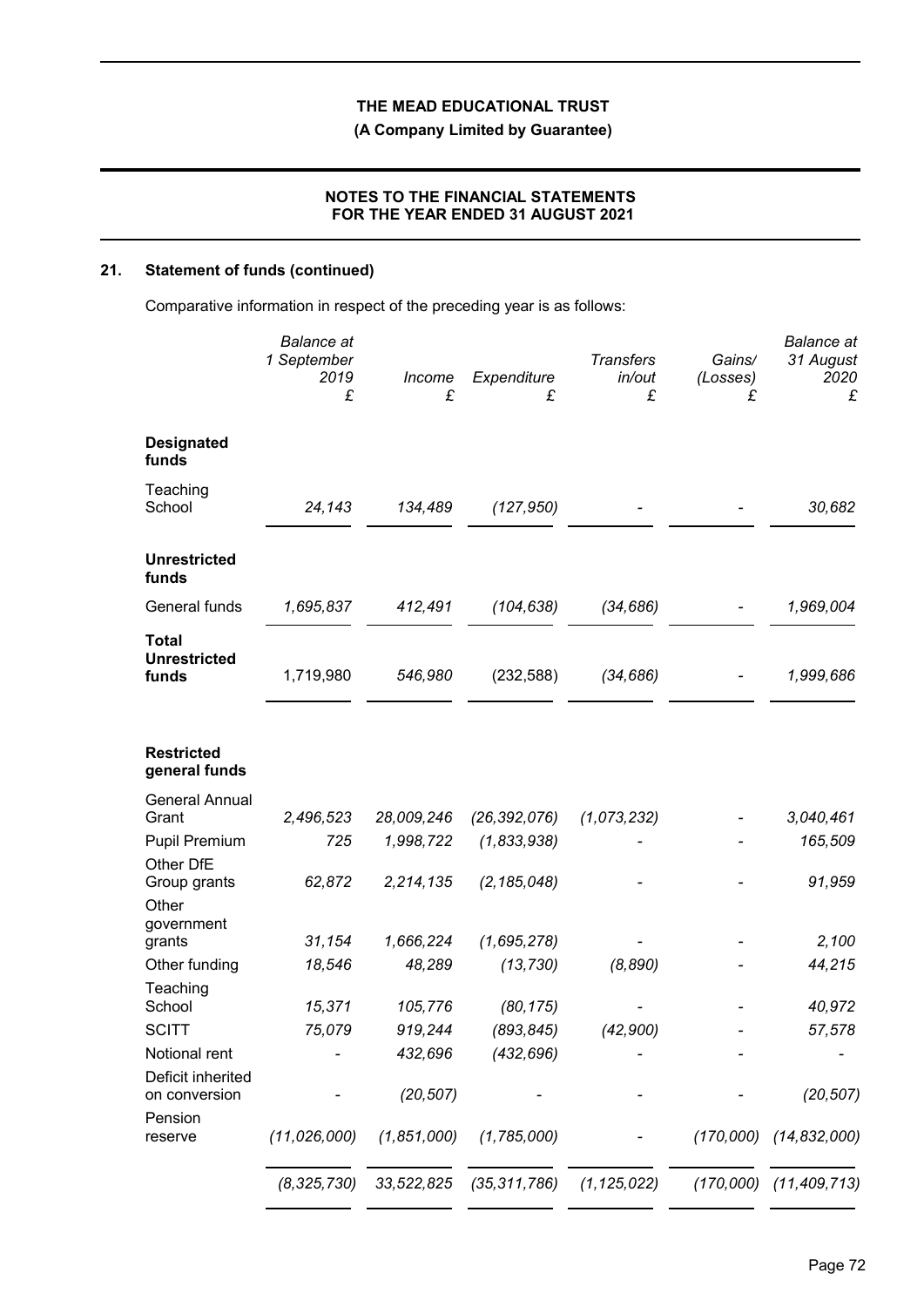**(A Company Limited by Guarantee)**

## **NOTES TO THE FINANCIAL STATEMENTS FOR THE YEAR ENDED 31 AUGUST 2021**

# **21. Statement of funds (continued)**

|                                                           | <b>Balance</b> at<br>1 September<br>2019<br>£ | Income<br>£ | Expenditure<br>£ | <b>Transfers</b><br>in/out<br>£ | Gains/<br>(Losses)<br>£ | <b>Balance</b> at<br>31 August<br>2020<br>£ |
|-----------------------------------------------------------|-----------------------------------------------|-------------|------------------|---------------------------------|-------------------------|---------------------------------------------|
| <b>Restricted</b><br>fixed asset<br>funds                 |                                               |             |                  |                                 |                         |                                             |
| <b>DfE</b> Group<br>capital grants<br>Other<br>government | 3,789,045                                     | 883,387     | (345, 443)       |                                 |                         | 4,326,989                                   |
| grants                                                    | 170,529                                       |             | (48, 100)        |                                 |                         | 122,429                                     |
| Capital refresh                                           | 424,421                                       |             | (100, 681)       |                                 |                         | 323,740                                     |
| Other capital<br>income                                   | 8,482                                         | 8,694       | (4,079)          |                                 |                         | 13,097                                      |
| Transfer from<br><b>Local Authority</b><br>Capital        | 59,509,666                                    | 87,022      | (1, 402, 107)    |                                 |                         | 58,194,581                                  |
| expenditure<br>from GAG                                   | 623,067                                       |             | (362, 023)       | 1,159,708                       |                         | 1,420,752                                   |
|                                                           | 64,525,210                                    | 979,103     | (2, 262, 433)    | 1,159,708                       |                         | 64,401,588                                  |
| <b>Total</b><br><b>Restricted</b><br>funds                | 56,199,480                                    | 34,501,928  | (37, 574, 219)   | 34,686                          | (170,000)               | 52,991,875                                  |
| <b>Total funds</b>                                        | 57,919,460                                    | 35,048,908  | (37,806,807)     |                                 | (170,000)               | 54,991,561                                  |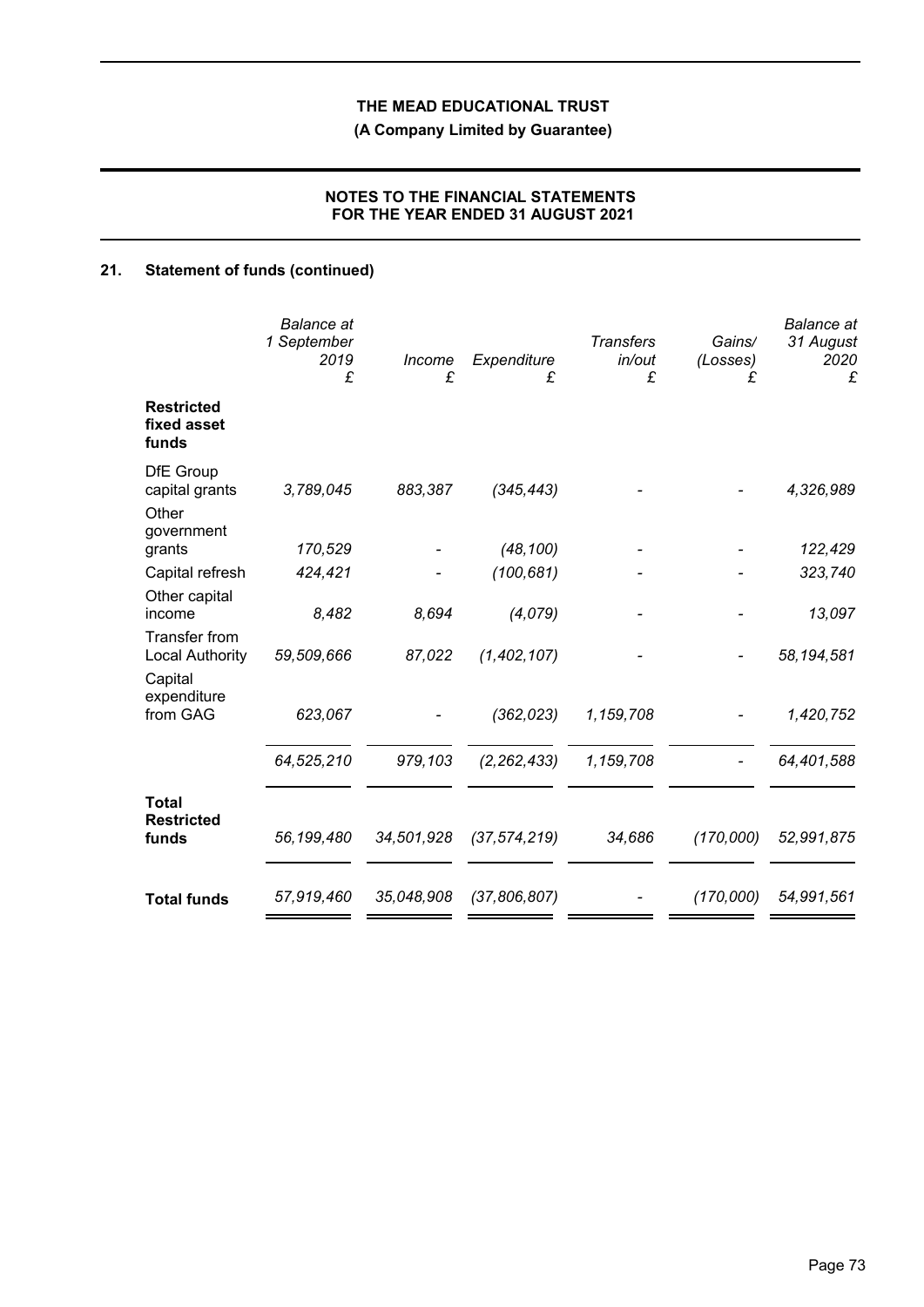**(A Company Limited by Guarantee)**

## **NOTES TO THE FINANCIAL STATEMENTS FOR THE YEAR ENDED 31 AUGUST 2021**

## **21. Statement of funds (continued)**

## **Total funds analysis by academy**

Fund balances at 31 August 2021 were allocated as follows:

|                                                    | 2021<br>£      | 2020<br>£      |
|----------------------------------------------------|----------------|----------------|
| Abbey Mead Primary Academy                         | 156,688        | 91,567         |
| <b>Brook Mead Academy</b>                          | 4,066          |                |
| Castle Mead Academy                                | 568,996        | 171,681        |
| Kestrel Mead Primary Academy                       | 428,969        | 202,669        |
| Kibworth Mead Academy                              | 508,292        |                |
| Knighton Mead Primary Academy                      | 177,453        | 161,138        |
| North Mead Primary Academy                         | 123,471        | 79,071         |
| Orchard Mead Academy                               | 1,004,241      | 1,093,043      |
| Rowlatts Mead Primary Academy                      | 195,443        | 381,685        |
| Rushey Mead Academy                                | 1,880,569      | 2,266,719      |
| Thurnby Mead Academy                               | 122,437        | 175,890        |
| Willowbrook Mead Primary Academy                   | 186,306        | 176,114        |
| <b>Central services</b>                            | 2,152,717      | 622,396        |
| Total before fixed asset funds and pension reserve | 7,509,648      | 5,421,973      |
| Restricted fixed asset fund                        | 71,453,173     | 64,401,588     |
| Pension reserve                                    | (23, 416, 000) | (14, 832, 000) |
| Total                                              | 55,546,821     | 54,991,561     |
|                                                    |                |                |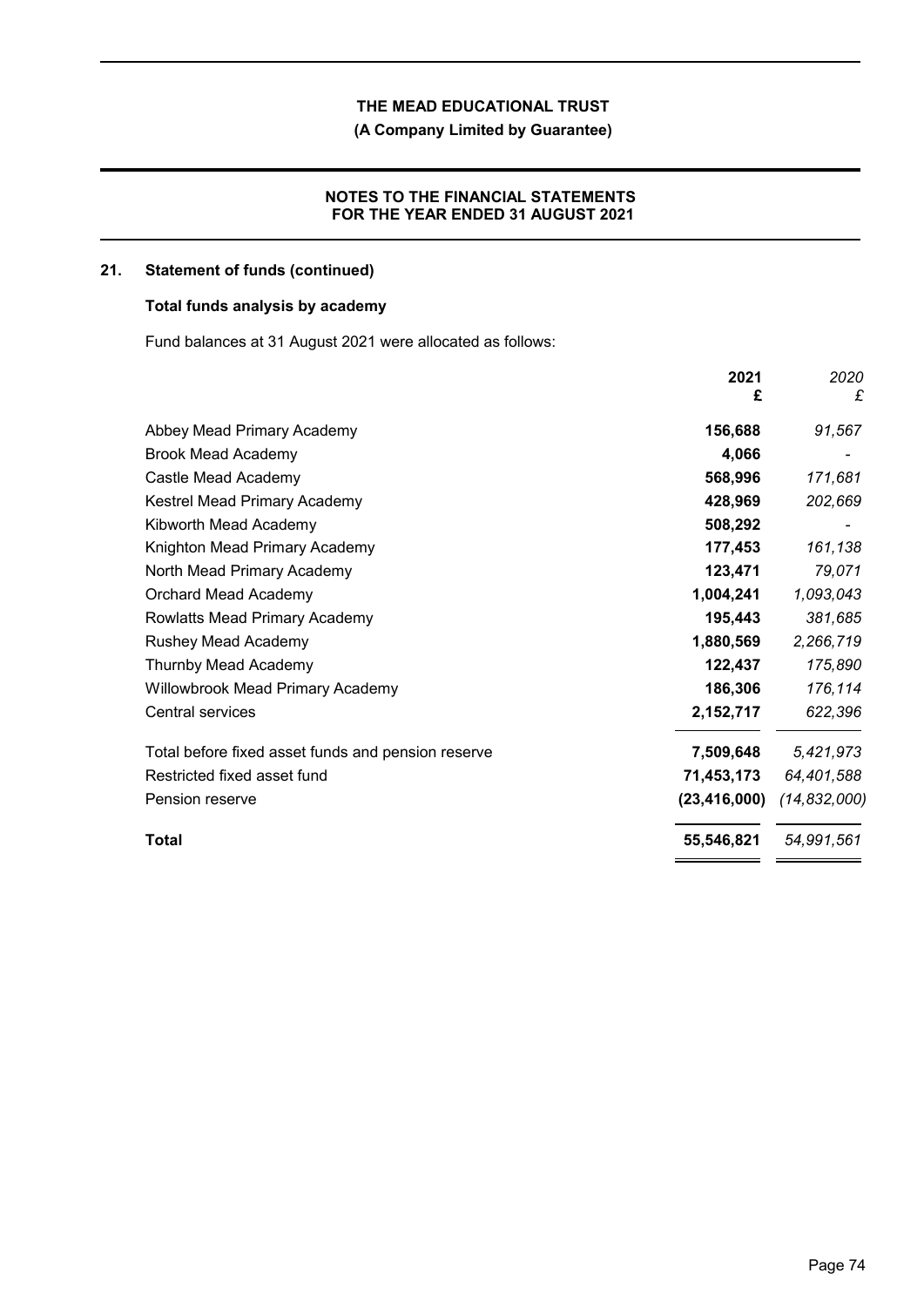**(A Company Limited by Guarantee)**

### **NOTES TO THE FINANCIAL STATEMENTS FOR THE YEAR ENDED 31 AUGUST 2021**

## **21. Statement of funds (continued)**

## **Total cost analysis by academy**

Expenditure incurred by each academy during the year was as follows:

|                                               | <b>Teaching</b><br>and<br>educational<br>support<br>staff costs<br>£ | <b>Other</b><br>support<br>staff costs<br>£ | <b>Educational</b><br>supplies<br>£ | <b>Other costs</b><br>excluding<br>depreciation<br>£ | <b>Total</b><br>2021<br>£ | Total<br>2020<br>£ |
|-----------------------------------------------|----------------------------------------------------------------------|---------------------------------------------|-------------------------------------|------------------------------------------------------|---------------------------|--------------------|
| Abbey Mead<br>Primary                         |                                                                      |                                             |                                     |                                                      |                           |                    |
| Academy<br><b>Brook Mead</b><br>Academy       | 2,156,872<br>14,515                                                  | 355,720<br>3,298                            | 15,938<br>1,541                     | 376,672<br>1,255                                     | 2,905,202<br>20,609       | 2,701,111          |
| Castle Mead<br>Academy                        | 1,929,918                                                            | 283,999                                     | 83,190                              | 300,272                                              | 2,597,379                 | 1,461,440          |
| <b>Kestrel Mead</b><br>Primary<br>Academy     | 2,249,578                                                            | 266,523                                     | 106,563                             | 372,186                                              | 2,994,850                 | 2,612,386          |
| Kibworth Mead<br>Academy                      | 1,357,565                                                            | 204,088                                     | 13,147                              | 228,896                                              | 1,803,696                 |                    |
| Knighton Mead<br>Primary<br>Academy           | 920,944                                                              | 137,930                                     | 33,587                              | 170,743                                              | 1,263,204                 | 1,243,937          |
| North Mead<br>Primary<br>Academy              | 1,448,100                                                            | 255,090                                     | 68,244                              | 300,131                                              | 2,071,565                 | 1,976,721          |
| <b>Orchard Mead</b><br>Academy                | 5,428,961                                                            | 751,688                                     | 136,579                             | 946,719                                              | 7,263,947                 | 6,676,352          |
| <b>Rowlatts Mead</b><br>Primary<br>Academy    | 1,314,314                                                            | 228,398                                     | 44,377                              | 228,744                                              | 1,815,833                 | 1,706,630          |
| <b>Rushey Mead</b><br>Academy                 | 6,767,764                                                            | 1,303,380                                   | 115,287                             | 2,348,882                                            | 10,535,313                | 10,087,134         |
| <b>Thurnby Mead</b><br>Academy                | 1,030,873                                                            | 152,594                                     | 32,639                              | 169,279                                              | 1,385,385                 | 1,375,576          |
| Willowbrook<br><b>Mead Primary</b><br>Academy | 1,607,138                                                            | 234,828                                     | 56,043                              | 292,271                                              | 2,190,280                 | 2,121,028          |
| Central services                              | 2,666,254                                                            | 946,239                                     | 6,874                               | 1,229,828                                            | 4,849,195                 | 3,681,883          |
| Academy                                       | 28,892,796                                                           | 5,123,775                                   | 714,009                             | 6,965,878                                            | 41,696,458                | 35,644,198         |
|                                               |                                                                      |                                             |                                     |                                                      |                           |                    |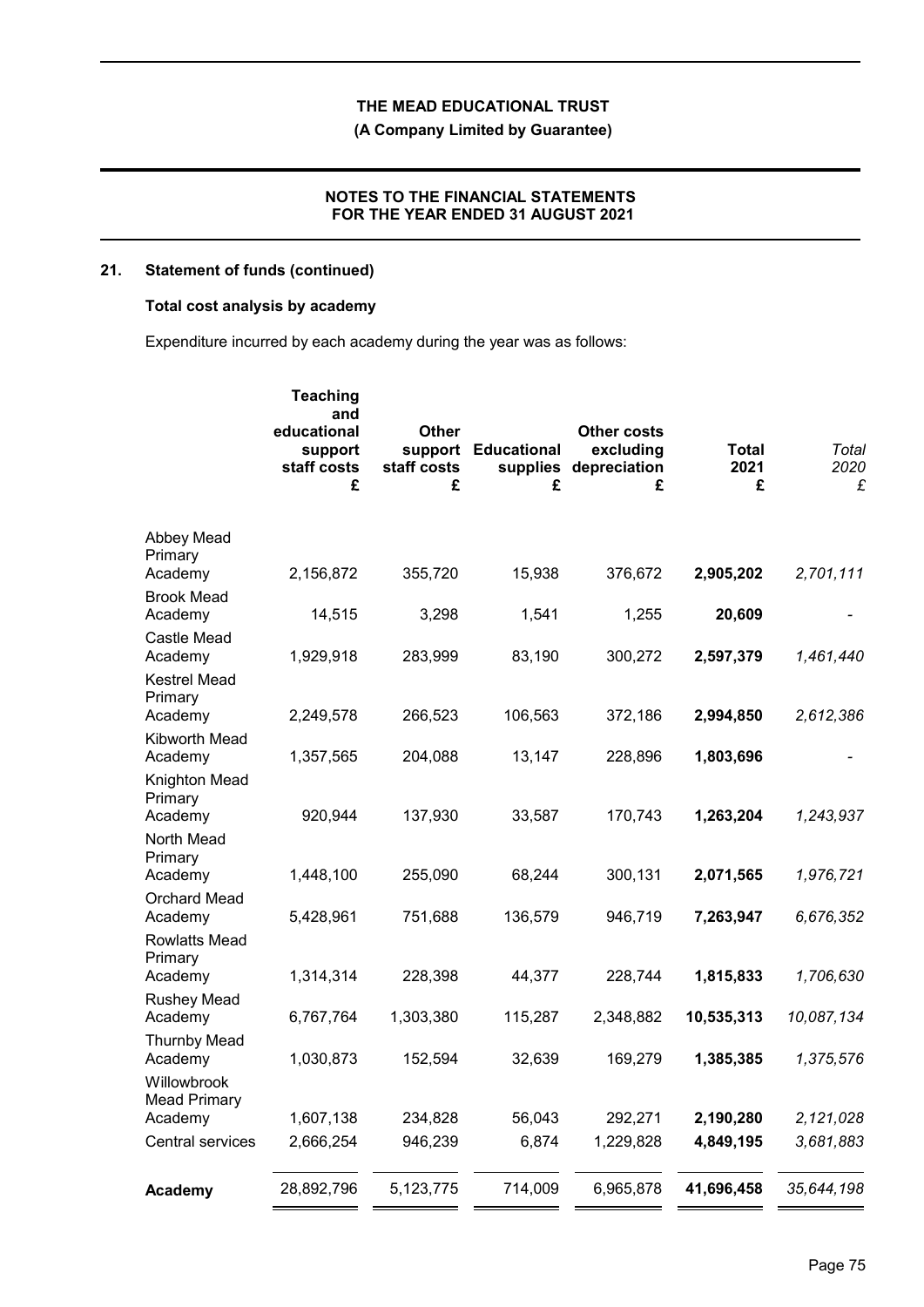# **(A Company Limited by Guarantee)**

### **NOTES TO THE FINANCIAL STATEMENTS FOR THE YEAR ENDED 31 AUGUST 2021**

# **22. Analysis of net assets between funds**

## **Analysis of net assets between funds - current year**

|                                     | <b>Unrestricted</b><br>funds<br>2021<br>£ | <b>Restricted</b><br>funds<br>2021<br>£ | <b>Restricted</b><br>fixed asset<br>funds<br>2021<br>£ | <b>Total</b><br>funds<br>2021<br>£ |
|-------------------------------------|-------------------------------------------|-----------------------------------------|--------------------------------------------------------|------------------------------------|
| Tangible fixed assets               |                                           |                                         | 70,064,583                                             | 70,064,583                         |
| <b>Current assets</b>               | 2,164,785                                 | 10,094,977                              | 1,388,590                                              | 13,648,352                         |
| Creditors due within one year       | ٠                                         | (4,051,087)                             | $\blacksquare$                                         | (4,051,087)                        |
| Creditors due in more than one year |                                           | (699, 027)                              | ۰                                                      | (699, 027)                         |
| Pension scheme liability            | ٠                                         | (23, 416, 000)                          | $\blacksquare$                                         | (23, 416, 000)                     |
| <b>Total</b>                        | 2,164,785                                 | (18,071,137)                            | 71,453,173                                             | 55,546,821                         |
|                                     |                                           |                                         |                                                        |                                    |

## **Analysis of net assets between funds - prior year**

|                                     |                          |                | Restricted               |                |
|-------------------------------------|--------------------------|----------------|--------------------------|----------------|
|                                     | <b>Unrestricted</b>      | Restricted     | fixed asset              | Total          |
|                                     | funds                    | funds          | funds                    | funds          |
|                                     | 2020                     | 2020           | 2020                     | 2020           |
|                                     | £                        | £              | £                        | £              |
| Tangible fixed assets               |                          |                | 63,665,051               | 63,665,051     |
| <b>Current assets</b>               | 1,999,686                | 6,218,617      | 736,537                  | 8,954,840      |
| Creditors due within one year       | $\overline{\phantom{a}}$ | (2,673,884)    | $\overline{\phantom{a}}$ | (2,673,884)    |
| Creditors due in more than one year |                          | (122, 446)     |                          | (122, 446)     |
| Pension scheme liability            | $\blacksquare$           | (14, 832, 000) |                          | (14, 832, 000) |
| Total                               | 1.999.686                | (11, 409, 713) | 64.401.588               | 54,991,561     |
|                                     |                          |                |                          |                |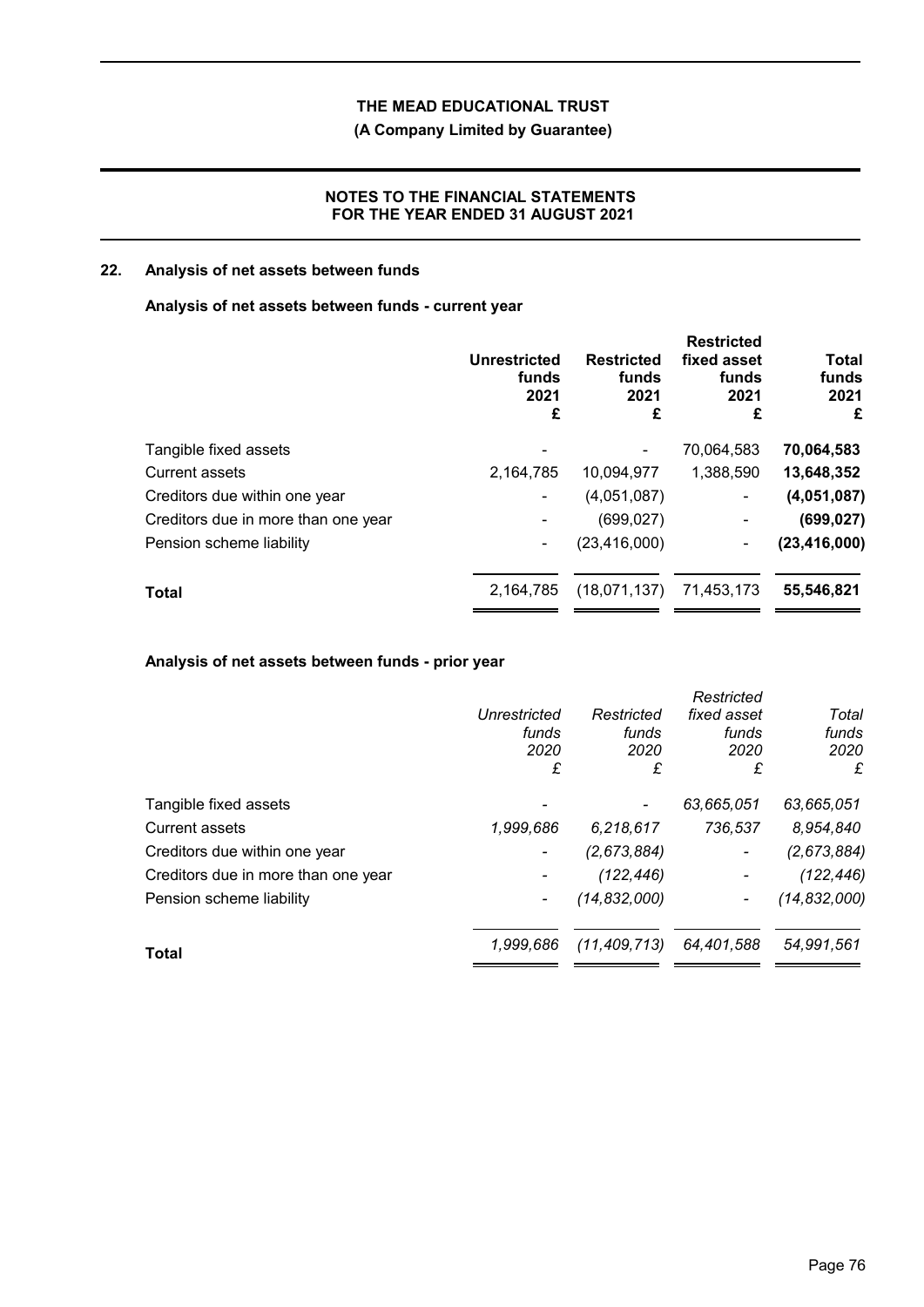**(A Company Limited by Guarantee)**

## **NOTES TO THE FINANCIAL STATEMENTS FOR THE YEAR ENDED 31 AUGUST 2021**

## **23. Reconciliation of net income to net cash flow from operating activities**

|                                                                    | £                                                                                         | £                                            |
|--------------------------------------------------------------------|-------------------------------------------------------------------------------------------|----------------------------------------------|
| Net income for the year (as per Statement of Financial Activities) | 5,168,260                                                                                 | 8,537,101                                    |
| <b>Adjustments for:</b>                                            |                                                                                           |                                              |
| Depreciation                                                       | 2,945,409                                                                                 | 2,262,433                                    |
| Capital grants from DfE and other capital income                   | (1,791,844)                                                                               | (979, 103)                                   |
| Interest receivable                                                | (30, 921)                                                                                 | (24, 799)                                    |
| Defined benefit pension scheme obligation inherited                | 1,961,000                                                                                 | 1,851,000                                    |
| Defined benefit pension scheme cost less contributions payable     | 1,730,000                                                                                 | 1,526,000                                    |
| Defined benefit pension scheme finance cost                        | 280,000                                                                                   | 259,000                                      |
| Increase in stocks                                                 | (14, 773)                                                                                 | (19, 405)                                    |
| Increase in debtors                                                | (1, 217, 153)                                                                             | (65, 972)                                    |
| Increase in creditors                                              | 1,311,892                                                                                 | 457,908                                      |
| Transfer of fixed assets from existing Academy Trust               | (6,380,980)                                                                               |                                              |
| Net cash provided by operating activities                          | 3,960,890                                                                                 | 13,804,163                                   |
| <b>Cash flows from financing activities</b>                        |                                                                                           |                                              |
|                                                                    | 2021                                                                                      | 2020<br>£                                    |
| Cash inflows from new borrowing                                    | 679,048                                                                                   | 21,057                                       |
| Repayments of borrowing                                            | (37, 158)                                                                                 | (37, 157)                                    |
| Net cash provided by/(used in) financing activities                | 641,890                                                                                   | (16, 100)                                    |
| <b>Cash flows from investing activities</b>                        |                                                                                           |                                              |
|                                                                    | 2021                                                                                      | 2020<br>£                                    |
|                                                                    |                                                                                           | 24,799                                       |
|                                                                    |                                                                                           | (13, 582, 486)                               |
|                                                                    |                                                                                           | 883,387                                      |
| Capital funding received from sponsors and others                  | 322,859                                                                                   | 95,716                                       |
| Net cash used in investing activities                              | $(1,141,196)$ $(12,578,584)$                                                              |                                              |
|                                                                    | Interest receivable<br>Purchase of tangible fixed assets<br>Capital grants from DfE Group | £<br>£<br>30,921<br>(2,963,961)<br>1,468,985 |

**2021** *2020*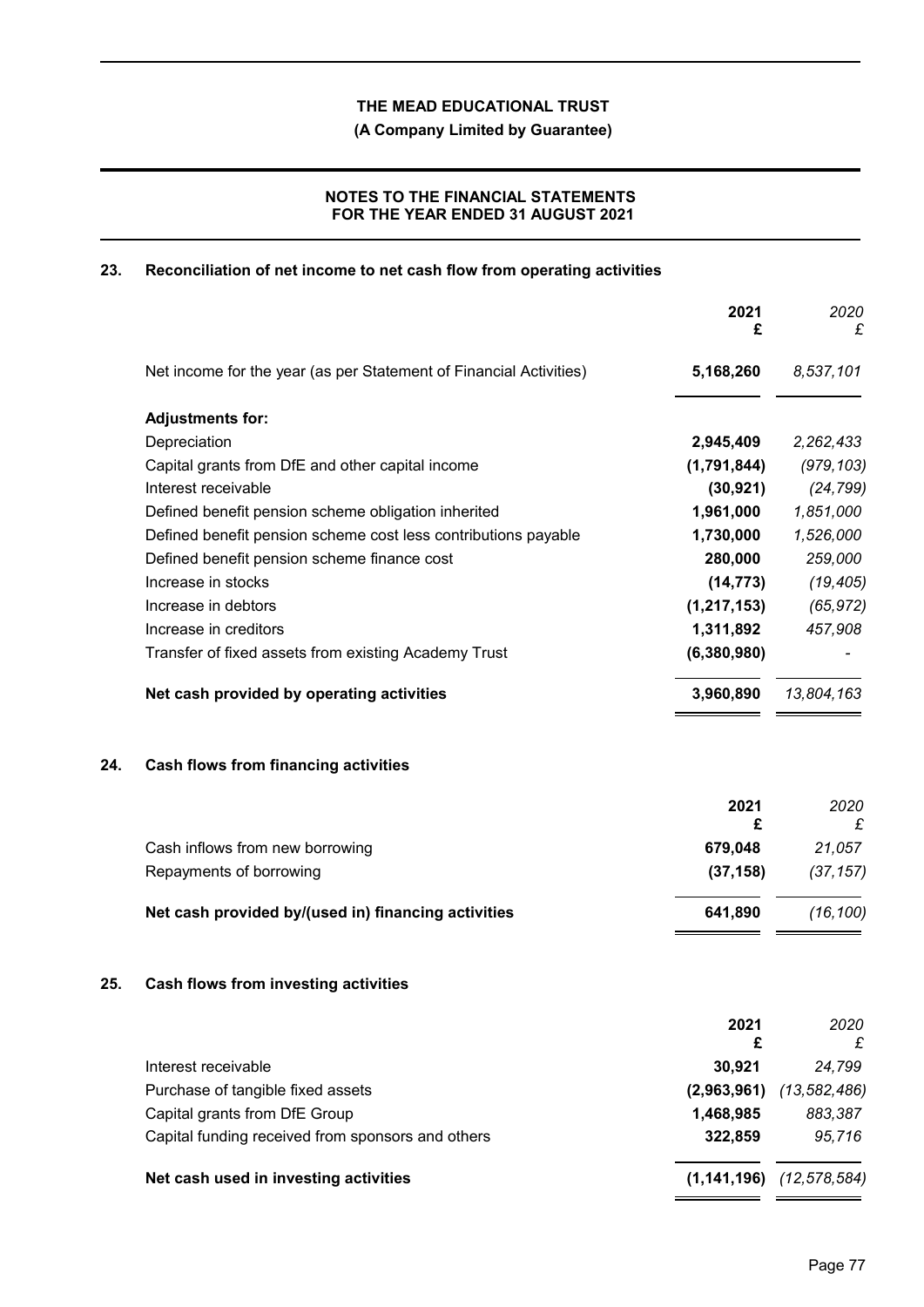**(A Company Limited by Guarantee)**

## **NOTES TO THE FINANCIAL STATEMENTS FOR THE YEAR ENDED 31 AUGUST 2021**

## **26. Analysis of cash and cash equivalents**

|                                 | 2021<br>£  | 2020<br>£ |
|---------------------------------|------------|-----------|
| Cash in hand and at bank        | 6,230,514  | 2,769,707 |
| Cash investments                | 4,509,339  | 4,508,562 |
| Total cash and cash equivalents | 10,739,853 | 7,278,269 |

## **27. Analysis of changes in net debt**

|                          | At 1<br><b>September</b><br>2020<br>£ | <b>Cash flows</b><br>£ | £              | At 31<br><b>New loans August 2021</b><br>£ |
|--------------------------|---------------------------------------|------------------------|----------------|--------------------------------------------|
| Cash at bank and in hand | 2,769,707                             | 3,460,807              |                | 6,230,514                                  |
| Debt due within 1 year   | (37, 158)                             | 37,157                 | (102, 466)     | (102, 467)                                 |
| Debt due after 1 year    | (122, 446)                            | $\blacksquare$         | (576, 581)     | (699, 027)                                 |
| Liquid investments       | 4,508,562                             | 777                    | $\blacksquare$ | 4,509,339                                  |
|                          | 7,118,665                             | 3,498,741              | (679, 047)     | 9,938,359                                  |
|                          |                                       |                        |                |                                            |

## **28. Capital commitments**

| 2021    | 2020 |
|---------|------|
|         |      |
| 483.911 |      |
|         |      |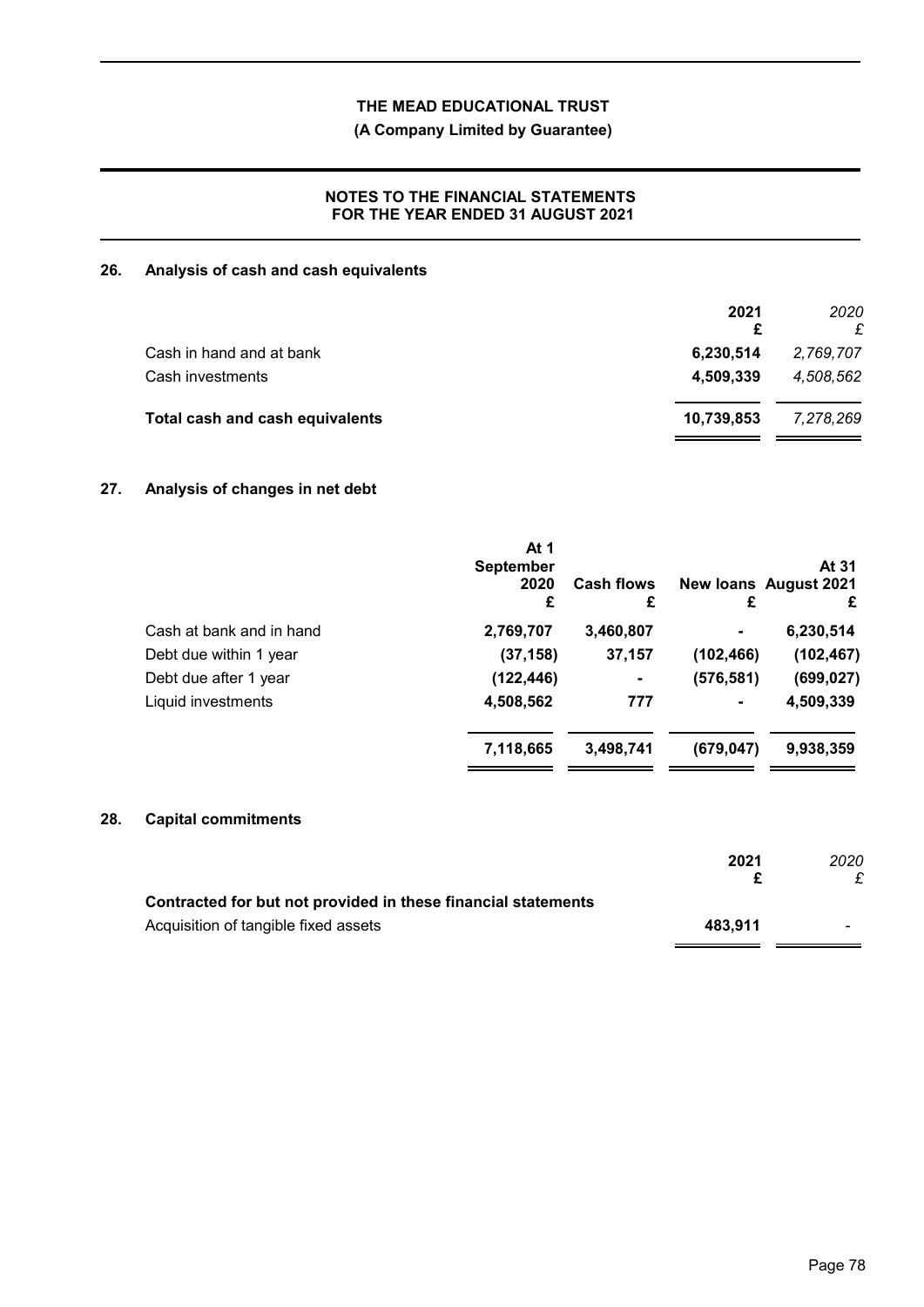#### **(A Company Limited by Guarantee)**

### **NOTES TO THE FINANCIAL STATEMENTS FOR THE YEAR ENDED 31 AUGUST 2021**

#### **29. Pension commitments**

The Academy's employees belong to two principal pension schemes: the Teachers' Pension Scheme England and Wales (TPS) for academic and related staff; and the Local Government Pension Scheme (LGPS) for non-teaching staff, which is managed by Leicestershire County Council. Both are multiemployer defined benefit schemes.

The latest actuarial valuation of the TPS related to the period ended 31 March 2016 and of the LGPS 31 March 2019.

Contributions amounting to £666,841 were payable to the schemes at 31 August 2021 *(2020 - £516,724)* and are included within creditors.

#### **Teachers' Pension Scheme**

The Teachers' Pension Scheme (TPS) is a statutory, contributory, defined benefit scheme, governed by the Teachers' Pension Scheme Regulations 2014. Membership is automatic for full-time teachers in academies. All teachers have the option to opt-out of the TPS following enrolment.

The TPS is an unfunded scheme to which both the member and employer makes contributions, as a percentage of salary - these contributions are credited to the Exchequer. Retirement and other pension benefits are paid by public funds provided by Parliament.

#### **Valuation of the Teachers' Pension Scheme**

The Government Actuary, using normal actuarial principles, conducts a formal actuarial review of the TPS in accordance with the Public Service Pensions (Valuations and Employer Cost Cap) Directions 2014 published by HM Treasury every 4 years. The aim of the review is to specify the level of future contributions. Actuarial scheme valuations are dependent on assumptions about the value of future costs, design of benefits and many other factors. The latest actuarial valuation of the TPS was carried out as at 31 March 2016. The valuation report was published by the Department for Education on 5 March 2019. The key elements of the valuation and subsequent consultation are:

- employer contribution rates set at 23.68% of pensionable pay (including a 0.08% administration levy)
- total scheme liabilities (pensions currently in payment and the estimated cost of future benefits) for service to the effective date of £218,100 million and notional assets (estimated future contributions together with the notional investments held at the valuation date) of £196,100 million, giving a notional past service deficit of £22,000 million
- the SCAPE rate, set by HMT, is used to determine the notional investment return. The current SCAPE rate is 2.4% above the rate of CPI, assumed real rate of return is 2.4% in excess of prices and 2% in excess of earnings. The rate of real earnings growth is assumed to be 2.2%. The assumed nominal rate of return including earnings growth is 4.45%.

The next valuation result is due to be implemented from 1 April 2023.

The employer's pension costs paid to TPS in the year amounted to £3,544,607 *(2020 - £2,975,335)*.

A copy of the valuation report and supporting documentation is on the Teachers' Pensions website (https://www.teacherspensions.co.uk/news/employers/2019/04/teachers-pensions-valuation-report.aspx).

Under the definitions set out in FRS 102, the TPS is an unfunded multi-employer pension scheme. The Academy has accounted for its contributions to the scheme as if it were a defined contribution scheme. The Academy has set out above the information available on the scheme.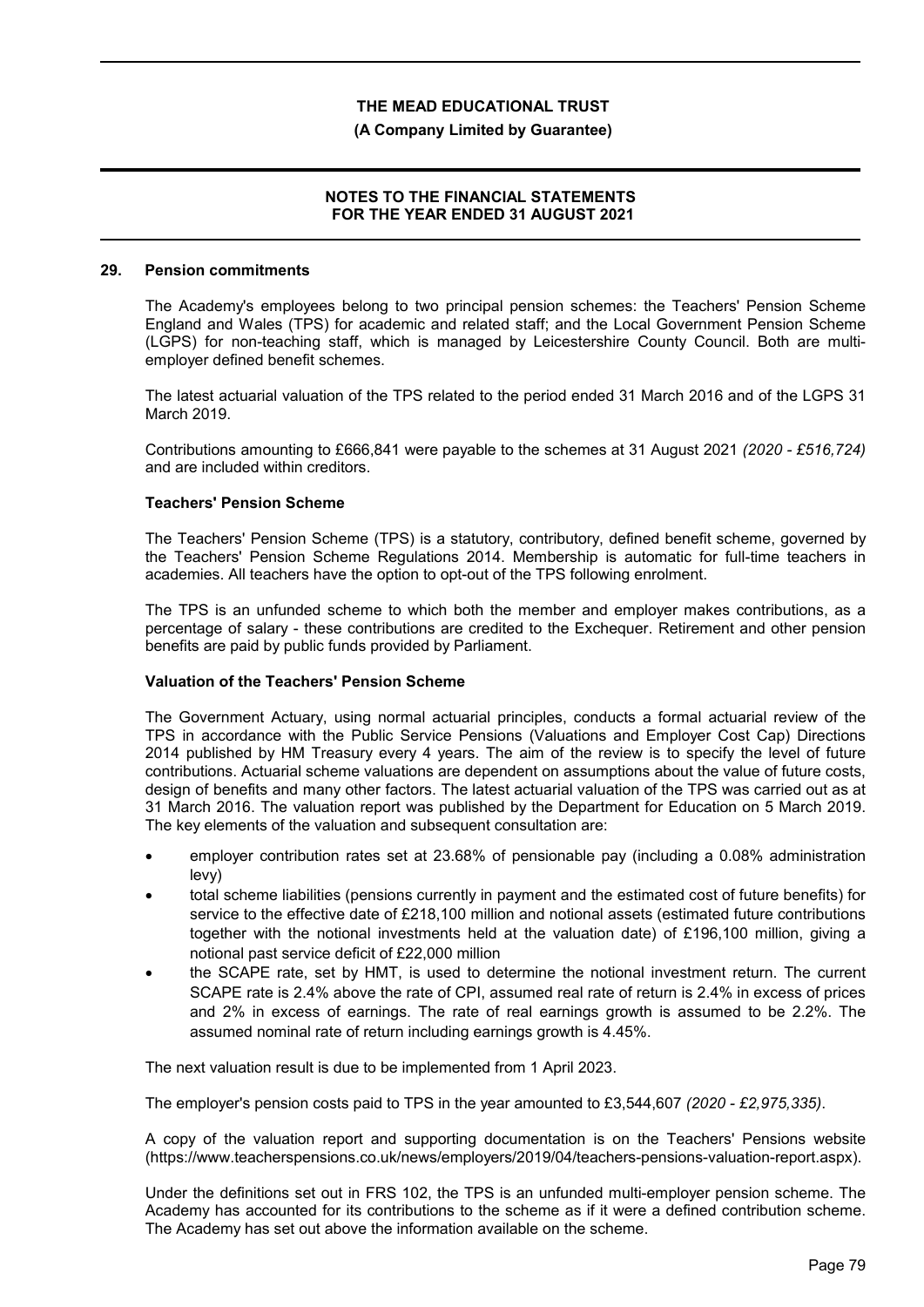#### **(A Company Limited by Guarantee)**

### **NOTES TO THE FINANCIAL STATEMENTS FOR THE YEAR ENDED 31 AUGUST 2021**

#### **29. Pension commitments (continued)**

#### **Local Government Pension Scheme**

The LGPS is a funded defined benefit pension scheme, with the assets held in separate trusteeadministered funds. The total contribution made for the year ended 31 August 2021 was £2,296,000 *(2020 - £1,929,000)*, of which employer's contributions totalled £1,820,000 *(2020 - £1,539,000)* and employees' contributions totalled £ 476,000 *(2020 - £390,000)*. The agreed contribution rates for future years are 23 - 24 per cent for employers and 5 - 12.5 per cent for employees.

Parliament has agreed, at the request of the Secretary of State for Education, to a guarantee that, in the event of Academy closure, outstanding Local Government Pension Scheme liabilities would be met by the Department for Education. The guarantee came into force on 18 July 2013.

#### **Principal actuarial assumptions**

|                                                    | 2021<br>% | 2020<br>℅ |
|----------------------------------------------------|-----------|-----------|
| Rate of increase in salaries                       | 3.4       | 2.7       |
| Rate of increase for pensions in payment/inflation | 2.9       | 22        |
| Discount rate for scheme liabilities               | 1.7       | 17        |
| Inflation assumption (CPI)                         | 2.9       | 22        |
| Commutation of pensions to lump sums               | 50        | 50        |

The current mortality assumptions include sufficient allowance for future improvements in mortality rates. The assumed life expectations on retirement age 65 are:

|                             | 2021<br><b>Years</b> | 2020<br>Years |
|-----------------------------|----------------------|---------------|
| Retiring today              |                      |               |
| Males                       | 21.7                 | 21.5          |
| Females                     | 24.2                 | 23.8          |
| Retiring in 20 years        |                      |               |
| Males                       | 22.6                 | 22.2          |
| <b>Females</b>              | 25.9                 | 25.2          |
| <b>Sensitivity analysis</b> |                      |               |
|                             | 2021<br>£000         | 2020<br>£000  |
| Discount rate -0.1%         | 1,190                | 788           |
| Salary increase rate +0.1%  | 107                  | 82            |
| Pension increase rate +0.1% | 1,065                | 691           |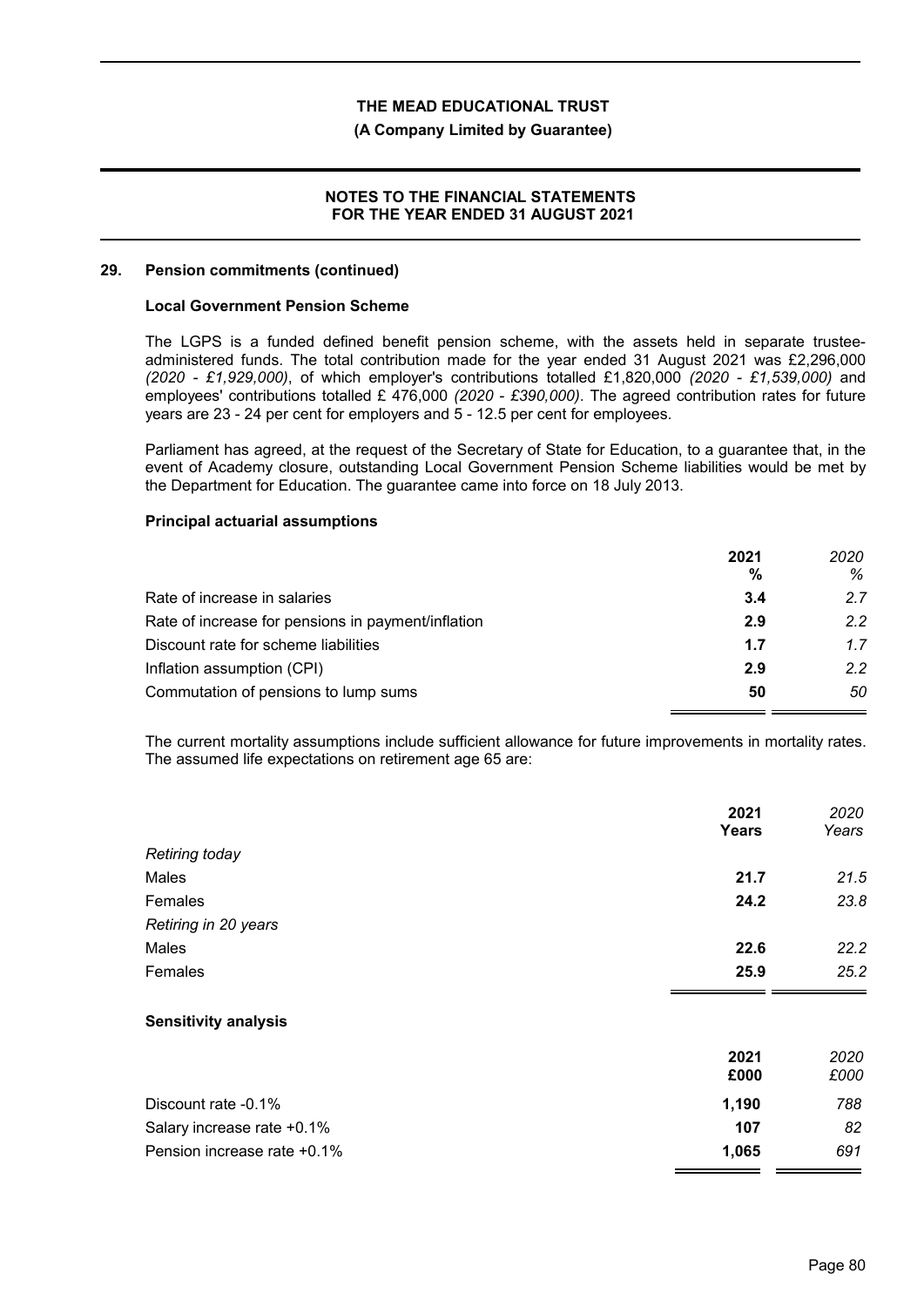#### **(A Company Limited by Guarantee)**

### **NOTES TO THE FINANCIAL STATEMENTS FOR THE YEAR ENDED 31 AUGUST 2021**

#### **29. Pension commitments (continued)**

#### **Share of scheme assets**

The Academy's share of the assets in the scheme was:

|                                     | 2021<br>£  | 2020<br>£  |
|-------------------------------------|------------|------------|
| Equities                            | 13,480,000 | 8,748,000  |
| Corporate bonds                     | 6,740,000  | 4,300,000  |
| Property                            | 1,627,000  | 1,186,000  |
| Cash and other liquid assets        | 1,394,000  | 593,000    |
| <b>Total market value of assets</b> | 23,241,000 | 14,827,000 |

The actual return on scheme assets was £3,702,000 *(2020 - £(373,000))*.

Expected returns on assets are calculated as follows:-

The figures shown in the standard FRS 102 report for fund employers are based on the actuary's recommended return assumptions which are derived from the Hymans Robertson Asset Model (HRAM), the proprietary stochastic asset model developed and maintained by Hymans Robertson LLP.

### **Asset model**

The HRAM type of model is known as an economic scenario generator and uses probability distributions to project a range of possible outcomes for the future behaviour of asset returns and economic variables. Some of the parameters of the model are dependent on the current state of financial markets and are updated each month (for example, the current level of equity market volatility) while other more subjective parameters do not change with different calibrations of the model.

Key subjective assumptions are:

- the average excess equity return over the risk free asset (tending to approximately 3% p.a. as the investment horizon is increased),
- the volatility of equity returns (approximately 18% p.a. over the long term) and the level and volatility of yields, credit spreads, inflation and expected (breakeven) inflation, which affect the projected value placed on the liabilities and bond returns.
- the output of the model is also affected by other more subtle effects, such as the correlations between economic and financial variables.

The only exception to the use of HRAM is in deriving the expected return on bond assets: instead of the HRAM output, the actuary has used the yields applicable at the accounting date on suitable bond indices.

The expected return on assets is based on the long-term future expected investment return for each asset class as at the beginning of the period (i.e. as at 1 September 2020 for the year to 31 August 2021, or date of joining the fund if later).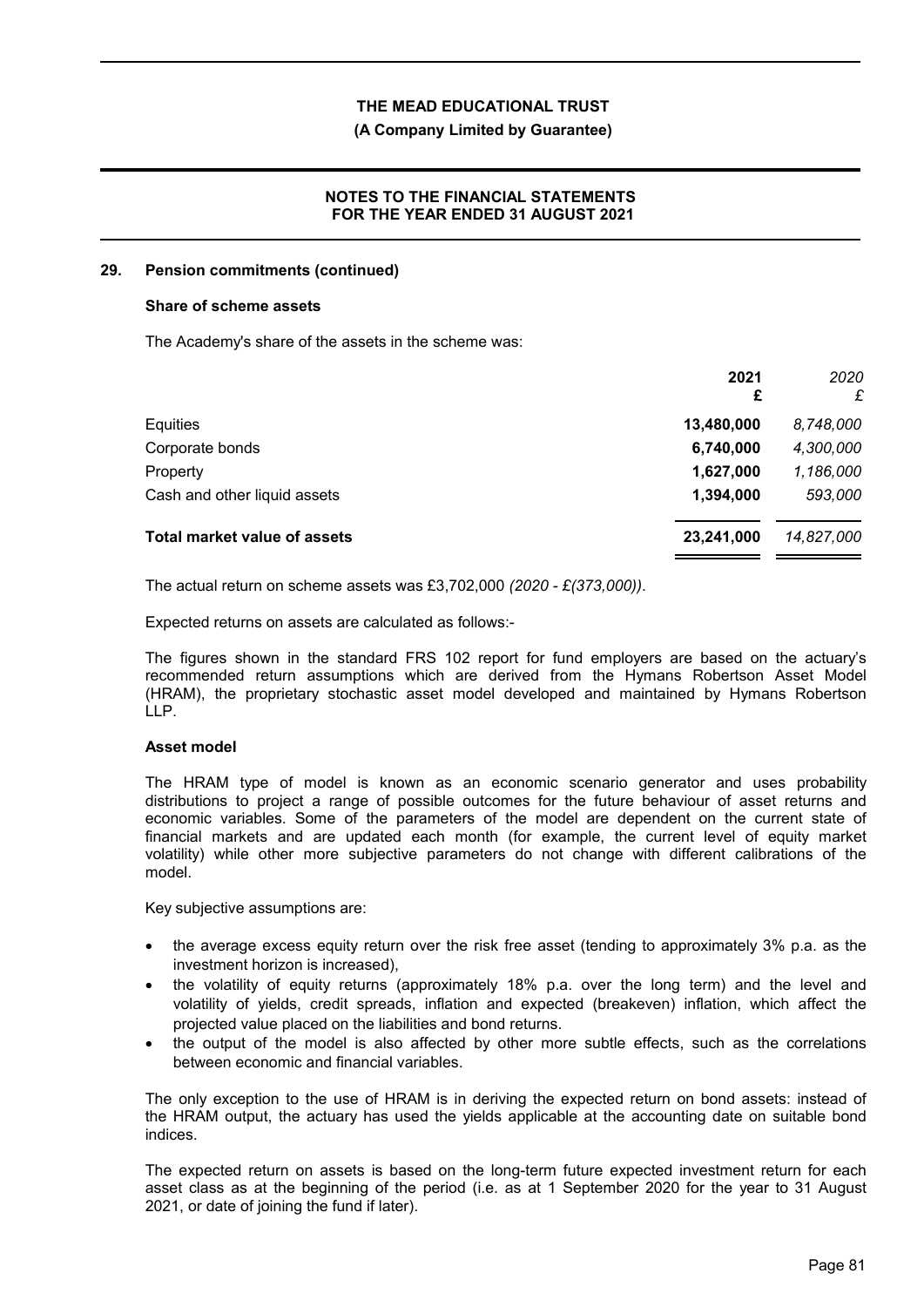### **(A Company Limited by Guarantee)**

### **NOTES TO THE FINANCIAL STATEMENTS FOR THE YEAR ENDED 31 AUGUST 2021**

### **29. Pension commitments (continued)**

The amounts recognised in the Statement of Financial Activities are as follows:

|                                                                  | 2021<br>£      | 2020<br>£     |
|------------------------------------------------------------------|----------------|---------------|
| Current service cost                                             | (3,550,000)    | (3,059,000)   |
| Past service cost                                                | $\blacksquare$ | (6,000)       |
| Interest income                                                  | 288,000        | 273,000       |
| Interest cost                                                    | (568,000)      | (532,000)     |
| Total amount recognised in the Statement of Financial Activities | (3,830,000)    | (3, 324, 000) |

Changes in the present value of the defined benefit obligations were as follows:

|                              | 2021<br>£  | 2020<br>£  |
|------------------------------|------------|------------|
| At 1 September               | 29,659,000 | 22,707,000 |
| Conversion of academy trusts | 4,583,000  | 3,649,000  |
| Current service cost         | 3,550,000  | 3,059,000  |
| Interest cost                | 568,000    | 532,000    |
| Employee contributions       | 476,000    | 390,000    |
| Actuarial losses/(gains)     | 8,027,000  | (476,000)  |
| Benefits paid                | (206, 000) | (208,000)  |
| Past service costs           |            | 6,000      |
| At 31 August                 | 46,657,000 | 29,659,000 |

Changes in the fair value of the Academy's share of scheme assets were as follows:

|                              | 2021<br>£  | 2020<br>£  |
|------------------------------|------------|------------|
| At 1 September               | 14,827,000 | 11,681,000 |
| Conversion of academy trusts | 2,622,000  | 1,798,000  |
| Interest income              | 288,000    | 273,000    |
| Actuarial gains/(losses)     | 3,414,000  | (646,000)  |
| Employer contributions       | 1,820,000  | 1,539,000  |
| Employee contributions       | 476,000    | 390,000    |
| Benefits paid                | (206, 000) | (208,000)  |
| At 31 August                 | 23,241,000 | 14,827,000 |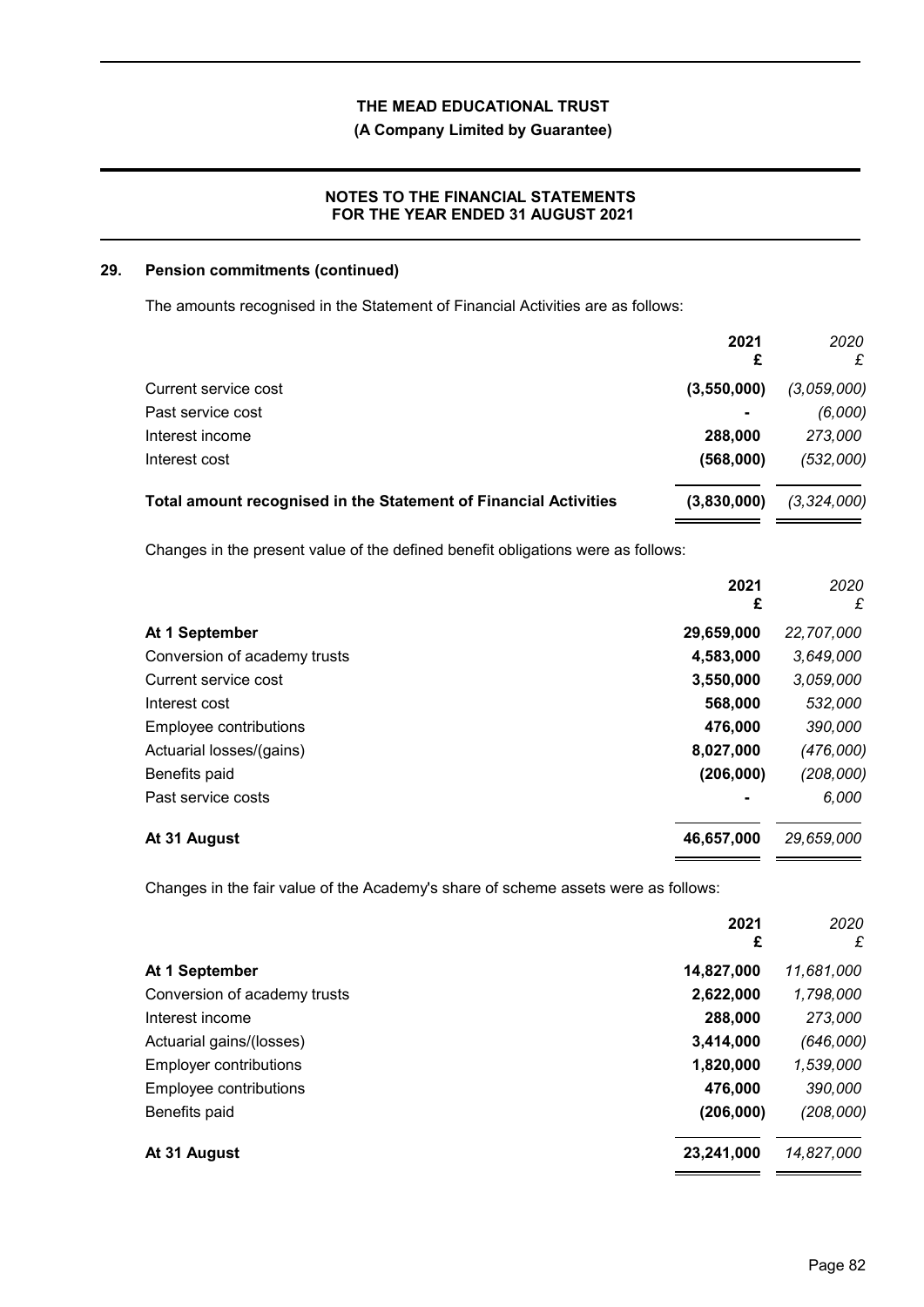#### **(A Company Limited by Guarantee)**

### **NOTES TO THE FINANCIAL STATEMENTS FOR THE YEAR ENDED 31 AUGUST 2021**

#### **30. Operating lease commitments**

At 31 August 2021 the Academy had commitments to make future minimum lease payments under noncancellable operating leases as follows:

|                                              | 2021<br>£ | 2020<br>£ |
|----------------------------------------------|-----------|-----------|
| Not later than 1 year                        | 78,016    | 39,178    |
| Later than 1 year and not later than 5 years | 91,879    | 13,636    |
|                                              | 169,895   | 52,814    |
|                                              |           |           |

#### **31. Members' liability**

Each member of the charitable company undertakes to contribute to the assets of the company in the event of it being wound up while he/she is a member, or within one year after he/she ceases to be a member, such amount as may be required, not exceeding £10 for the debts and liabilities contracted before he/she ceases to be a member.

#### **32. Related party transactions**

Owing to the nature of the Academy Trust and the composition of the Board of Trustees being drawn from local public and private sector organisations, transactions may take place with organisations in which the trustees have an interest. All transactions involving such organisations are conducted in accordance with the requirements of the Academies Financial Handbook, including notifying the ESFA of all transactions made on or after 1 April 2019 and obtaining their approval where required, and with the Academy Trust's financial regulations and normal procurement procedures relating to connected and related party transactions.

#### **Expenditure related party transactions**

Adam Glover, son of Anthony Glover, Chair of Trustees of the Academy Trust, is employed by the Academy Trust as a Deputy Head. Adam Glover's appointment was made in open competition and Anthony Glover was not involved in the decision making process regarding appointment. Adam Glover is paid within the normal pay scale for his role and receives no special treatment as a result of his relationship to a Trustee.

No other related party transactions took place in either the current or prior year, other than certain Trustees' remuneration and expenses disclosed in note 12.

#### **33. Post balance sheet events**

On 1 September 2021, Fosse Mead Primary Academy coverted to Academy Trust status and all operations, assets and liabilities were transferred to The Mead Educational Trust.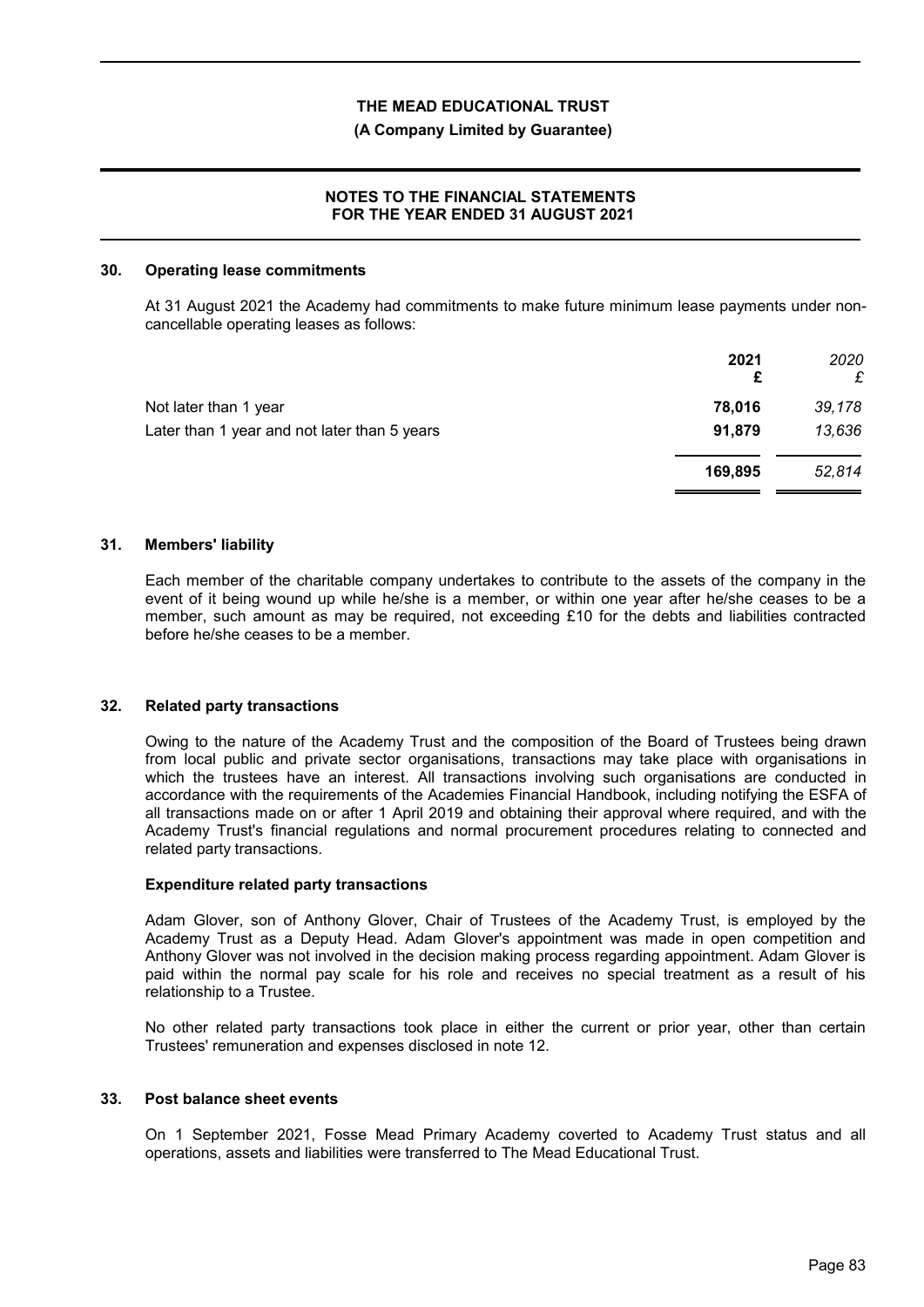#### **(A Company Limited by Guarantee)**

### **NOTES TO THE FINANCIAL STATEMENTS FOR THE YEAR ENDED 31 AUGUST 2021**

#### **34. Comparatives**

During the current year the financial statements include 12 schools, the Leicester Teaching School and the Leicestershire Secondary School-Centred Initial Teacher Training (SCITT). The 12 schools include 5 months of Kibworth Mead Academy which joined the Academy Trust on 1 April 2021 and Brook Mead Academy which joined the Academy Trust in late August 2021. The prior year figures included 10 schools, the Leicester Teaching School and the SCITT. These 12 schools, together with central services are disclosed within the statement of funds note.

#### **35. Transfer of existing Academy into the Academy Trust**

### **Kibworth Mead Academy**

|                                       | <b>Value</b><br>reported by<br>transferring<br>£ | <b>Fair value</b><br>trust adjustments<br>£ | Transfer in<br>recognised<br>£ |
|---------------------------------------|--------------------------------------------------|---------------------------------------------|--------------------------------|
| <b>Tangible fixed assets</b>          |                                                  |                                             |                                |
| Long-term leasehold property          | 6,321,724                                        |                                             | 6,321,724                      |
| Furniture and equipment               | 20,183                                           |                                             | 20,183                         |
| Computer equipment                    | 39,073                                           |                                             | 39,073                         |
| <b>Current assets</b>                 |                                                  |                                             |                                |
| Debtors due within one year           | 58,769                                           |                                             | 58,769                         |
| Cash at bank and in hand              | 529,235                                          |                                             | 529,235                        |
| <b>Liabilities</b>                    |                                                  |                                             |                                |
| Creditors due within one year         | (315, 676)                                       |                                             | (315, 676)                     |
| <b>Pensions</b>                       |                                                  |                                             |                                |
| Pensions - pension scheme liabilities | (2,216,000)                                      | 255,000                                     | (1,961,000)                    |
| <b>Net assets</b>                     | 4,437,308                                        | 255,000                                     | 4,692,308                      |